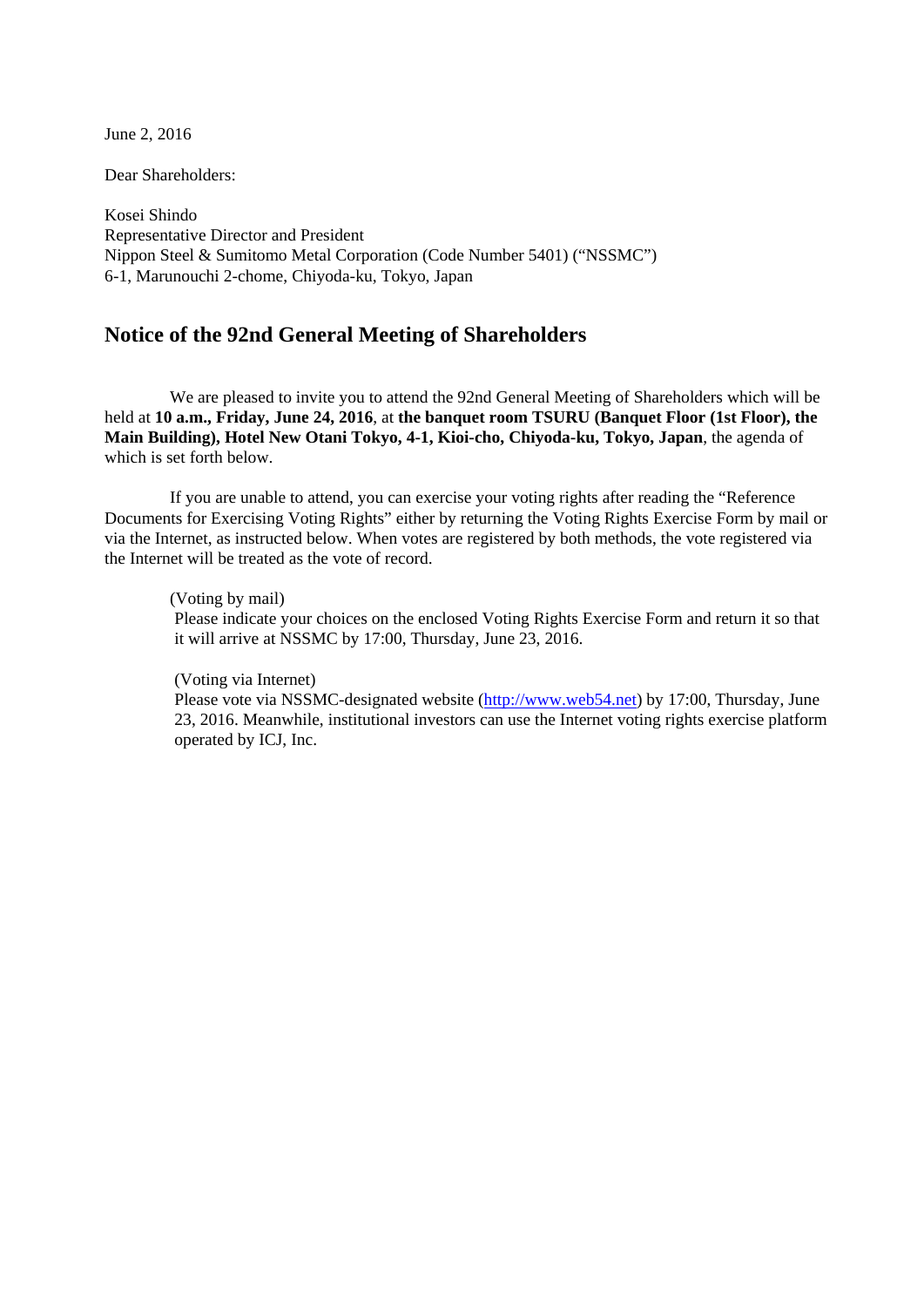# **AGENDA**

### **Matters to be reported to the shareholders:**

Report on operations for the 91st term (from April 1, 2015 to March 31, 2016), consolidated financial statements and non-consolidated financial statements, and reports of accounting auditors and the Audit & Supervisory Board on consolidated financial statements for the 91st term.

### **Matters for approval by the shareholders:**

- Item 1: Appropriation of Surplus for the 91st Term (from April 1, 2015 to March 31, 2016)
- Item 2: Election of Fourteen (14) Directors
- Item 3: Election of Three (3) Audit & Supervisory Board Members
- Item 4: Approval for the Fair Rules for the Acquisition of Substantial Shareholdings (Takeover Defense Measures for the Protection and Enhancement of Shareholders' Common Interests)
- 1. Doors will open at 9:00 a.m.
- 2. Attendees are requested to submit the enclosed Voting Rights Exercise Form at the reception desk upon arrival at the meeting. When the voting rights are exercised by a proxy, the said proxy is requested to submit the Voting Rights Exercise Form of the principal at the reception desk, together with a power of attorney in this matter. Meanwhile, please note that a proxy must be another shareholder entitled to exercise voting rights.
- 3. When exercising your voting rights via the Internet, please read the "Exercise of Voting Rights via the Internet" on page 35.
- 4. If revisions are made to the "Reference Documents for Exercising Voting Rights", the report on operations or consolidated and non-consolidated financial statements, such changes will be indicated on NSSMC website (http://www.nssmc.com/).
- 5. In accordance with laws and regulations and Article 14 of NSSMC's Articles of Incorporation, the following matters are posted on NSSMC's website (http://www.nssmc.com/).

- "Executive Officers after April 1, 2016," of "Members of the Board of Directors and Audit & Supervisory Board Members" in the business report

- "Consolidated Statements of Changes in Net Assets" and "Notes to Consolidated Financial Statements" of the consolidated financial statements

- "Non-Consolidated Statements of Changes in Net Assets" and "Notes to Non-Consolidated Financial Statements" of the non-consolidated financial statements

Please kindly note that from this General Meeting of Shareholders, souvenirs for shareholders attending the meeting will not be offered. Thank you for your understanding.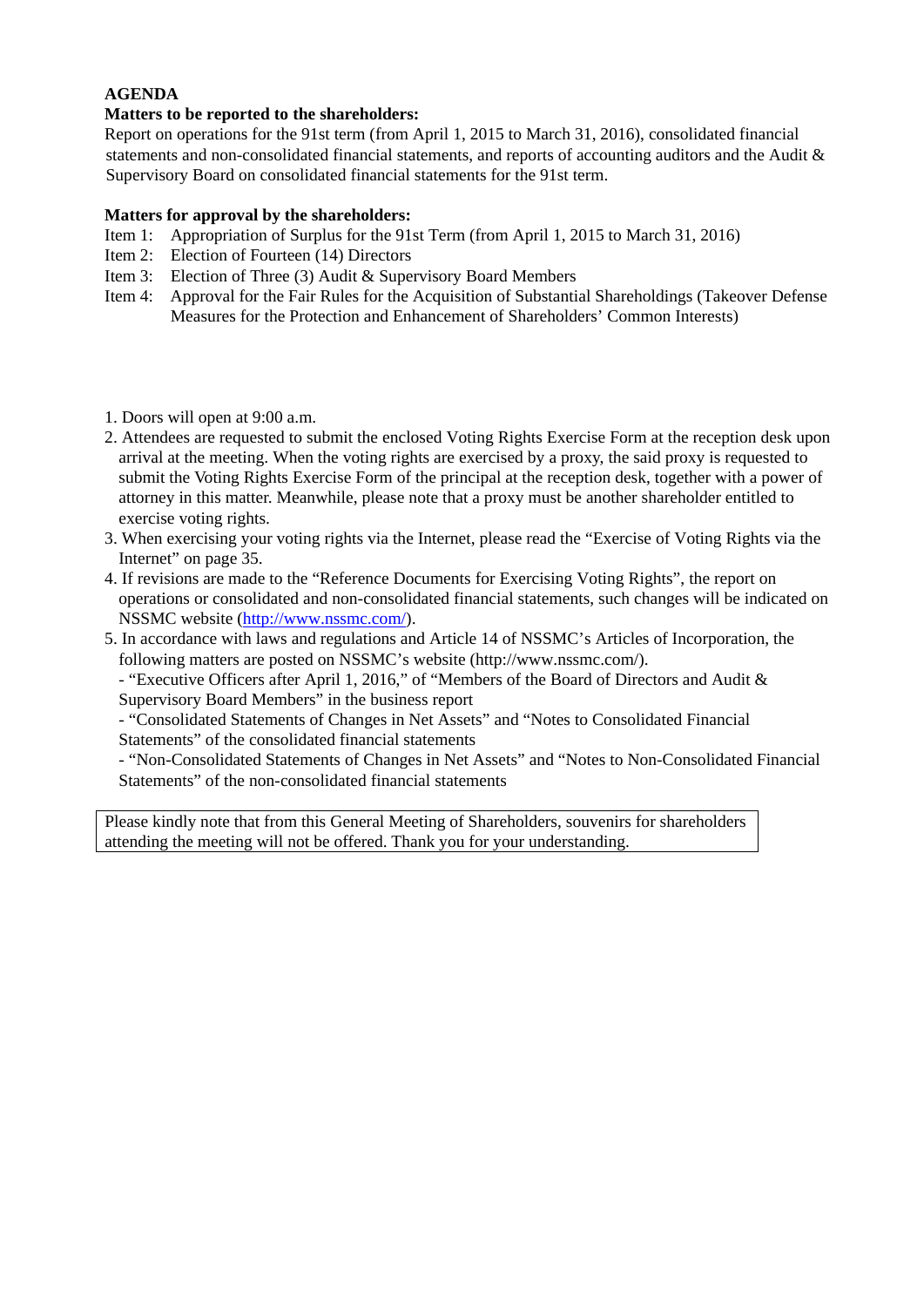### **Reference Documents for Exercising Voting Rights**

Item 1 Appropriation of Surplus for the 91st Term (from April 1, 2015 to March 31, 2016)

 The Board of Directors proposes that the term-end dividend for the 91st term will be paid according to the "Surplus Distribution Policy" described in the page 53 as follows:

- (1) Kind of Dividend Cash
- (2) Dividend Payment and Total Payment 15 yen per share Total payment: 13,554,125,910 yen
- (3) Effective Date of the Dividend Monday, June 27, 2016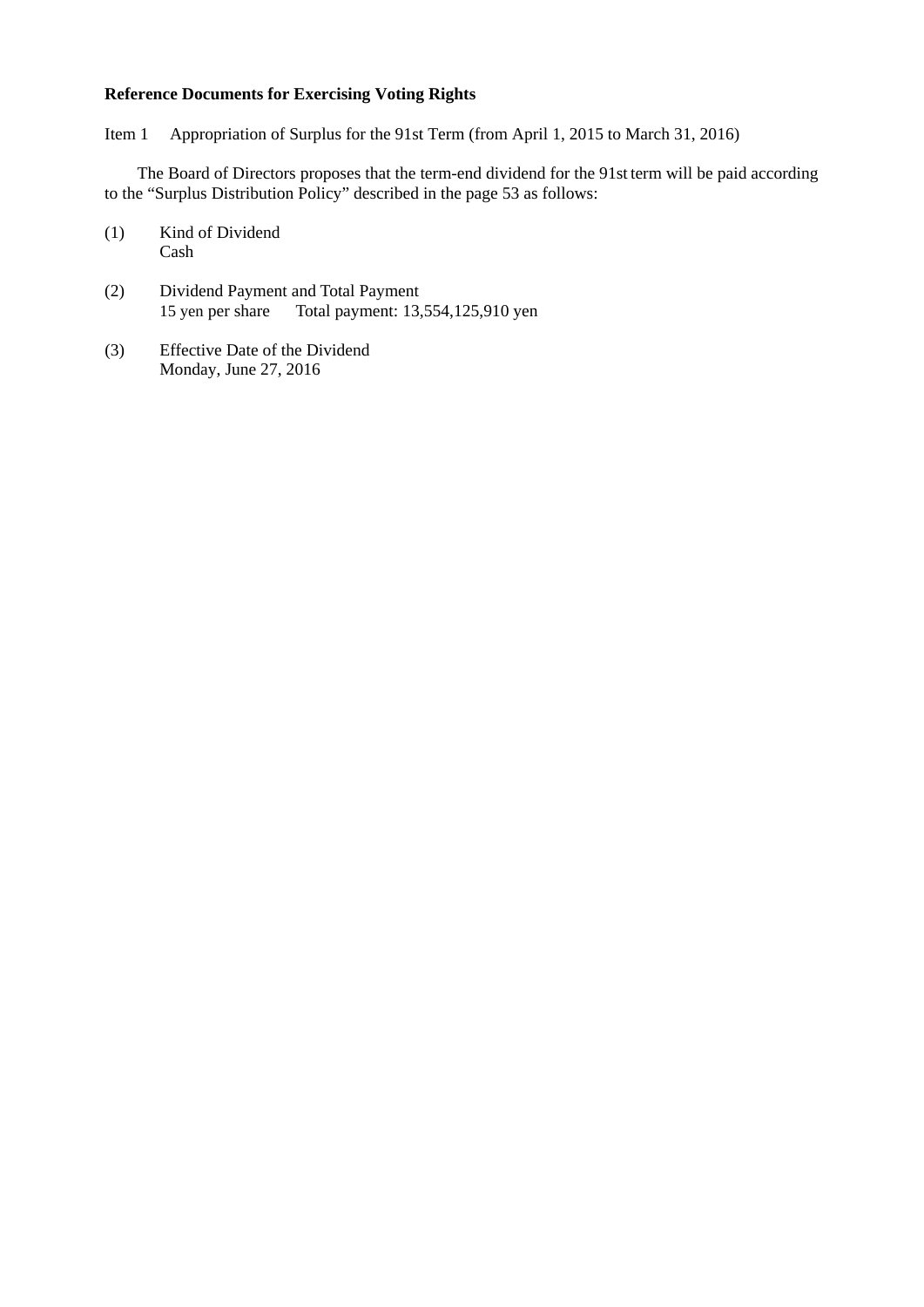### Item 2 Election of Fourteen (14) Directors

 The term of office of all fourteen (14) current Directors ends at the conclusion of the 92nd General Meeting of Shareholders. The Board of Directors proposes that fourteen (14) Directors be elected. The candidates for Directors are set forth below.

Mr. Mutsutake Otsuka and Mr. Ichiro Fujisaki are candidates for Outside Directors.

|                | Name (date of birth)           | Brief personal<br>positions)    | history (with material<br>concurrent                                                                                  | Number of shares of<br>NSSMC owned |
|----------------|--------------------------------|---------------------------------|-----------------------------------------------------------------------------------------------------------------------|------------------------------------|
| $\mathbf{1}$   | Shoji Muneoka<br>(May 3, 1946) | April 1970:                     | Joined Nippon Steel Corporation<br>(NSC)                                                                              |                                    |
|                |                                | June 1999:                      | Director and General Manager,<br>Corporate Secretariat Division of<br>NSC                                             |                                    |
|                |                                | April 2003:                     | Managing Director and Director, Flat<br>Products Division of NSC                                                      |                                    |
|                |                                | April 2005:                     | Representative Director and<br><b>Executive Vice President of NSC</b>                                                 | 35,893                             |
|                |                                | April 2008:                     | Representative Director and<br>President of NSC                                                                       |                                    |
|                |                                | October 2012:                   | Representative Director, Chairman<br>and CEO of NSSMC                                                                 |                                    |
|                |                                |                                 | Assumed current position as Representative Director<br>and Chairman of NSSMC in April 2014                            |                                    |
| $\overline{2}$ | Kosei Shindo                   | April 1973:                     | Joined NSC                                                                                                            |                                    |
|                | (September 14,<br>1949)        | June 2005:                      | Director (Member of the Board) and<br>General Manager, Corporate<br>Planning Division of NSC                          |                                    |
|                |                                | June 2006:                      | Director (under the Executive<br>Management System) and General<br>Manager, Corporate Planning<br>Division of NSC     |                                    |
|                |                                | April 2007:                     | Director (under the Executive<br>Management System) and General<br>Manager, General Administration<br>Division of NSC | 21,718                             |
|                |                                | April 2009:                     | <b>Executive Vice President (under the</b><br>Executive Management System) of<br><b>NSC</b>                           |                                    |
|                |                                | June 2009:                      | Representative Director and<br>Executive Vice President of NSC                                                        |                                    |
|                |                                | October 2012:                   | Representative Director and<br><b>Executive Vice President of NSSMC</b>                                               |                                    |
|                |                                |                                 | Assumed current position as Representative Director<br>and President of NSSMC in April 2014                           |                                    |
|                |                                | (Material concurrent positions) | Chairman, The Japan Iron and Steel Federation                                                                         |                                    |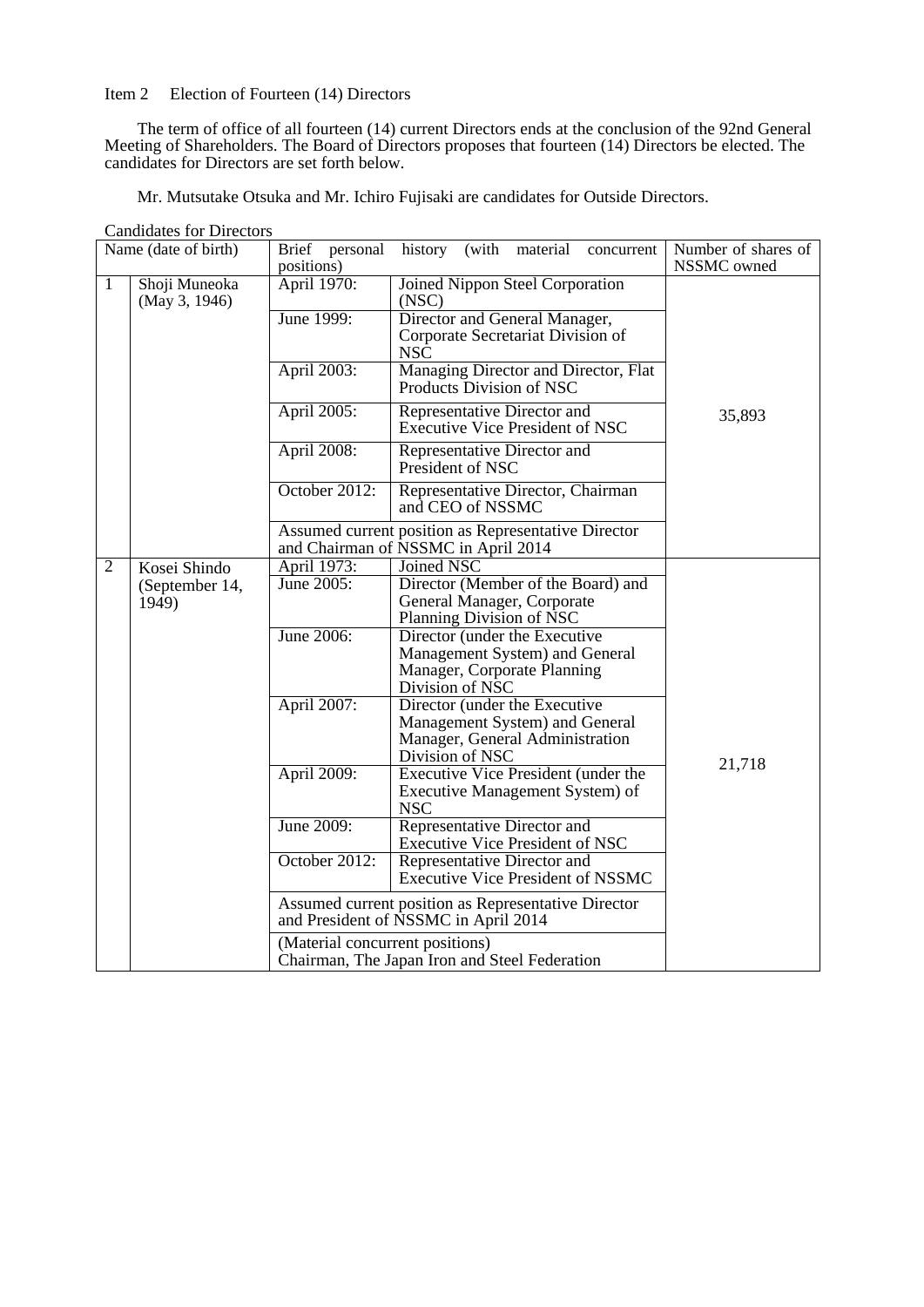|                                 | Name (date of birth)   |                    | Brief personal history (with material concurrent    | Number of shares of |
|---------------------------------|------------------------|--------------------|-----------------------------------------------------|---------------------|
|                                 |                        | positions)         |                                                     | NSSMC owned         |
| 3                               | Soichiro Sakuma        | April 1978:        | Joined NSC                                          |                     |
|                                 | (February 15,          | April 2004:        | General Manager (Legal Affairs),                    |                     |
|                                 | 1956)                  |                    | General Administration Division of                  |                     |
|                                 |                        |                    | <b>NSC</b>                                          |                     |
|                                 |                        | April 2009:        | Director (under the Executive                       |                     |
|                                 |                        |                    | Management System) of NSC                           |                     |
|                                 |                        | April 2012:        | Managing Director (under the                        |                     |
|                                 |                        |                    | Executive Management System) of                     |                     |
|                                 |                        |                    | <b>NSC</b>                                          |                     |
|                                 |                        | June 2012:         | Managing Director (Member of the                    |                     |
|                                 |                        |                    | Board) of NSC                                       |                     |
|                                 |                        | October 2012:      | Managing Director, Member of the                    | 11,405              |
|                                 |                        |                    | <b>Board of NSSMC</b>                               |                     |
|                                 |                        |                    | Assumed current position as Representative Director |                     |
|                                 |                        |                    | and Executive Vice President of NSSMC in April      |                     |
|                                 |                        | 2014               |                                                     |                     |
|                                 |                        | (Responsibilities) |                                                     |                     |
|                                 |                        |                    | General Administration; Legal; Internal Control &   |                     |
|                                 |                        |                    | Audit; Business Process Innovation; Human           |                     |
|                                 | Resources; Environment |                    |                                                     |                     |
| (Material concurrent positions) |                        |                    |                                                     |                     |
|                                 |                        |                    | Chairman, Nippon Steel & Sumitomo Metal Arts        |                     |
|                                 |                        | Foundation         |                                                     |                     |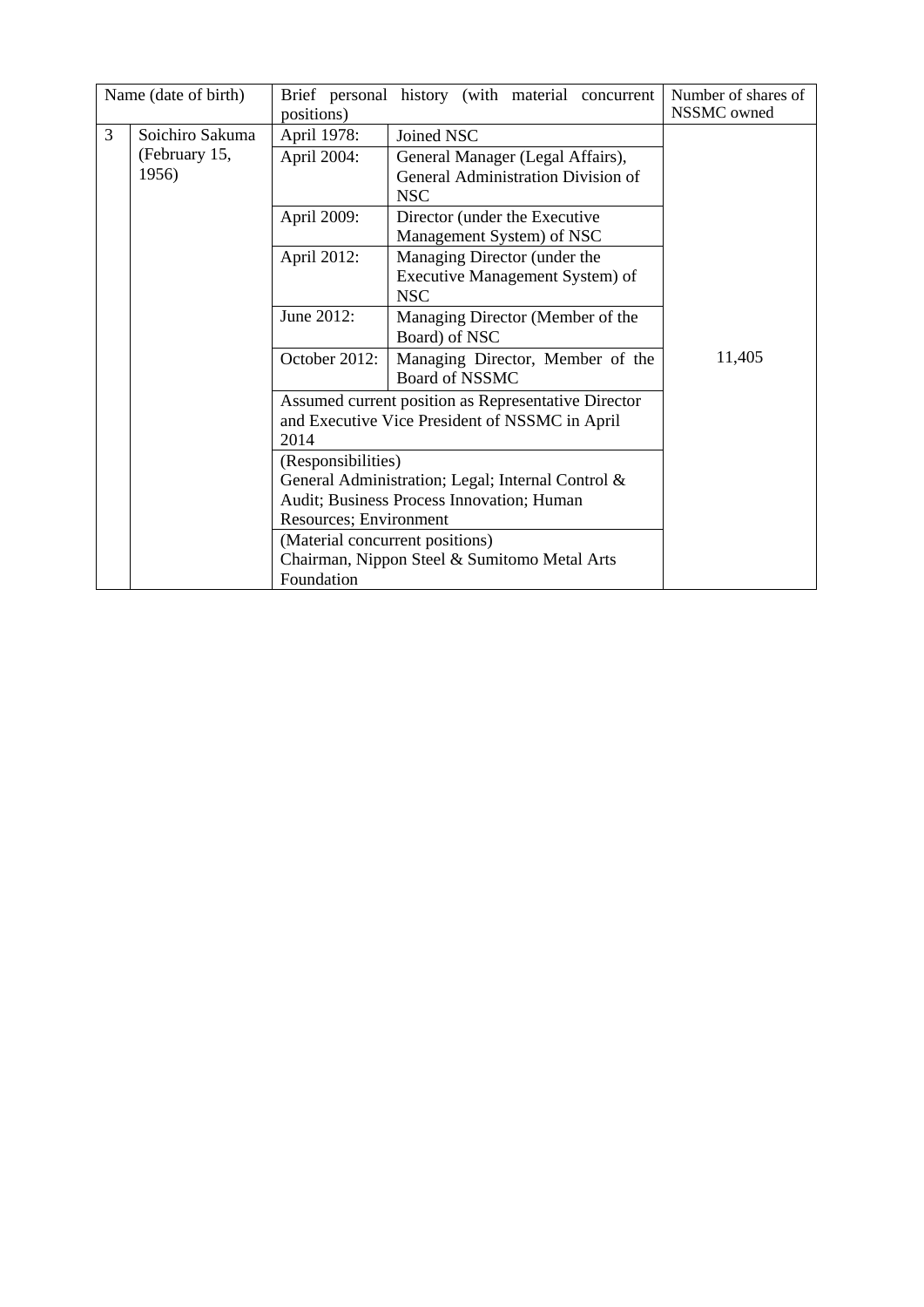| Name (date of birth) |                 | Brief personal<br>positions)                                                                              | history<br>(with<br>material<br>concurrent                                                                                                                                                                                                                                                                                                                                                    | Number of shares of<br>NSSMC owned |
|----------------------|-----------------|-----------------------------------------------------------------------------------------------------------|-----------------------------------------------------------------------------------------------------------------------------------------------------------------------------------------------------------------------------------------------------------------------------------------------------------------------------------------------------------------------------------------------|------------------------------------|
| 4                    | Yasumitsu Saeki | April 1979:                                                                                               | Joined NSC                                                                                                                                                                                                                                                                                                                                                                                    |                                    |
|                      | (May 8, 1955)   | <b>July 2010:</b>                                                                                         | Director (under the Executive<br>Management System), Deputy<br>Director, Flat Products Division,<br>Director, Bar & Wire Rod Division<br>and Deputy General Manager, India<br><b>Continuous Annealing and Processing</b><br>Line Project Group of NSC                                                                                                                                         |                                    |
|                      |                 | June 2012:                                                                                                | Managing Director (Member of the<br>Board), Director, Flat Products<br>Division, Director, Bar & Wire Rod<br>Division, Director, Pipe & Tube<br>Division and General Manager, India<br>Continuous Annealing and Processing<br>Line Project Group of NSC                                                                                                                                       |                                    |
|                      |                 | October 2012:                                                                                             | Managing Director, Member of the<br>Board, Head of Unit, Flat Products<br>Unit, Head of Unit, Bar & Wire Rod<br>Unit and Project Leader, India<br>Continuous Annealing and Processing<br>Line Project of NSSMC                                                                                                                                                                                |                                    |
|                      |                 | April 2013:                                                                                               | Managing Director, Member of the<br>Board, Head of Unit, Flat Products<br>Unit, Project Leader,<br>Shanghai-Baoshan Cold-rolled &<br>Coated Sheet Products Project and<br>Project Leader, India Continuous<br>Annealing and Processing Line Project<br>of NSSMC                                                                                                                               | 8,767                              |
|                      |                 | July 2015:                                                                                                | Managing Director, Member of the<br>Board, Head of Unit, Flat Products<br>Unit, Project Leader,<br>Shanghai-Baoshan Cold-rolled &<br>Coated Sheet Products Project, Global<br><b>Business Development Sector and</b><br>Project Leader, India Continuous<br>Annealing and Processing Line<br>Project, Global Business Development<br>Sector of NSSMC                                          |                                    |
|                      |                 | (Responsibilities)<br><b>Branches</b><br>Hashimoto on Overseas Offices<br>(Material concurrent positions) | Assumed current position as Representative Director and<br>Executive Vice President of NSSMC in April 2016<br>Marketing Administration & Planning; Transportation &<br>Logistics; Project Development; Machinery & Materials<br>Procurement; Steel Products Units; Domestic Office and<br>Cooperating with Executive Vice President E.<br>Chairman, Baosteel-NSC Automotive Steel Sheets Co., |                                    |
|                      |                 | Ltd.                                                                                                      |                                                                                                                                                                                                                                                                                                                                                                                               |                                    |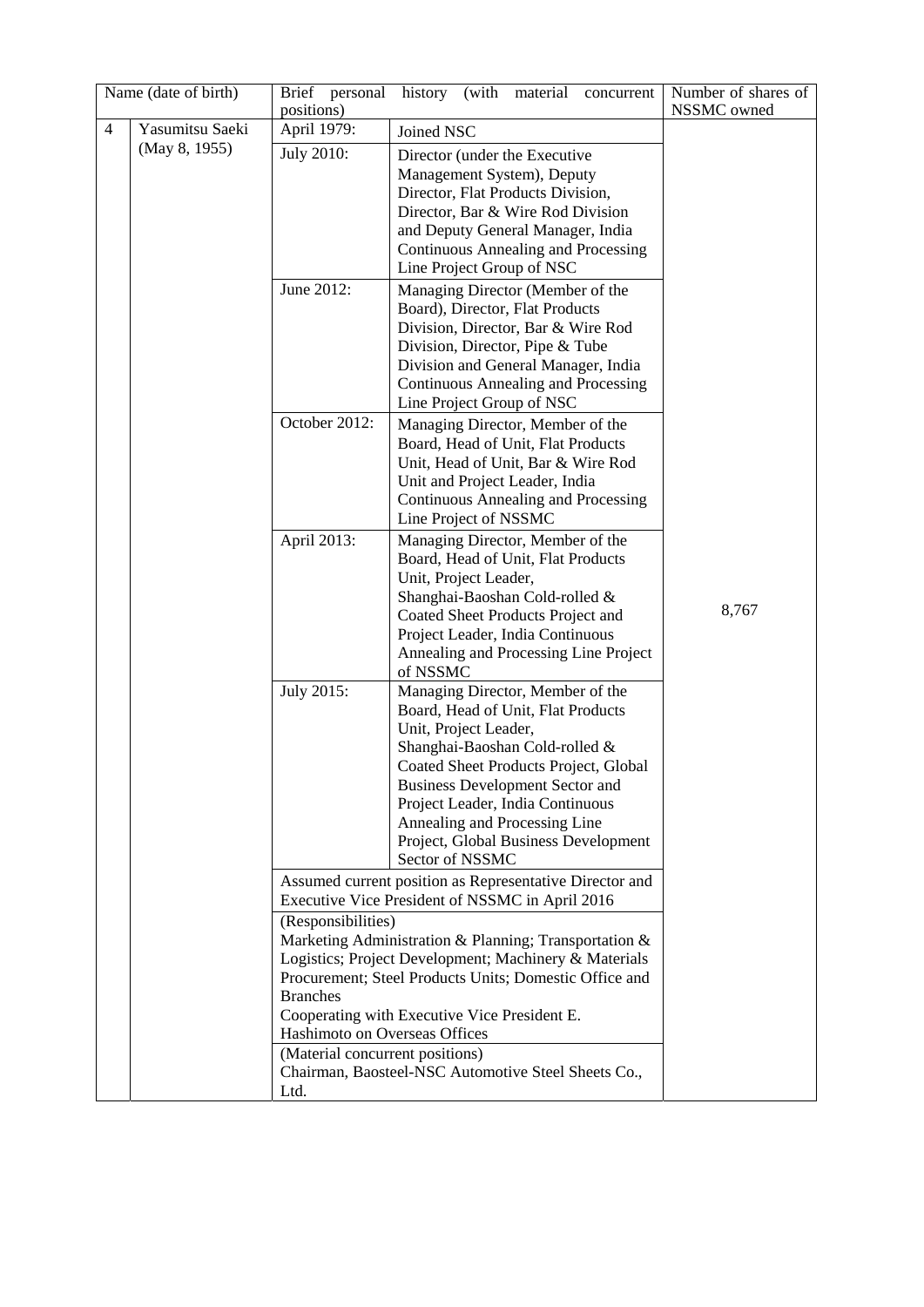|   | Name (date of birth)             | Brief personal                                         | history (with material concurrent                       | Number of shares of |
|---|----------------------------------|--------------------------------------------------------|---------------------------------------------------------|---------------------|
|   |                                  | positions)                                             | Joined NSC                                              | NSSMC owned         |
| 5 | [New candidate]                  | April 1981:                                            |                                                         |                     |
|   |                                  | April 2011:                                            | Director (under the Executive                           |                     |
|   | Shinji Fujino                    |                                                        | Management System), Head of                             |                     |
|   | (July 29, 1955)                  |                                                        | Works, Kimitsu Works of NSC                             |                     |
|   |                                  | October 2012:                                          | Executive Officer and Head of                           |                     |
|   |                                  |                                                        | Works, Kimitsu Works of NSSMC                           |                     |
|   |                                  | April 2013:                                            | Managing Executive Officer and                          |                     |
|   |                                  |                                                        | Head of Works, Kimitsu Works of                         |                     |
|   |                                  |                                                        | <b>NSSMC</b>                                            |                     |
|   |                                  | April 2014:                                            | Managing Executive Officer of                           |                     |
|   |                                  |                                                        | <b>NSSMC</b>                                            |                     |
|   |                                  | June 2014:                                             | Managing Director, Member of the                        |                     |
|   |                                  |                                                        | <b>Board of NSSMC</b>                                   |                     |
|   |                                  | November                                               | Managing Director, Member of the                        |                     |
|   |                                  | 2014:                                                  | Board and Head of Works, Nagoya                         | 24,212              |
|   |                                  |                                                        | Works of NSSMC                                          |                     |
|   |                                  | June 2015:                                             | Managing Executive Officer and                          |                     |
|   |                                  |                                                        | Head of Works, Nagoya Works of                          |                     |
|   |                                  |                                                        | <b>NSSMC</b>                                            |                     |
|   |                                  |                                                        | Assumed current position as Executive Vice President of |                     |
|   |                                  | NSSMC in April 2016                                    |                                                         |                     |
|   | (Responsibilities)               |                                                        |                                                         |                     |
|   |                                  | Intellectual Property; Safety; Plant Safety; Technical |                                                         |                     |
|   |                                  |                                                        | Administration & Planning; Quality Management;          |                     |
|   |                                  | Plant Engineering and Facility Management;             |                                                         |                     |
|   |                                  |                                                        | Ironmaking Technology; Steelmaking Technology;          |                     |
|   | Energy Technology; Slag & Cement |                                                        |                                                         |                     |
|   |                                  |                                                        | Cooperating with Executive Vice President S. Sakuma     |                     |
|   |                                  | on Environment                                         |                                                         |                     |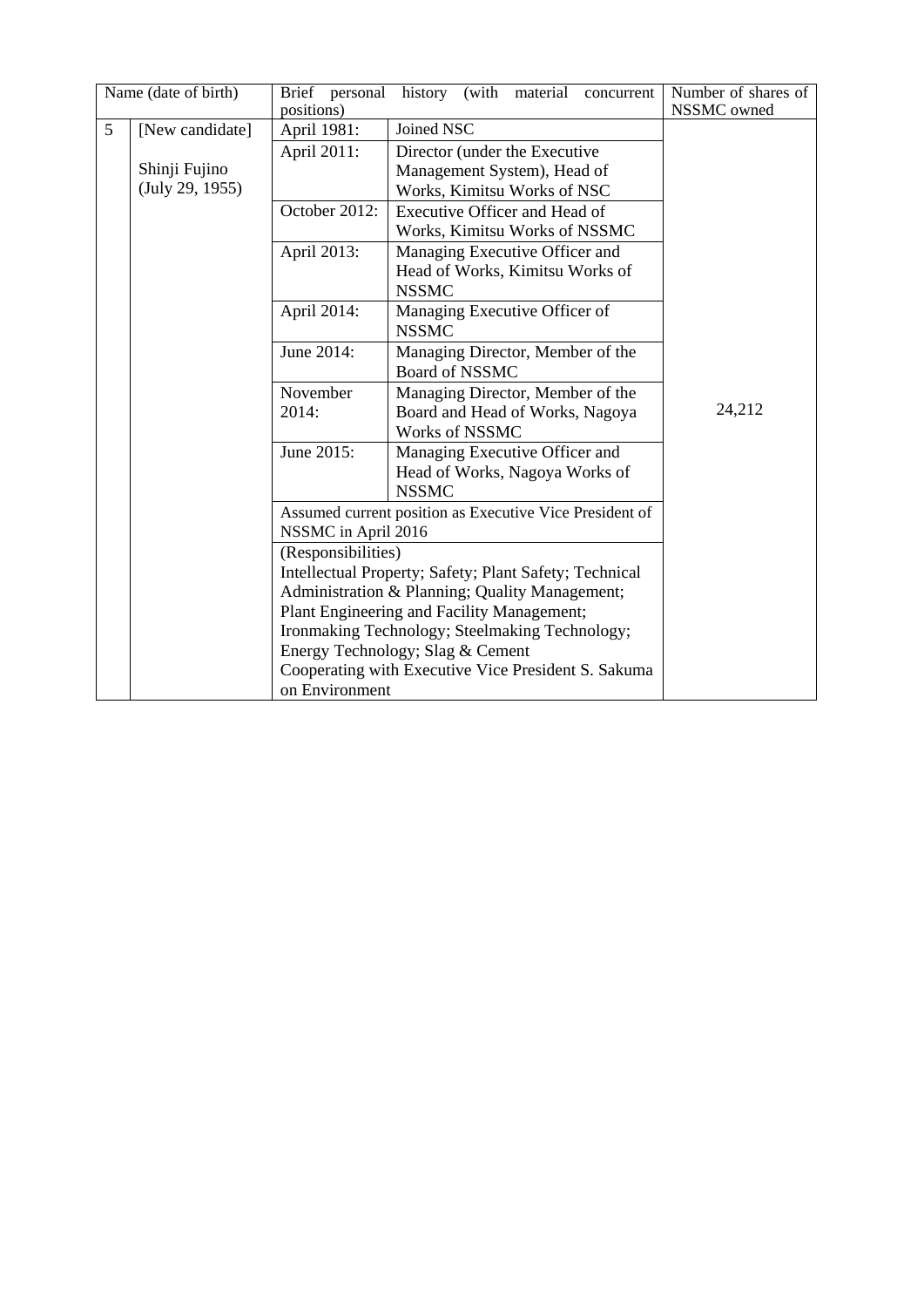|                | Name (date of birth) | Brief personal<br>positions)     | history (with material<br>concurrent                                    | Number of shares of<br>NSSMC owned |
|----------------|----------------------|----------------------------------|-------------------------------------------------------------------------|------------------------------------|
| 6              | [New candidate]      | April 1979:                      | Joined NSC                                                              |                                    |
|                |                      | April 2009:                      | Director (under the Executive                                           |                                    |
|                | Eiji Hashimoto       |                                  | Management System), Director, Plate                                     |                                    |
|                | (December 7,         |                                  | Division and Director, Construction                                     |                                    |
|                | 1955)                |                                  | Products Division of NSC                                                |                                    |
|                |                      | April 2011:                      | Director (under the Executive                                           |                                    |
|                |                      |                                  | Management System) of NSC                                               |                                    |
|                |                      |                                  | <b>Executive Officer of NSSMC</b>                                       |                                    |
|                |                      | October 2012:                    |                                                                         |                                    |
|                |                      | April 2013:                      | Managing Executive Officer of<br><b>NSSMC</b>                           | 2,411                              |
|                |                      | July 2015:                       | Managing Executive Officer, Vice                                        |                                    |
|                |                      |                                  | Head of Global Business Development                                     |                                    |
|                |                      |                                  | and Project Leader, Usiminas Project,                                   |                                    |
|                |                      |                                  | Global Business Development Sector                                      |                                    |
|                |                      |                                  | of NSSMC                                                                |                                    |
|                |                      |                                  | Assumed current position as Executive Vice President                    |                                    |
|                |                      |                                  | and Head of Global Business Development of NSSMC                        |                                    |
|                |                      | in April 2016                    |                                                                         |                                    |
|                |                      | (Responsibilities)               |                                                                         |                                    |
|                |                      |                                  | Head of Global Business Development                                     |                                    |
|                |                      | Overseas Offices                 |                                                                         |                                    |
| $\overline{7}$ | [New candidate]      | April 1981:                      | Joined SMI                                                              |                                    |
|                | Kenji Takahashi      | April 2010:                      | Managing Executive Officer of SMI                                       |                                    |
|                | (July 1, 1955)       | June 2012:                       | Managing Executive Officer of SMI                                       |                                    |
|                |                      |                                  | and General Manager of Technology &                                     |                                    |
|                |                      |                                  | Quality Administration Department of                                    |                                    |
|                |                      |                                  | <b>SMI</b>                                                              |                                    |
|                |                      | October 2012:                    | Executive Officer and Vice Head of                                      |                                    |
|                |                      |                                  | Laboratories, Steel Research                                            |                                    |
|                |                      |                                  | Laboratories, R&D Laboratories of                                       |                                    |
|                |                      |                                  | <b>NSSMC</b>                                                            |                                    |
|                |                      | April 2013:                      | Managing Executive Officer and Vice                                     |                                    |
|                |                      |                                  | Head of Laboratories, Steel Research                                    | 9,187                              |
|                |                      |                                  | Laboratories, R&D Laboratories of                                       |                                    |
|                |                      |                                  | <b>NSSMC</b>                                                            |                                    |
|                |                      | April 2014:                      | Managing Executive Officer and Head<br>of Works, Kashima Works of NSSMC |                                    |
|                |                      |                                  | Assumed current position as Executive Vice President                    |                                    |
|                |                      |                                  | and Head of Research and Development of the Company                     |                                    |
|                |                      | in April 2016                    |                                                                         |                                    |
|                |                      | (Responsibilities)               |                                                                         |                                    |
|                |                      | Head of Research and Development |                                                                         |                                    |
|                |                      |                                  |                                                                         |                                    |
|                |                      | (Material concurrent posts)      | Vice President, The Iron and Steel Institute of Japan                   |                                    |
|                |                      |                                  |                                                                         |                                    |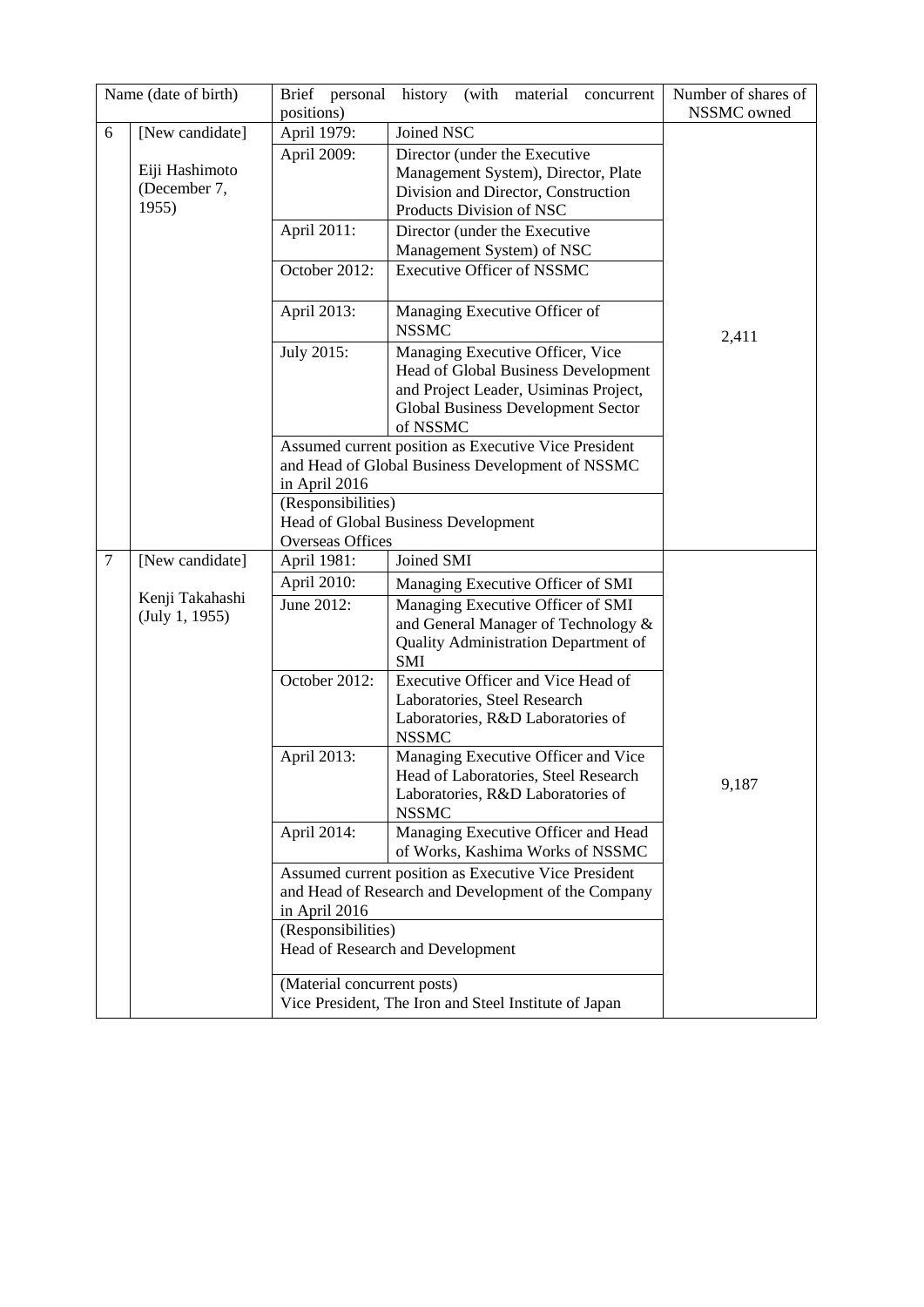|   | Name (date of birth)                                           | Brief personal                  | history (with material concurrent                                        | Number of shares of |
|---|----------------------------------------------------------------|---------------------------------|--------------------------------------------------------------------------|---------------------|
| 8 | [New candidate]                                                | positions)<br>April 1980:       | Joined NSC                                                               | NSSMC owned         |
|   |                                                                |                                 |                                                                          |                     |
|   | Toshiharu Sakae                                                | April 2011:                     | Director (under the Executive                                            |                     |
|   | (January 25, 1956)                                             |                                 | Management System) and Head of<br>Division, Raw Materials Division-II of |                     |
|   |                                                                |                                 | <b>NSC</b>                                                               |                     |
|   |                                                                | October 2012:                   | Executive Officer and Head of                                            |                     |
|   |                                                                |                                 | Division, Raw Materials Division-II of                                   |                     |
|   |                                                                |                                 | <b>NSSMC</b>                                                             |                     |
|   |                                                                | April 2014:                     | Managing Executive Officer of                                            |                     |
|   |                                                                |                                 | <b>NSSMC</b>                                                             |                     |
|   |                                                                | July 2015:                      | Managing Executive Officer and Vice                                      | 2,273               |
|   |                                                                |                                 | Head of Global Business Development                                      |                     |
|   |                                                                |                                 | of NSSMC                                                                 |                     |
|   |                                                                |                                 | Assumed current position as Executive Vice President of                  |                     |
|   |                                                                | NSSMC in April 2016             |                                                                          |                     |
|   |                                                                | (Responsibilities)              |                                                                          |                     |
|   |                                                                |                                 | Corporate Planning; Group Companies Planning;                            |                     |
|   |                                                                |                                 | Accounting & Finance; Raw Materials                                      |                     |
|   |                                                                | (Material concurrent posts)     |                                                                          |                     |
|   |                                                                |                                 | Representative Director and President, East Asia United                  |                     |
|   |                                                                | <b>Steel Corporation</b>        |                                                                          |                     |
| 9 | Ritsuya Iwai                                                   | April 1981:                     | Joined SMI                                                               |                     |
|   | (September 16,<br>1956)                                        | April 2010:                     | Managing Executive Officer of SMI                                        |                     |
|   |                                                                | April 2012:                     | Managing Executive Officer and                                           |                     |
|   |                                                                |                                 | General Manager of Steel Tube Works,                                     |                     |
|   |                                                                |                                 | Pipe & Tube Company of SMI                                               |                     |
|   |                                                                | October 2012:                   | Executive Officer and Head of Works,                                     |                     |
|   |                                                                |                                 | Amagasaki Works, Pipe & Tube Unit                                        |                     |
|   |                                                                |                                 | of NSSMC                                                                 |                     |
|   |                                                                | April 2013:                     | Managing Executive Officer and Head                                      |                     |
|   |                                                                |                                 | of Works, Amagasaki Works, Pipe &                                        |                     |
|   |                                                                |                                 | Tube Unit of NSSMC                                                       |                     |
|   |                                                                | April 2014:                     | Managing Executive Officer and Head                                      |                     |
|   |                                                                |                                 | of Unit, Pipe & Tube Unit of NSSMC                                       | 8,231               |
|   |                                                                | June 2014:                      | Managing Director, Member of the                                         |                     |
|   |                                                                |                                 | Board and Head of Unit, Pipe & Tube                                      |                     |
|   |                                                                |                                 | Unit of NSSMC                                                            |                     |
|   |                                                                |                                 | Assumed current position as Managing Director,                           |                     |
|   |                                                                |                                 | Member of the Board, Head of Unit, Pipe & Tube Unit                      |                     |
|   |                                                                |                                 | and Project Leader, VSB Project, Global Business                         |                     |
|   | Development Sector of NSSMC in July 2015<br>(Responsibilities) |                                 |                                                                          |                     |
|   |                                                                |                                 |                                                                          |                     |
|   |                                                                |                                 |                                                                          |                     |
|   |                                                                |                                 | Project, Global Business Development Sector                              |                     |
|   |                                                                | (Material concurrent positions) | Director, Nippon Steel & Sumikin Pipe Co., Ltd.                          |                     |
|   |                                                                |                                 |                                                                          |                     |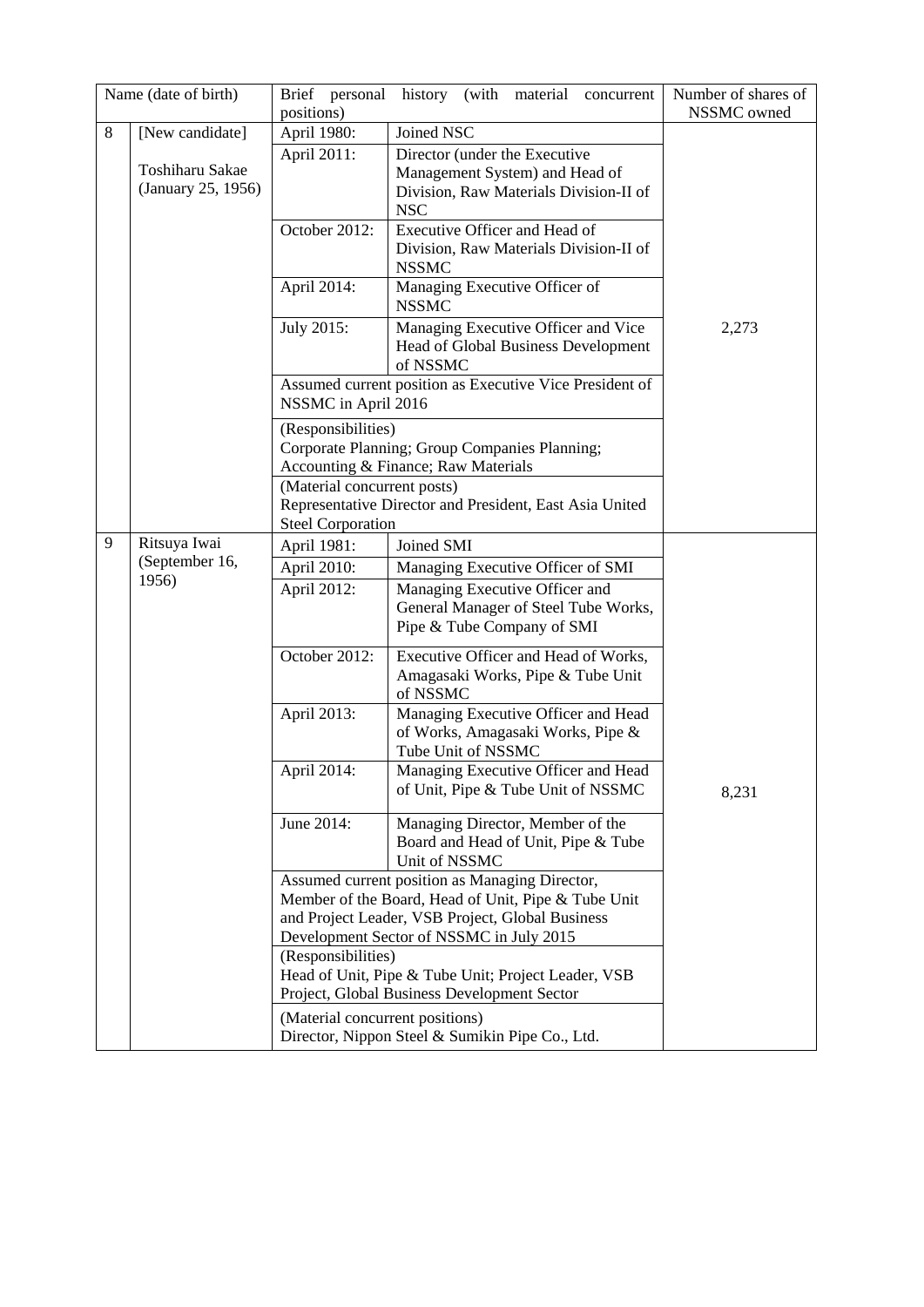|    | Name (date of birth) | Brief personal                                        | history             | (with material                    | concurrent                           | Number of shares of |
|----|----------------------|-------------------------------------------------------|---------------------|-----------------------------------|--------------------------------------|---------------------|
|    |                      | positions)                                            |                     |                                   |                                      | NSSMC owned         |
| 10 | Machi Nakata         | April 1981:                                           |                     | Joined Sumitomo Metal Industries, |                                      |                     |
|    | (May 19, 1956)       |                                                       | Ltd. (SMI)          |                                   |                                      |                     |
|    |                      | April 2011:                                           |                     |                                   | Managing Executive Officer, General  |                     |
|    |                      |                                                       |                     | Manager of Osaka Steel Works,     |                                      |                     |
|    |                      |                                                       |                     | Railway Automotive & Machinery    |                                      |                     |
|    |                      |                                                       |                     | Parts Company and Assistant       |                                      |                     |
|    |                      |                                                       |                     | General Manager of Titanium       |                                      |                     |
|    |                      |                                                       | Division of SMI     |                                   |                                      |                     |
|    |                      | January 2012:                                         |                     |                                   | Managing Executive Officer, General  |                     |
|    |                      |                                                       |                     | Manager of, Osaka Steel Works,    |                                      |                     |
|    |                      |                                                       |                     | Railway Automotive & Machinery    |                                      |                     |
|    |                      |                                                       |                     | Parts Company and Assistant       |                                      |                     |
|    |                      |                                                       |                     |                                   | General Manager of Stainless Steel & |                     |
|    |                      |                                                       |                     | <b>Titanium Division of SMI</b>   |                                      |                     |
|    |                      | October 2012:                                         |                     | Executive Officer and Head of     |                                      |                     |
|    |                      |                                                       |                     |                                   | Works, Osaka Steel Works, Railway,   |                     |
|    |                      |                                                       |                     |                                   | Automotive & Machinery Parts Unit    |                     |
|    |                      |                                                       | of NSSMC            |                                   |                                      | 6,345               |
|    |                      | April 2014:                                           |                     | Managing Executive Officer and    |                                      |                     |
|    |                      |                                                       |                     | Head of Works, Osaka Steel Works, |                                      |                     |
|    |                      |                                                       |                     | Railway, Automotive & Machinery   |                                      |                     |
|    |                      |                                                       | Parts Unit of NSSMC |                                   |                                      |                     |
|    |                      | April 2015:                                           |                     | Managing Executive Officer and    |                                      |                     |
|    |                      |                                                       |                     | Head of Unit, Railway, Automotive |                                      |                     |
|    |                      |                                                       |                     | & Machinery Parts Unit of NSSMC   |                                      |                     |
|    |                      | Assumed current position as Managing Director,        |                     |                                   |                                      |                     |
|    |                      | Member of the Board and Head of Unit, Railway,        |                     |                                   |                                      |                     |
|    |                      | Automotive & Machinery Parts Unit of NSSMC in         |                     |                                   |                                      |                     |
|    |                      | June 2015                                             |                     |                                   |                                      |                     |
|    |                      | (Responsibilities)                                    |                     |                                   |                                      |                     |
|    |                      | Head of Unit, Railway, Automotive & Machinery         |                     |                                   |                                      |                     |
|    |                      | Parts Unit                                            |                     |                                   |                                      |                     |
|    |                      | (Material concurrent positions)                       |                     |                                   |                                      |                     |
|    |                      | President, Steel Castings and Forgings Association of |                     |                                   |                                      |                     |
|    |                      | Japan                                                 |                     |                                   |                                      |                     |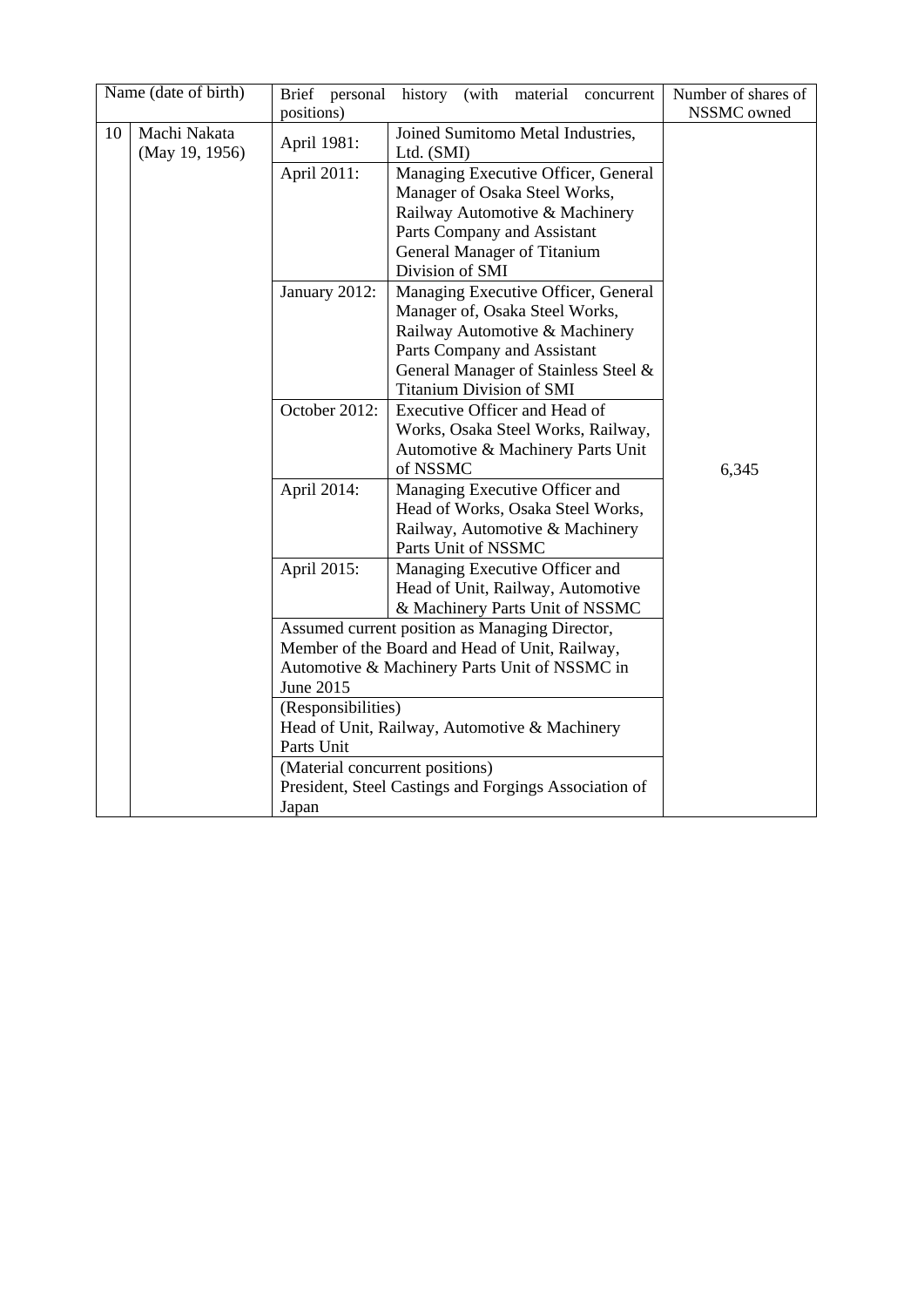|    | Name (date of birth)              | Brief personal                                                                                                                                                                                   | history (with material<br>concurrent                                                                                                                                                                                                                                                                                                                                                                                                                                                                                                                                                                                                                                                                                                                                                                                                                       | Number of shares of   |
|----|-----------------------------------|--------------------------------------------------------------------------------------------------------------------------------------------------------------------------------------------------|------------------------------------------------------------------------------------------------------------------------------------------------------------------------------------------------------------------------------------------------------------------------------------------------------------------------------------------------------------------------------------------------------------------------------------------------------------------------------------------------------------------------------------------------------------------------------------------------------------------------------------------------------------------------------------------------------------------------------------------------------------------------------------------------------------------------------------------------------------|-----------------------|
| 11 | Shinji Tanimoto<br>(May 24, 1957) | positions)<br>April 1982:<br>April 2011:<br>October 2012:<br>April 2013:<br>April 2015:<br>NSSMC in June 2015<br>(Responsibilities)<br><b>Management Center</b><br>Saeki on Steel Products Units | Joined NSC<br>Director (under the Executive<br>Management System) and General<br>Superintendent, Yawata Works of NSC<br>Executive Officer and Head of Works,<br>Yawata Works of NSSMC<br>Managing Executive Officer and Head<br>of Works, Yawata Works of NSSMC<br>Managing Executive Officer and Head<br>of Center, Plant Engineering and<br>Facility Management Center of<br><b>NSSMC</b><br>Assumed current position as Managing Director,<br>Member of the Board and Head of Center, Plant<br>Engineering and Facility Management Center of<br>Head of Center, Plant Engineering and Facility<br>Intellectual Property; Safety; Plant Safety; Technical<br>Administration & Planning; Quality Management;<br>Ironmaking Technology; Steelmaking Technology;<br>Energy Technology; Slag & Cement<br>Rendering Assistance to Executive Vice President Y. | NSSMC owned<br>13,529 |
|    |                                   | (Material concurrent positions)                                                                                                                                                                  | Director, Nippon Steel & Sumikin Texeng Co., Ltd.                                                                                                                                                                                                                                                                                                                                                                                                                                                                                                                                                                                                                                                                                                                                                                                                          |                       |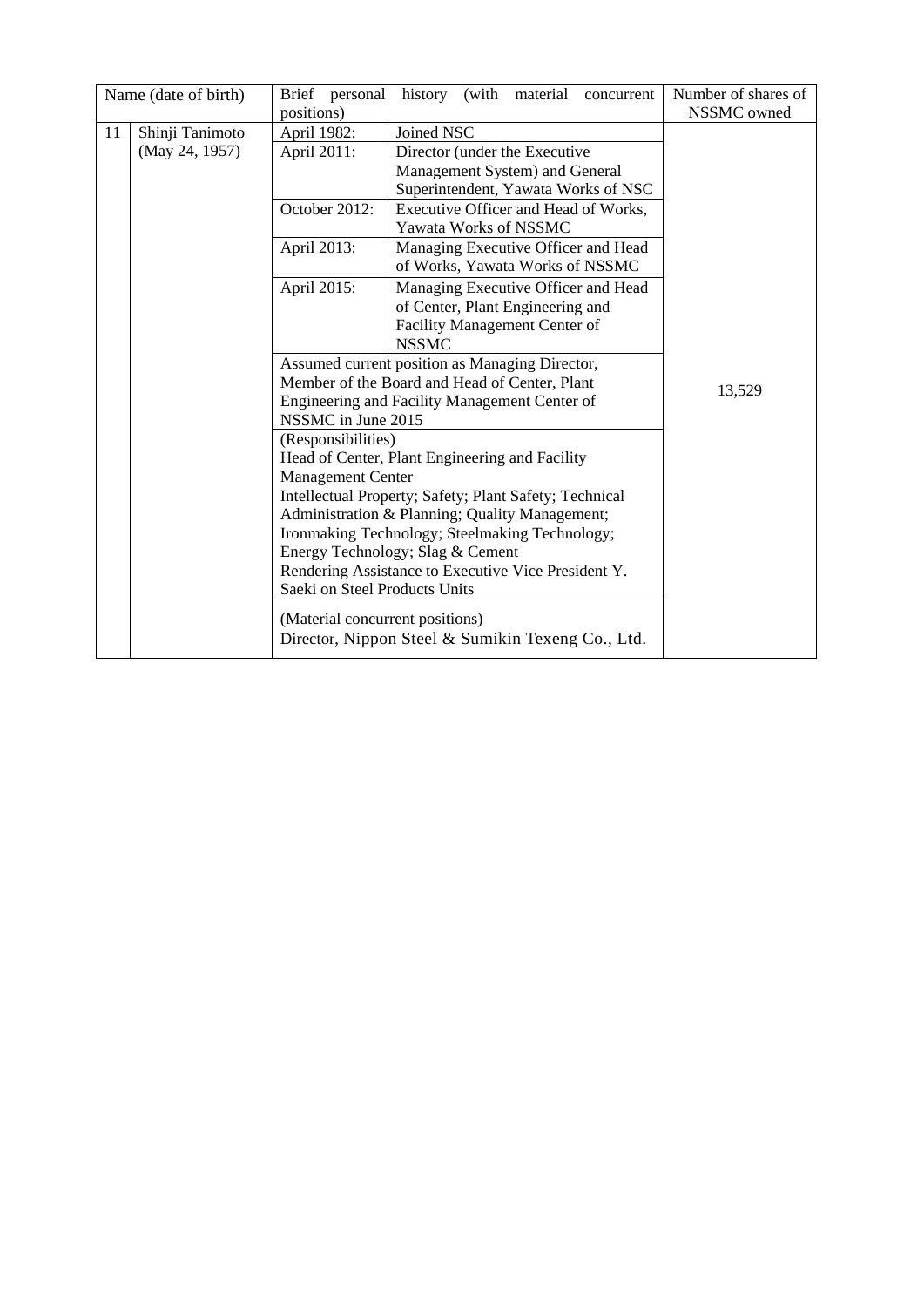|    | Name (date of birth)                            | Brief personal<br>positions)                         | history (with material concurrent                                                                            | Number of shares of<br>NSSMC owned |  |
|----|-------------------------------------------------|------------------------------------------------------|--------------------------------------------------------------------------------------------------------------|------------------------------------|--|
| 12 | [New candidate]                                 | April 1982:                                          | Joined NSC                                                                                                   |                                    |  |
|    |                                                 | April 2009:                                          | General Manager, Automotive Flat                                                                             |                                    |  |
|    | Shinichi                                        |                                                      | Products Sales Division, Flat                                                                                |                                    |  |
|    | Nakamura                                        |                                                      | Products Division of NSC                                                                                     |                                    |  |
|    | (February 15,                                   | October 2012:                                        | General Manager, Automotive Flat                                                                             |                                    |  |
|    | 1959)                                           |                                                      | Products Division, Flat Products Unit                                                                        |                                    |  |
|    |                                                 |                                                      | of NSSMC                                                                                                     |                                    |  |
|    |                                                 | April 2013:                                          | Executive Officer and Head of Unit,                                                                          |                                    |  |
|    |                                                 |                                                      | <b>Construction Products Unit of</b>                                                                         |                                    |  |
|    |                                                 |                                                      | <b>NSSMC</b>                                                                                                 |                                    |  |
|    |                                                 |                                                      | Assumed current position as Managing Executive                                                               |                                    |  |
|    |                                                 |                                                      | Officer, Head of Unit, Flat Products Unit, Project                                                           |                                    |  |
|    |                                                 |                                                      | Leader, Shanghai-Baoshan Cold-rolled & Coated Sheet                                                          |                                    |  |
|    |                                                 |                                                      | Products Project, Global Business Development Sector                                                         |                                    |  |
|    |                                                 | and Project Leader, India Continuous Annealing and   |                                                                                                              |                                    |  |
|    |                                                 | Processing Line Project, Global Business Development | 5,058                                                                                                        |                                    |  |
|    |                                                 | Sector of NSSMC in April 2016                        |                                                                                                              |                                    |  |
|    |                                                 | (Responsibilities)                                   |                                                                                                              |                                    |  |
|    |                                                 | Head of Unit, Flat Products Unit; Project Leader,    |                                                                                                              |                                    |  |
|    |                                                 |                                                      | Shanghai-Baoshan Cold-rolled & Coated Sheet Products<br>Project, Global Business Development Sector; Project |                                    |  |
|    |                                                 |                                                      | Leader, India Continuous Annealing and Processing                                                            |                                    |  |
|    |                                                 |                                                      | Line Project, Global Business Development Sector                                                             |                                    |  |
|    |                                                 |                                                      | Marketing Administration & Planning; Transportation &                                                        |                                    |  |
|    |                                                 |                                                      |                                                                                                              |                                    |  |
|    |                                                 | Logistics<br>(Material concurrent positions)         |                                                                                                              |                                    |  |
|    |                                                 |                                                      |                                                                                                              |                                    |  |
|    |                                                 | Corporation                                          |                                                                                                              |                                    |  |
|    | Director, Nippon Steel & Sumikin Metal Products |                                                      |                                                                                                              |                                    |  |
|    |                                                 |                                                      |                                                                                                              |                                    |  |
|    |                                                 |                                                      | Director, Baosteel-NSC Automotive Steel Sheets Co.,                                                          |                                    |  |
|    |                                                 | Ltd.                                                 |                                                                                                              |                                    |  |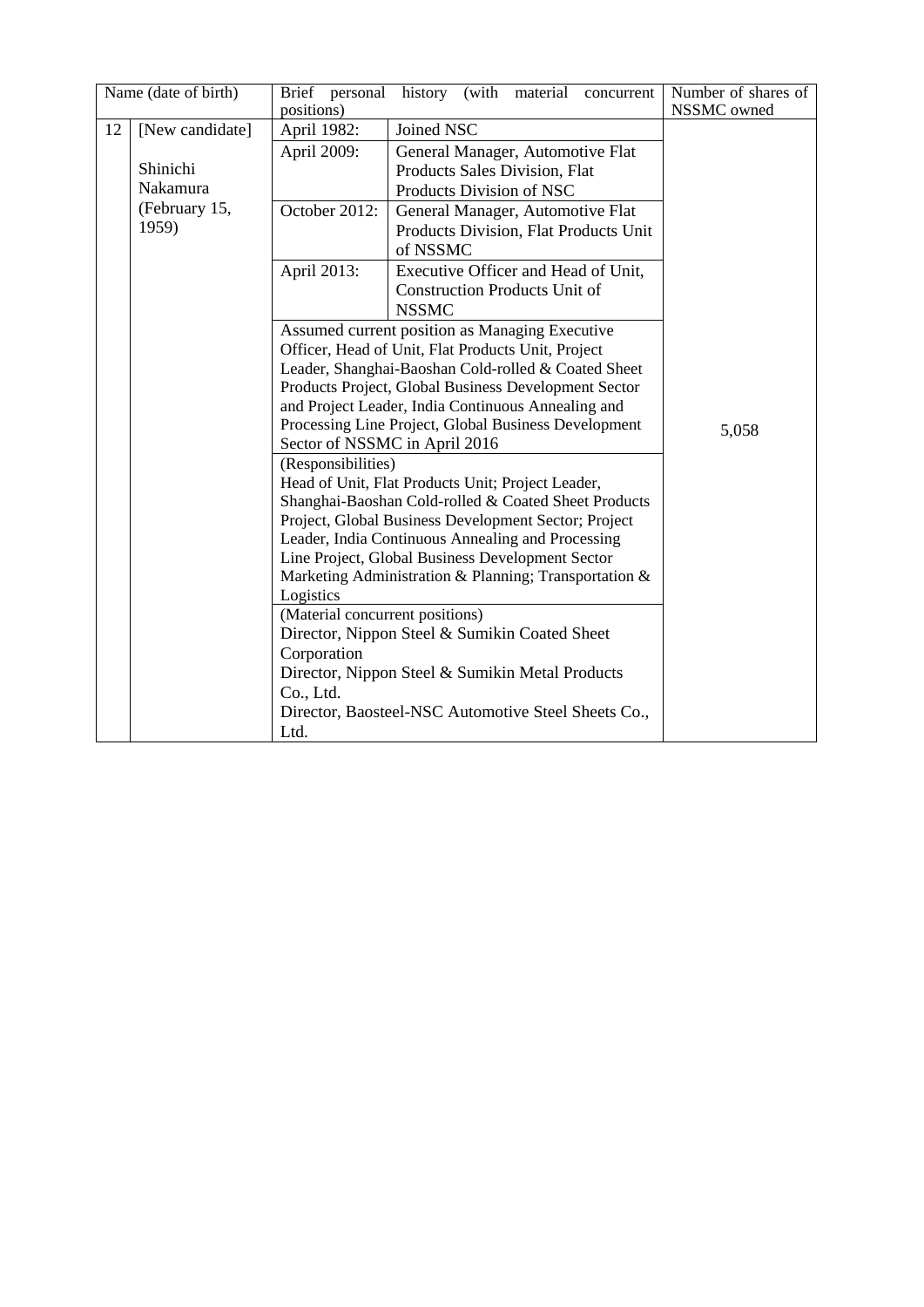| Name (date of birth) |                   | Brief personal<br>positions)    | history (with material<br>concurrent                                                                                   | Number of shares of<br>NSSMC owned |
|----------------------|-------------------|---------------------------------|------------------------------------------------------------------------------------------------------------------------|------------------------------------|
| 13                   | [Outside          | April 1965:                     | Joined Japanese National Railways                                                                                      |                                    |
|                      | Director]         | June 1990:                      | Director and General Manager of                                                                                        |                                    |
|                      |                   |                                 | Personnel Dept. of East Japan                                                                                          |                                    |
|                      | [Independent      |                                 | Railway Company                                                                                                        |                                    |
|                      | Director/Auditor] | June 1992:                      | <b>Executive Director and General</b>                                                                                  |                                    |
|                      |                   |                                 | Manager of Personnel Dept. of East                                                                                     |                                    |
|                      | Mutsutake Otsuka  |                                 | Japan Railway Company                                                                                                  |                                    |
|                      | (January 5, 1943) | January 1994:                   | <b>Executive Director of East Japan</b>                                                                                |                                    |
|                      |                   |                                 | Railway Company                                                                                                        |                                    |
|                      | Status of         | June 1996:                      | <b>Executive Director and Deputy</b>                                                                                   |                                    |
|                      | attendance at the |                                 | Director General of Corporate                                                                                          |                                    |
|                      | Board of          |                                 | Planning Headquarters of East Japan                                                                                    |                                    |
|                      | Directors (Fiscal |                                 | Railway Company                                                                                                        |                                    |
|                      | 2015)             | June 1997:                      | <b>Executive Vice President and</b>                                                                                    |                                    |
|                      | 93% (13 out of 14 |                                 | Director General of Corporate                                                                                          |                                    |
|                      | meetings)         |                                 | Planning Headquarters of East Japan                                                                                    |                                    |
|                      |                   |                                 | Railway Company                                                                                                        |                                    |
|                      |                   | June 2000:                      | President and CEO of East Japan                                                                                        |                                    |
|                      |                   |                                 | Railway Company                                                                                                        |                                    |
|                      |                   | April 2006:                     | Chairman and Director of East Japan                                                                                    | 2,826                              |
|                      |                   |                                 | Railway Company                                                                                                        |                                    |
|                      |                   |                                 | Assumed current position as Executive Advisor to the                                                                   |                                    |
|                      |                   |                                 | Board of East Japan Railway Company in April 2012                                                                      |                                    |
|                      |                   |                                 | Assumed current position as Director (Outside                                                                          |                                    |
|                      |                   |                                 | Director) of NSSMC in June 2014                                                                                        |                                    |
|                      |                   | (Material concurrent positions) |                                                                                                                        |                                    |
|                      |                   |                                 | Outside Audit & Supervisory Board Member, Electric                                                                     |                                    |
|                      |                   | Power Development Co., Ltd.     |                                                                                                                        |                                    |
|                      |                   |                                 | Outside Director, JX Holdings, Inc.                                                                                    |                                    |
|                      |                   |                                 | - Reasons for the election as Outside Director                                                                         |                                    |
|                      |                   | Candidate                       |                                                                                                                        |                                    |
|                      |                   |                                 | The Board of Directors has proposed the re-election of                                                                 |                                    |
|                      |                   |                                 | Mr. Mutsutake Otsuka as an Outside Director because                                                                    |                                    |
|                      |                   |                                 | it believes that he is well-qualified for the position by                                                              |                                    |
|                      |                   |                                 | his appropriate action with effective remarks as an                                                                    |                                    |
|                      |                   |                                 | Outside Director of NSSMC since his appointment at                                                                     |                                    |
|                      |                   |                                 | the 90th General Meeting of Shareholders held on                                                                       |                                    |
|                      |                   |                                 | June 25, 2014 and by his deep knowledge and ample                                                                      |                                    |
|                      | (Notes).<br>1)    |                                 | experience in corporate management.<br>Since his appointment as an Outside Director of NSSMC Mr. Mutsutake Otsuka will |                                    |

(Notes) 1) Since his appointment as an Outside Director of NSSMC, Mr. Mutsutake Otsuka will have served in such position for two (2) years at the conclusion of this General Meeting of Shareholders.

- 2) Concerning the candidate's liability under Article 423, Paragraph 1 of the Companies Act, NSSMC has concluded an agreement with Mr. Mutsutake Otsuka that limits his liability to the greater of the amount stipulated in Article 425, Paragraph 1 of the Companies Act and twenty million (20,000,000) yen, as long as he acts unknowingly and is not grossly negligent in performing his duties.
- 3) NSSMC has already filed Mr. Mutsutake Otsuka as an "independent director/auditor" with each financial exchange in Japan.
- 4) Although Mr. Mutsutake Otsuka is an Executive Advisor to the Board (who does not engage in the execution of business) of East Japan Railway Company which has a business relationship with NSSMC for transactions of steel and other products / services, and had engaged in the execution of business of the said company in the past, the said company is not a specified related party of NSSMC. The amount of transactions with the said company accounted for the consolidated net sales of NSSMC was less than 1%.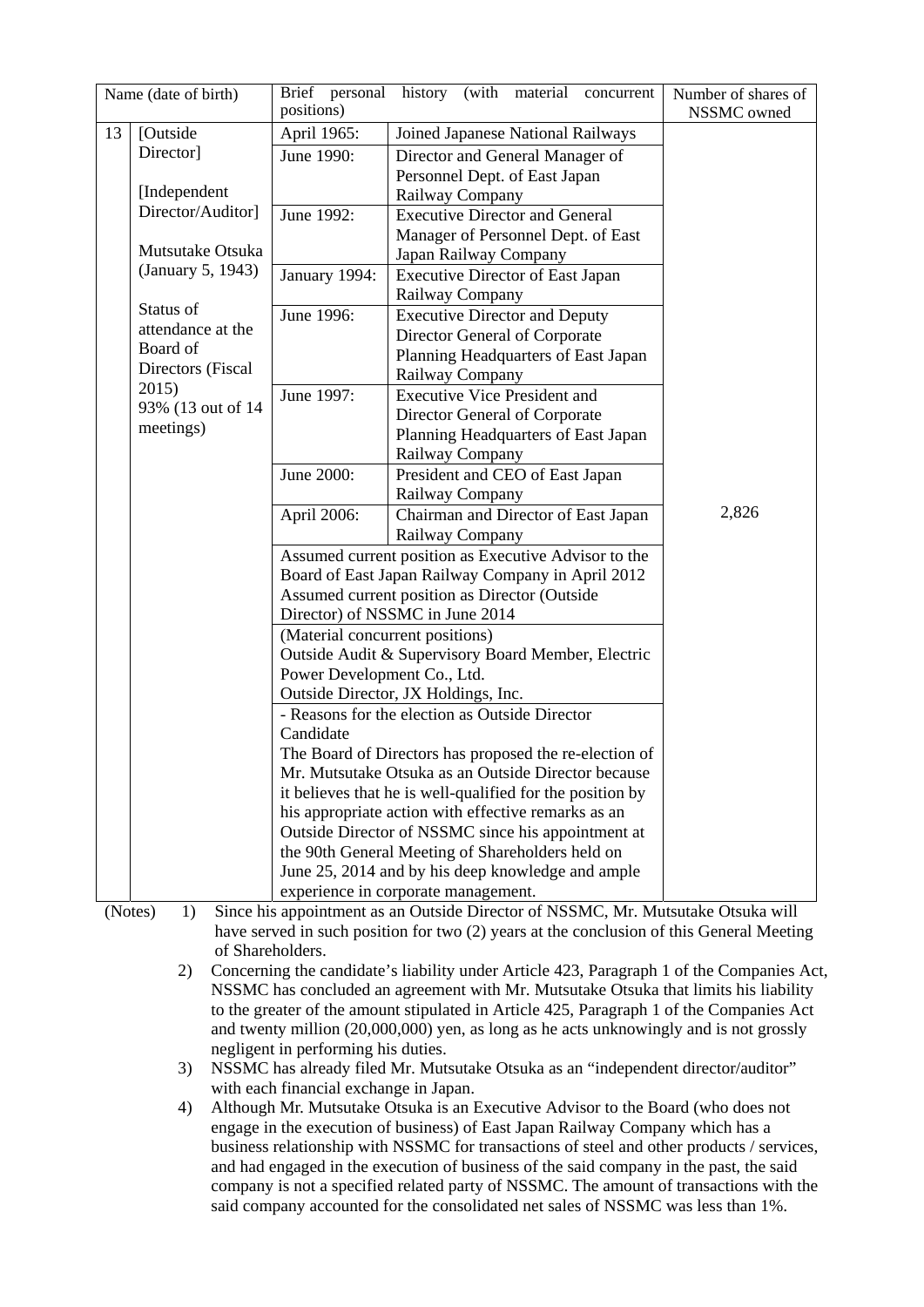| Name (date of birth) |                   | Brief personal | history<br>(with<br>material<br>concurrent             | Number of shares of |  |
|----------------------|-------------------|----------------|--------------------------------------------------------|---------------------|--|
|                      |                   | positions)     |                                                        | NSSMC owned         |  |
| 14                   | [Outside          | April 1969:    | Joined Ministry of Foreign Affairs of                  |                     |  |
|                      | Director]         |                | Japan                                                  |                     |  |
|                      |                   | August 1999:   | Director-General, North American                       |                     |  |
|                      | [Independent]     |                | Affairs Bureau, Ministry of Foreign                    |                     |  |
|                      | Director/Auditor] |                | Affairs of Japan                                       |                     |  |
|                      |                   | September      | Deputy Minister for Foreign Affairs                    |                     |  |
|                      | Ichiro Fujisaki   | 2002:          |                                                        |                     |  |
|                      | (July 10, 1947)   | January 2005:  | Ambassador of Japan to the United                      |                     |  |
|                      |                   |                | Nations and WTO in Geneva                              |                     |  |
|                      | Status of         | April 2008:    | Ambassador of Japan to the United                      |                     |  |
|                      | attendance at the |                | <b>States of America</b>                               |                     |  |
|                      | Board of          | November       | Retired from Ambassador of Japan to                    |                     |  |
|                      | Directors (Fiscal | 2012:          | the United States of America                           |                     |  |
|                      | 2015)             |                | Assumed current position as Distinguished Professor    |                     |  |
|                      | 100% (14 out of   |                | of Sophia University in January 2013                   |                     |  |
|                      | 14 meetings)      |                | Assumed current position as Director (Outside          |                     |  |
|                      |                   |                | Director) of NSSMC in June 2014                        |                     |  |
|                      |                   |                | (Material concurrent positions)                        |                     |  |
|                      |                   |                | Outside Director, ITOCHU Corporation                   | 3,481               |  |
|                      |                   |                | President, The America-Japan Society, Inc.             |                     |  |
|                      |                   |                | - Reasons for the election as Outside Director         |                     |  |
|                      |                   | Candidate      |                                                        |                     |  |
|                      |                   |                | The Board of Directors has proposed the re-election of |                     |  |
|                      |                   |                | Mr. Ichiro Fujisaki as an Outside Director because it  |                     |  |
|                      |                   |                | believes that he is well-qualified for the position by |                     |  |
|                      |                   |                | his appropriate action with effective remarks as an    |                     |  |
|                      |                   |                | Outside Director of NSSMC since his appointment at     |                     |  |
|                      |                   |                | the 90th General Meeting of Shareholders held on       |                     |  |
|                      |                   |                | June 25, 2014 and by his deep knowledge including      |                     |  |
|                      |                   |                | international affairs, economics, and cultures that he |                     |  |
|                      |                   |                | accumulated at the Ministry of Foreign Affairs of      |                     |  |
|                      |                   |                | Japan, and his ample experience as the Ambassador      |                     |  |
|                      |                   |                | and other key positions, notwithstanding the fact that |                     |  |
|                      |                   |                | he does not have experience participating in corporate |                     |  |
|                      |                   |                | management other than serving as an outside director   |                     |  |
|                      |                   |                | and as an outside audit & supervisory board member.    |                     |  |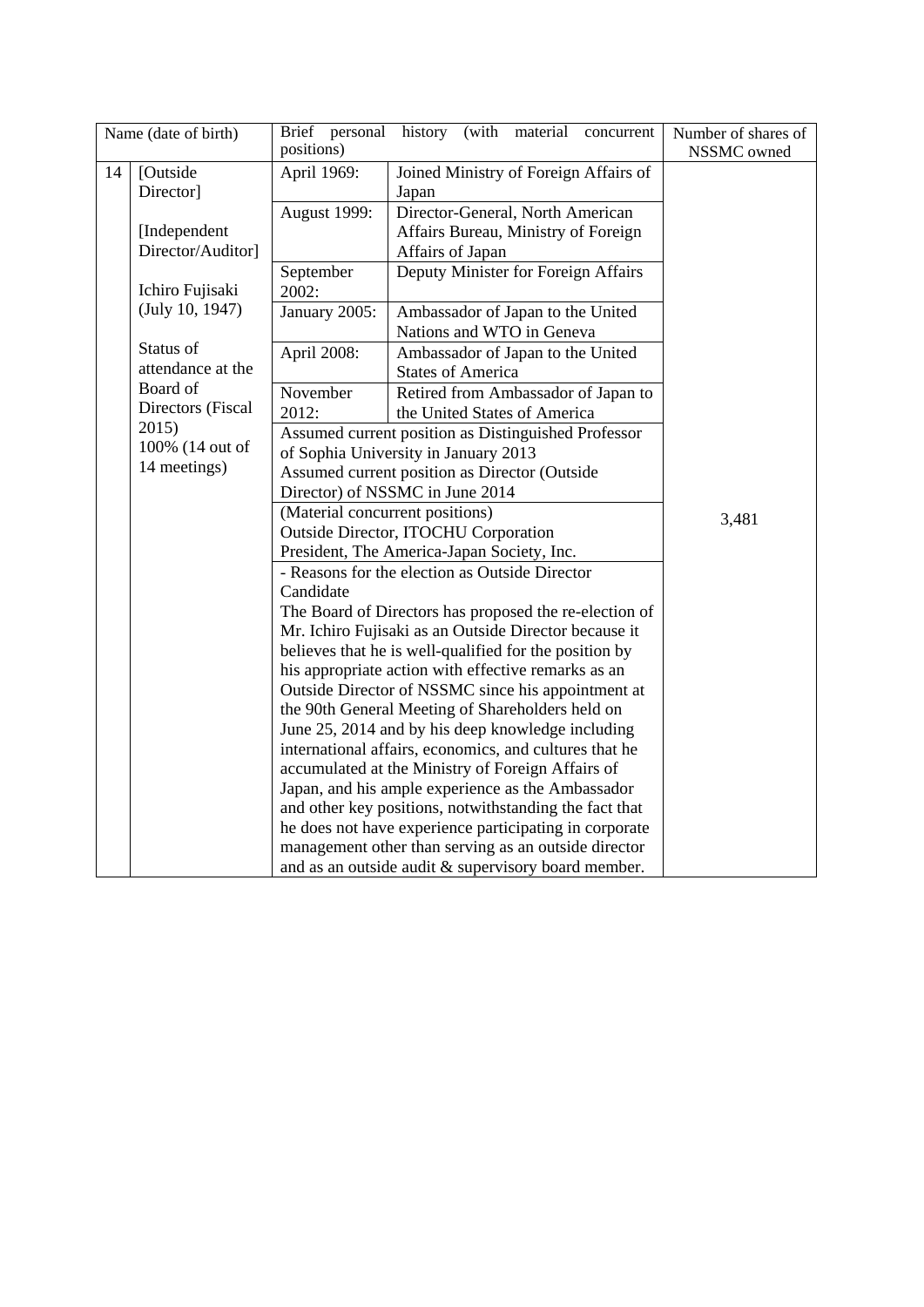- (Notes) 1) Since his appointment as an Outside Director of NSSMC, Mr. Ichiro Fujisaki will have served in such position for two (2) years at the conclusion of this General Meeting of Shareholders.
	- 2) Concerning the candidate's liability under Article 423, Paragraph 1 of the Companies Act, NSSMC has concluded an agreement with Mr. Ichiro Fujisaki that limits his liability to the greater of the amount stipulated in Article 425, Paragraph 1 of the Companies Act and twenty million (20,000,000) yen, as long as he acts unknowingly and is not grossly negligent in performing his duties.
	- 3) NSSMC has already filed Mr. Ichiro Fujisaki as an "independent director/auditor" with each financial exchange in Japan.
	- 4) Although Mr. Ichiro Fujisaki serves as President of the America-Japan Society, Inc., to which NSSMC pays the membership fee as a corporate member, the said society is not a specified related party of NSSMC. The membership fee paid to the said society by NSSMC is insignificant (180 thousand yen).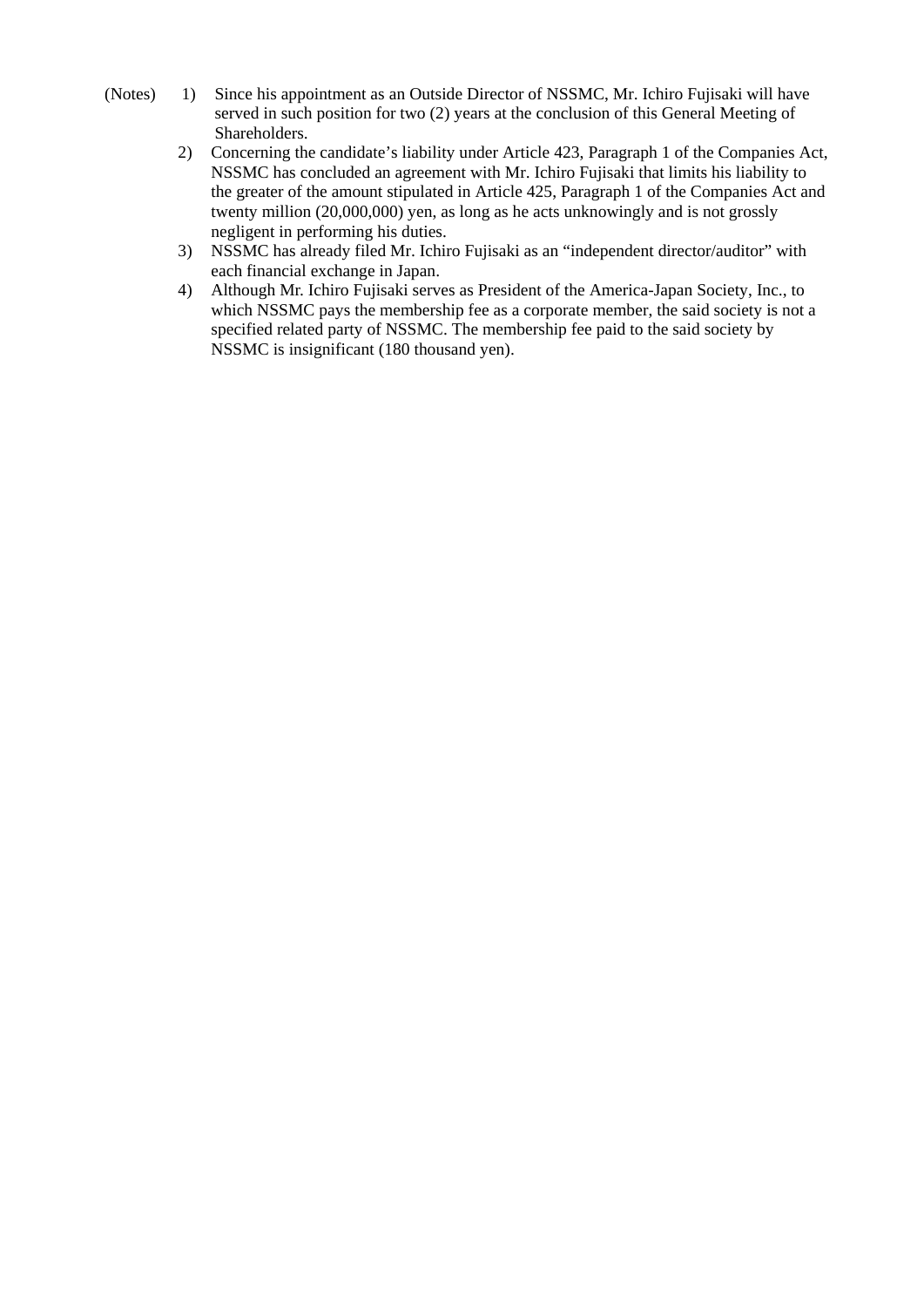Item 3 Election of Three (3) Audit & Supervisory Board Members

 The term of office of Audit & Supervisory Board Members Mr. Hirotomo Suetsugu, Mr. Hirohiko Minato and Mr. Hirotake Abe ends at the conclusion of the 92nd General Meeting of Shareholders. The Board of Directors proposes that three (3) Audit & Supervisory Board Members be elected. The candidates for Audit & Supervisory Board Member are set forth below.

 The submission of this proposal has been consented to by the Audit & Supervisory Board. Mr. Seiichiro Azuma is a candidate for Outside Audit & Supervisory Board Member.

|                 |                                                   |                                  | Number of shares of                                                                                               |
|-----------------|---------------------------------------------------|----------------------------------|-------------------------------------------------------------------------------------------------------------------|
|                 |                                                   |                                  | NSSMC owned                                                                                                       |
|                 | April 1980:                                       |                                  |                                                                                                                   |
| [New candidate] | April 2011:                                       | Director (under the Executive    |                                                                                                                   |
|                 |                                                   | Management System) and Director, |                                                                                                                   |
| Atsuhiko Yoshie |                                                   | Steel Research Laboratories,     |                                                                                                                   |
| (May 1, 1955)   |                                                   | Technical Development Bureau of  |                                                                                                                   |
|                 |                                                   | <b>NSC</b>                       |                                                                                                                   |
|                 | April 2012:                                       | Managing Director (under the     |                                                                                                                   |
|                 |                                                   | Executive Management System) and |                                                                                                                   |
|                 |                                                   | Director, Steel Research         |                                                                                                                   |
|                 |                                                   | Laboratories, Technical          | 10,760                                                                                                            |
|                 |                                                   | Development Bureau of NSC        |                                                                                                                   |
|                 | October 2012:                                     | Managing Executive Officer and   |                                                                                                                   |
|                 |                                                   | Head of Laboratories, Steel      |                                                                                                                   |
|                 |                                                   | Research Laboratories, R&D       |                                                                                                                   |
|                 |                                                   | Laboratories of NSSMC            |                                                                                                                   |
|                 |                                                   |                                  |                                                                                                                   |
|                 | Assumed current position as Executive Officer and |                                  |                                                                                                                   |
|                 |                                                   |                                  |                                                                                                                   |
|                 | Name (date of birth)                              | positions)                       | Brief personal history (with material concurrent<br>Joined NSC<br>Advisor to the President of NSSMC in April 2016 |

Candidates for Audit & Supervisory Board Members

(Note) Concerning the candidate's liability under Article 423, Paragraph 1 of the Companies Act, NSSMC is to conclude an agreement with Mr. Atsuhiko Yoshie that limits his liability to the greater of the amount stipulated in Article 425, Paragraph 1 of the Companies Act and twenty million (20,000,000) yen, as long as he acts unknowingly and is not grossly negligent in performing his duties.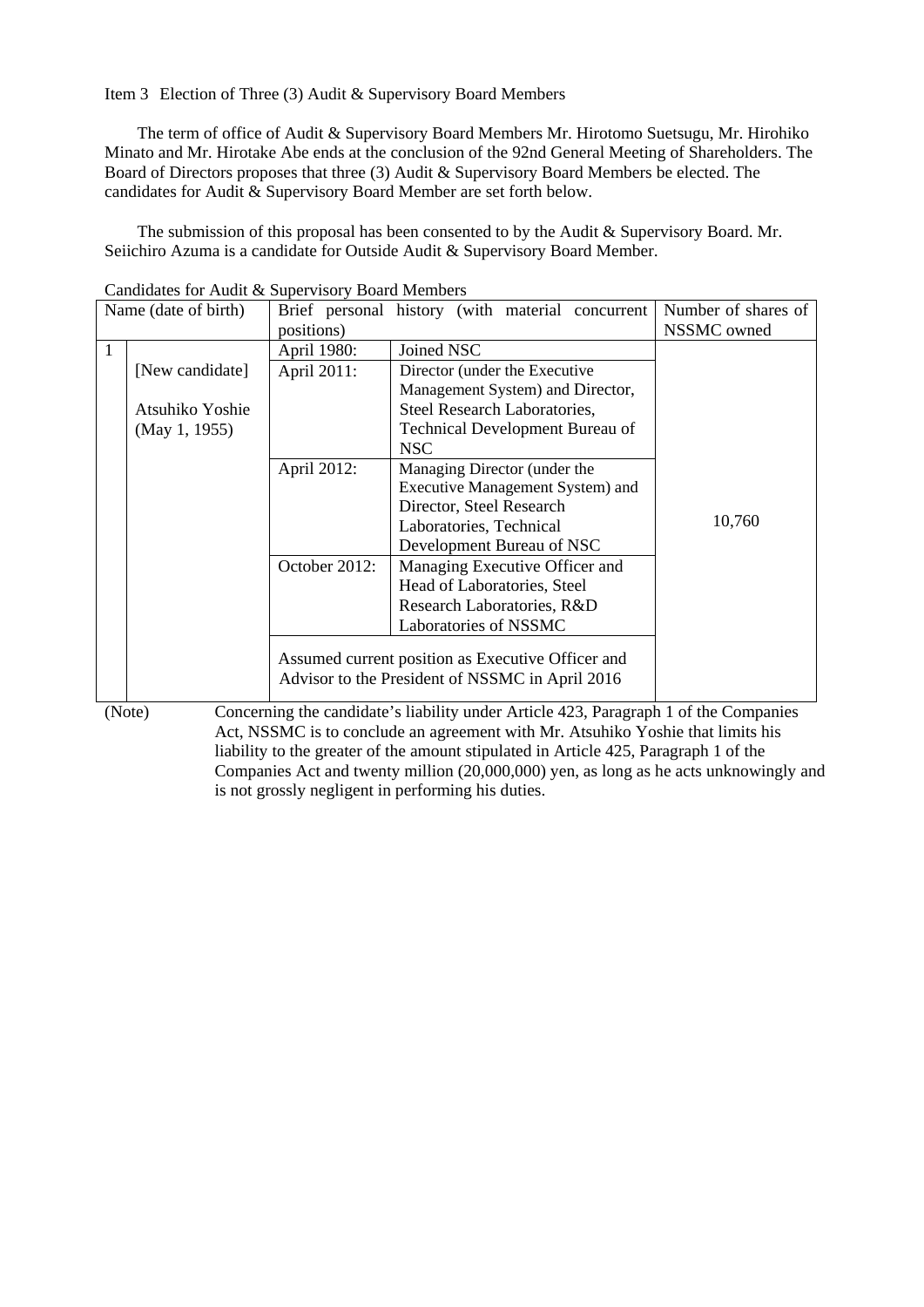| Name (date of birth) |                 |                     | Brief personal history (with material concurrent   | Number of shares of |
|----------------------|-----------------|---------------------|----------------------------------------------------|---------------------|
|                      |                 | positions)          |                                                    | NSSMC owned         |
| 2                    |                 | April 1982:         | Joined NSC                                         |                     |
|                      | [New candidate] | <b>July 2008:</b>   | Head of Division, Corporate Risk                   |                     |
|                      |                 |                     | Management Division, General                       |                     |
|                      | Masato Tsuribe  |                     | <b>Administration Division of NSC</b>              |                     |
|                      | (October 14,    | October 2012:       | General Manager, Head of                           |                     |
|                      | 1958)           |                     | Division, Internal Control & Audit                 |                     |
|                      |                 |                     | Division of NSSMC                                  |                     |
|                      |                 | April 2014:         | <b>Executive Counselor and General</b>             | 2,047               |
|                      |                 |                     | Manager, Head of Division,                         |                     |
|                      |                 |                     | Internal Control & Audit                           |                     |
|                      |                 |                     | Division of NSSMC                                  |                     |
|                      |                 | NSSMC in April 2016 | Assumed current position as Executive Counselor of |                     |

(Note) Concerning the candidate's liability under Article 423, Paragraph 1 of the Companies Act, NSSMC is to conclude an agreement with Mr. Masato Tsuribe that limits his liability to the greater of the amount stipulated in Article 425, Paragraph 1 of the Companies Act and twenty million (20,000,000) yen, as long as he acts unknowingly and is not grossly negligent in performing his duties.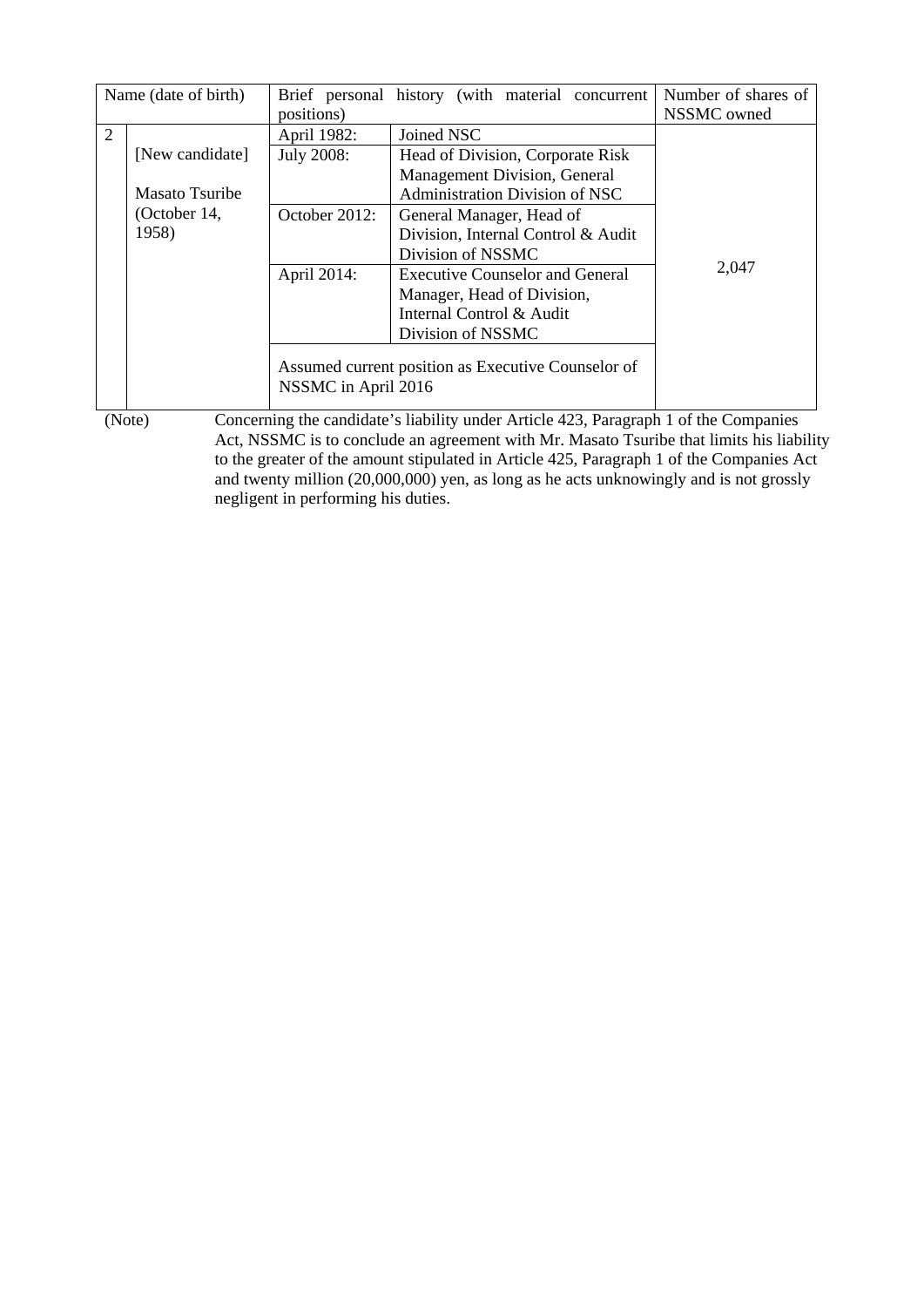|   | Name (date of birth)                                    |                   | Brief personal history (with material concurrent                                                                                                                                                                                                                                                                                                                                                                   | Number of shares of |
|---|---------------------------------------------------------|-------------------|--------------------------------------------------------------------------------------------------------------------------------------------------------------------------------------------------------------------------------------------------------------------------------------------------------------------------------------------------------------------------------------------------------------------|---------------------|
|   |                                                         | positions)        |                                                                                                                                                                                                                                                                                                                                                                                                                    | NSSMC owned         |
| 3 | [New candidate]                                         | December<br>1975: | Joined Tohmatsu Awoki & Co.<br>(current Deloitte Touche Tohmatsu<br>LLC)                                                                                                                                                                                                                                                                                                                                           |                     |
|   | [Outside Audit &<br>Supervisory<br><b>Board Member]</b> | July 1991:        | Partner of Tohmatsu & Co. (current<br>Deloitte Touche Tohmatsu LLC)                                                                                                                                                                                                                                                                                                                                                |                     |
|   |                                                         | June 2007:        | Partner and Member of<br>Management Council and General                                                                                                                                                                                                                                                                                                                                                            |                     |
|   | [Independent<br>Director/Auditor]                       |                   | Manager, Kansai Block of<br>Tohmatsu & Co. (current Deloitte                                                                                                                                                                                                                                                                                                                                                       |                     |
|   | Seiichiro Azuma<br>(July 23, 1951)                      | June 2009:        | Touche Tohmatsu LLC)<br>Partner and Member of<br>Management Council and General<br>Manager, Kansai Block of Deloitte<br>Touche Tohmatsu LLC                                                                                                                                                                                                                                                                        |                     |
|   |                                                         | November<br>2013: | Partner and Chairman of<br>Management Council of Deloitte<br>Touche Tohmatsu LLC                                                                                                                                                                                                                                                                                                                                   | $\boldsymbol{0}$    |
|   |                                                         |                   | Assumed current position as Partner of Deloitte<br>Touche Tohmatsu LLC in November 2015                                                                                                                                                                                                                                                                                                                            |                     |
|   |                                                         |                   | Mr. Seiichiro Azuma will retire from Deloitte Touche<br>Tohmatsu LLC on June 23, 2016.                                                                                                                                                                                                                                                                                                                             |                     |
|   |                                                         |                   | - Reasons for the election as Outside Audit &<br><b>Supervisory Board Member Candidate</b><br>The Audit & Supervisory Board has proposed the<br>election of Mr. Seiichiro Azuma as an Outside Audit<br>& Supervisory Board Member because it believes<br>that he is well-qualified for the position by his deep<br>knowledge and his ample experience as a certified<br>public accountant specialized in corporate |                     |
|   |                                                         |                   | accounting, notwithstanding the fact that he does not<br>have experience participating in corporate<br>management other than serving as an outside director<br>and as an outside audit & supervisory board member.                                                                                                                                                                                                 |                     |

- (Notes) 1) Concerning the candidate's liability under Article 423, Paragraph 1 of the Companies Act, NSSMC is to conclude an agreement with Mr. Seiichiro Azuma that limits his liability to the greater of the amount stipulated in Article 425, Paragraph 1 of the Companies Act and twenty million (20,000,000) yen, as long as he is without knowledge and is not grossly negligent in performing his duties.
	- 2) NSSMC has already filed Mr. Seiichiro Azuma as an "independent director/auditor" with each financial exchange in Japan.
	- 3) Although Mr. Seiichiro Azuma is a Partner of Deloitte Touche Tohmatsu LLC, from whom NSSMC had an employee on loan, the said company is not a specified related party of .NSSMC. The amount of transactions with the said company accounts for less than 1% of NSSMC's selling, general and administrative expenses.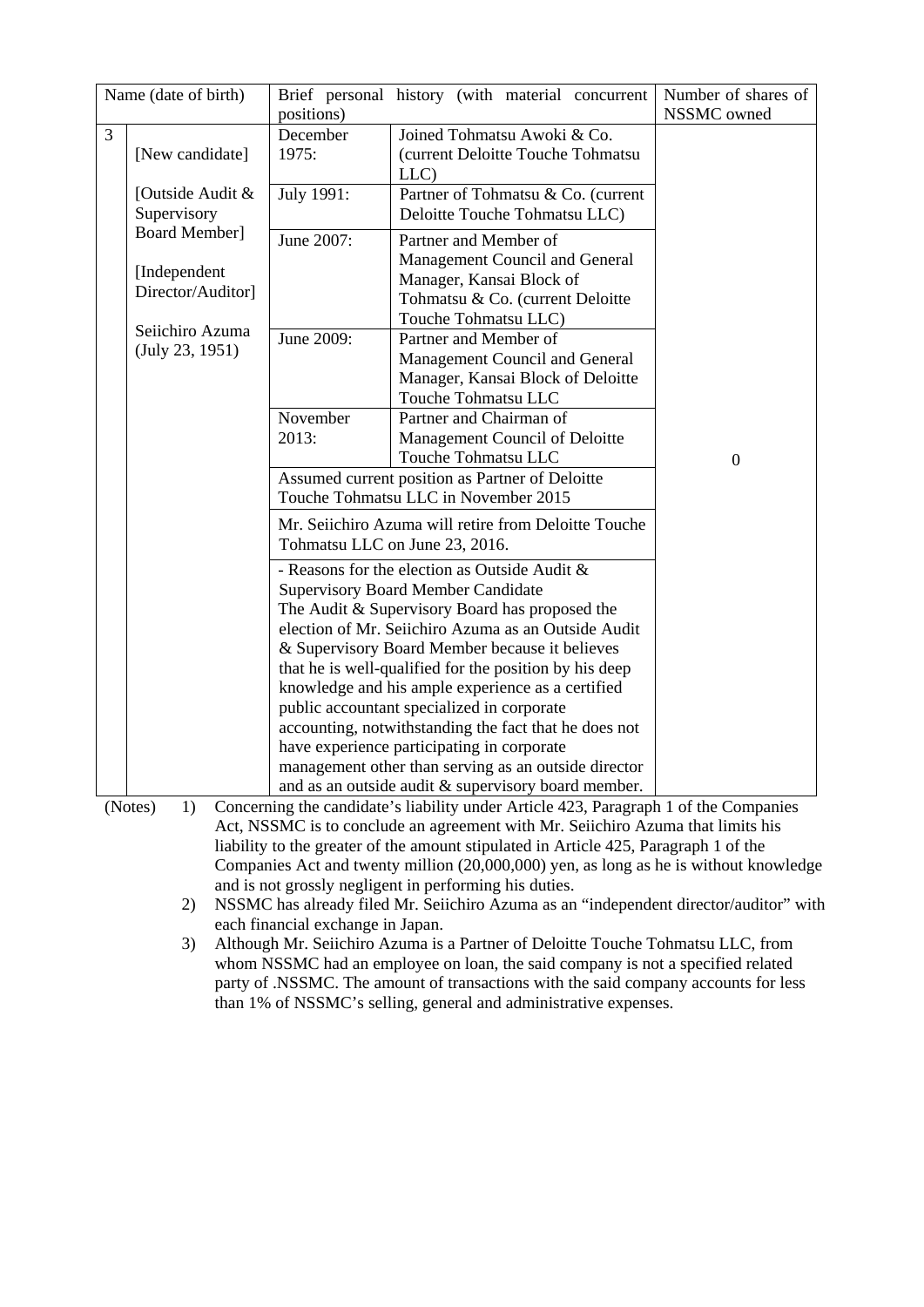Item 4 Approval for the Fair Rules for the Acquisition of Substantial Shareholdings (Takeover Defense Measures for the Protection and Enhancement of Shareholders' Common Interests)

Nippon Steel & Sumitomo Metal Corporation ("NSSMC") adopted the Fair Rules for the Acquisition of Substantial Shareholdings (Takeover Defense Measures) (the "Plan") in order to protect and enhance common interests of the shareholders of the NSSMC by the resolution of its Board of Directors (the "Board") in March 2006, and until the present day, NSSMC has amended and renewed the Plan several times. In order to reconsider the necessity for the Plan and to further enhance the reliability and legal stability of the Plan in light of the fact that 10 years has passed since the adoption of the Plan, among other reasons, NSSMC has determined to change the system to require in advance shareholder approval to adopt and renew the Plan.

This Item 4 is to ask for shareholder approval of a majority of the voting rights of the shareholders present at the General Meeting of Shareholders (one-third (1/3) or more of the total voting rights shall constitute a quorum) concerning the Plan as described in 3 (2) below reflecting the above-mentioned change and other proposed revisions. (the "Revised Plan").

### 1. The Necessity for the Plan ("Basic Policy on the Composition of Persons to Control Decision-Making over the Financial and Business Policies of NSSMC")

Under the corporate philosophy that the NSSMC group will pursue world-leading technologies and manufacturing capabilities, and contribute to society by providing excellent products and services, the NSSMC group aims to improve its corporate value, and further the common interests of its shareholders, by enhancing its competitiveness and profitability through the planning and execution of management strategies.

NSSMC has decided to take necessary action to prepare for the acquisition of substantial shareholdings in NSSMC or other related activities that could disturb such corporate philosophy and management strategies and cause damage to NSSMC's corporate value by, among other reasons, threatening obstruction of the existence and development of NSSMC, and which could result in harm to the common interests of NSSMC's shareholders.

NSSMC believes that in the event a third party proposes the acquisition of substantial shareholdings in NSSMC (a "Takeover Proposal"), the ultimate decision as to whether or not to accept the Takeover Proposal should be made by the then shareholders of NSSMC. On the other hand, NSSMC believes that such Takeover Proposals could include those with the potential to cause clear damage to the corporate value of NSSMC or the common interests of the shareholders of NSSMC or those with the potential to practically coerce shareholders into selling their shares of NSSMC.

Consequently, NSSMC implemented the Plan because NSSMC believes it is the Board's responsibility to put in place clear and transparent rules in order to prepare for such disadvantages to the shareholders of NSSMC in the event a Takeover Proposal is made by a third party, and, for the occasions where a Takeover Proposal is actually made, to create an environment in which the shareholders of NSSMC can make an appropriate informed judgment based on sufficient information and with a reasonable time period to consider the Takeover Proposal.

#### 2. Rationale and Fairness of the Revised Plan

Due to the following points, NSSMC believes that the Revised Plan supports the common interests of the shareholders of NSSMC, and that it is rational and fair and will not be implemented in an arbitrary manner.

(1) A system which reflects the shareholders' will

In the event a Takeover Proposal is made by a third party, as a general rule, the necessity of issuance of the stock acquisition rights (the "Rights") by way of a gratis allotment (implementation of measures to a Bidder (as defined below) is judged by the then shareholders of NSSMC through a meeting held to confirm the shareholders' will ("Shareholders Will Confirmation Meeting") and other methods. In addition, the Term shall be three years, and adoption and renewal, etc., of the Revised Plan will be made upon approval of the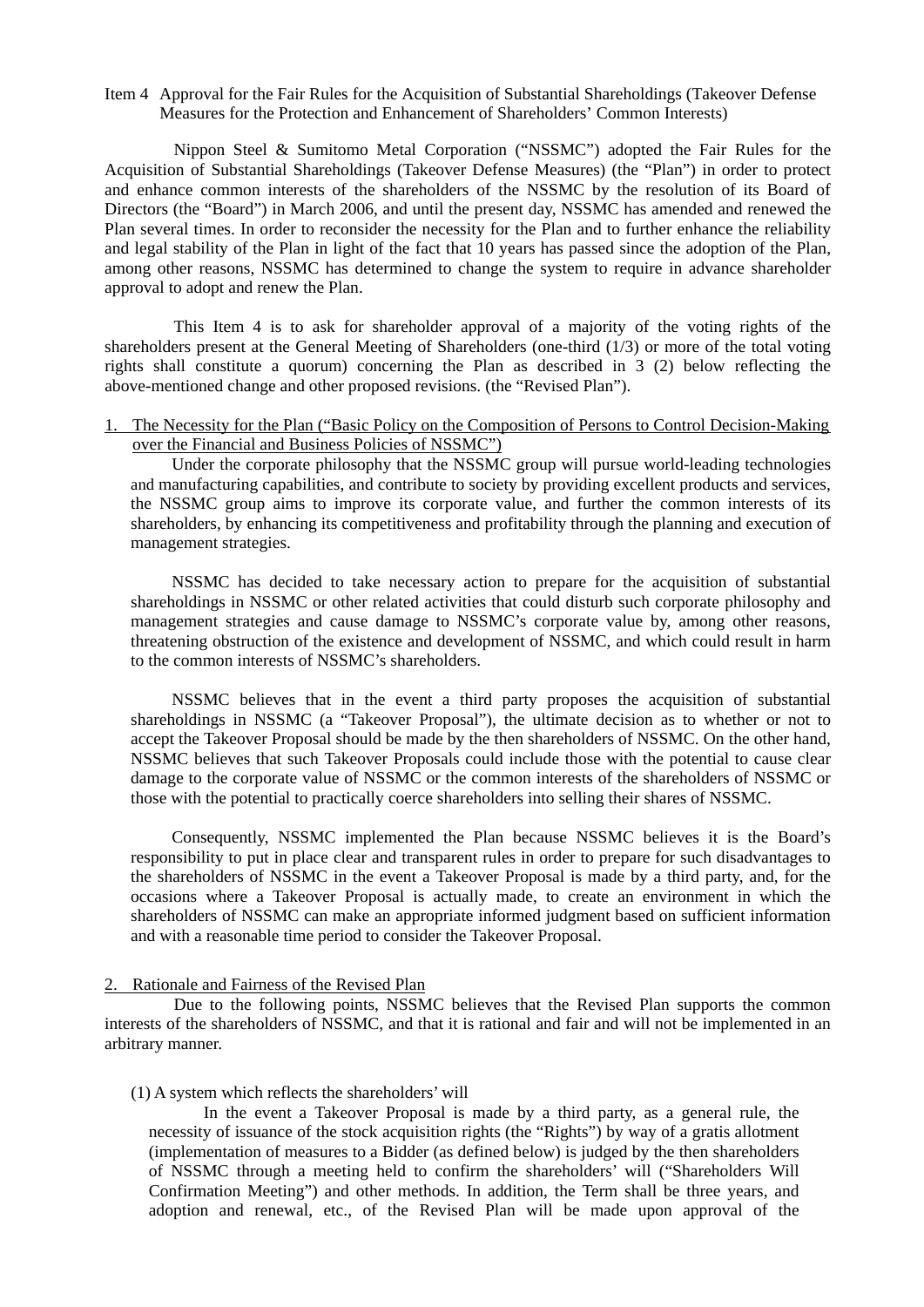shareholders.

Accordingly, the Revised Plan is to be adopted and renewed upon shareholders' will, and also the Rights are issued by way of a gratis allotment upon shareholders' will (a system in which the Plan is adopted by shareholders and countermeasures are implemented via shareholder approval). As a result, NSSMC believes the Revised Plan should adequately reflect the will of its shareholders.

(2) Establishment of the Independent Committee

NSSMC established the Independent Committee under the Revised Plan. The Board respects the opinion of the Independent Committee as much as possible in the exceptional cases of the implementation of the issuance of the Rights by way of a gratis allotment without taking a vote of shareholders to confirm the shareholders' will; such exceptional cases include instances where a Bidder (as defined below) failed to comply with the Revised Plan (the exceptional cases are limited to the cases of  $3)(ii)$  and  $3)(iii)$  in Section  $3(1)$  below). Consequently, the system enhances the fairness of the judgments of Board in connection with the implementation of the Revised Plan.

(3) Compliance with the judicial precedents of the Supreme Court, rules of financial instruments exchanges such as corporate governance codes, etc. and other guidelines, etc.

The Revised Plan complies with the decision made by the Supreme Court in 2007 and other judicial precedents in Japan, the listing regulations such as corporate governance codes etc., as stipulated by financial instruments exchanges, "Guidelines Regarding Takeover Defense for the Purposes of Protection and Enhancement of Corporate Value and Shareholders' Common Interests" publicized by the Ministry of Economy, Trade and Industry and the Ministry of Justice on May 27, 2005 and "Takeover Defense Measures in Light of Recent Environmental Changes" publicized on June 30, 2008 by the Corporate Value Study Group.

(4) No dead-hand or slow-hand takeover defense measures

The Revised Plan may be abolished by a resolution of a meeting of the Board. Therefore, the Plan is not a dead-hand takeover defense measure (a takeover defense measure in which even if a majority of the members of the board of directors are replaced, the implementation of the measure cannot be stopped). Also, as the term of office for each of the directors of NSSMC is one year and expires at the closing of NSSMC's annual general meeting of shareholders every year, the Revised Plan of NSSMC is not a slow-hand takeover defense measure either (a takeover defense measure in which the implementation takes more time to be stopped due to the fact that the members of the board of directors cannot be replaced all at once).

(5) An opinion has been issued pursuant to the Companies Act by Audit & Supervisory Board Members relating to the Revised Plan

Relating to the Revised Plan, a consensus opinion of all the Audit & Supervisory Board Members of NSSMC, including outside Audit & Supervisory Board Members, has been issued pursuant to the Companies Act, confirming that the Revised Plan is compliant with "Basic Policy on the Composition of Persons to Control Decision-Making over the Financial and Business Policies of NSSMC" described on page 69, that it is not detrimental to the common interests of shareholders of NSSMC, and that it is not intended to maintain the status held by the directors of NSSMC.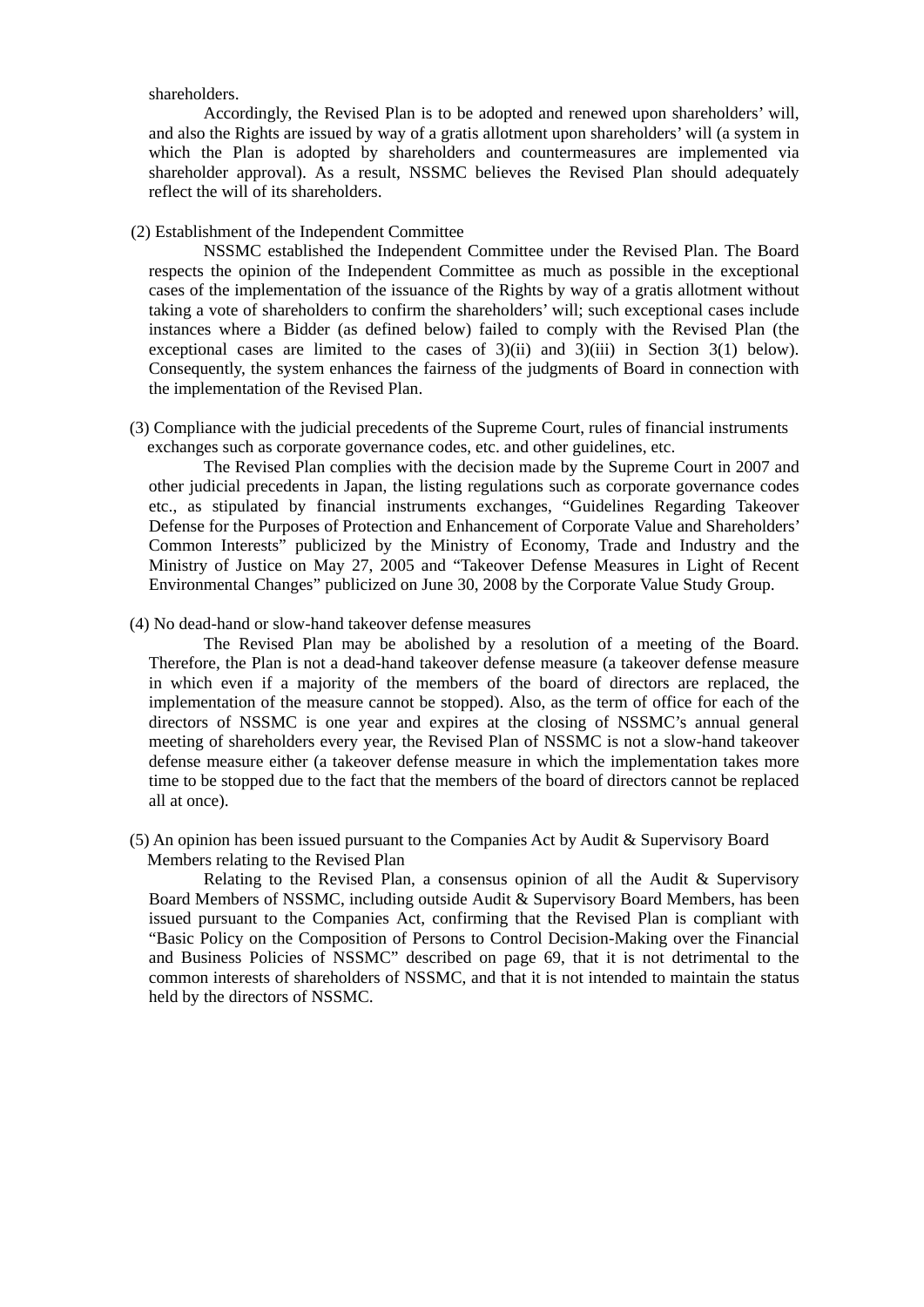### 3. The Revised Plan

### **(1) Overview**

 The diagram below illustrates the summary of the Revised Plan. For details, please refer to "**(2) Details of the Revised Plan"** below.

# **[The flow of procedures of the Revised Plan]**



- 1) Provision of the Required Information by the Bidder and examinations at a meeting of the Board When the Board has received all of the information as stipulated in the Revised Plan (the "Required Information") from any person who has an intention to hold 15% or more of the voting rights ratio of the shares, etc. of NSSMC ("Bidder"), the Board shall review as to whether or not the Takeover Proposal made by the Bidder is in the best interests of the corporate value and the common interests of shareholders. (The review period, as a general rule, is 12 weeks.)
- 2) Procedures to ascertain shareholders' will

In order to have shareholders determine whether or not to accept a Takeover Proposal, the Board, as a general principle, after the review period, holds a shareholders vote to ascertain shareholders' will (a "Shareholders Vote") regarding whether or not the issuance of the Rights by way of a gratis allotment (implementation of measures to a Bidder) will be implemented and the necessity thereof, through a written ballot or at a Shareholders Will Confirmation Meeting.

However, after examinations of the Required Information by the Board, in such case the Board determines that the Takeover Proposal is in the best interests of the corporate value of NSSMC and the common interests of shareholders of NSSMC, a Shareholders Vote will not be held and the issuance of the Rights by way of a gratis allotment will also not be implemented.

3) In the event the Rights are issued by way of a gratis allotment (the cases indicated with dotted lines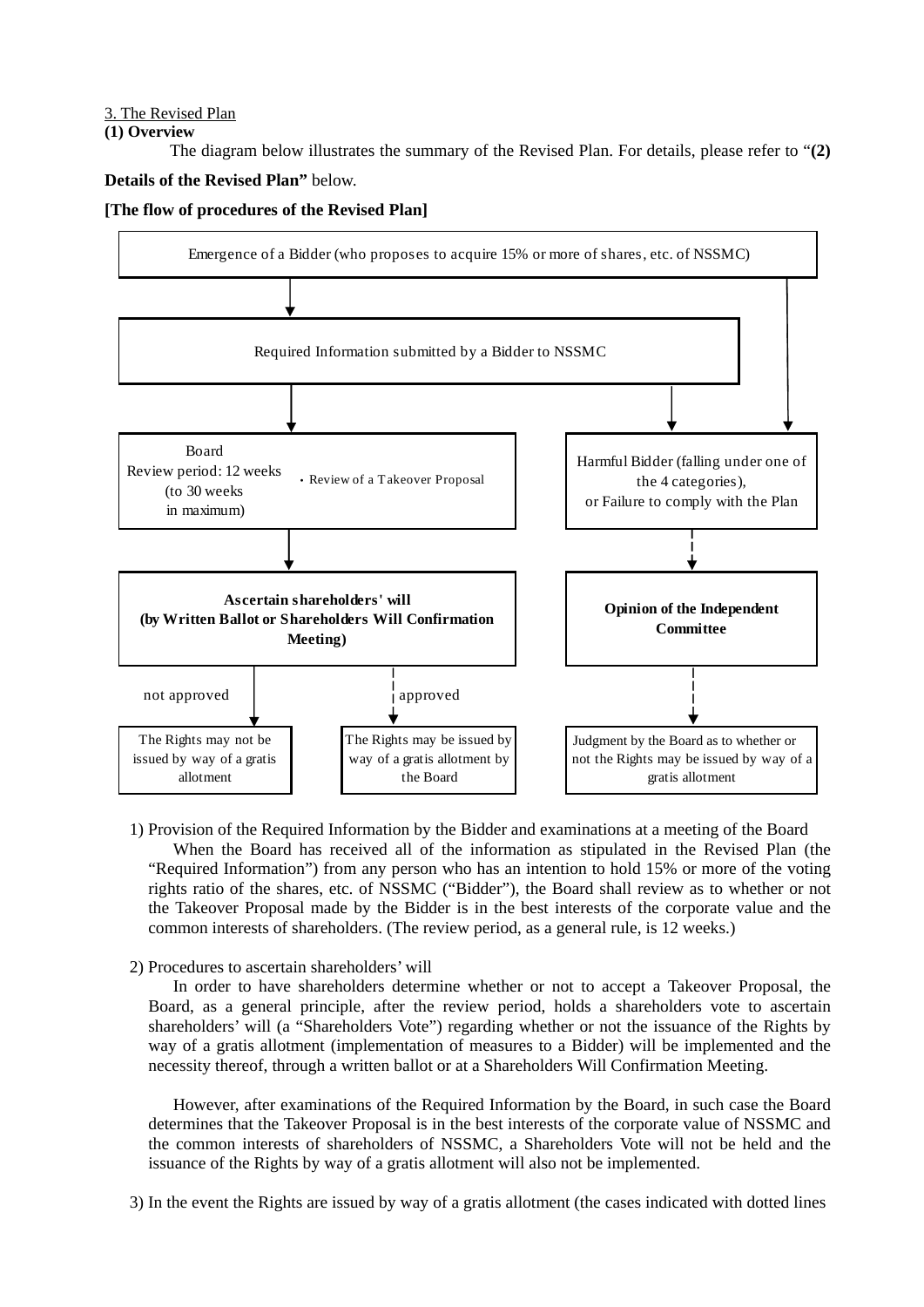in the chart above, "The flow of procedures of the Revised Plan.")

The implementation of issuance of the Rights by way of a gratis allotment under the Revised Plan is only limited to such cases in which (i) the shareholders of NSSMC vote in favor of the implementation of measures to a Bidder at the Shareholders Vote, (ii) the Bidder fits within one of the four categories including so-called green mailer specified as harmful and abusive according to the judicial precedents, and the Board determines the Takeover Proposal may cause clear damage to the common interests of the shareholders of NSSMC and (iii) the Board determines the Bidder failed to comply with the procedures set forth in the Revised Plan.

Furthermore, when judging (ii) or (iii) above, the Board shall obtain an opinion of the Independent Committee beforehand, which consists of three members appointed from outside Directors and outside Audit & Supervisory Board Members, respecting such opinion as much as possible. For the members of the Independent Committee, please refer to **(Reference) Members of the Independent Committee** (page 34).

#### **(2) Details of the Revised Plan**

**Fair Rules for the Acquisition of Substantial Shareholdings (Takeover Defense Measures for the Protection and Enhancement of Shareholders' Common Interests)** 

1. Purpose of Fair Rules for the Acquisition of Substantial Shareholdings (Takeover Defense Measures for the Protection and Enhancement of Shareholders' Common Interests).

Nippon Steel & Sumitomo Metal Corporation (the "Company") believes that in the event a third party proposes the acquisition of substantial shareholdings of the Company (a "Takeover Proposal"), the ultimate decision as to whether or not to accept the Takeover Proposal should be made by the then shareholders of the Company. On the other hand, the Company believes that such Takeover Proposals could include proposals with the potential to cause clear damage to the corporate value of the Company or the common interests of the shareholders of the Company or proposals with the potential to practically coerce shareholders into selling their shares of the Company.

In order to avoid such detriments to the shareholders of the Company, these Fair Rules for the Acquisition of Substantial Shareholdings (Takeover Defense Measures for the Protection and Enhancement of Shareholders' Common Interests) (the "Plan") are designed to put in place clear and transparent rules, and for such occasions where a Takeover Proposal has actually been made, create an environment in which the shareholders of the Company can make an appropriate informed judgment based on sufficient information and with a reasonable time period to consider the Takeover Proposal.

#### 2. Definition of an Acquiring Person.

As used in this Plan, "Acquiring Person" shall mean any person who is the holder of 15% or more of the Voting Rights Ratio<sup>1</sup> of the Shares, Etc.<sup>2</sup> of the Company, and shall include Special Related

<sup>|&</sup>lt;br>|<br>| "Voting Rights Ratio", as used in this Plan, shall mean, as the case may be, the one that is not lower of (a) the "Shareholding Ratio" (as defined in Article 27-23(4) of the Financial Instruments and Exchange Law of Japan (the "FIEL")) with respect to the holder (including those deemed to be holders pursuant to Article 27-23(3) of the FIEL) and the Co-Holder (as defined in footnote 4 below) of the Shares, Etc. of the Company (as provided in Article 27-23(1) of the FIEL), and (b) the aggregate of  $(x)$  the "Shareholding Ratio" (as defined in Article 27-2(8)(i) of the FIEL) applied to a bidder of a Tender Offer and (y) the "Shareholding Ratio" (as defined in Article 27-2(8)(ii) of the FIEL) applied to the Special Related Party (as defined in footnote 3 below) of the Company's Shares, Etc. (as provided in Article 27-2(1) of the FIEL). In the calculation of such Shareholding Ratio, the Company may refer to the total number of voting rights (as provided in Article 27-2(8) of the FIEL) and the total number of issued shares (as provided in Article 27-23(4) of the FIEL) most recently disclosed by the Company. Following the promulgation of any laws and regulations succeeding the FIEL and its related cabinet orders, cabinet ordinances and ministerial ordinances, each provision of the FIEL and its related regulations cited herein shall refer to the provision corresponding thereto in such succeeding laws and regulations, unless otherwise determined by the Board of Directors of the Company (the "Board").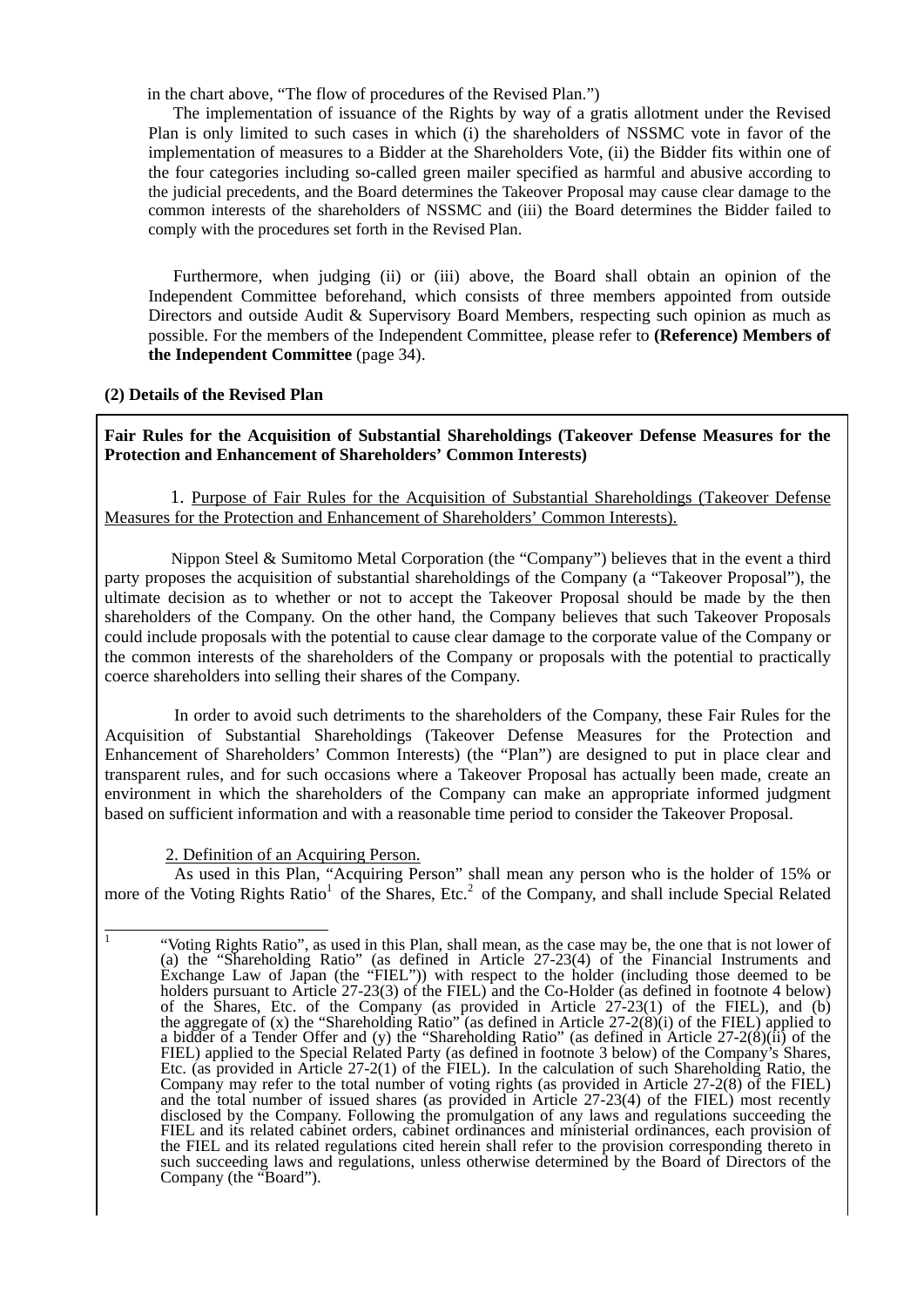Parties<sup>3</sup> and Co-Holders<sup>4</sup> of the Acquiring Person; provided, however, that the term "Acquiring Person" shall not include:

(i) Any person who becomes the holder of 15% or more of the Voting Rights Ratio of the Shares, Etc. of the Company as a result of an acquisition of the Company's own stock by the Company or any other acts of the Company until such time thereafter as such person increases the Voting Rights Ratio by acquisition of additional Shares, Etc. or other acts (other than by means of an exercise of Rights (as defined in Section 6(1) by such person));

(ii) Any person who is the holder of 15% or more of the Voting Rights Ratio of the Shares, Etc. of the Company but who became such holder without the aim of controlling or influencing the business activities of the Company, if such person promptly divests, or promptly enters into an agreement with, and satisfactory to, the Company to divest (without exercising or retaining any power, including voting power, with respect to such shares) sufficient Shares, Etc., and thereafter divests such shares so that such person ceases to be the holder of 15% or more of the Voting Rights Ratio; or

(iii) The Company, any subsidiary of the Company and any employee stock ownership or other employee benefit plan of the Company or a subsidiary of the Company (or any entity or trustee holding Shares, Etc. for or pursuant to the terms of any such plan or for the purpose of funding any such employee stock ownership or other employee benefit plan of the Company or of any subsidiary of the Company).

### 3. Requirement for a Qualifying Offer.

In order to be considered by the shareholders of the Company, any proposal by a person which, if consummated, would result in the creation of an Acquiring Person (including an Acquiring Person who has an aim to increase its Voting Rights Ratio) (a "Bidder"), must be a Qualifying Offer. A "Qualifying Offer", as used in this Plan, is a binding offer to acquire Shares, Etc. with an aim to become an Acquiring Person (including increases of its Voting Rights Ratio by an Acquiring Person) in a Tender Offer5 or any other transaction which provides all shareholders of the Company an equal opportunity to participate, which binding offer shall not be subject to any conditions that could not be conditions to a Tender Offer and satisfies all the following requirements. Furthermore, if the Board determines, based upon then existing objective bases, that there exists a strong probability that (i) the Bidder's proposal will become a Qualifying Offer and (ii) the Board will receive all of the Required Information described below, the Board shall promptly make a public announcement thereof; provided, however, that, if it is reasonably considered that such announcement would harm the common interests of the shareholders of the Company, such as in the case where the Bidder and the Company consider that it would be premature to make such announcement since they are in the process of negotiations and are not certain of the result of such negotiations, where the Bidder and the Company have entered into a confidentiality agreement or where the announcement would result in a violation by the Company of any laws or regulations or a breach of any contract entered into by the Company, the Board can refrain from making such an announcement.

In addition, upon the Bidder's request, the Board will respond to the Bidder whether or not the information submitted by the Bidder has satisfied the requirements for the Required Information provided below and, if not, the Company will inform the Bidder of what information is lacking in order to satisfy the requirements for the Required Information.

4 "Co-Holders", as used in this Plan, is as defined in Article 27-23(5) of FIEL, including those deemed as Co-Holders pursuant to Article 27-23(6) of the FIEL.

5 "Tender Offer", as used in this Plan, is as defined in Article 27-3(1) of the FIEL.

 $\frac{1}{2}$ <sup>2</sup> "Shares, Etc.", as used in this Plan, is as defined in Article 27-23(1) or Article 27-2(1) of the FIEL.

<sup>3</sup> "Special Related Party", as used in this Plan, is as defined in Article 27-2(7) of the FIEL, excluding such persons as set forth in Article 3(2) of the Cabinet Ordinance Regarding Disclosures in a Tender Offer by Third Parties.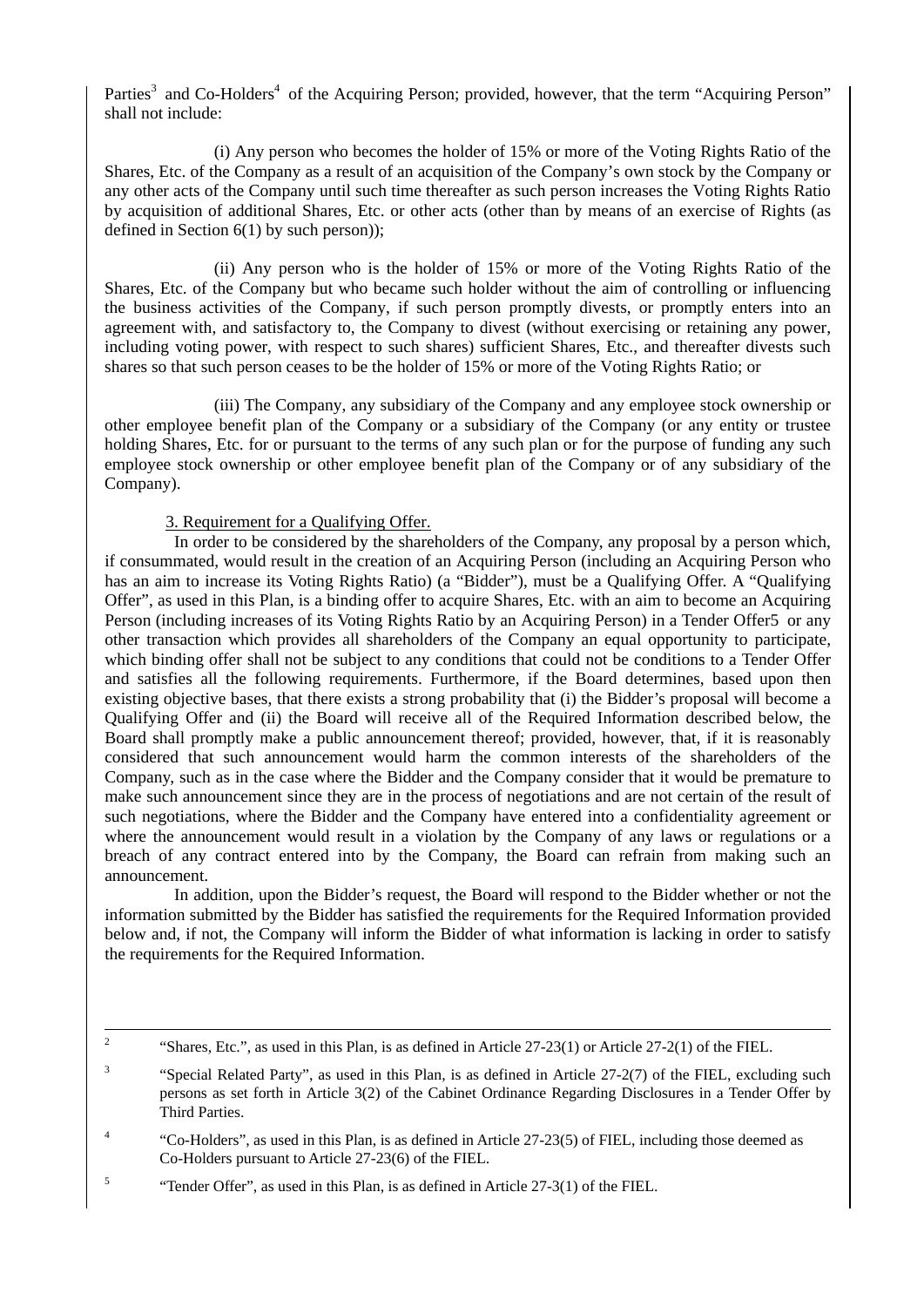(i) As to such offer, the information that is listed in Exhibit A attached hereto and meets the requirements of Section 3(i)(A) or Section 3(i)(B)(x) and Section 3(i)(B)(y) below (the "Required Information") has been provided to the Board in the manner provided in Exhibit A, (A) which information is not on its face deficient or materially inaccurate in light of information publicly available at the time; or (B) (x) as to which information an outside counsel to the Bidder of international reputation (the "Outside Counsel to the Bidder") has provided a written opinion to the Board that the Required Information contains no untrue statement of a material fact or omission of any material fact or any fact necessary to make the Required Information, in light of the circumstances under which it is provided, not misleading and (y) if there is a regulatory condition to the transaction described in such offer, such Outside Counsel to the Bidder has advised the Board in writing that the Bidder has provided the Company with all material information to determine the likelihood of regulatory approval or any divestitures that may be required;

(ii) The Bidder shall not commence a Tender Offer or acquisition of Shares, Etc. through other means, or any other acts that increase its Voting Rights Ratio until after, at a "Shareholders Vote" (as defined in Section  $4(2)$ ), the shareholders of the Company do not approve the issuance of the Rights by way of a gratis allotment; and

(iii) As to such offer, the Board has not determined, following consultation with, and/or receipt of advice from, its outside counsel and an investment banking firm, both of international reputation, that the Bidder may fit within one of the following categories, as a result of which clear damage to the common interests of the shareholders of the Company may be caused. The Board shall consult in advance with the Independent Committee provided in Section 5(1) and make this judgment, respecting the opinion of the Independent Committee as much as possible.

(A) A so-called "green mailer", or a person who acquires shares with no intention to participate in the management of the Company in order to raise the Company's share price and sell his/her holdings to parties concerned with the Company at a higher price;

(B) A person who acquires the Company's shares to engage in so-called "scorched earth" management, or temporarily takes control over the Company and causes it to transfer operationally indispensable assets (including plants and equipment, intellectual property rights, expertise, trade secrets, major business partners and customers) to the purchaser or its group companies;

(C) A person who acquires the Company's shares to divert its assets as collateral for or repayment of debts of the acquirer or its group companies after taking control over the Company; or

(D) A person who temporarily takes control over the Company to cause it to dispose of significant assets, including properties and trading securities, not immediately related to its operations, in order to cause it to temporarily distribute high dividends or to allow the acquirer to sell the Company's shares at a higher price through a rise in share price resulting from the temporarily high dividend payments, or is otherwise planning to prey on the Company.

### 4. Shareholders Vote.

If a Qualifying Offer is proposed, a Shareholders Vote shall be held as follows:

(1) Review Period. When the Board has received all of the Required Information as defined in Section 3(1), the Company shall promptly make a public announcement to such effect (the day on which the Board has received all of the Required Information shall be referred to as the "Review Period Commencement Date"). The Board shall review as to whether or not the proposed Qualifying Offer is in the best interests of the Company and its shareholders. The Company, if the Board determines that the Qualifying Offer is in the best interests of the Company and its shareholders, will announce such determination by the Board. Otherwise, the Company shall set a record date for the Shareholders Vote (the "Shareholder Voting Record Date"), which shall be publicly announced at least two weeks in advance. The Shareholder Voting Record Date shall be set after the expiration of the applicable period set forth in (i) through (iii) below necessary to consider the Qualifying Offer (the "Review Period") and within one month from the earliest possible day in light of applicable laws and the practices of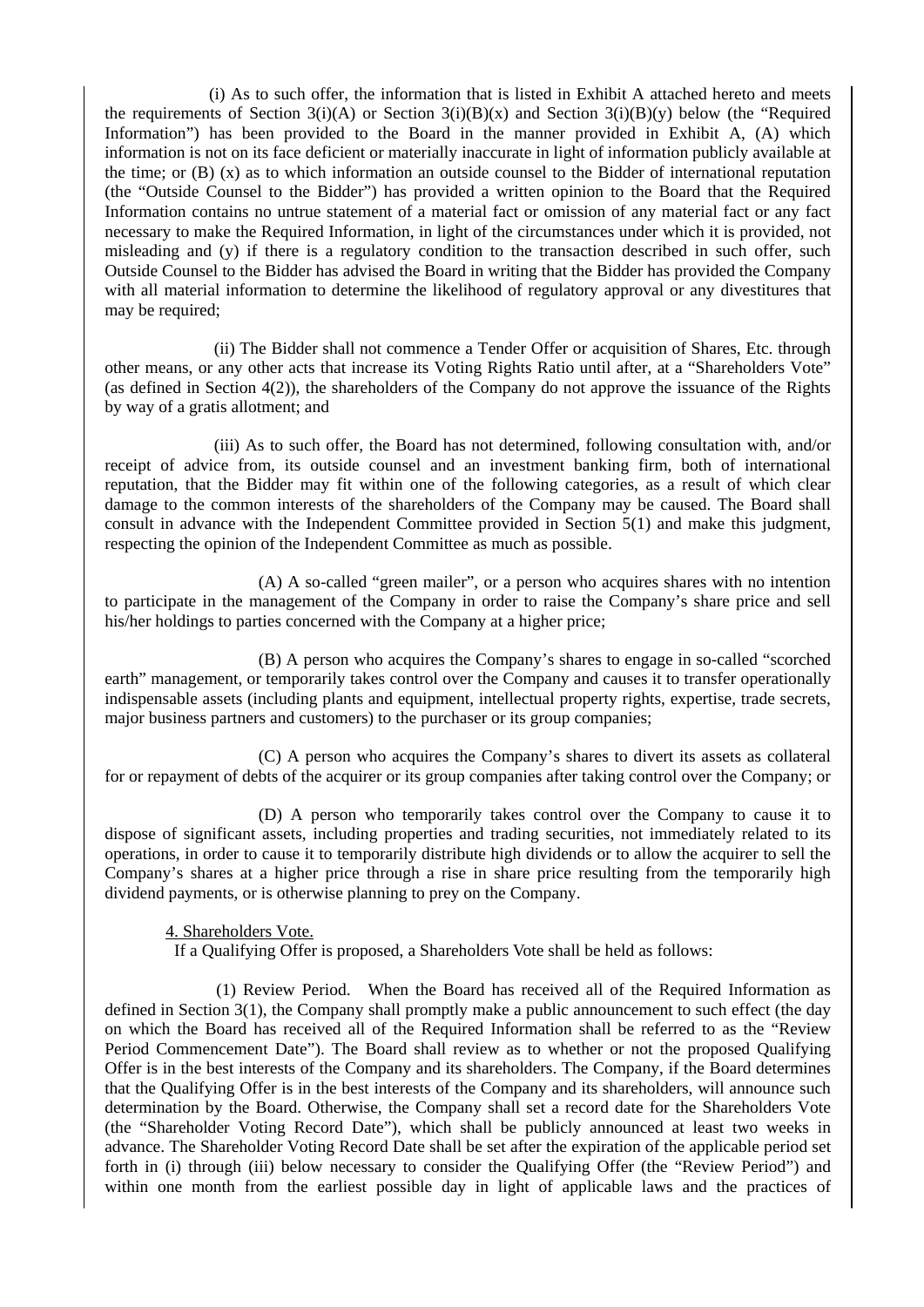shareholder determination based upon the General Shareholders Notification by Japan Securities Depository Center, Inc. relating to setting a record date:

(i) In the event that the proposal is a Qualifying Offer that is a Tender Offer for all Shares, Etc. for cash and does not involve a two-tiered structure (a takeover which coerces shareholders into accepting a higher priced front-end tender offer by setting unfavorable terms or not specifically indicating terms for the back-end of the transaction for any shareholders who do not accept the front-end tender offer), the time period shall be 12 weeks starting on the Review Period Commencement Date.

(ii) For any proposal other than the proposal described in (i) above, the time period shall be 18 weeks starting on the Review Period Commencement Date.

(iii) Notwithstanding the foregoing (i) and (ii),

(A) In the event the Board has received an opinion (a so-called "Inadequacy Opinion") with respect to such Qualifying Offer from an internationally recognized investment banking firm which states that the offer price is inadequate from a financial point of view, the time period provided in (i) or (ii) above, as the case may be, shall be extended for an additional reasonable period, which period will not exceed eight weeks. If such extension of the period is made under this paragraph, the Board will promptly make a public announcement of the length of and the reason for the extension; and

(B) If the Bidder has neither submitted the securities registration statement(s), the securities reports, the quarterly securities reports, the semi-annual securities reports and extraordinary reports (including any amendment of each of such statement(s) and reports) (collectively, hereinafter the "Securities Registration Statements, Etc."), each prepared in Japanese, that it is required to submit under the FIEL (as amended, including any law succeeding it; the same shall apply hereinafter) covering the past five years (if five years have not passed since it became subject to such obligation, then in the period since it became subject to such obligation), nor published any documents corresponding thereto in Japanese covering the past five years (if five years have not passed since it became subject to such obligation, then in the period since it became subject to such obligation) (excluding any summary in Japanese of such documents that were available only in a foreign language, except for the summaries and supplementary documents in Japanese prepared pursuant to the FIEL with respect to documents in English similar to the securities reports, the quarterly securities reports and the semi-annual securities reports (including any amendment of each of such reports) defined under the FIEL as the Foreign Securities Reports, the Foreign Quarterly Securities Reports and the Foreign Semi-Annual Reports (including any amendment of each of such reports) (collectively, the "Foreign Companies' Reports, Etc.") if such summaries and supplementary documents in Japanese are submitted together with the Foreign Securities Reports, the Foreign Quarterly Securities Reports and the Foreign Semi-annual Securities Reports in accordance with the FIEL), the time period provided in (i) or (ii) above, as the case may be, and as extended in accordance with (iii)(A) above, as applicable, shall be extended for an additional reasonable period, which period shall not exceed four weeks. If such extension of the period is made under this paragraph, the Board will promptly make a public announcement of the length of and the reason for the extension.

(2) Shareholders Vote. A "Shareholders Vote" shall mean the Company's shareholders' voting to be conducted as promptly as possible after the Shareholder Voting Record Date by either a written ballot or at a meeting held to confirm the shareholders' will in relation to the implementation of the Rights (a "Shareholders Will Confirmation Meeting"). A Shareholders Will Confirmation Meeting may be held in conjunction with an ordinary general shareholders meeting or at an extraordinary general shareholders meeting of the Company. The Board shall, on or before the Shareholder Voting Record Date, determine which method to use to obtain a Shareholders Vote, including the form of voting instruction. In case of a written ballot, the required vote shall be the affirmative vote of a majority of the shares with voting rights voting, with at least one-third of the Shares, Etc. being required to vote. In the case of a Shareholders Will Confirmation Meeting, there shall be a requirement for a quorum of one-third of the Shares, Etc. and the required vote shall be the affirmative vote of a majority of the shares with voting rights of the shareholders present.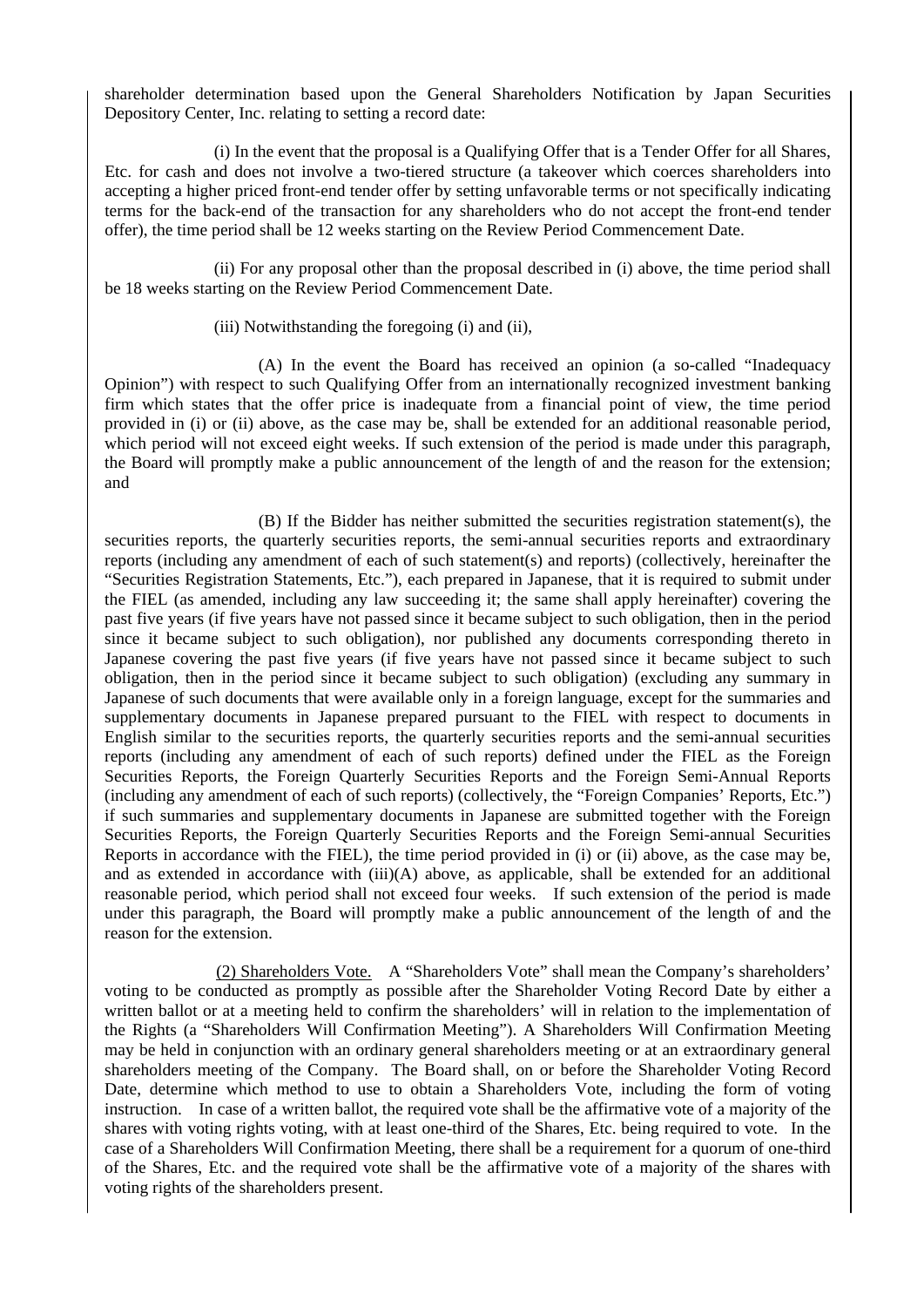The shareholders who are entitled to vote by the written ballot or at a Shareholders Will Confirmation Meeting as provided in Section 4(1) shall be limited to those recorded in the latest register of shareholders of the Company as of the Shareholder Voting Record Date determined by the Board. Each shareholder is entitled to one vote per one voting right.

In case of a written ballot, the Company shall dispatch to the shareholders recorded as of the Shareholder Voting Record Date a voting form that shall state, or enclose a form stating, the matters to be voted on, by what date (the "Voting Date") the voting form shall be returned to the Company and other matters as determined by the Board at least three weeks prior to the Voting Date.

The provisions for the convocation of and the exercise of voting rights at an ordinary general shareholders meeting and an extraordinary general shareholders meeting under the applicable laws and the Company's Articles of Incorporation shall apply mutatis mutandis to the convocation of and the exercise of voting rights at a Shareholders Will Confirmation Meeting.

A Shareholders Vote in which a majority of the shares voted are cast in favor of the implementation of the Rights being allowed to proceed pursuant to the Plan shall constitute "Shareholder Approval for the Implementation of the Rights".

The Board may, in order to preserve the corporate value of the Company and the common interests of the shareholders of the Company, recommend that the shareholders vote in favor of the implementation of the Rights.

In the event that the Board commences the process for the Shareholders Vote based on a determination that a specific proposal constitutes a Qualifying Offer, if, prior to the completion of the Shareholders Vote, such proposal is subsequently determined not to be a Qualifying Offer, the Board may at any time terminate such process for the Shareholders Vote and implement the Rights in accordance with the provisions of Section 6(1).

(3) Amendments to Qualifying Offer. If, following delivery of the Required Information, the Bidder shall in any material manner amend its proposal described in the Required Information (the "Revised Takeover Proposal") in a manner that the Board, after consultation with an internationally recognized investment banking firm, determines is less favorable to the Company and the common interest of the shareholders of the Company than the previously made Takeover Proposal, the Board shall terminate any process underway with respect to obtaining a Shareholders Vote and shall consider such amended proposal as a new proposal by separately applying a Review Period under the terms of this Plan. If, following delivery of the Required Information, the Bidder shall in any material manner amend the Revised Takeover Proposal in a manner that the Board, after consultation with an internationally recognized investment banking firm, determines is not less than favorable to the Company and the common interest of the shareholders of the Company than the previously made Takeover Proposal (such Revised Takeover Proposal, the "Improved Takeover Proposal"), the Board shall, to the extent practicable in light of the current status of the process contemplated by this Plan, submit the Improved Takeover Proposal to the shareholders of the Company in accordance with the currently applicable time periods under this Plan. In order to be assured of a timely submission of an Improved Takeover Proposal, all Required Information with respect to such Improved Takeover Proposal must be submitted no later than two weeks before any Shareholder Voting Record Date; to the extent any proposal is submitted after such date or it is not otherwise practicable to submit the Improved Takeover Proposal to the shareholders of the Company in accordance with the currently applicable time period, the proposal shall be considered a new proposal by separately applying a Review Period under the terms of this Plan unless the Board otherwise determines in its sole discretion. In such case the Improved Takeover Proposal becomes subject to review in accordance with the process underway with respect to obtaining a Shareholders Vote for the previously made Qualifying Offer, even if the Voting Date or the date for the Shareholders Will Confirmation Meeting is set, the Board may extend the date of the Shareholders Vote already determined to any date within a three-month period.

5. Independent Committee.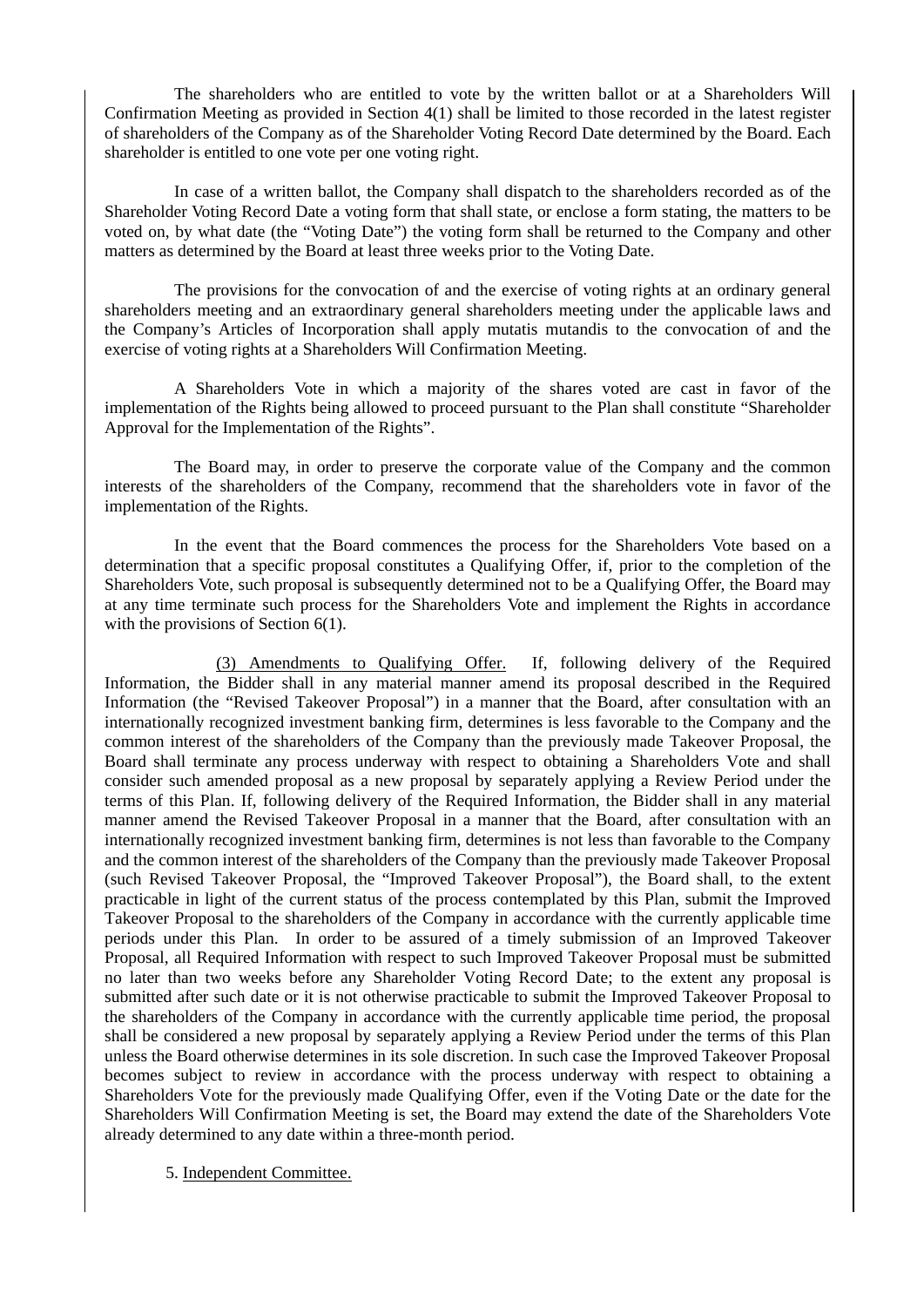(1) The Company shall establish an Independent Committee (the "Independent Committee") comprised of three members appointed from the Company's outside directors and outside audit & supervisory board members based on a resolution of the Board.

(2) If the event set forth in (i) or (ii) below occur, the Independent Committee shall state its opinion regarding the matters set forth in such (i) or (ii), as the Board consults with the Independent Committee:

(i) In case the Board makes judgments stated in Section 3(iii): Opinion as to whether or not the Bidder fits within one of the categories of Section  $3(iii)(A)$  through (D) and the Bidder's Takeover Proposal threatens to cause clear damage to the common interests of shareholders of the Company.

(ii) In case the Board intends to pass a resolution for issuance of the Rights by way of a gratis allotment as stipulated in Section 6(1) (excluding the cases where the "Shareholder Approval for the Implementation of the Rights" was obtained pursuant to Section 4(2)): Opinion as to whether or not Section  $6(1)(i)$  or (ii) is applicable (including whether or not Section  $6(1)(A)$  or (B) is applicable).

6. Issuance of Rights by Way of a Gratis Allotment.

(1) If the event set forth in (i) or (ii) below occurs (excluding the cases of (A) and (B) in the proviso below), the Board will promptly pass a resolution to issue stock acquisition rights with such terms as described in Section 6(2) (the "Rights") by way of a gratis allotment and will set a record date (the "Allotment Date") to determine those shareholders of the Company who will be allotted the Rights. Furthermore, except for the cases where the "Shareholder Approval for the Implementation of the Rights" was obtained pursuant to Section 4(2), the Board shall consult in advance with the Independent Committee regarding whether either (i) or (ii) below is applicable (including whether or not this Section  $6(1)(A)$  or (B) is applicable) and make a judgment as to whether or not the issuance of the Rights by way of a gratis allotment shall be made, respecting the opinion of the Independent Committee as much as possible:

commenced; or

(i) A Tender Offer which may result in the creation of an Acquiring Person is

(ii) A "Stock Acquisition Date" (which shall mean the first date on which the Company makes a public announcement by any means that a person has become an Acquiring Person or an Acquiring Person has increased its Voting Rights Ratio) occurs;

other than (A) where the Tender Offer is commenced and consummated or the Stock Acquisition Date occurs promptly after the shareholders of the Company do not approve the issuance of the Rights by way of a gratis allotment at a Shareholders Vote, and on the terms of the Qualifying Offer considered by the shareholders of the Company at the Shareholders Vote, or (B) where the Tender Offer is commenced and consummated or the Stock Acquisition Date occurs promptly after the Board has determined that the Qualifying Offer is in the best interests of the Company and its shareholders and on the terms of the Qualifying Offer considered by the Board.

Note that in order for a Shareholders Vote as referred to in (A) of the proviso above to take place, the Bidder must first make a Qualifying Offer and comply with the procedures set forth herein. Therefore, if, for example, a Bidder fails to provide the Required Information or ignores the Review Period or the procedures toward a Shareholder Vote, and a Tender Offer reference in (i) above is commenced or a Stock Acquisition Date referenced in (ii) above occurs, the Board will pass a resolution to issue the Rights by way of a gratis allotment.

In the event that an Allotment Date has been determined because a Tender Offer has been commenced and the relevant Tender Offer period is extended, the Allotment Date so determined may be changed by the Board to the extent permitted under applicable law. In addition, if a Tender Offer is terminated or cancelled before the Rights are issued by way of a gratis allotment and thus no Acquiring Person is created, the Rights issuance will be terminated to the extent permitted under applicable law.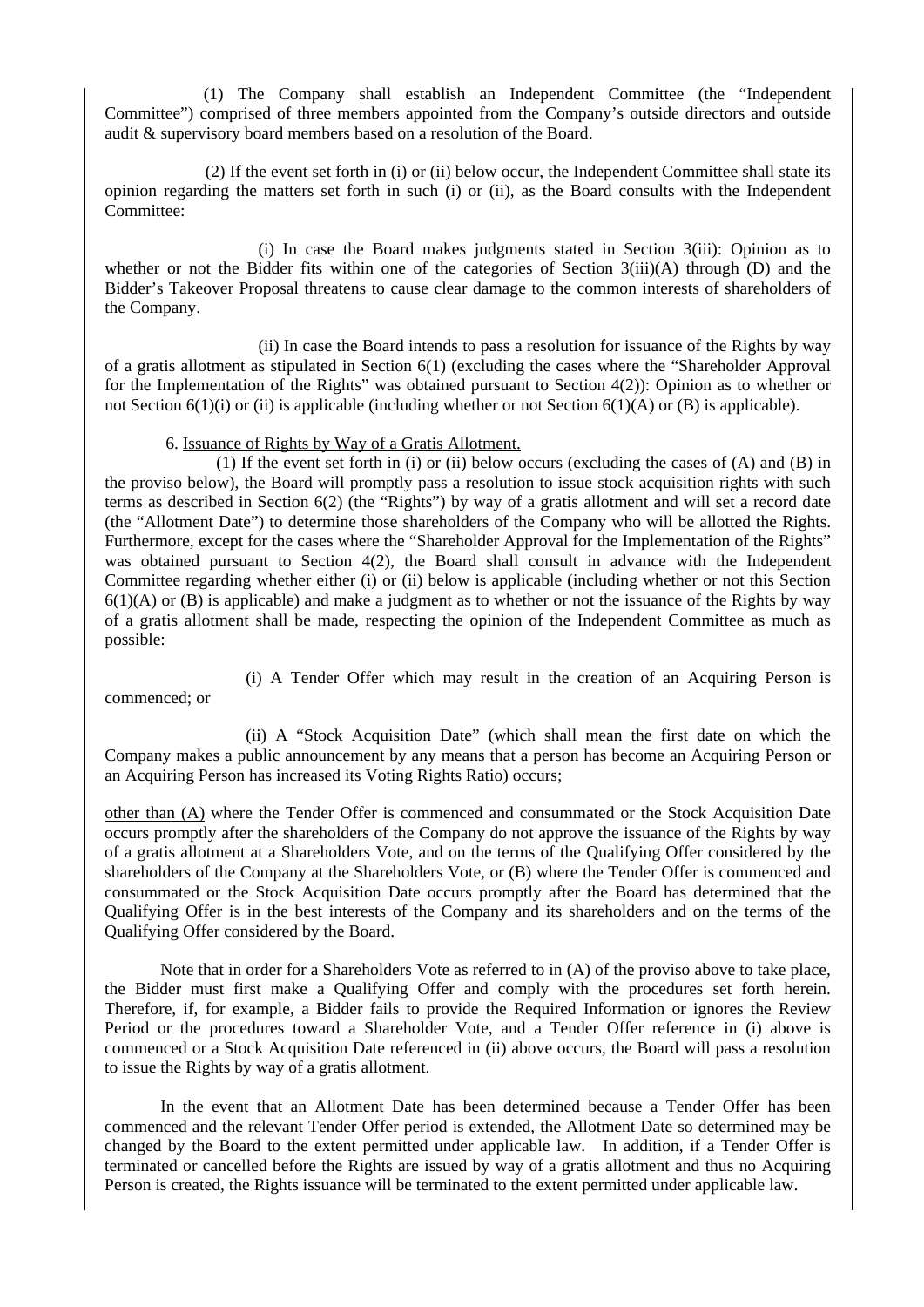(2) Terms of Rights. The terms of the Rights are as follows:

(i) Shareholders to Whom Rights Are Allotted. The shareholders of the Company, other than the Company, recorded in the latest register of shareholders of the Company as of the Allotment Date will have the right to be allotted Rights.

(ii) Types of Shares to be Issued upon Exercise of Rights. Each Right will entitle the holder thereof to receive shares of common stock of the Company ("Common Stock").

(iii) Number of Shares to be Received upon Exercise of a Right. The number of shares to be received upon exercise of a Right shall be, in principle, one share or more as determined by the Board at the time of its resolution to make the issuance by way of a gratis allotment of the Rights (the "Number of Shares Receivable").

(iv) Total Number of Rights. The total number of Rights shall be the number as determined by the Board at the time of its resolution to make the issuance by way of a gratis allotment of the Rights, provided that such number shall be no more than the number of the outstanding shares of Common Stock available (excluding the number of shares of Common Stock held by the Company) as at the close of the Allotment Date.

(v) Effective Date of Issuance By the Way of a Gratis Allotment of Rights. The effective date of issuance by way of a gratis allotment of the Rights shall be the date as determined by the Board at the time of its resolution to make the issuance by way of a gratis allotment of the Rights.

(vi) Exercise Price for Rights. The exercise price for the Rights shall be one (1) Japanese Yen in cash per one share of Common Stock to be received upon the exercise of the Rights. Any fraction less than one (1) Japanese Yen in the total amount of the exercise price for the Rights to be paid in by the holder of the Rights shall be rounded up to the nearest one (1) Japanese Yen.

(vii) Exercise Period of Rights. The exercise period of the Rights shall be a period determined by the Board at the time of its resolution to make the issuance by way of a gratis allotment of the Rights, and which shall be no more than two months. Further, if the final day of the exercise period for the cash payable upon exercise falls on a holiday of the payment place, the final day shall become the preceding business day of such payment place.

(viii) Conditions of Exercise of Rights. The Rights are exercisable subject to the conditions set forth in (3) below.

(ix) Acquisition by the Company. The Company may acquire for no consideration any Rights then allotted in the event (A) that the Plan is terminated in accordance with the provisions of Section 7; (B) that the Board, in its discretion and at any time before the Stock Acquisition Date occurs, deems it appropriate to acquire the Rights as of a certain date; or (C) upon a date as determined by the Board (the "Exchange Date"), the Company may acquire all of the Rights that have not been exercised before the Exchange Date and that are held by any holder other than the holders who may not exercise the Rights in accordance with (3) below (the "Non-eligible Holders"), in exchange for delivering Common Stock in the number equivalent to the Number of Shares Receivable per Right. Further, if, at any time or times on or after the Exchange Date, the Board shall recognize the existence of any holder of the Rights other than any Non-eligible Holders, the Company may acquire, upon the date as determined by the Board which shall occur after the Exchange Date, all of the Rights held by such holders that have not been exercised before the date so determined by the Board, in exchange for delivering Common Stock in the number equivalent to the Number of Shares Receivable per Right. The same shall apply thereafter. In addition, the Board may, taking into consideration the number of authorized shares available, issue stock acquisition rights by way of a gratis allotment, in lieu of or in addition to the Rights, which can be acquired by the Company in exchange for any other Shares, Etc. or any assets other than Shares, Etc.

(x) Non-transferability of Rights. The Rights will be transferable only with the approval of the Board.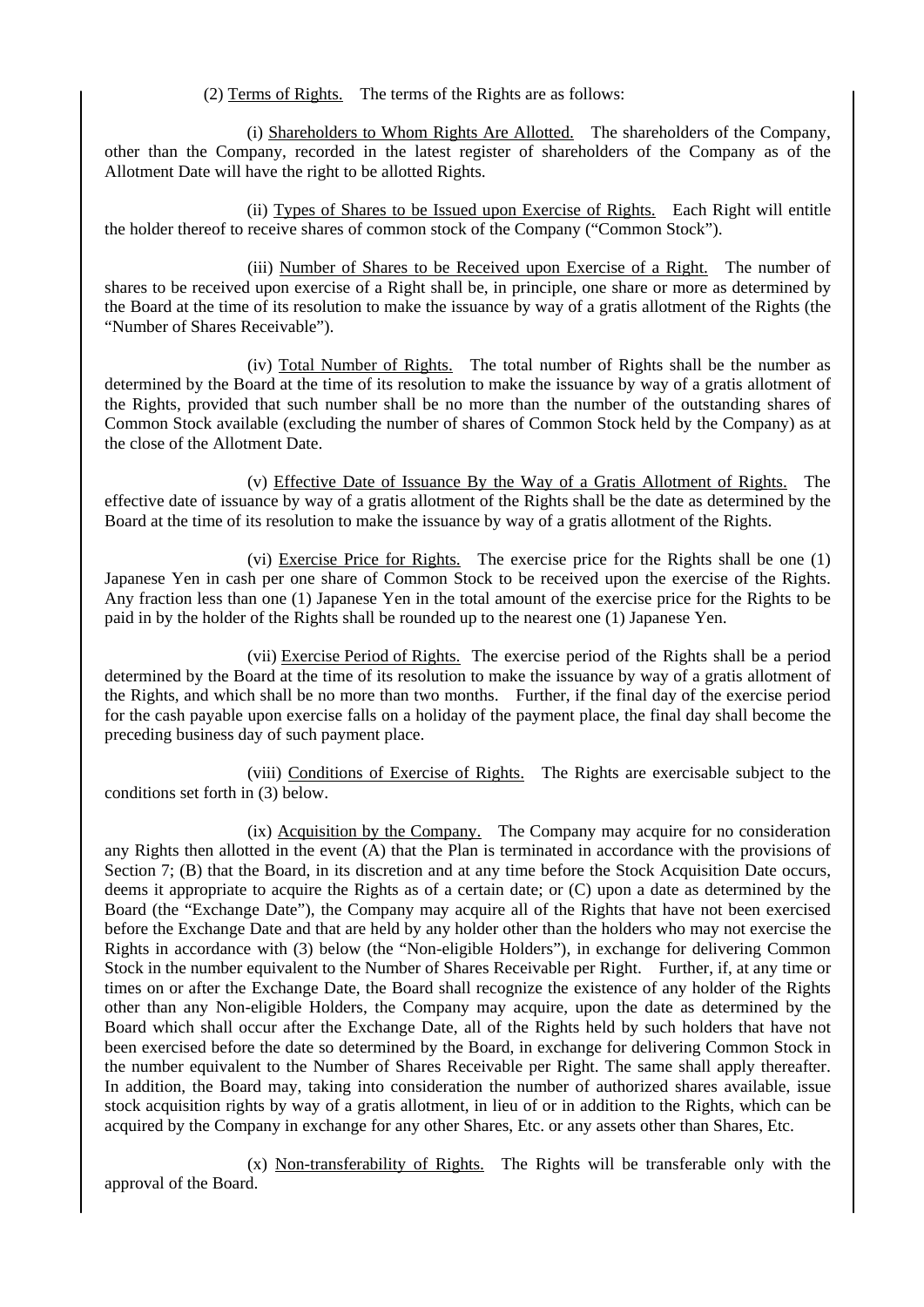(3) Conditions to Exercise of Rights. The Rights are exercisable only to the extent that the Stock Acquisition Date has occurred. Notwithstanding the foregoing, any Rights that are beneficially owned by an Acquiring Person may not be exercised under any provision of this Plan. As a condition to exercising the Rights (or, if the Board so determines, as a part of any compulsory acquisition of the Rights, as a condition for acquisition), the Company shall be entitled to require the holder of the Rights to certify that such holder is not an Acquiring Person and does not hold the Rights on behalf of an Acquiring Person and to provide such additional evidence as the Company shall reasonably request, and in the absence of such certification and evidence, then the Company shall be entitled conclusively to deem the beneficial owner thereof to be an Acquiring Person and accordingly will deem such Rights to be not exercisable. In the event that a holder of the Rights agrees to transfer the Common Stock to be issued upon the exercise of the Rights to an Acquiring Person, the Company shall be entitled conclusively to deem the Rights to be beneficially owned by the Acquiring Person. In the event that a shareholder of the Company to whom the Rights have been allotted has transferred or agreed to transfer his or her shares of Common Stock held as of the Allotment Date to an Acquiring Person, the Company shall be entitled conclusively to deem such shareholder to have agreed to transfer to the Acquiring Person the Common Stock to be issued upon the exercise of the Rights. Any Rights which are attempted to be transferred in violation of this Plan may not be exercised.

(4) Other Matters. Any other matters required under applicable laws for the issuance of the Rights by way of a gratis allotment not otherwise contained herein shall be determined by the Board. Further, because the allotment of Rights may be cancelled or the Rights may be acquired by the Company for no consideration in accordance with the provisions under the Plan, the Board may allot the Rights any number of times in response to the Bidder's actions, such as the Bidder's re-making a similar Offer after its cancellation of a previous Offer.

#### 7. The Term of the Plan, Supplements, Amendments and Termination.

(1) Term. The term of the Plan (the "Term") shall be until the closing of the ordinary general shareholders meeting relating to the last business year ending within three (3) years from June 24, 2016. The Company may renew the Term (and may continue to renew each renewed Term) with approval of a majority of the voting rights of the shareholders of the Company present at the Company's shareholders meeting. In addition, one-third (1/3) or more of the voting rights of shareholders of the Company who can exercise voting rights shall constitute a quorum.

If the Term is not renewed in accordance with this Section  $7(1)$ , the Plan shall be terminated. Upon the renewal of the Term or the termination of the Plan with no renewal, the Company shall promptly announce such renewal or termination; provided, however, that the Company shall not be required to give any notice to individual shareholders of the Company or other parties in connection therewith.

(2) Termination of the Plan During the Term. The Plan shall be terminated during the Term at the time which is the earlier of (i) when an Acquiring Person, in terms of its Voting Rights Ratio, acquires a majority of Shares, Etc. of the Company pursuant to the Qualifying Offer in response to which the implementation of the Rights has been rejected by the Shareholders Vote, and (ii) the termination of this Plan by a resolution of the Board under Section 7(4). Upon termination of this Plan under this Section 7(2), the Company shall promptly announce such termination; provided, however, that the Company shall not be required to give any notice to individual shareholders of the Company or other parties in connection therewith.

(3) Supplements or Amendments of the Plan by the shareholders meeting of the Company. The Company may supplement or amend this Plan with the approval of a majority of the voting rights of the shareholders of the Company present at the shareholders meeting of the Company. One-third (1/3) or more of the voting rights of shareholders of the Company who are authorized to exercise voting rights shall constitute a quorum. If the Company supplements or amends this Plan under this Section 7(3), the Company shall promptly announce such supplements or amendments; provided, however, that the Company shall not be required to give any notice to individual shareholders of the Company or other parties in connection therewith.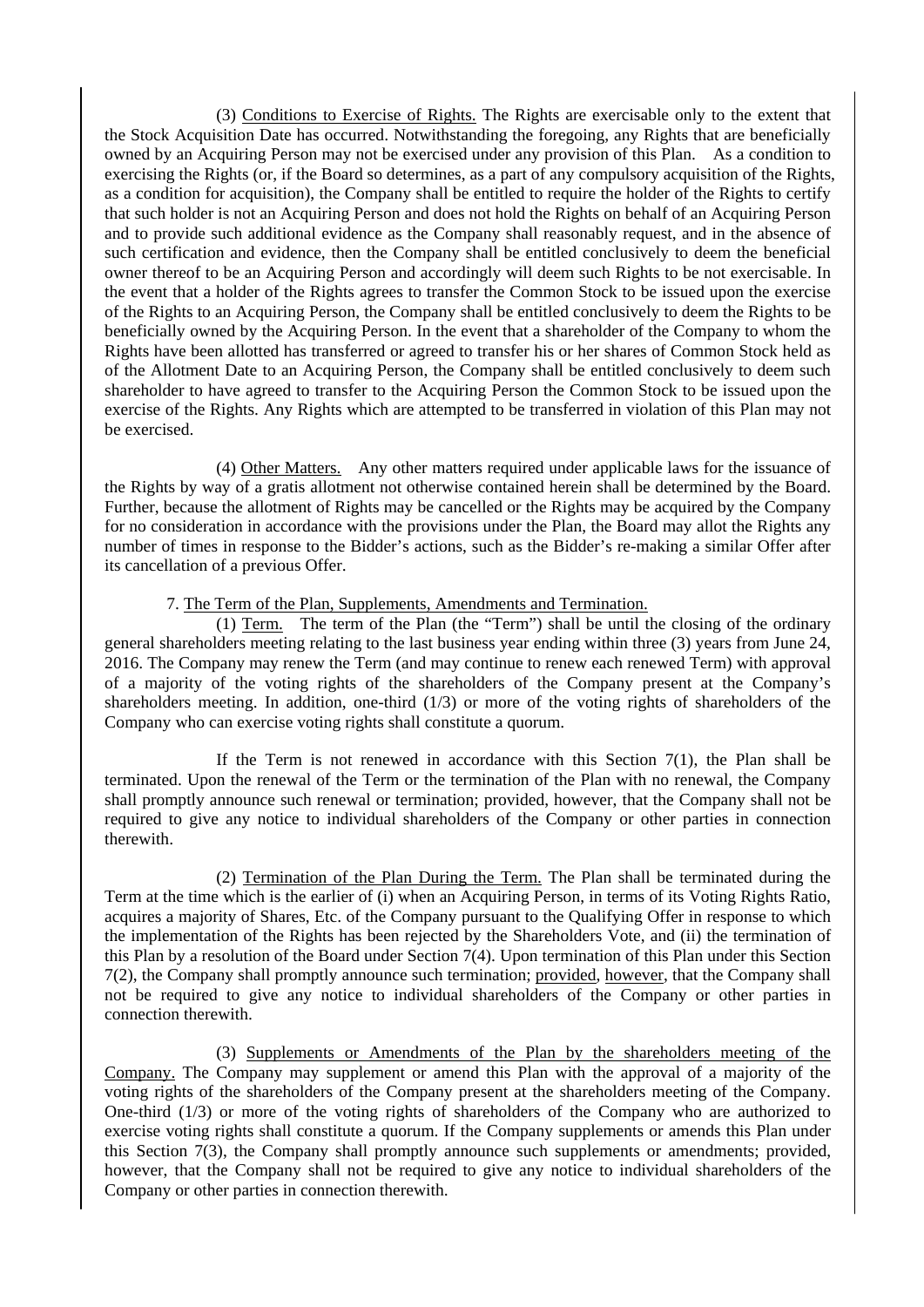(4) Supplements, Amendments and Termination of the Plan by the Board. Notwithstanding (3) above, the Company may supplement or amend this Plan by a resolution of the Board by making supplements or amendments to the relevant sections within a minimum possible scope in cases where it becomes appropriate to amend the sections of this Plan in connection with the formulation, amendment or abolishment of laws and regulations or the rules of the financial instruments exchanges or where it becomes necessary to make modifications to formalities of the wordings of this Plan (including modifications in connection with the changes to the address and the attention of the Company as stipulated in Section 8 and Exhibit A) which do not involve any substantive changes.

The Company may terminate this Plan at any time by a resolution of the Board. Further, any shareholder or shareholders of the Company jointly (except for a Bidder) having held consecutively for the preceding six months or more not less than one hundredth (1/100) of the votes of all shareholders of the Company or not less than three hundred votes of all shareholders of the Company may express their opinion in writing to the Board as to the termination of the Plan during the period from four weeks prior to the last day of each business year within the Term to the last day of each business year within the Term. If such shareholders of the Company jointly express their opinion, one single document stating their opinion must be submitted to the Board. In the event that opinions are expressed, the Board shall review the termination of the Plan at a meeting of the Board. In such case, the Board shall review the termination of the Plan, reviewing such shareholder's or shareholders' opinion thoroughly and taking into consideration the views of the outside audit & supervisory board members and audit & supervisory board members of the Company, and if it determines that the Plan shall be terminated, it shall make a necessary resolution.

If the Company supplements, amends or terminates this Plan under this Section  $7(4)$ , the Company shall promptly announce such supplements, amendments or termination; provided, however, that the Company shall not be required to give any notice to individual shareholders of the Company or other parties in connection therewith.

8. Notices. Notices or demands authorized or required by this Plan to be given or made by any holder of any Rights to or on the Company shall be sufficiently given or made if delivered or sent by mail, postage prepaid, addressed (until another address is filed in writing with the Company) as follows:

Name: Nippon Steel & Sumitomo Metal Corporation Address: 6-1, Marunouchi 2-chome, Chiyoda-ku, Tokyo 100-8071, Japan Attention: General Administration Department, General Administration Division

Notices or demands authorized or required by this Plan to be given or made by the Company to or on the holder of any Rights shall be sufficiently given or made if delivered or sent by mail, postage prepaid, addressed to such holder at the address of such holder as it appears upon the registry books of stock acquisition rights of the Company. Any notice to any holder of any Rights which is mailed in the manner herein provided shall be deemed given, whether or not the holder receives the notice.

9. Suspension of Exercisability. Notwithstanding Section 6, to the extent that the Company determines that some action will or need be taken to comply with law (which, for the purpose of this Section, includes any foreign law), the Company may, to the extent permitted by law, suspend the exercise of the Rights for a reasonable period in order to take such action or comply with such laws. In such case, the Company will as promptly as practicably possible make an announcement that an exercise of Rights has been suspended. The Company shall not be required to give any notice to the holders of the Rights or any other parties in connection with such suspension, unless otherwise required by applicable law.

10. GOVERNING LAW. THIS PLAN AND THE RIGHTS ISSUED HEREUNDER SHALL FOR ALL PURPOSES BE GOVERNED BY AND CONSTRUED IN ACCORDANCE WITH THE LAWS OF JAPAN.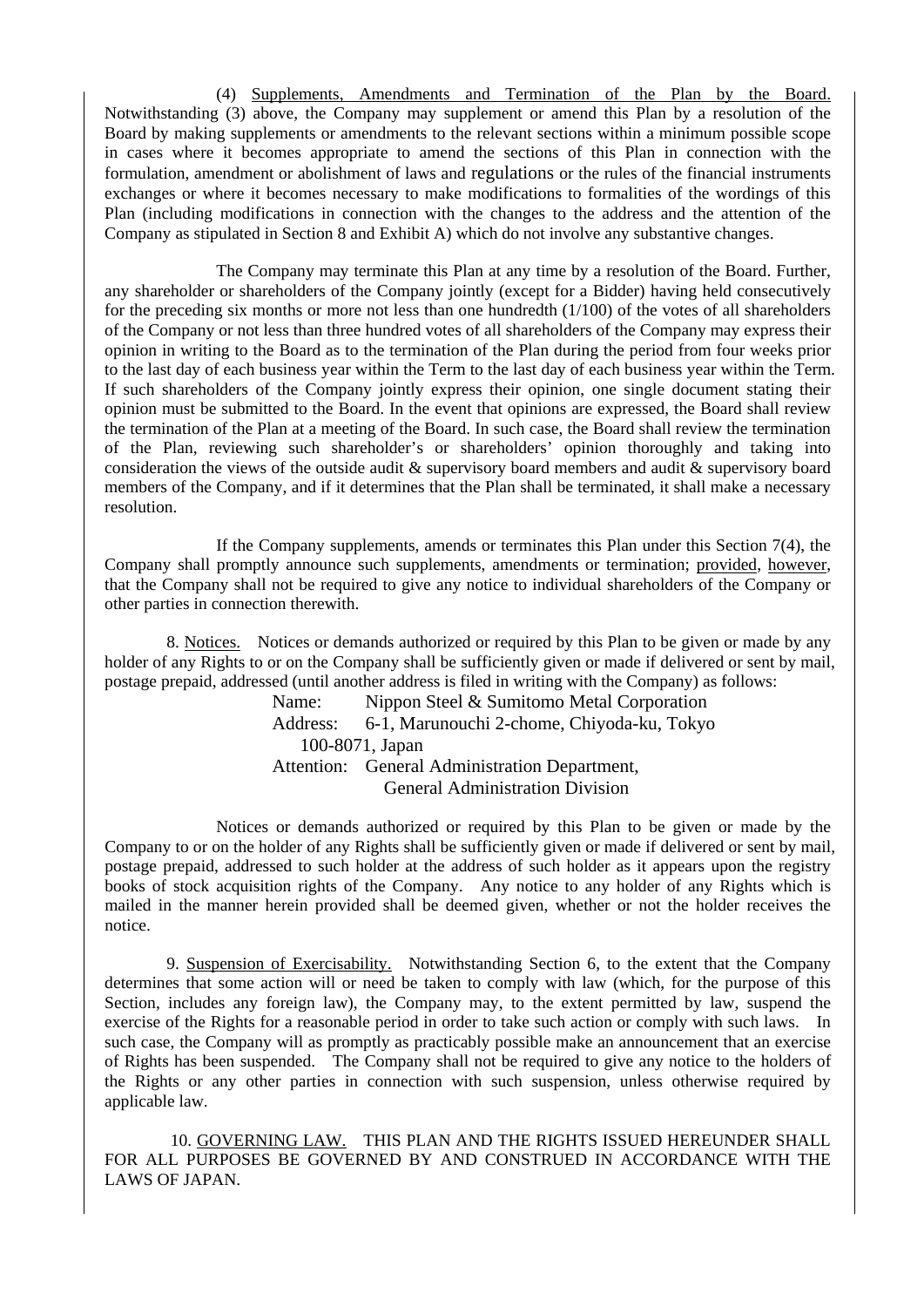### **Exhibit**

In order to deliver Required Information under the Plan to the Board, the following written information (the "Information Statement") must be provided in Japanese, to the attention of the General Administration Department of the General Administration Division, Nippon Steel & Sumitomo Metal Corporation, at 6-1, Marunouchi 2-chome, Chiyoda-ku, Tokyo 100-8071, Japan (or to any other contact address designated by the Company in writing). Capitalized terms not defined herein have the meaning set forth in the Plan.

### 1. Identity

Provide the name, business address and business telephone number of each Bidder, any person directly or indirectly controlling each Bidder including the ultimate controlling person (the "Ultimate Parent") as well as all Co-Holders and Special Related Parties of each Bidder and the Ultimate Parent, directors and officers of each Bidder and of the Ultimate Parent and each person acting in concert with any Bidder or Ultimate Parent in respect of the offer (collectively, "Disclosing Persons"). Describe the relationship between each Disclosing Person and each Bidder.

For Disclosing Persons which are natural persons, provide such persons' principal occupation or employment for the past five years through the present, including the principal business and address of any corporation or other organization ("Entity") in which the occupation or employment is or was conducted, giving the applicable starting and ending dates for each employment, and the age and citizenship of such persons.

Disclosing Persons which are Entities should provide the principal business of such Entity and the jurisdiction of organization and audited consolidated financial statements (however, the most recent financial statements may be unaudited, if not audited at that time) and non-consolidated financial statements, both covering the past five years (or if five years have not been passed since its incorporation, then covering the period from the incorporation), and if such Entity is under statutory obligation to file an annual securities report in Japan, registration statement(s), the annual securities report, the quarterly securities reports, semi-annual securities reports and extraordinary reports, and any amendment thereto, filed in the past five years (if five years have not been passed since it became subject to such obligation, then in the period since it became subject to such obligation).

All Disclosing Persons should disclose if they have been (i) convicted in a criminal proceeding in the past ten years (excluding traffic violations or similar misdemeanors), and if so, the crime committed, the penalty (or other disposition) imposed, and the court involved or (ii) a party to a judicial or administrative proceeding in the past ten years that resulted in, or where the relief sought is, a judgment, decree or final order finding such person in violation of, or enjoining future violations or prohibiting activities related to, the Financial Instruments and Exchange Law of Japan, the Commercial Code, the Corporate Law, the Act Concerning Prohibition of Private Monopolization and Maintenance of Fair Trade or environmental laws, or laws of any jurisdiction that are counterparts of the foregoing, or of any other litigation which would reasonably be likely to be material to a decision by the Company's shareholders, and shall disclose the terms of any such judgment, decree or order.

Describe the nature of any material pending litigation or other legal proceedings in or outside Japan in which any Disclosing Person is currently involved.

### 2. Interest in Securities

Disclose all securities of the Company held by the Disclosing Persons, all transactions involving securities of the Company by any Disclosing Person in the last 180 days (including nature of transaction, price, where and how the transaction occurred, and, if known, the other party to the transaction), and all agreements, arrangements and understandings of any Disclosing Person with any other person, whether or not in writing and whether or not legally enforceable, relating to any securities of the Company.

#### 3. Terms of the Takeover Proposal

Provide the terms of the Tender Offer or other proposal made or proposed to be made by the Disclosing Persons, including the method of the acquisition, the total number and class of securities sought, the amount and nature of the consideration to be offered, the contemplated expiration date, the contemplated commencement date of the settlement, whether the Tender Offer may be extended (if the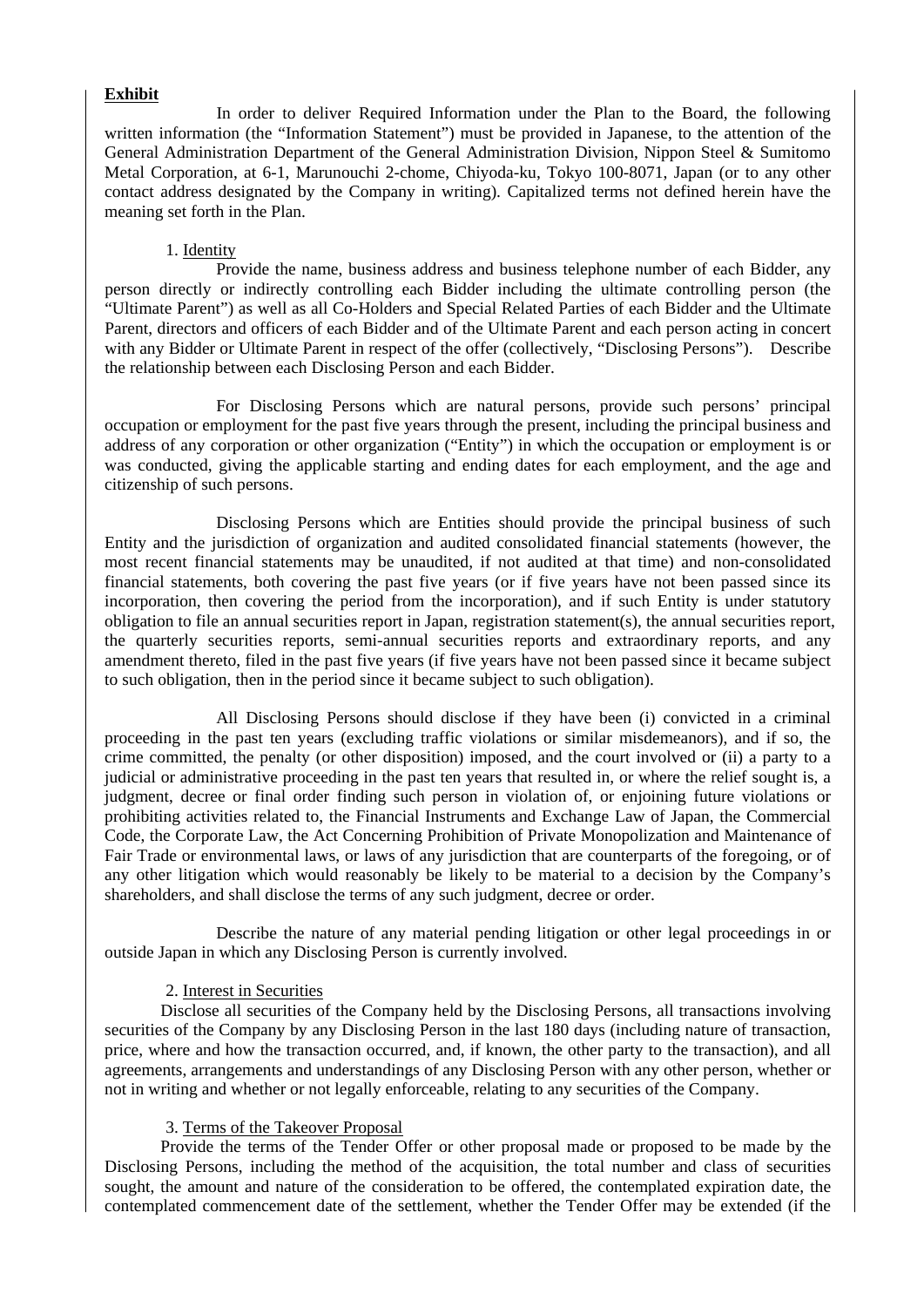Tender Offer may be extended, together with the contemplated commencement date of the settlement after such extended Tender Offer), any withdrawal or amendment rights to be provided, any condition to the reduction of the offer price, any other conditions to the Tender Offer or other transaction, the method to amend the conditions (including how parties who have applied before the amendment of the condition will be treated), any provisions regarding the pro rata acceptance of securities if the Tender Offer is to be for less than all shares, whether a two-tiered structure is contemplated, and if so, the terms of such two-tiered structure, and the tax consequences of the Tender Offer or other transaction. Provide a concrete description of the basis for the determination of the proposed amount of the consideration. If there is any difference between the proposed amount of the consideration and the market price or the price at which any of the Disclosing Persons has recently purchased or sold Shares, Etc., provide such difference. If the Tender Offer is made for various classes of the securities at different prices, provide a concrete description of the method of determination of such different prices. If an opinion from a third party has been obtained in order to determine the proposed amount of the consideration, provide the name of such party, a summary of such opinion and a concrete description of the process of determination of the proposed amount of the consideration.

### 4. Purpose of the Transaction; Plans after the Acquisition of the Shares, Etc. of the Company

- (1) State the purpose of, and provide a description of, the transaction, any plans, proposals or negotiations that the Bidder contemplates to conduct or execute after or concurrently with the acquisition of the Shares, Etc. of the Company and would result in any of the following transactions: a share transfer, transfer of business, Reorganization (as defined in Article 2-2(1) of the FIEL and its Enforcement Order), any conversion of the Company's form, restructuring of the Company's group, a sale, transfer, provision or assignment of material assets (including intellectual property rights), a dissolution or any other extraordinary transaction or action, any change in present dividend rate or policy, indebtedness or capitalization, any change in the present management of the Company, any material change in the Company's corporate structure, business, relations with employees (including hiring, transferring or dismissing of employees), the Company's business plans (including plans for business operations of the Company's steel plants and factories), or relations with the Company's business partners, customers, affiliates, local communities or any other interested parties, the acquisition or disposition of securities of the Company, any delisting of the Common Stock from any stock exchange, or any changes in the Company's articles of incorporation or other constituent documents, or any other act which may cause any material change in, or have any substantial effect on, the Company's management policy.
- (2) If the Bidder's purpose is for acquiring a control right or participating in management, state the method to acquire such control right or participate in management and management policy after acquiring the control right or plan after participating in management in detail.
- (3) If the Bidder's purpose is making a pure investment or a strategic investment, state the policy for holding, selling and purchasing, and exercising voting rights with respect to the Shares, Etc. of the Company after the acquisition thereof, as well as the reasons therefor. If the Bidder's purpose is for a strategic investment for a long-term capital alliance, state the necessity for such capital alliance in detail.
- (4) If the Bidder's purpose is for transferring the Shares, Etc. of the Company to a third party other than any of the Disclosing Persons after the acquisition thereof, disclose information about such third party equivalent to the information required for the identity of the Bidder under Section 1 through Section 3 above, as if such third party is deemed to be the Bidder. In such case, also state the relationship between the Bidder and such third party, the third party's purpose in acquiring the Shares, Etc. of the Company, and the numbers of the Shares, Etc. of the Company held by such third party as of the date of the Information Statement.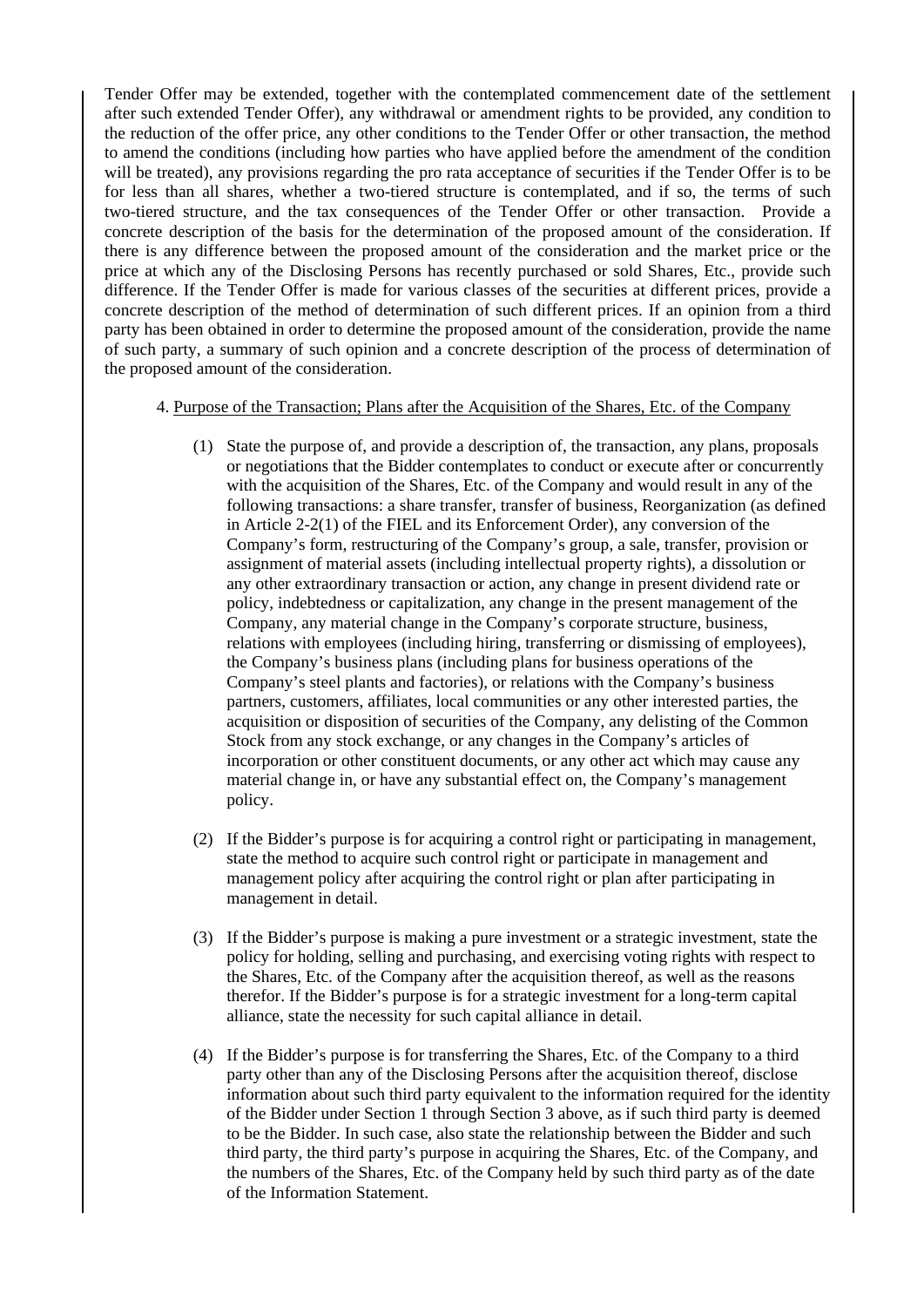(5) If there is any possibility that the Shares, Etc. of the Company could be delisted on any stock exchange after the acquisition of the Shares, Etc. of the Company, state such possibility and the reasons therefor in detail.

### 5. Source of Funds

State the specific sources and total amount of funds to be used in the Tender Offer or other acquisition of the Shares, Etc. of the Company, including the material terms and conditions of any financing (including, without limitation, the identity of parties, term, collateral, and stated and effective interest rates) and any plans to repay such financing.

### 6. Arrangements with the Company

Describe any present or proposed material agreement, arrangement or understanding between the Disclosing Persons and the Company or any of its management or affiliates.

### 7. Regulatory Approvals

Describe in detail any applicable regulatory requirements which must be complied under laws or regulations of Japan or any other jurisdiction or approvals which must be obtained from Japanese or foreign regulatory entities under antitrust laws or any other laws or regulations or from any third parties. Provide in detail any information regarding compliance with the applicable regulatory requirements or regarding the likelihood of approval.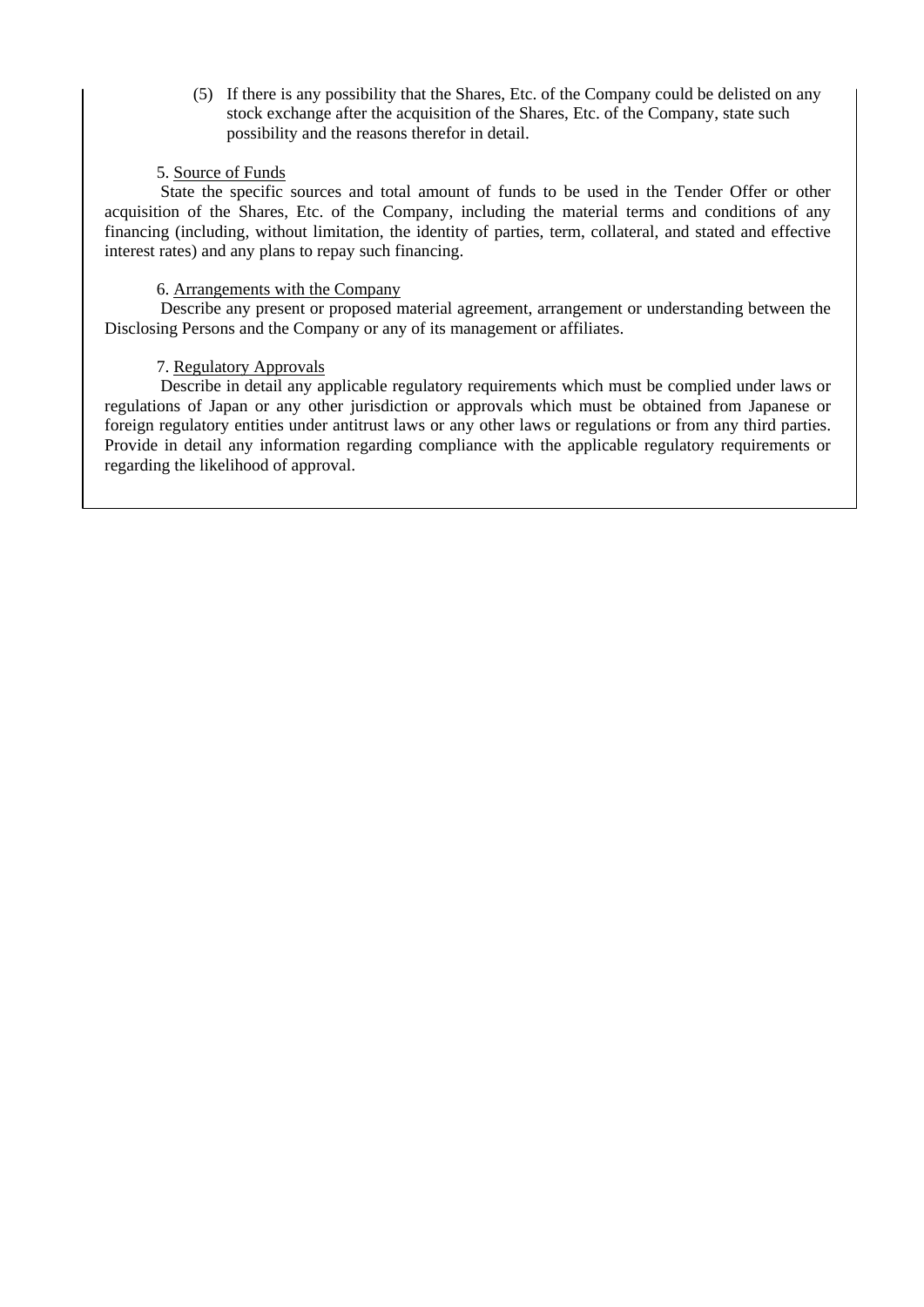# **(Reference) Members of the Independent Committee**

Subject to shareholder approval of Item 2 and this Item 4 as originally proposed, the Outside Directors of NSSMC, Mr. Mutsutake Otsuka and Mr. Ichiro Fujisaki as well as the Outside Audit & Supervisory Board Member of NSSMC, Mr. Hiroshi Obayashi have been appointed as three members of the Independent Committee to be established under the Revised Plan. For brief personal history of Mr. Mutsutake Otsuka and Mr. Ichiro Fujisaki, please refer to Item 2 (page 13 through 15). For Brief personal history of Mr. Hiroshi Obayashi is described at the end of this reference:

The term of office of a member of the Independent Committee will expire when such member retires from the position of Outside Director or Outside Audit & Supervisory Board Member of NSSMC (in case that such member is reappointed as an Outside Director or an Outside Audit & Supervisory Board Member of NSSMC at the general meeting of shareholders, the term of office of such member will be automatically renewed.). In this case, the Board will promptly appoint a successor among Outside Directors and Outside Audit & Supervisory Board Members of NSSMC and announce such appointment.

| <b>Brief Personal</b>  |                      | : Hiroshi Obayashi                                                |
|------------------------|----------------------|-------------------------------------------------------------------|
| History of Mr.         |                      |                                                                   |
| Hiroshi                |                      |                                                                   |
| ObayashiName           |                      |                                                                   |
| Brief personal history |                      |                                                                   |
| June 17, 1947          | $\mathcal{L}$        | <b>Born</b>                                                       |
| April 1972             | $\ddot{\cdot}$       | Prosecutor, Tokyo District Public Prosecutor's Office             |
| May 2001               |                      | Director-General, Rehabilitation Bureau, Ministry of Justice      |
| January 2002           | $\ddot{\cdot}$       | Deputy Vice-Minister, Ministry of Justice                         |
| June 2004              | $\ddot{\phantom{a}}$ | Director-General, Criminal Affairs Bureau, Ministry of Justice    |
| June 2006              | $\ddot{\phantom{a}}$ | Vice-Minister, Ministry of Justice                                |
| <b>July 2007</b>       |                      | Superintending Prosecutor, Sapporo High Public Prosecutors Office |
| <b>July 2008</b>       |                      | Superintending Prosecutor, Tokyo High Public Prosecutors Office   |
| June 2010              | $\ddot{\phantom{0}}$ | Prosecutor General, the Supreme Public Prosecutors Office         |
| December 2010          | $\ddot{\phantom{0}}$ | Retired from Prosecutor General, the Supreme Public Prosecutors   |
|                        |                      | Office                                                            |
| March 2011             |                      | Registered as Attorney-at-law (current position)                  |
| June 2014              |                      | Audit & Supervisory Board Member (Outside Audit & Supervisory     |
|                        |                      | Board Member) of NSSMC (current position)                         |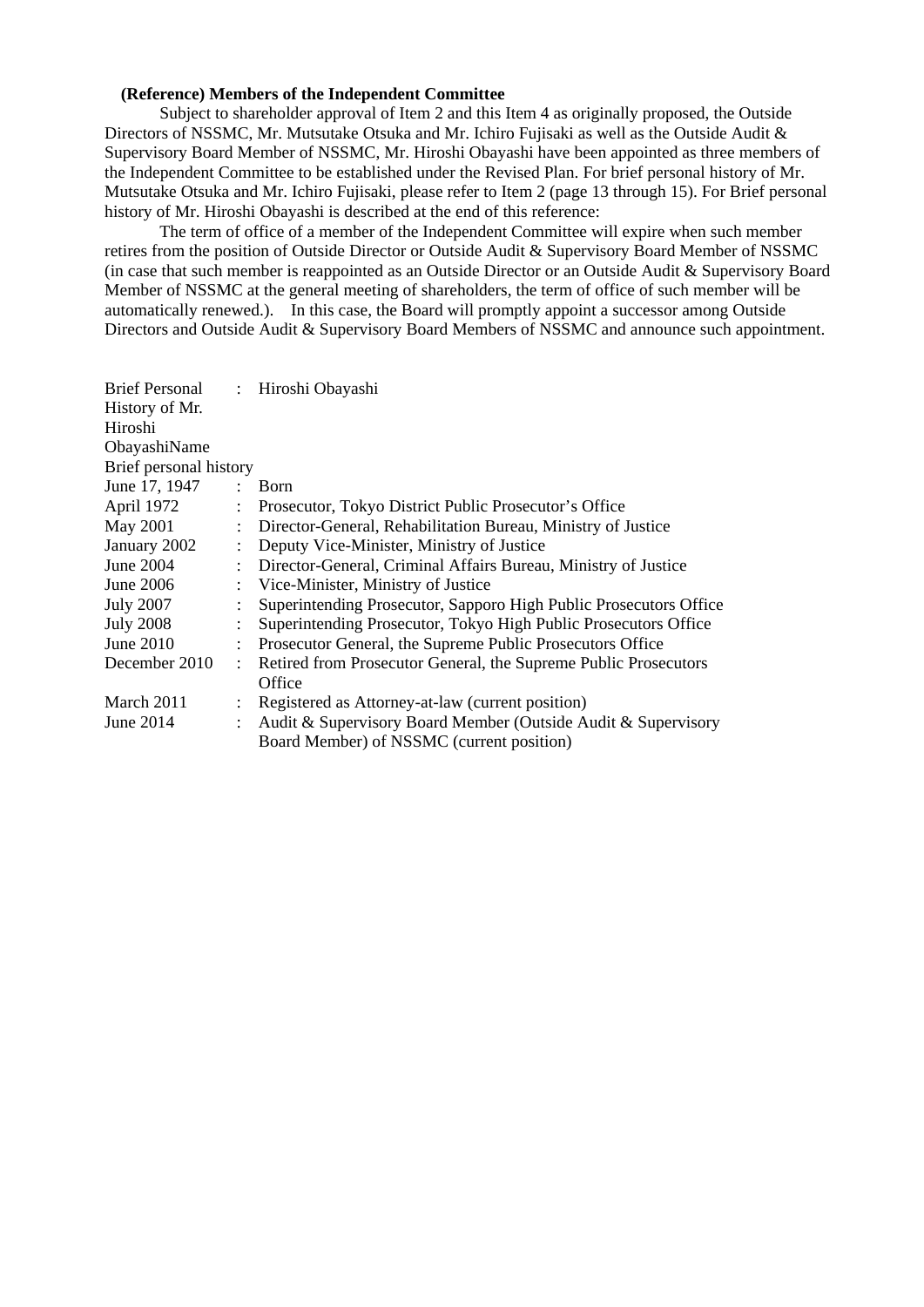### **Exercise of Voting Rights via the Internet**

Those who are unable to attend the General Meeting of Shareholders can exercise their voting rights via the Internet.

The exercise of voting rights via the Internet is only possible by accessing the designated website (http://www.web54.net).

In order to exercise your voting rights on the website, please read and confirm the following before voting. Please note that the exercise of voting rights via the Internet will require "voting right exercise code" and "password" indicated in the Voting Rights Exercise Form.

### **• Treatment of votes**

When you vote more than once via the Internet, the last vote is treated as the vote of record.

### **• Treatment of password**

- 1. The password is a means to confirm that the person exercising his or her voting rights is the shareholder in question. Shareholders are advised to keep their passwords confidential until the General Meeting of Shareholders is concluded. Inquiries about passwords may not be made by telephone or any other means.
- 2. When incorrect passwords are entered more than a specified number of times, the password will be invalidated. In such cases, please follow the instructions on the display.

# **• Operating system requirements**

- The following system environment is required to exercise voting rights via the Internet.
- 1. Display resolution: 800 x 600 dots (SVGA) or more
- 2. Installed applications:
	- (1) Microsoft® Internet Explorer Ver. 5.01 SP 2 or newer
	- (2) Adobe® Acrobat® Reader® Ver. 4.0 or newer, or Adobe® Reader® Ver. 6.0 or newer
- 3. Any access charges assessed via the Internet providers and communications charges assessed by communications companies in order to use the Internet shall be borne by the shareholders.
- 4. The website for exercising voting rights by cellular phones is not set up.

### **• Inquiries about the operation of personal computers and other issues**

For inquiries on how to exercise your voting rights via the Internet, please call:

0120-652-031 (toll free within Japan) (9:00~21:00)

This is a dedicated line for website support provided by the transfer agent, Sumitomo Mitsui Trust Bank, Limited.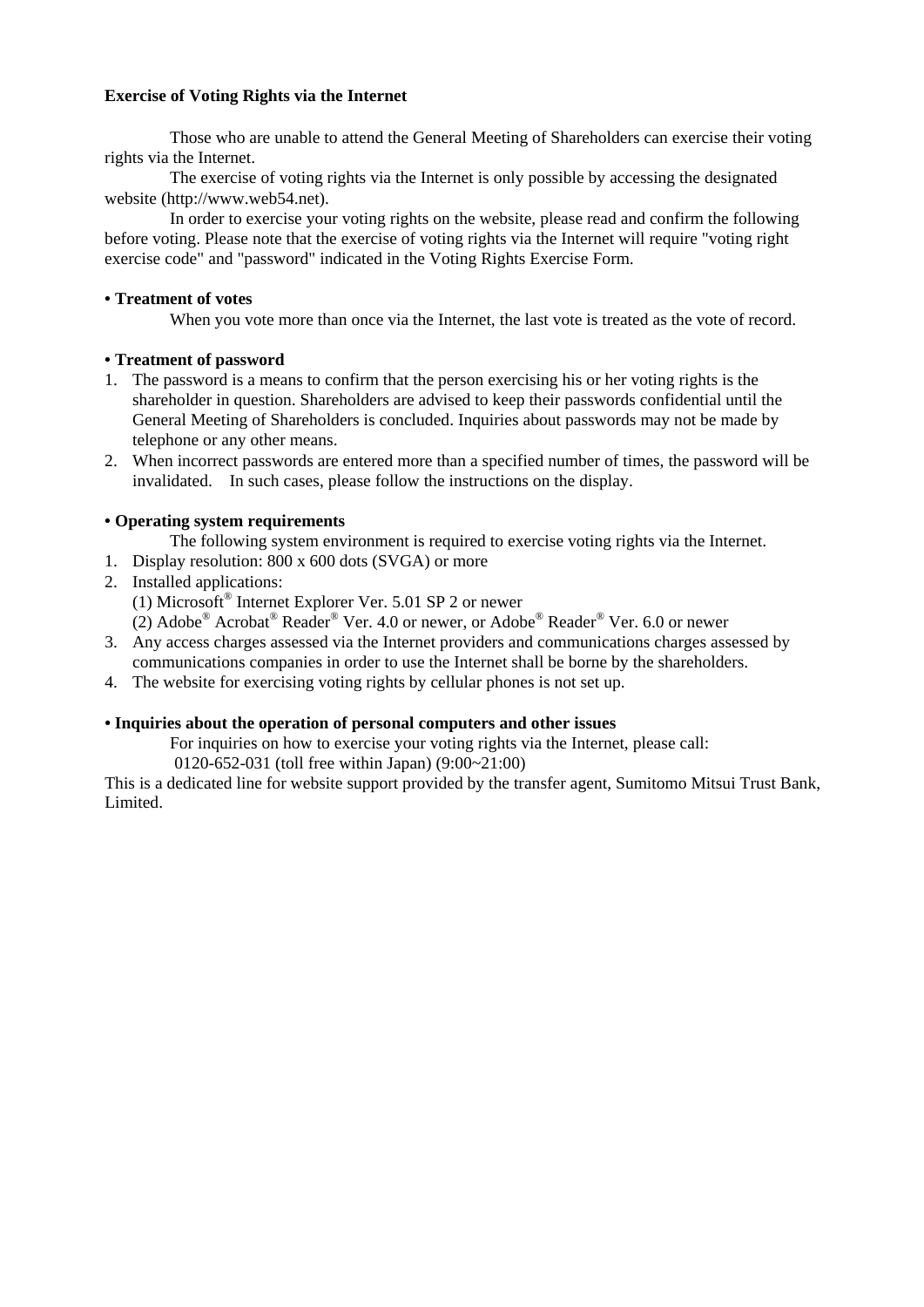#### **Business Report 91st Term: From April 1, 2015 to March 31, 2016**

#### **1. Current Situations of the NSSMC Group**

#### **(1) Progress and Results of Business Operations and Tasks Ahead**

#### **General Review**

The global economy grew only moderately in fiscal 2015. The United States economy continued to show strength mainly in private consumption and Europe maintained its modest recovery. China's economic slowdown persisted while the ASEAN economy remained stagnant.

The Japanese economy continued to make little progress toward recovery, due to persistent sluggish private consumption, companies' cautious attitude toward capital investment, and other factors.

Domestic steel demand remained sluggish, largely owing to stagnant capital investment. Overseas steel demand conditions included slowing steel demand in China and stagnant demand in the ASEAN region, while the slumping oil market led to depressed demand in the energy sector. International steel market conditions were characterized by substantial price declines beginning in the summer, which stemmed from strong supply pressure from Chinese steelmakers. Despite signs of recovery shown since the end of 2015, the market remained severely depressed.

In this harsh business environment, the Nippon Steel & Sumitomo Metal Corporation (NSSMC) Group made steady progress in implementing the strategies of the Mid-Term Management Plan to Fiscal 2017, which was launched in March 2015. This included enhancing the competitiveness of the domestic "mother mills," advancing global strategies, augmenting technological superiority, realizing world-leading cost competitiveness, and strengthening the Group companies in the steelmaking business.

#### **Business Segment Review**

The NSSMC Group's business segments each put forth utmost management effort to generate results while responding to the changing business environment.

#### ・**Steelmaking and Steel Fabrication**

The Steelmaking and Steel Fabrication segment implemented various measures centered primarily on enhancing the competitiveness of the domestic "mother mills" and advancing global strategies.

In Japan, NSSMC has promoted initiatives to enhance manufacturing capability by identifying the reinforcement and reestablishment of major facilities as a priority management issue. As part of these efforts, NSSMC decided to expand the coke oven facilities of the Kashima Works with the aims of increasing production capacity and enhancing cost competitiveness. In addition, NSSMC decided to revise a part of the Mid-Term Management Plan to Fiscal 2017 to optimize the iron-making production structure at the Yawata Works. (The Yawata Works comprises the Yawata, Tobata, and Kokura areas.) Initially, NSSMC planned to cease operation of the Kokura No. 2 blast furnace and to provide Tobata's molten iron to the Kokura area. The new plan is to consolidate all iron-making production processes in the Tobata area, including the construction of a continuous caster (CC) in Tobata, while the No. 2 blast furnace and all other facilities in Kokura will cease operation. This will enable us to further improve productivity and enhance the overall competitiveness of the Yawata Works.

NSSMC also enhanced its global supply network to capture demand in overseas growth markets and build an operating structure that better responds to customers' global development requirements. In fiscal 2015, NSSMC decided to produce ultra-high tensile strength steel sheet with high formability for automobiles in the United States. This will be NSSMC's first attempt to produce such a type of steel overseas. In China, NSSMC constructed and commenced operation of a hot-dipped galvanizing line for steel sheet at NSSMC's steel sheet manufacturing company for automobiles in order to meet rising demand in China for steel sheet for luxury vehicles. Moreover, a processing subsidiary for seamless steel pipe fittings in Brunei started construction of a new plant.

NSSMC also adopted measures during the year to fortify its competitive base in Japan and overseas. In Japan, NSSMC entered into a memorandum of understanding with Nisshin Steel Co., Ltd. (Nisshin Steel) to pursue discussions aimed at making Nisshin Steel a subsidiary with a target date of March 2017, on the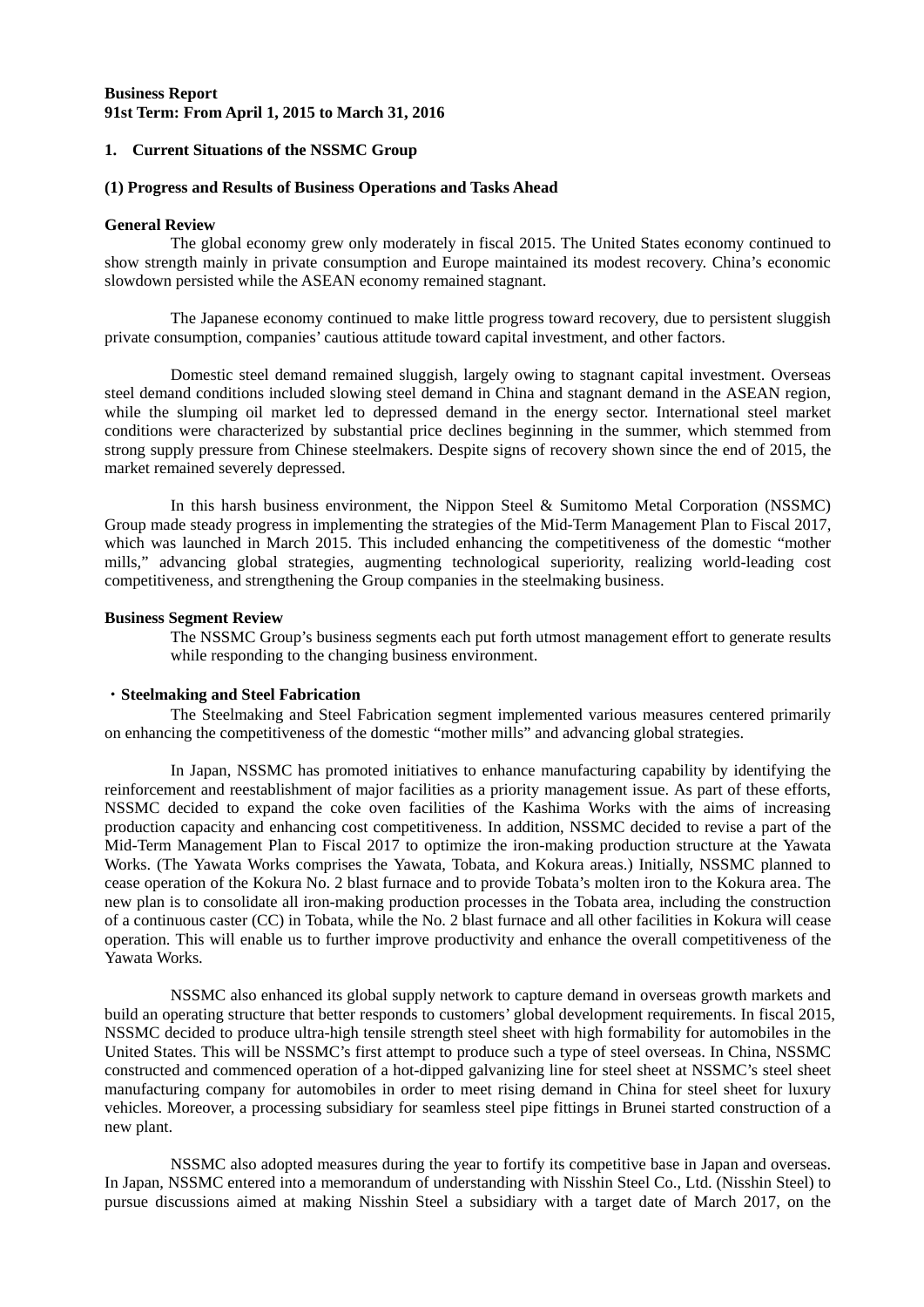condition that NSSMC will provide a continuous supply of steel slab to Nisshin Steel. By having Nisshin Steel in the group, the NSSMC Group aims to further reinforce its position as the world's leading comprehensive steelmaker, and generate sustainable growth and increasing corporate value over the long term.

Outside Japan, NSSMC reached an agreement with its key strategic partner in the pipe and tube business, Vallourec S.A. of France, to broaden the strategic partnership primarily by deepening business alliances, and to acquire a 15% stake in Vallourec. Through this arrangement, NSSMC aims to create business structures capable of maintaining and augmenting each company's earning power even in the severe business conditions caused by low oil prices.

NSSMC also made wholly owned subsidiaries of NIPPON STEEL & SUMIKIN TEXENG. Co., Ltd. and Suzuki Metal Industry Co., Ltd., which was renamed NIPPON STEEL & SUMIKIN SG WIRE Co., Ltd., effective October 1, 2015. Through these arrangements, the NSSMC Group will further strengthen the sharing of its business strategies with Group companies and enhance the Group's earning power and competitiveness.

NSSMC also continued advancing measures to maximize cost improvement, including reducing raw material costs and improving yield, and sought the understanding and cooperation of its customers in adjusting steel material prices.

The steelmaking and steel fabrication segment recorded net sales of ¥4,283.9 billion and ordinary profit of ¥160.0 billion.

## ・**Engineering and Construction**

Nippon Steel & Sumikin Engineering Co., Ltd. continued to actively implement initiatives overseas, including the enhancement of its facility in Thailand and its subsidiary in India, and to fortify the competitiveness of its existing operations. However, on top of severe business conditions caused by factors such as the impact of the sluggish oil market and the declining investment appetite of overseas customers, profits were depressed. The engineering and construction segment posted net sales of ¥315.7 billion and ordinary profit of ¥12.1 billion.

#### ・**Chemicals**

Nippon Steel & Sumikin Chemical Co., Ltd. continued generating steady sales on strong demand in the functional materials business for circuit board materials, display materials, and other products. The chemicals business secured steady sales and profit, supported in part by robust demand for styrene monomer, a general-purpose resin material. Meanwhile, the coal chemicals business, particularly needle coke for graphite electrodes, struggled in extremely severe conditions caused by intensified competition driven by falling oil prices and stagnant demand worldwide. The chemicals segment recorded net sales of ¥181.8 billion and ordinary profit of ¥1.0 billion.

## ・**New Materials**

Nippon Steel & Sumikin Materials Co., Ltd. continued to steadily increase sales in the electronic materials field for surface-treated copper wire. Demand in the carbon fiber field was strong for industrial and high-function applications and steady in other areas, including infrastructure maintenance and reinforcement applications and medical equipment applications. Meanwhile, declining demand in developing countries for metal substrates led to decreased earnings in the environmental and energy field. The new materials segment posted net sales of ¥36.2 billion and ordinary profit of ¥3.0 billion.

#### ・**System Solutions**

NS Solutions Corporation provides comprehensive solutions in the planning, configuration, operation, and maintenance of IT systems for clients in a wide range of business fields and develops leading-edge solutions services that respond to the changing business conditions of its clients. The segment's IT outsourcing services were fortified and expanded during the term with the start of operations of the NSFITOS Center and other developments. The expansion of the global business also continued and included the acquisition of an IT company in Indonesia. As a result, the system solutions segment increased both sales and profit, compared to the previous year. It recorded net sales of ¥218.9 billion and ordinary profit of ¥19.4 billion.

## **Sales and Income**

NSSMC's consolidated results for fiscal 2015 included ¥4,907.4 billion in net sales, ¥167.7 billion in operating profit, and ¥200.9 billion in ordinary profit. The results were substantially affected by a decline in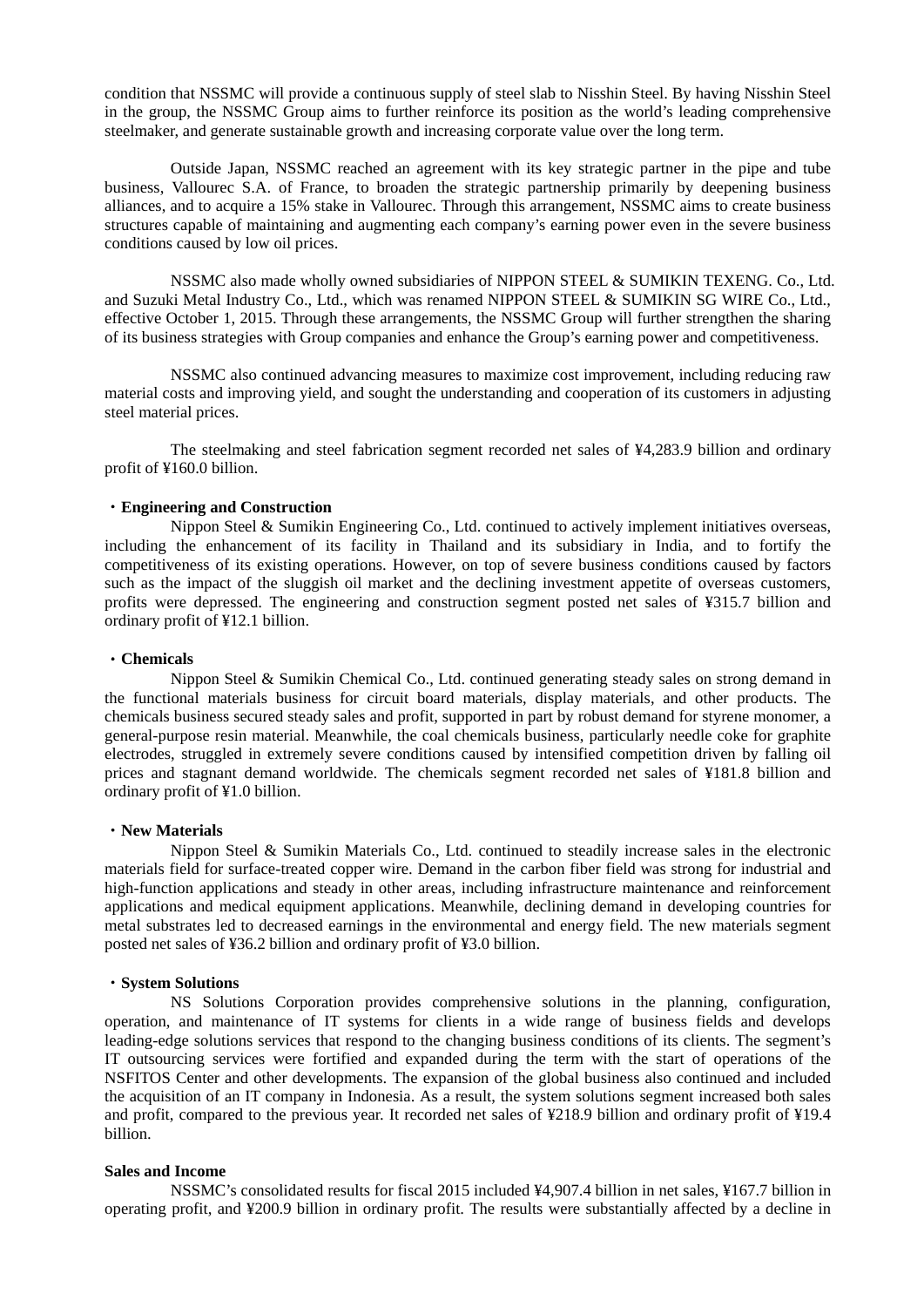shipment volume and a decrease in steel material prices, in addition to lower profit by group companies and other factors. As a result, profit attributable to owners of parent amounted to ¥145.4 billion.

An overview of the consolidated net sales and ordinary profit of each business segment in fiscal 2015 is as follows:

|                    |                                         |                                    |           |                         |                     |             | (Billions of yen)     |
|--------------------|-----------------------------------------|------------------------------------|-----------|-------------------------|---------------------|-------------|-----------------------|
|                    | Steelmaking<br>and steel<br>fabrication | Engineering<br>and<br>construction | Chemicals | <b>New</b><br>materials | System<br>solutions | Adjustments | Consolidated<br>total |
| Net sales          | 4,283.9                                 | 315.7                              | 181.8     | 36.2                    | 218.9               | (129.2)     | 4,907.4               |
| Ordinary<br>profit | 160.0                                   | 12.1                               | $1.0\,$   | 3.0                     | 19.4                | 5.0         | 200.9                 |

#### **Net Sales and Ordinary Profit by Business Segment**

Non-consolidated financial result for fiscal 2015 was net sales of 3,160.7 billion yen, operating profit of 56.2 billion yen, ordinary profit of 87.9 billion yen and profit of 83.7 billion yen.

## **Assets, Liabilities, and Net Assets**

Consolidated total assets at the end of fiscal 2015 were ¥6,425.0 billion, representing a decrease of ¥732.8 billion from ¥7,157.9 billion at the end of fiscal 2014. The main factors were decreases in notes and accounts receivable of ¥92.2 billion, inventories of ¥143.3 billion, investments in securities of ¥176.3 billion, shares of subsidiaries and affiliates of ¥99.6 billion, and net defined benefit assets of ¥65.0 billion.

Total liabilities at the end of fiscal 2015 amounted to ¥3,415.9 billion, a decrease of ¥194.9 billion from ¥3,610.8 billion at the end of fiscal 2014. The decline was primarily due to an increase in interest-bearing debt of ¥31.6 billion from ¥1,976.5 billion at the end of fiscal 2014 to ¥2,008.2 billion at the end of fiscal 2015, along with decreases in notes and accounts payable of ¥85.3 billion, deferred tax liabilities of ¥85.3 billion, and net defined benefit liabilities of ¥32.4 billion.

Net assets amounted to ¥3,009.0 billion at the end of fiscal 2015, representing a decrease of ¥537.9 billion from ¥3,547.0 billion at the end of fiscal 2014. The main factors in the decline were dividend payments of ¥59.7 billion, purchase of treasury stock of ¥26.4 billion and declines in unrealized gains on available-for-sale securities of ¥108.2 billion, foreign currency translation adjustments of ¥120.0 billion, and non-controlling interest of ¥333.1 billion. These offset increases such as more than ¥145.4 billion for profit attributable to owners of parent. Shareholders' equity at the end of fiscal 2015 amounted to ¥2,773.8 billion and the ratio of interest-bearing debt to shareholders' equity (the D/E ratio) was 0.72.

#### **Dividends**

In accordance with the "Surplus Distribution Policy" on page 53, NSSMC distributed a dividend of ¥3.00 per share at the end of the first half of fiscal 2015. Based on the Policy, NSSMC intends to pay ¥15.00 per share for the year-end dividend as it announced at the time of release of the financial results for the third quarter on February 1, 2016.

On October 1, 2015, NSSMC performed a 1-for-10 share consolidation. Converting this amount based on the share consolidation, the interim dividend would be ¥30.00 yen, so adding the year-end dividend of ¥15.00 yen, the annual dividend works out to 45 yen per share (consolidated ratio of cash dividends to profit: 28.4%)

### **Tasks Ahead**

#### ・**Fiscal Year 2016 Outlook**

The overall global economy is expected to show only modest growth. Economic conditions in the United States are likely to remain steady, mainly driven by private consumption, while the European economy appears poised for a moderate recovery. However, the slowing economic growth in China and the ASEAN countries is expected to persist.

An economic recovery in Japan is anticipated to slowly materialize amid a delayed recovery in private consumption and companies becoming increasingly cautious about capital investment.

Domestic steel demand is expected to decline in the first half of fiscal 2016 due to seasonal factors. Demand is then likely to recover in the second half, driven by factors such as a pick-up in automobile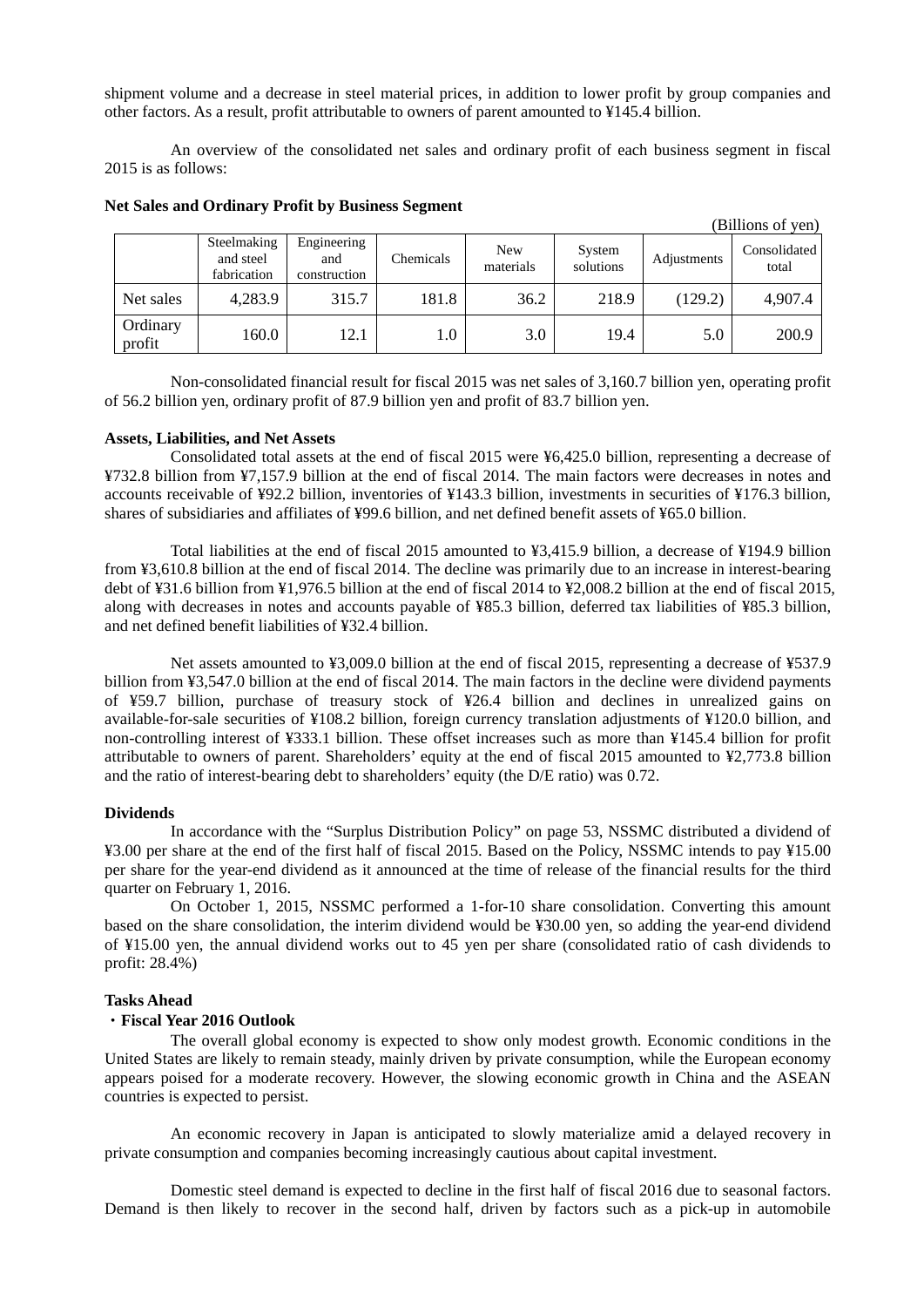production and increased investment associated with the upcoming Olympics in 2020, on top of a seasonal rise in public works projects.

We anticipate overseas steel demand remaining essentially flat overall. Although we expect a modest increase in demand in the ASEAN region, the Chinese slowdown is expected to persist and the stagnant crude oil market will likely lead to depressed demand for the energy sector. While some signs of recovery are being seen in the international market, the situation needs to be monitored owing to the persistent excessive supply of steel products in China and elsewhere in East Asia.

In these conditions, NSSMC will continue to closely monitor trends in steel material supply and demand and raw material prices, and will also strive to implement maximum cost improvement. NSSMC will also strengthen its ability to make product proposals to customers, further enhance its overseas supply system, and continue revising steel material prices with the understanding of its customers.

NSSMC is unable at this time to establish reasonably accurate earnings estimates for fiscal 2016 due to several factors, including the uncertainty of price trends for primary raw materials and steel products. NSSMC will disclose fiscal 2016 earnings forecasts when reasonable estimates become possible.

Amid this difficult business climate, NSSMC remains committed to growing its businesses both in Japan and overseas, buildings on its competitive advantages in "technology," "cost," and "being global." In particular, NSSMC is currently focusing the allocation of its management resources on "plants" and "people," to improve the manufacturing and R&D capabilities of its mother mills in Japan, and build on its competitive advantage to advance its global businesses in the growing global market.

NSSMC wishes to take this opportunity to ask its shareholders for their understanding of the aforementioned circumstances and for their continued support.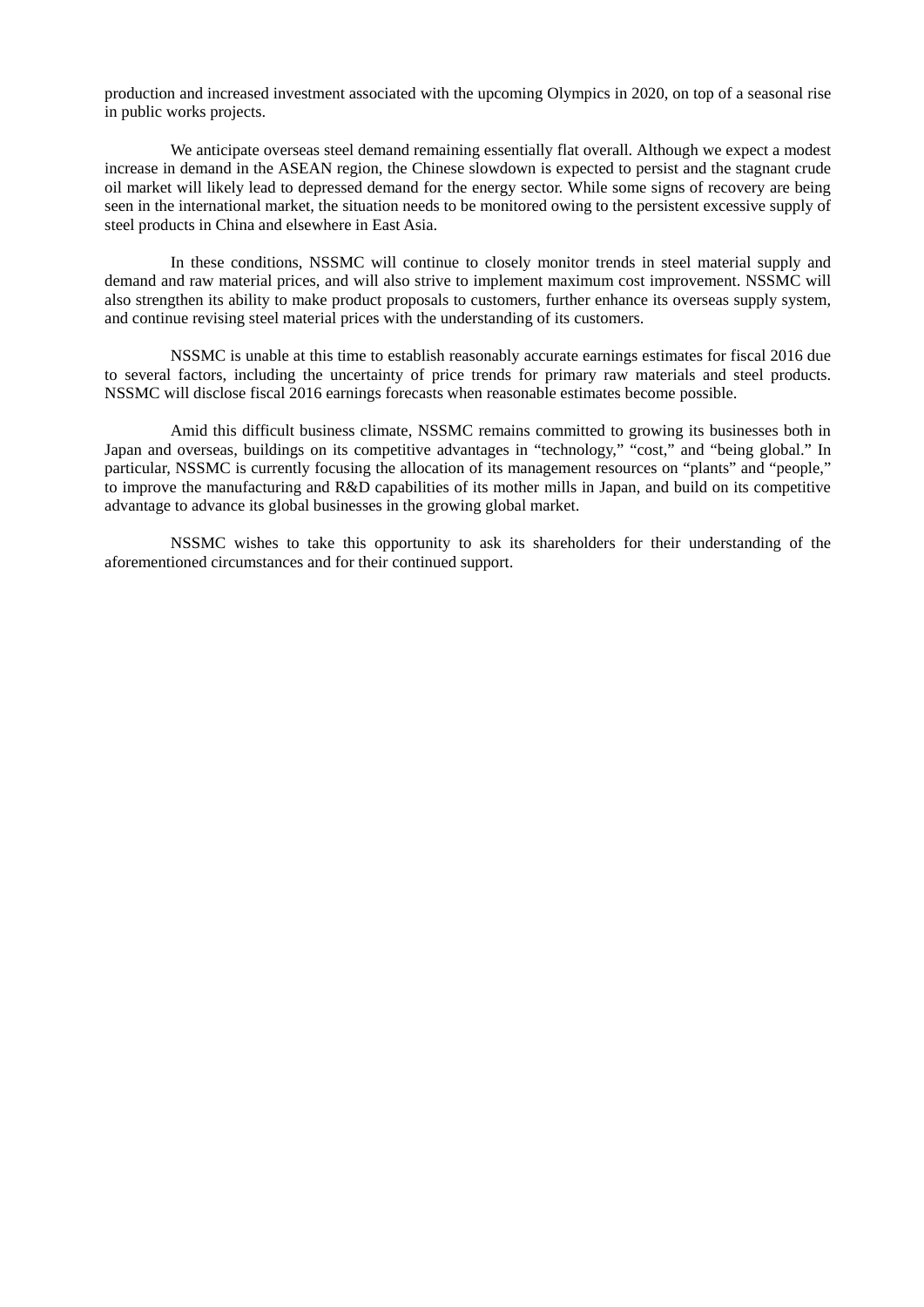# **(For reference 1) Progress of 2017 Mid-Term Management Plan**

NSSMC will steadily carry out the measures in the 2017 Mid-Term Management Plan created in March 2015.

# **1. Enhancing Mother Mills' Competitiveness**

NSSMC is optimizing its domestic production framework by consolidating upstream and downstream processing facilities, including ceasing blast-furnace operations.

Eight downstream process lines have ceased operations. One blast furnace has ceased operations, and another is planned.

|                 |                                                                                                                                                                                                                                                                                                                                                                                                        | At the time of<br>integration |      | End of fiscal<br>2015 |      | End of fiscal<br>2020 |
|-----------------|--------------------------------------------------------------------------------------------------------------------------------------------------------------------------------------------------------------------------------------------------------------------------------------------------------------------------------------------------------------------------------------------------------|-------------------------------|------|-----------------------|------|-----------------------|
|                 | <b>Blast furnace</b>                                                                                                                                                                                                                                                                                                                                                                                   | 14                            | $-1$ | 13                    | $-1$ | 12                    |
| <b>Upstream</b> | Converter                                                                                                                                                                                                                                                                                                                                                                                              | 32                            |      | 32                    | -4   | 28                    |
|                 | <b>Continuous casting</b>                                                                                                                                                                                                                                                                                                                                                                              | 30                            | $-1$ | 29                    | $-2$ | 27                    |
|                 | Cold-rolling                                                                                                                                                                                                                                                                                                                                                                                           | 17                            | $-2$ | 15                    |      | 15                    |
| Downstream      | Galvanizing                                                                                                                                                                                                                                                                                                                                                                                            | 20                            | $-5$ | 15                    |      | 15                    |
|                 | Butt welded pipe line                                                                                                                                                                                                                                                                                                                                                                                  | $\mathbf{2}$                  | -1   |                       |      |                       |
| the Tobata Area | • A shift from three- to two-blast-furnace operation at Kimitsu Works: Ceasing operation<br>of the No.3 blast furnace in March 2016, and improving productivity of other blast<br>furnaces to the world-class level<br>• A shift from two- to one-blast-furnace operation at Yawata Works: Ceasing operation of<br>the Kokura No.2 blast furnace and planning to integrate iron-making production into |                               |      |                       |      |                       |
|                 | • Enhancing competitiveness by concentrating investment in integrated domestic mills                                                                                                                                                                                                                                                                                                                   |                               |      |                       |      |                       |

# **2. Promoting Global Strategy**

Overseas, NSSMC is working to enhance the supply network and increase profit, with a focus on three strategic business areas: automobile, energy & resources, and infrastructure.<br>End of fiscal 2015

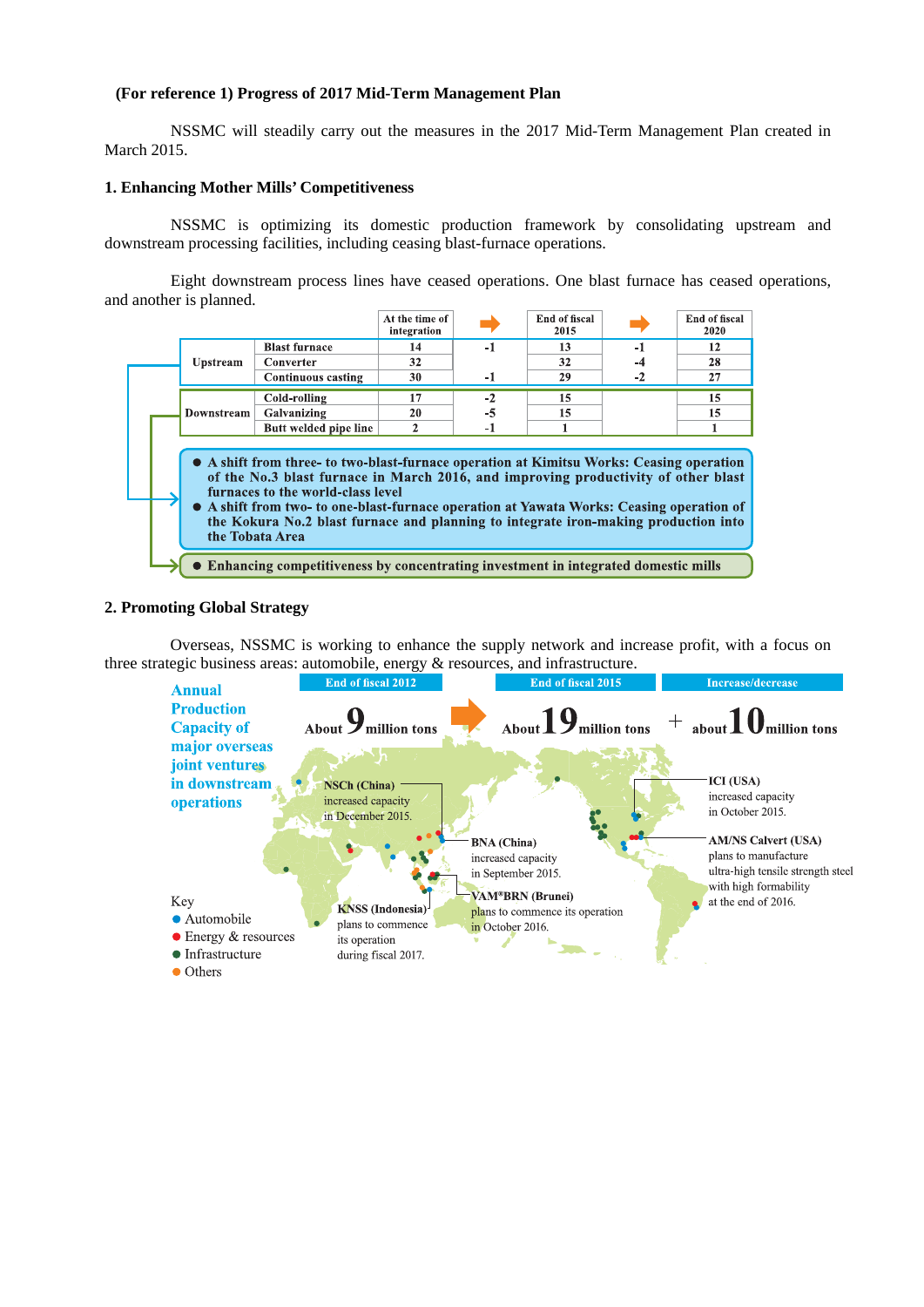# **3. Progress on Financial Indicators**

NSSMC is advancing measures to achieve the targets set forth in the 2017 Mid-Term Management Plan.



**(For reference 2) Notice Regarding Execution of an Agreement to Make Nisshin Steel Co., Ltd. a Subsidiary of Nippon Steel & Sumitomo Metal Corporation, etc.** 

As described in the page 36 through 37, NSSMC and Nisshin Steel Co., Ltd. ("Nisshin Steel"; Iron-making business with a capital of 30 billion yen) entered into a memorandum of understanding on February 1, 2016 to commence discussions regarding making Nisshin Steel a subsidiary of NSSMC and other related matters, and have been engaged in the discussions since then. As a result, the companies reached an agreement on the specific structure of transactions for making Nisshin Steel a subsidiary of NSSMC and the conditions for NSSMC's capital contribution to Nisshin Steel, etc. Therefore, the companies entered in an agreement on May 13, 2016 on that matter.

Upon the completion of the procedures including those required under Japanese and foreign competition laws, NSSMC plans to make Nisshin Steel its subsidiary around March 2017 by acquiring 51.00% of the total number of outstanding shares of Nisshin Steel through the tender offer (TOB) of the common shares of Nisshin Steel and (if necessary) capital increase by third-parties allotment, through which NSSMC will subscribe for newly issued shares of Nisshin Steel. Subsequent to a series of the transactions above, Nisshin Steel will remain listed on the 1st Section of Tokyo Stock Exchange, Inc.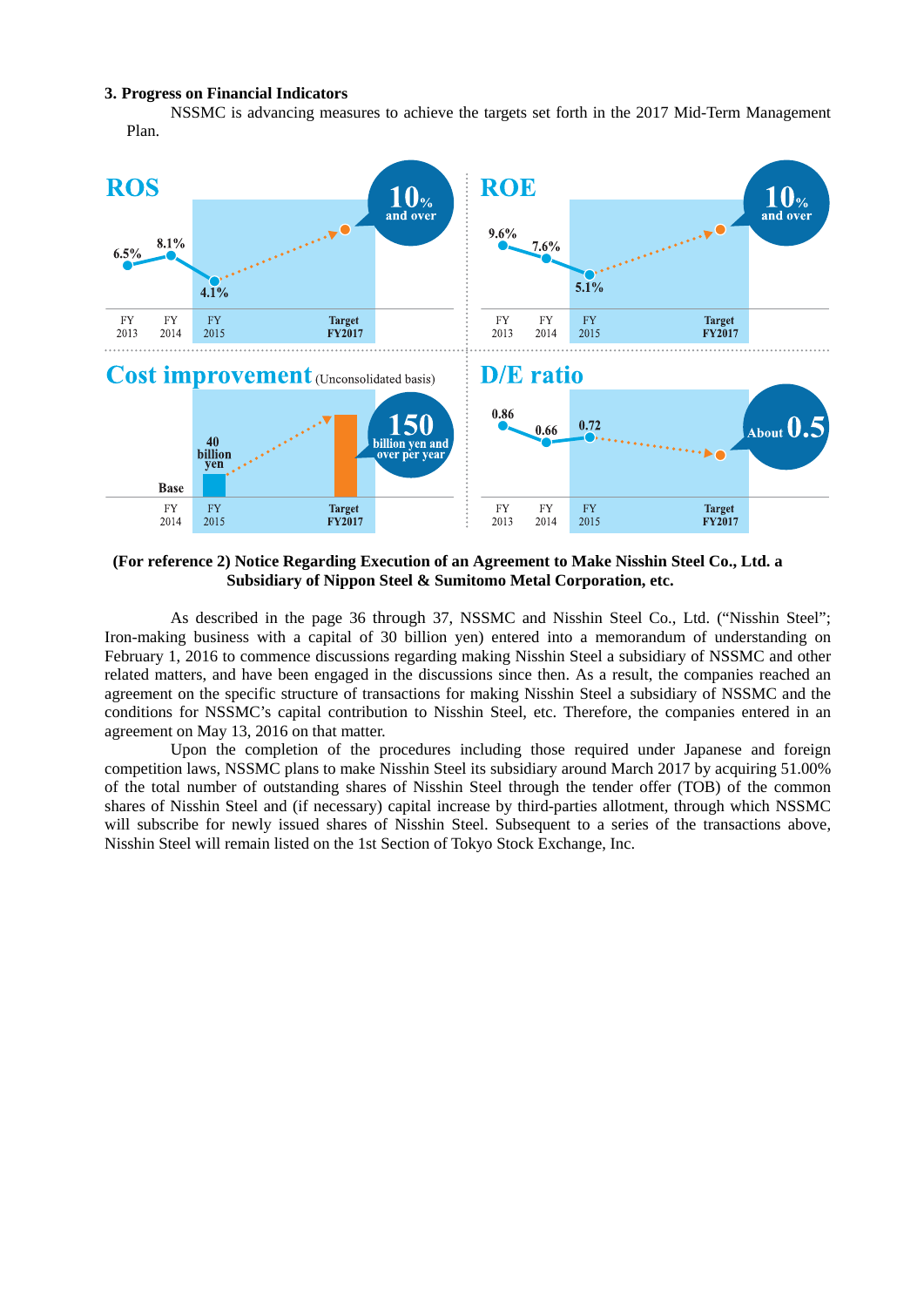# **(2) Capital Procurement**

In fiscal 2015, there was no significant capital procurement through capital increase or issuance of bonds.

# **(3) Plant and Equipment Investments**

| <b>Classification</b>                                                | Title                                                                                                                                  |
|----------------------------------------------------------------------|----------------------------------------------------------------------------------------------------------------------------------------|
| Major ongoing plant and equipment investment during  <br>fiscal 2015 | Renovation and expansion of No. 2 blast furnace and<br>steelmaking equipment (Nippon Steel & Sumikin<br>Koutetsu Wakayama Corporation) |

(Note)

Nippon Steel & Sumikin Koutetsu Wakayama Corporation started the operation of steelmaking equipment in fiscal 2012.

# **(4) Transfer of Business**

In fiscal 2015, there were no significant business transfer and others.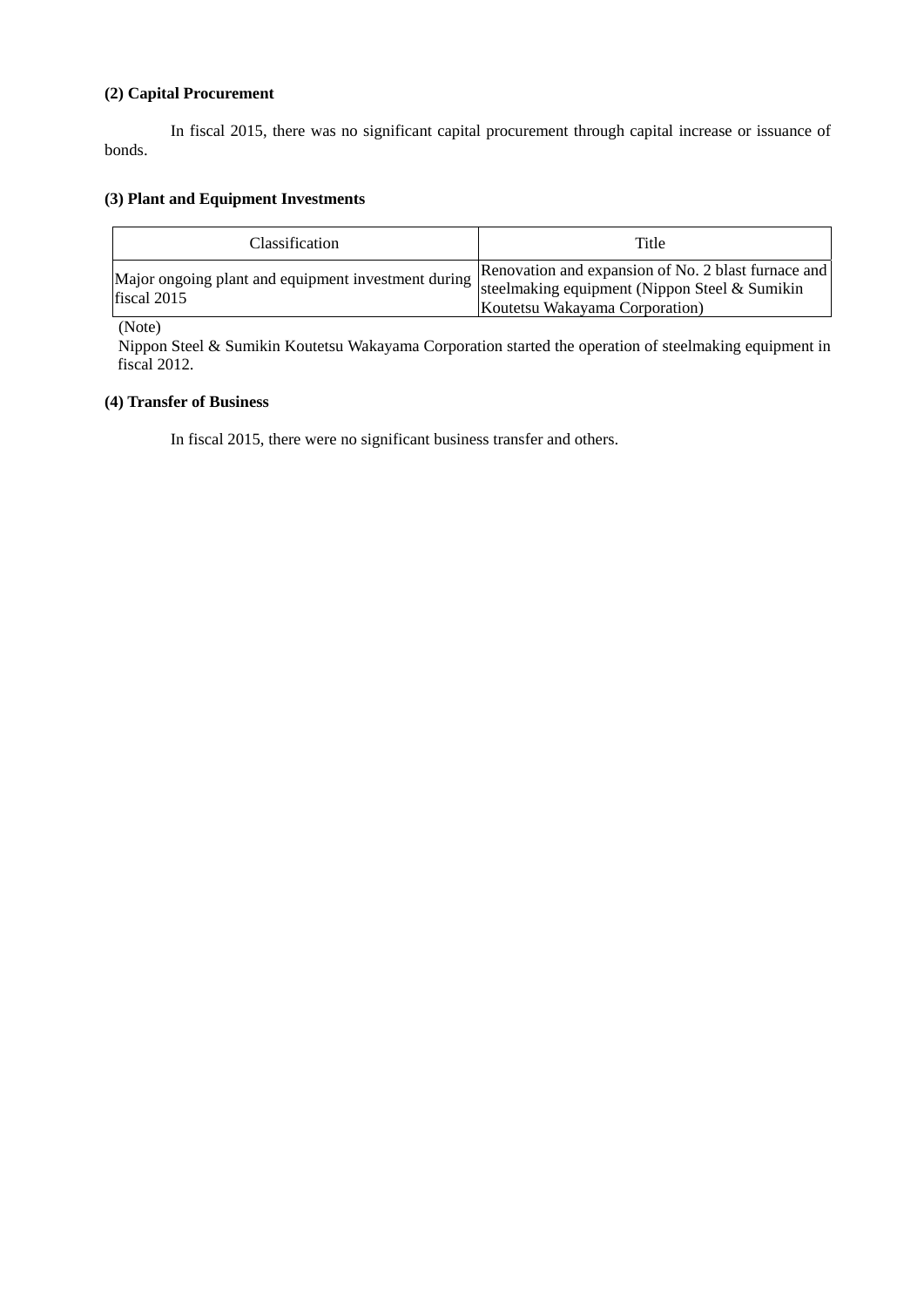# **(5) Changes in Assets and Profits/Losses**

| <b>Fiscal Term</b><br>Classification                              | 88th Term             | 89th Term            | 90th Term            | 91st Term<br>(fiscal year)<br>2015) |
|-------------------------------------------------------------------|-----------------------|----------------------|----------------------|-------------------------------------|
| Crude steel production<br>(million tons)                          | 39.50                 | 48.16                | 47.32                | 44.53                               |
| Net sales (billions of yen)<br>(Overseas sales shown in brackets) | 4,389.9<br>[1, 592.9] | 5,516.1<br>[2,192.8] | 5,610.0<br>[2,292.4] | 4,907.4<br>[1,903.8]                |
| Ordinary profit (billions of yen)                                 | 76.9                  | 361.0                | 451.7                | 200.9                               |
| Profit attributable to owners of<br>parent (billions of yen)      | (124.5)               | 242.7                | 214.2                | 145.4                               |
| Total assets (billions of yen)                                    | 7,089.4               | 7,082.2              | 7,157.9              | 6,425.0                             |
| Net assets (billions of yen)                                      | 2,938.2               | 3,237.9              | 3,547.0              | 3,009.0                             |
| Earnings per share                                                | $(162.30)$ yen        | 266.71 yen           | 234.82 yen           | 158.71 yen                          |
| Net assets per share                                              | 2,638.19<br>yen       | 2,941.09<br>yen      | 3,263.03<br>yen      | 3,074.28<br>yen                     |
| Dividends per share                                               | $1.00$ yen            | 5.00 yen             | 5.50 yen             | 18.00 yen*                          |
| (Interim dividends shown in<br>brackets)                          | ŀJ                    | $[2.00 \text{ yen}]$ | $[2.00 \text{ yen}]$ | $[3.00 \text{ yen}]$                |
| Ratio of cash dividends to<br>consolidated profit (%)             |                       | 18.7                 | 23.4                 | $28.4*$                             |

Notes:

- (1) Figures for crude steel production include, in addition to NSSMC's production, production amounts of Nippon Steel & Sumikin Koutetsu Wakayama Corporation, Osaka Steel Co., Ltd., Nippon Steel & Sumikin Stainless Steel Corporation, Nippon Steel & Sumikin Shapes Corporation, Tokai Special Steel Co., Ltd., and Oji Steel Co., Ltd., which all are subsidiaries of NSSMC. Figures for crude steel production for the 89th Term or before include production amounts of Shin-Hokkai Steel Co., Ltd., which dissolved on March 31, 2014.
- (2) Figures for the 88th Term represent the aggregate amounts of the first-half results (April 1, 2012 to September 30, 2012) of Nippon Steel Corporation for the 88th Term (fiscal year 2012) and the second-half results (October 1, 2012 to March 31, 2013) of NSSMC.
- (3) Applying the "Revised Accounting Standard for Business Combinations" (Business Combinations Accounting Standards No. 21, revised on September 13, 2013) and others, NSSMC "uses the term profit attributable to owners of parent" in place of "net income" from fiscal 2015.
- (4) On October 1, 2015, NSSMC performed the share consolidation at the ratio of 10 shares to 1 share. Consequently, NSSMC estimates the net assets per share and earnings per share assuming that the share consolidation occurred at the start of the 88th term.
- (5) The figures with asterisks (\*) are values on the assumption that the proposal on appropriation of surplus for the 91st Term is approved at the 92nd General Meeting of Shareholders.
- (6) On October 1, 2015, NSSMC performed the share consolidation at the ratio of 10 shares to 1 share. The dividend per share noted for the 91st term (fiscal year 2015) is the sum of the interim dividend of 3 yen and the year-end dividend of 15 yen. Recalculating this amount of the dividend based on the share consolidation, the interim dividend would be 30 yen, so adding the year-end dividend of 15 yen, the annual dividend works out to 45 yen per share (consolidated ratio of cash dividends to consolidated profit: 28.4%)
- (7) The ratio of cash dividends to consolidated profit for the 88th Term (fiscal year 2012) are not available (denoted "-") as the year posted a net loss.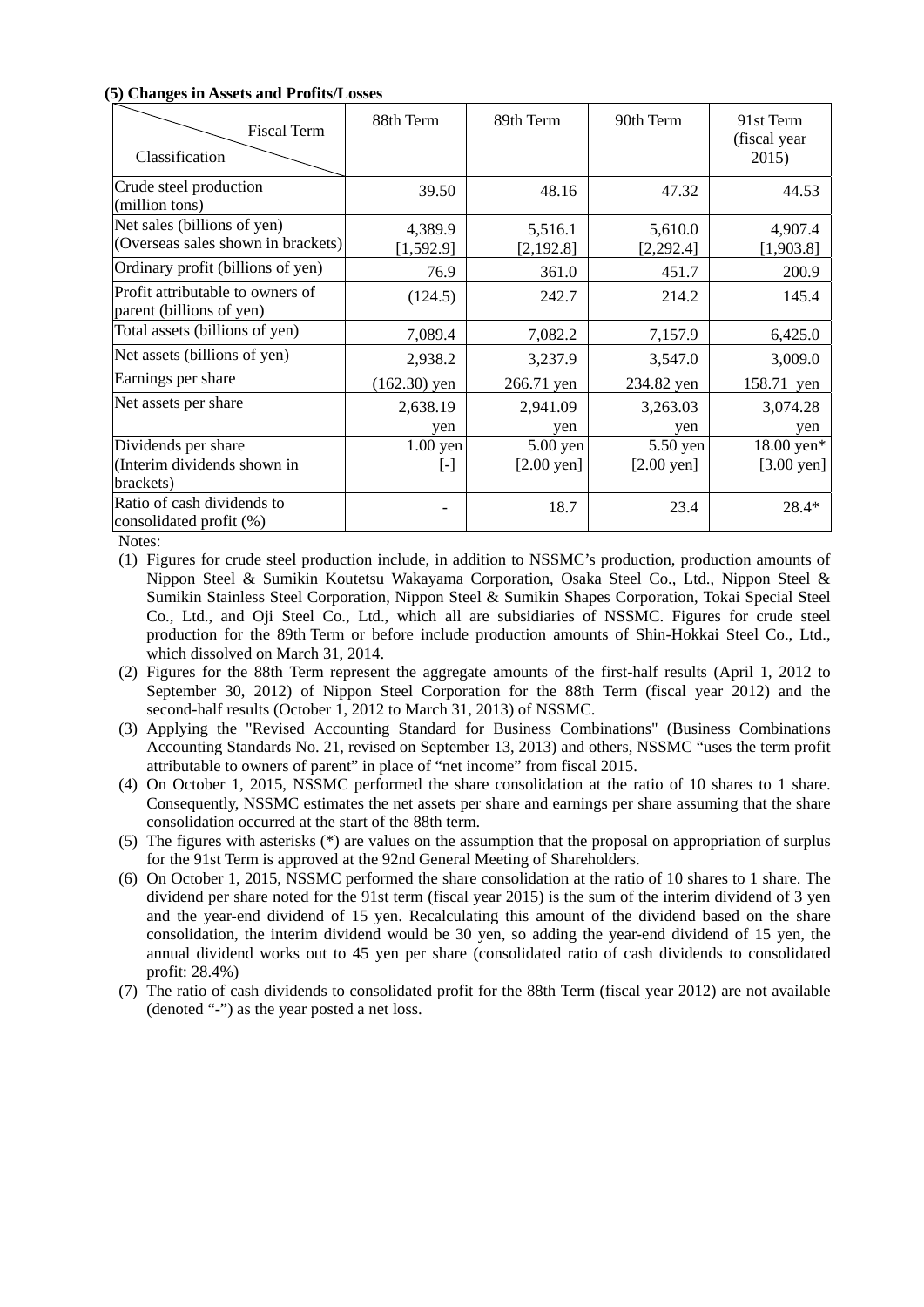# **(6) Major Business Operations (as of March 31, 2016)**

| <b>Business</b>                         | <b>Main Products</b>                                                                                                                                                                     |                                                        |                                                                                                                                                             |  |  |
|-----------------------------------------|------------------------------------------------------------------------------------------------------------------------------------------------------------------------------------------|--------------------------------------------------------|-------------------------------------------------------------------------------------------------------------------------------------------------------------|--|--|
| Segment                                 |                                                                                                                                                                                          |                                                        |                                                                                                                                                             |  |  |
| Steelmaking<br>and Steel<br>Fabrication |                                                                                                                                                                                          | Bars and shapes                                        | Billets, rails, sheet piles, H-beams, other<br>shapes bars, bars, bars-in-coils, wire rods,<br>special wire rods                                            |  |  |
|                                         |                                                                                                                                                                                          | Flat-rolled products                                   | Heavy plates, medium plates, hot-rolled<br>sheets, cold-rolled sheets, tinplates, tin-free<br>steel, hot-dipped galvanized sheets, other                    |  |  |
|                                         |                                                                                                                                                                                          |                                                        | metallic coated sheets, pre-coated sheets,<br>cold-rolled electrical sheets                                                                                 |  |  |
|                                         |                                                                                                                                                                                          | Pipe and tubes                                         | Seamless, butt-welded, electric                                                                                                                             |  |  |
|                                         |                                                                                                                                                                                          |                                                        | resistance-welded, electric-arc welded,<br>cold-drawn, coated pipes and tubes, coated<br>steel pipes                                                        |  |  |
|                                         | <b>Steel</b><br>Materials                                                                                                                                                                | Railway/automotive/machinery<br>parts                  | Parts for railway vehicles, die-forged<br>products, forged aluminum wheels, retarders,                                                                      |  |  |
|                                         |                                                                                                                                                                                          | Specialty steel                                        | ring-rolled products, forged steel products<br>Stainless steel, machine structural carbon                                                                   |  |  |
|                                         |                                                                                                                                                                                          |                                                        | steel, structural alloy steel, spring steel,<br>bearing steel, heat-resistant steel, free-cutting<br>steel, piano wire rods, high tensile strength<br>steel |  |  |
|                                         |                                                                                                                                                                                          | Secondary steel products                               | Steel and synthetic segments, NS-BOX, metro                                                                                                                 |  |  |
|                                         |                                                                                                                                                                                          |                                                        | deck, PANZERMAST, vibration-damping                                                                                                                         |  |  |
|                                         |                                                                                                                                                                                          |                                                        | sheets and plates, structural steel sheet                                                                                                                   |  |  |
|                                         |                                                                                                                                                                                          |                                                        | members, columns, welding materials, drums,                                                                                                                 |  |  |
|                                         |                                                                                                                                                                                          |                                                        | bolts/nuts/washers, wire products, OCTG<br>accessories, building and civil engineering                                                                      |  |  |
|                                         |                                                                                                                                                                                          |                                                        | materials                                                                                                                                                   |  |  |
|                                         |                                                                                                                                                                                          | Pig iron, steel ingots and others                      | Steelmaking pig iron, foundry pig iron, steel<br>ingots, iron and steel slag products, cement,<br>foundry coke                                              |  |  |
|                                         |                                                                                                                                                                                          | Businesses incidental to Steelmaking and               | Design/maintenance/installation of                                                                                                                          |  |  |
|                                         | <b>Steel Fabrication</b>                                                                                                                                                                 |                                                        | machines/electrical equipment/measurement<br>apparatuses, marine transport, port/harbor                                                                     |  |  |
|                                         |                                                                                                                                                                                          |                                                        | transport, land transport, loading/unloading,                                                                                                               |  |  |
|                                         |                                                                                                                                                                                          |                                                        | warehousing, packaging, material                                                                                                                            |  |  |
|                                         |                                                                                                                                                                                          |                                                        | testing/analysis, measurement of working<br>environments, surveys on technical                                                                              |  |  |
|                                         |                                                                                                                                                                                          |                                                        | information, operation and management of<br>facilities, security services, services related to                                                              |  |  |
|                                         |                                                                                                                                                                                          |                                                        | payment of raw materials, iron-and                                                                                                                          |  |  |
|                                         |                                                                                                                                                                                          |                                                        | steelmaking plant construction engineering,                                                                                                                 |  |  |
|                                         |                                                                                                                                                                                          |                                                        | operating assistance, steelmaking know-how                                                                                                                  |  |  |
|                                         |                                                                                                                                                                                          |                                                        | provision, rolls                                                                                                                                            |  |  |
|                                         | Others                                                                                                                                                                                   |                                                        | Rolled titanium products, power supply, real<br>estate, services and others                                                                                 |  |  |
| Engineering                             |                                                                                                                                                                                          |                                                        | Iron and steelmaking plants, industrial machinery and equipment, industrial furnaces,                                                                       |  |  |
| and                                     |                                                                                                                                                                                          |                                                        | resources recycling and environment restoration solutions, environmental plants,                                                                            |  |  |
| Construction                            |                                                                                                                                                                                          |                                                        | waterworks, energy facilities and plants, chemical plants, storage tanks, on-land and                                                                       |  |  |
|                                         | offshore pipelines laying works, energy-related solutions, offshore structure                                                                                                            |                                                        |                                                                                                                                                             |  |  |
|                                         | fabrication/construction, civil engineering work, bridge fabrication/erection, pipe piling<br>work, building construction, steel-structure construction, trusses, standardized buildings |                                                        |                                                                                                                                                             |  |  |
|                                         |                                                                                                                                                                                          | products, base-isolation and vibration-control devices |                                                                                                                                                             |  |  |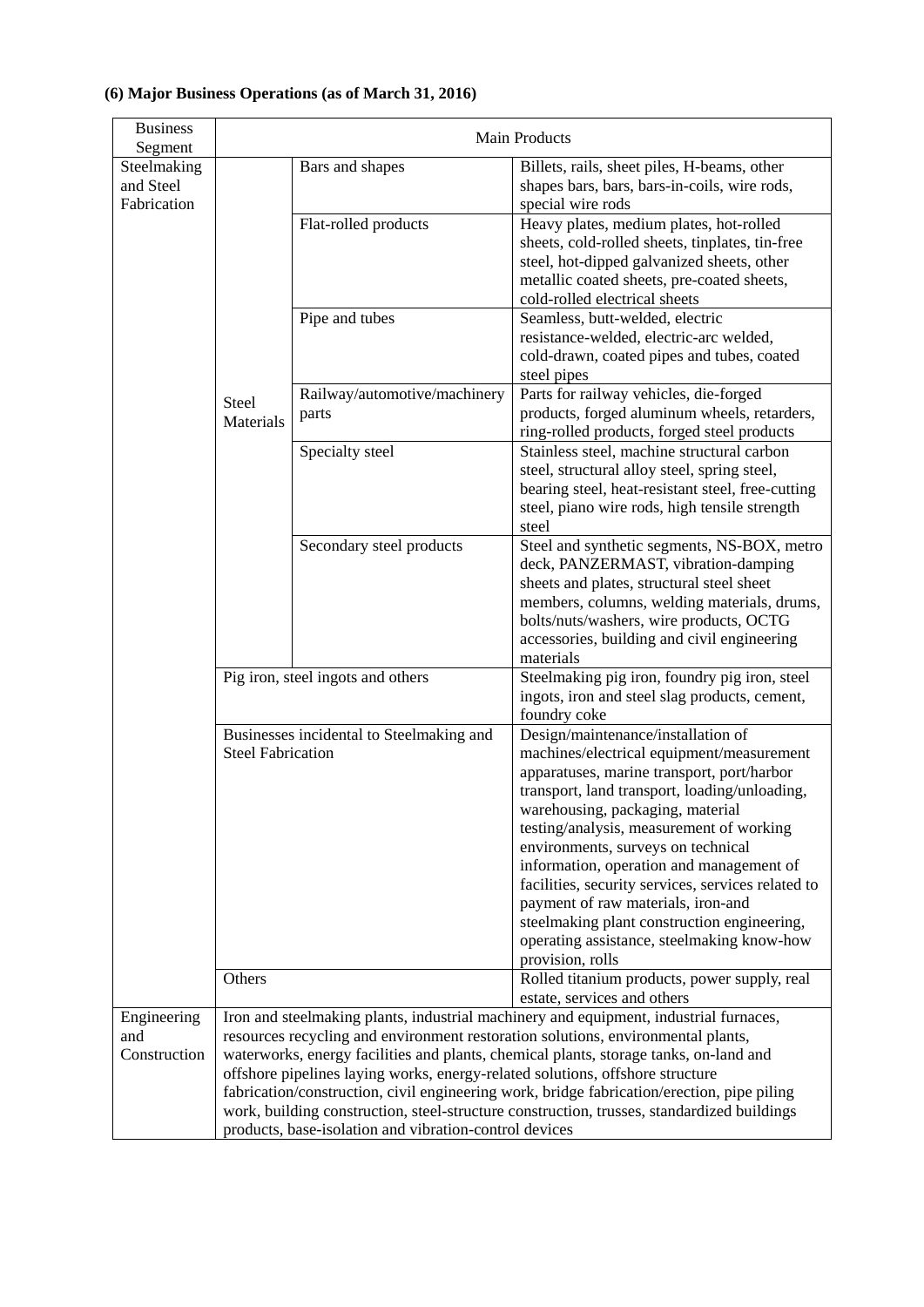| <b>Business</b><br>Segment | <b>Main Products</b>                                                                        |
|----------------------------|---------------------------------------------------------------------------------------------|
| Chemicals                  | Pitch coke, pitch, naphthalene, phthalic anhydride, carbon black, styrene monomer,          |
|                            | bisphenol A, styrene resin, epoxy resin, adhesive-free copper-clad laminated sheet for      |
|                            | flexible printed circuit boards, liquid crystal display materials, organic EL materials,    |
|                            | UV/thermosetting resins                                                                     |
| <b>New</b>                 | Rolled metallic foils, semiconductor bonding wire and microballs, fillers for semiconductor |
| Materials                  | encapsulation materials, carbon-fiber composite products, metal catalyst carriers for       |
|                            | cleaning automotive emissions                                                               |
| System                     | Computer systems engineering and consulting services                                        |
| Solutions                  |                                                                                             |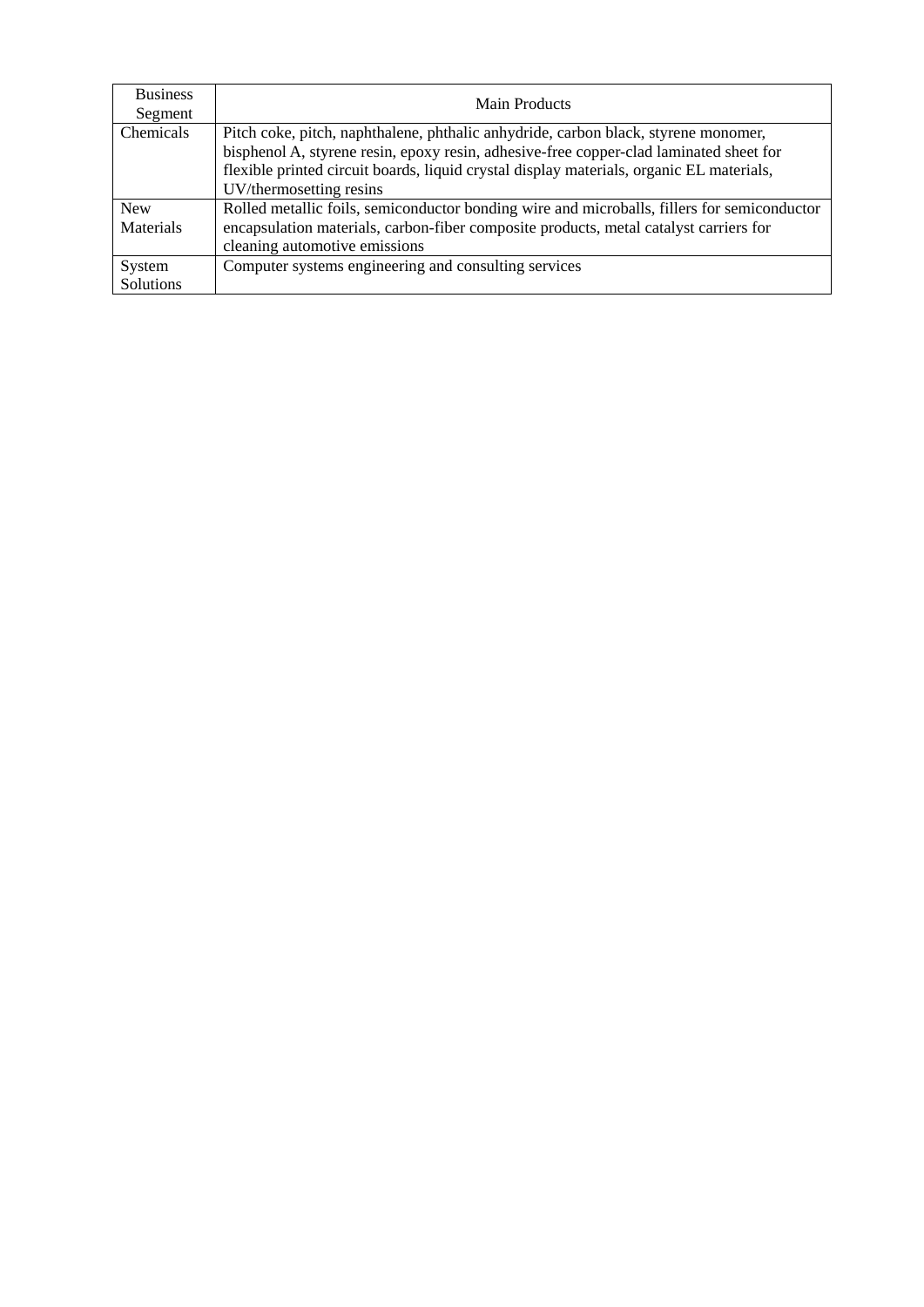# **(7) Major Plants, Research Laboratories, Head Office, Office, Marketing Branches and Overseas Offices (as of March 31, 2016)**

| Plants                                                  | Kashima Works (Kashima), Kimitsu Works (Kimitsu / Itabashi-ku, Tokyo),<br>Nagoya Works (Tokai), Wakayama Works (Wakayama / Kainan / Sakai),<br>Hirohata Works (Himeji), Yawata Works (Kitakyushu), Oita Works (Oita,<br>Hikari), Muroran Works (Muroran), Kamaishi Works (Kamaishi), Amagasaki<br>Works (Amagasaki), Osaka Steel Works (Osaka), Naoetsu Works (Joetsu)                                                                                                                                                                                                                                                                                                                          |
|---------------------------------------------------------|-------------------------------------------------------------------------------------------------------------------------------------------------------------------------------------------------------------------------------------------------------------------------------------------------------------------------------------------------------------------------------------------------------------------------------------------------------------------------------------------------------------------------------------------------------------------------------------------------------------------------------------------------------------------------------------------------|
| Research<br>Laboratories                                | Steel Research Laboratories, Advanced Technology Research Laboratories,<br>Process Research Laboratory (Located in Futtsu, Amagasaki, Kamisu)<br>R&D laboratories (Located within Steelworks of Muroran, Kashima, Kimitsu,<br>Nagoya, Hirohata, Yawata, Oita)                                                                                                                                                                                                                                                                                                                                                                                                                                   |
| Head Office, Office<br>and Marketing<br><b>Branches</b> | Head Office (Chiyoda-ku, Tokyo)<br>Osaka Office (Osaka)<br>Hokkaido Marketing Branch (Sapporo), Tohoku Marketing Branch (Sendai),<br>Niigata Marketing Branch (Niigata), Hokuriku Marketing Branch (Toyama),<br>Ibaraki Marketing Branch (Mito), Nagoya Marketing Branch (Nagoya / Tokai),<br>Chugoku Marketing Branch (Hiroshima), Shikoku Marketing Branch<br>(Takamatsu), Kyushu Marketing Branch (Fukuoka)                                                                                                                                                                                                                                                                                  |
| <b>Overseas Offices</b>                                 | Nippon Steel & Sumitomo Metal European Office (Germany),<br>Nippon Steel & Sumitomo Metal Dubai Office (UAE),<br>NIPPON STEEL & SUMITOMO METAL Consulting (Beijing) Co., Ltd.<br>(Beijing, Shanghai, Guangzhou)<br>NIPPON STEEL & SUMITOMO METAL U.S.A., INC. (USA),<br>NIPPON STEEL & SUMITOMO METAL Empreendimentos Siderurgicos Ltda.<br>(Brazil),<br>NIPPON STEEL & SUMITOMO METAL Australia Pty. Limited (Australia),<br>PT. NIPPON STEEL AND SUMITOMO METAL INDONESIA (Indonesia)<br>NIPPON STEEL & SUMITOMO METAL Southeast Asia Pte. Ltd. (Singapore),<br>NIPPON STEEL & SUMITOMO METAL (Thailand) Co., Ltd. (Thailand),<br>NIPPON STEEL & SUMITOMO METAL India Private Limited (India) |

(Notes)

(1) Overseas Offices include local subsidiaries.

(2) See "(9) Principal Subsidiaries and Affiliates" for a listing of major subsidiaries and their locations.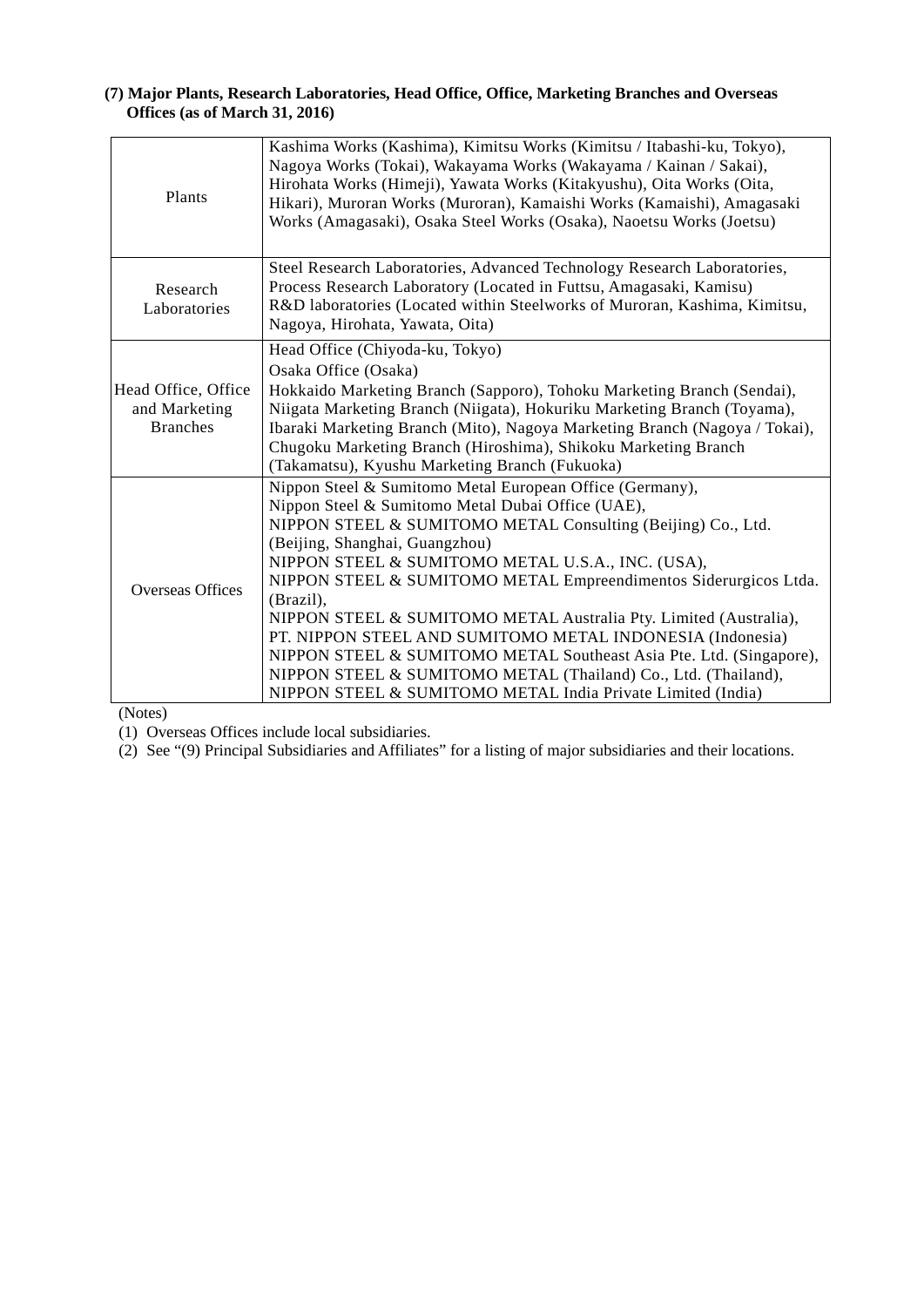# **(8) Employment Data (as of March 31, 2016)**

# NSSMC Group

| <b>Business Segment</b>             | Number of employees |
|-------------------------------------|---------------------|
| Steelmaking and Steel Fabrication   | 71,074 [14,304]     |
| <b>Engineering and Construction</b> | 4,954 [468]         |
| Chemicals                           | 1,795 [190]         |
| New Materials                       | 1,321 [291]         |
| <b>System Solutions</b>             | 5,693 [80]          |
| Total                               | 84,837 [15,333]     |

(Notes)

(2) Temporary workers are not included. Numbers of temporary workers (average number of temporary workers employed during fiscal year 2015) are shown in brackets.

## NSSMC

| Number of employees      | Average age    | Average number of years<br>employed |
|--------------------------|----------------|-------------------------------------|
| 24,903 [3,890] employees | 38.7 years old | 16.9 years                          |

(Notes)

(1) Number of employees does not include employees on loan from NSSMC to other companies. It does include employees on loan to NSSMC from outside the company.

(2) Temporary workers are not included. Number of temporary workers (average number of temporary workers employed during fiscal year 2015) is shown in brackets.

(3) Employees on loan are not included when calculating the average age and average number of years employed.

<sup>(1)</sup> Number of employees does not include NSSMC Group employees on loan outside the group. It does include employees on loan to the NSSMC Group from outside the NSSMC Group.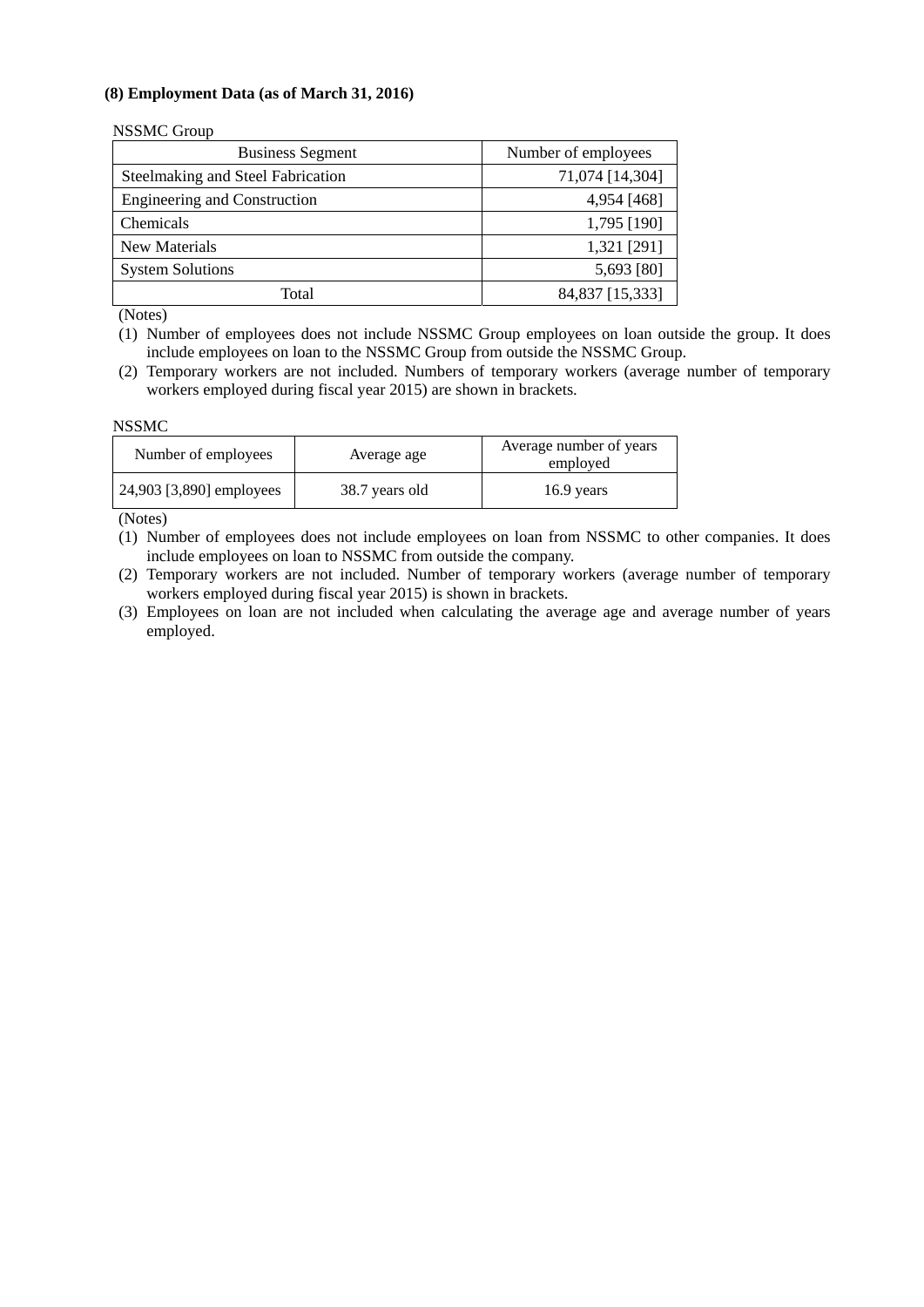# **(9) Principal Subsidiaries and Affiliates (as of March 31, 2016)**

Steelmaking and Steel Fabrication

| Company<br>(Location of head office)                                              | Paid-in<br>capital | Sharehol<br>ding<br>Ratio | <b>Business content</b>                                                                                                                  |
|-----------------------------------------------------------------------------------|--------------------|---------------------------|------------------------------------------------------------------------------------------------------------------------------------------|
| [Subsidiaries]                                                                    | Million            | %                         |                                                                                                                                          |
| East Asia United Steel Corporation<br>(Chiyoda-ku, Tokyo)                         | yen<br>17,217      | 74.3                      | Holding company of Nippon Steel & Sumikin<br>Koutetsu Wakayama Corporation                                                               |
| Nippon Steel & Sumikin Koutetsu<br>Wakayama Corporation<br>(Wakayama)             | 17,217             | $*100.0$                  | Makes and markets semi-finished steel<br>products                                                                                        |
| Nippon Steel & Sumikin Coated Sheet<br>Corporation<br>(Chuo-ku, Tokyo)            | 12,588             | 100.0                     | Makes and markets galvanized sheets,<br>prepainted galvanized sheets, coated sheets,<br>and construction materials                       |
| Osaka Steel Co., Ltd.<br>(Osaka)                                                  | 8,769              | $*60.9$                   | Makes and markets shapes, bars, and billets                                                                                              |
| Nippon Steel & Sumikin Metal<br>Products Co., Ltd.                                | 5,912              | 100.0                     | Makes and markets structural materials for<br>buildings and civil engineering work, prepainted                                           |
| (Koto-ku, Tokyo)                                                                  |                    |                           | galvanized sheets and steelmaking fluxes, and<br>CC powders                                                                              |
| Nippon Steel & Sumikin Pipe Co., Ltd.<br>(Chiyoda-ku, Tokyo)                      | 5,831              | 100.0                     | Makes, coats and markets steel pipes and tubes                                                                                           |
| Nippon Steel & Sumikin Texeng Co.,<br>Ltd.<br>(Chiyoda-ku, Tokyo)                 | 5,468              | 100.0                     | Conducts engineering, maintenance, and<br>operations relating to machinery, electrical<br>instrumentation, systems, and construction for |
| Nippon Steel & Sumikin Stainless                                                  | 5,000              | 100.0                     | steel-production and other facilities<br>Makes and markets stainless steel                                                               |
| <b>Steel Corporation</b><br>(Chiyoda-ku, Tokyo)                                   |                    |                           |                                                                                                                                          |
| Nippon Steel & Sumikin Logistics<br>Co., Ltd.<br>(Chuo-ku, Tokyo)                 | 4,000              | 100.0                     | Undertakes ocean and land transportation and<br>warehousing                                                                              |
| Nippon Steel & Sumikin SG Wire Co.,<br>Ltd.                                       | 3,634              | 100.0                     | Makes and markets bars and wire rods                                                                                                     |
| (Chiyoda-ku, Tokyo)<br><b>Geostr Corporation</b>                                  | 3,352              | $*42.0$                   | Makes and markets concrete and metal                                                                                                     |
| (Bunkyo-ku, Tokyo)                                                                |                    |                           | products for civil engineering and building<br>construction work                                                                         |
| Nippon Steel and Sumikin Welding<br>Co., Ltd.<br>(Koto-ku, Tokyo)                 | 2,100              | 100.0                     | Makes and markets welding materials and<br>apparatuses                                                                                   |
| Nippon Steel & Sumikin Drum Co.,<br>Ltd.                                          | 1,654              | 100.0                     | Makes and markets drums                                                                                                                  |
| (Koto-ku, Tokyo)<br>Nippon Steel & Sumikin Blast<br>Furnace Slag Cement Co., Ltd. | 1,500              | 100.0                     | Makes and markets cement and steelmaking<br>slag and calcined lime products                                                              |
| (Kitakyushu)<br>Nippon Steel & Sumikin Cement Co.,<br>Ltd.                        | 1,500              | 85.0                      | Makes and markets cement                                                                                                                 |
| (Muroran)<br>Nippon Steel & Sumikin Finance Co.,<br>Ltd.                          | 1,000              | 100.0                     | Engages in financing and lending operations                                                                                              |
| (Chiyoda-ku, Tokyo)<br>Nippon Steel & Sumikin Stainless<br>Steel Pipe Co., Ltd.   | 916                | 100.0                     | Makes and markets stainless-steel pipes                                                                                                  |
| (Koga)<br>Nippon Steel & Sumikin Steel Wire<br>Co., Ltd.<br>(Seki)                | 897                | 51.0                      | Makes and markets secondary products using<br>bars and wire rods                                                                         |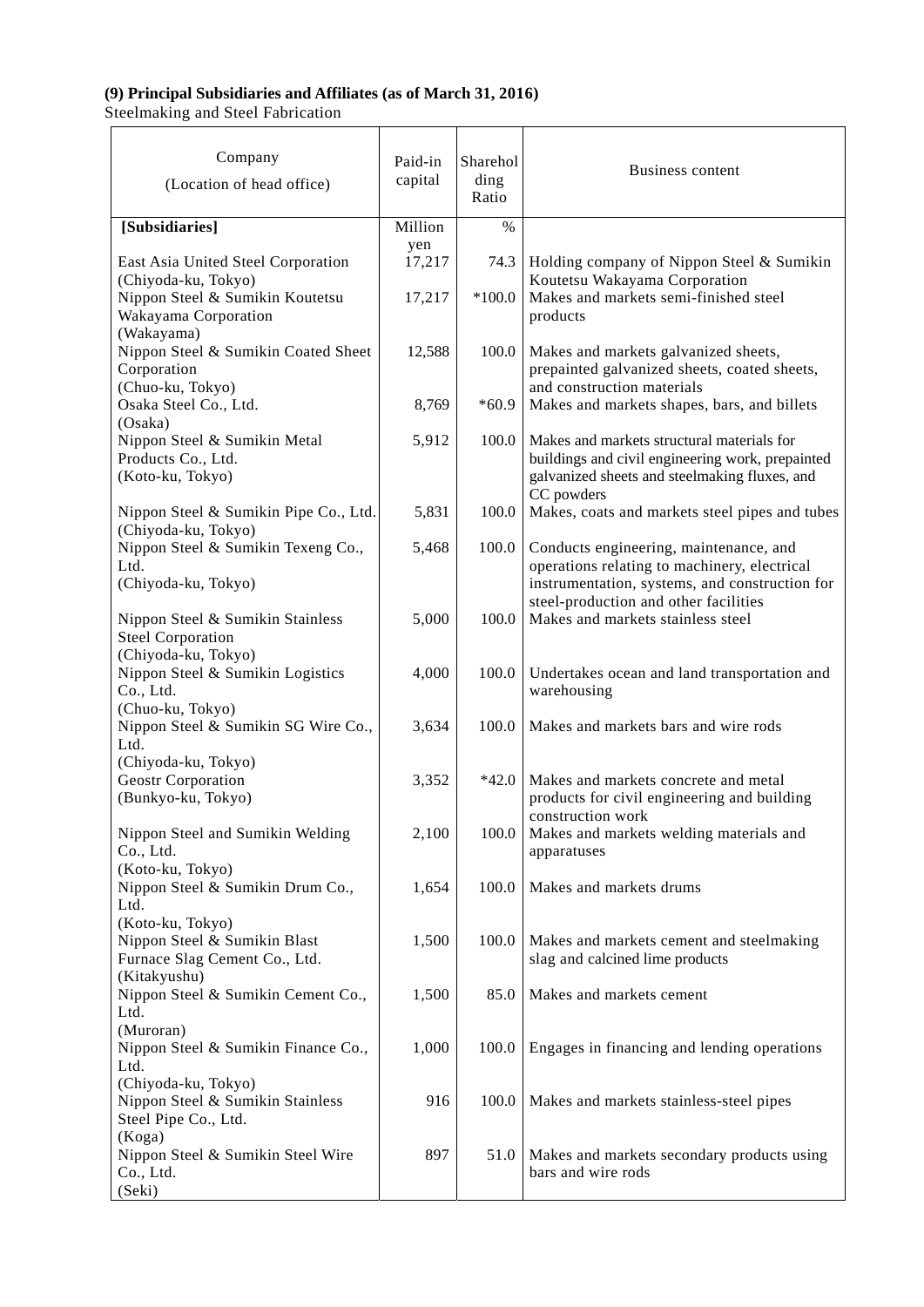| Company<br>(Location of head office) | Paid-in<br>capital | Sharehol<br>ding<br>Ratio | <b>Business content</b>                       |
|--------------------------------------|--------------------|---------------------------|-----------------------------------------------|
| Nippon Steel & Sumikin Eco-Tech      | 500                | $*84.2$                   | Designs, builds, operates, maintains, and     |
| Corporation                          |                    |                           | manages water-treatment and other systems;    |
| (Chuo-ku, Tokyo)                     |                    |                           | designs civil-engineering projects; and       |
|                                      |                    |                           | performs environmental and chemical analysis  |
| Nippon Steel & Sumikin Bolten        | 498                | 85.0                      | Makes and markets high-tension bolts, etc.    |
| Corporation                          |                    |                           |                                               |
| (Osaka)                              |                    |                           |                                               |
| Nippon Steel & Sumikin Shapes        | 400                | 100.0                     | Makes and markets H-beams                     |
| Corporation                          |                    |                           |                                               |
| (Wakayama)                           |                    |                           |                                               |
| NIPPON STEEL AND SUMIKIN             | R\$2,002           | $*100.0$                  | Markets seamless steel pipe                   |
| TUBOS DO BRASIL LTDA.                | million            |                           |                                               |
| (Rio de Janeiro, Brazil)             |                    |                           |                                               |
| The Siam United Steel (1995) Co.,    | <b>THB</b>         | 72.7                      | Makes and markets cold-rolled sheets          |
| Ltd.                                 | 9,000              |                           |                                               |
| (Rayong State, Thailand)             | million            |                           |                                               |
| National Pipe Company Limited        | <b>SAR</b>         | $*51.0$                   | Makes and markets primarily steel line pipes  |
| (Eastern Province, Saudi Arabia)     | 200                |                           |                                               |
|                                      | million            |                           |                                               |
| Standard Steel, LLC                  | US\$               | $*100.0$                  | Makes and markets railway wheels and axles    |
| (Pennsylvania, U.S.A.)               | 47                 |                           |                                               |
|                                      | million            |                           |                                               |
| NIPPON STEEL & SUMITOMO              | US\$               | 100.0                     | Invests companies in North American region    |
| METAL U.S.A., Inc.                   | 40                 |                           | focusing on U.S. and gathers information      |
| (New York, U.S.A.)                   | million            |                           |                                               |
| PT. PELAT TIMAH NUSANTARA            | US\$               | 35.0                      | Makes and markets tinplate                    |
| TBK.                                 | 26                 |                           |                                               |
| (Jakarta, Indonesia)                 | million            |                           |                                               |
| NIPPON STEEL & SUMITOMO              | <b>THB</b>         | 100.0                     | Gathers information in Asian region focusing  |
| METAL (Thailand) Co., Ltd.           | 718                |                           | on Thailand                                   |
| (Bangkok, Thailand)                  | million            |                           |                                               |
| <b>WESTERN TUBE &amp; CONDUIT</b>    | US\$               | $*96.7$                   | Makes and markets welded pipe for conduit,    |
| <b>CORPORATION</b>                   | 17                 |                           | fence, and other types of pipe                |
| (California, U.S.A.)                 | million            |                           |                                               |
| NIPPON STEEL & SUMITOMO              | A\$                | 100.0                     | Participates in mine development in Australia |
| METAL Australia Pty. Limited         | 21                 |                           | and gathers information                       |
| (New South Wales, Australia)         | million            |                           |                                               |
| NIPPON STEEL & SUMIKIN Steel         | <b>THB</b>         | $*66.5$                   | Makes and markets cold-heading wire and       |
| Processing (Thailand) Co., Ltd.      | 571                |                           | cold-finished bars                            |
| (Rayong State, Thailand)             | million            |                           |                                               |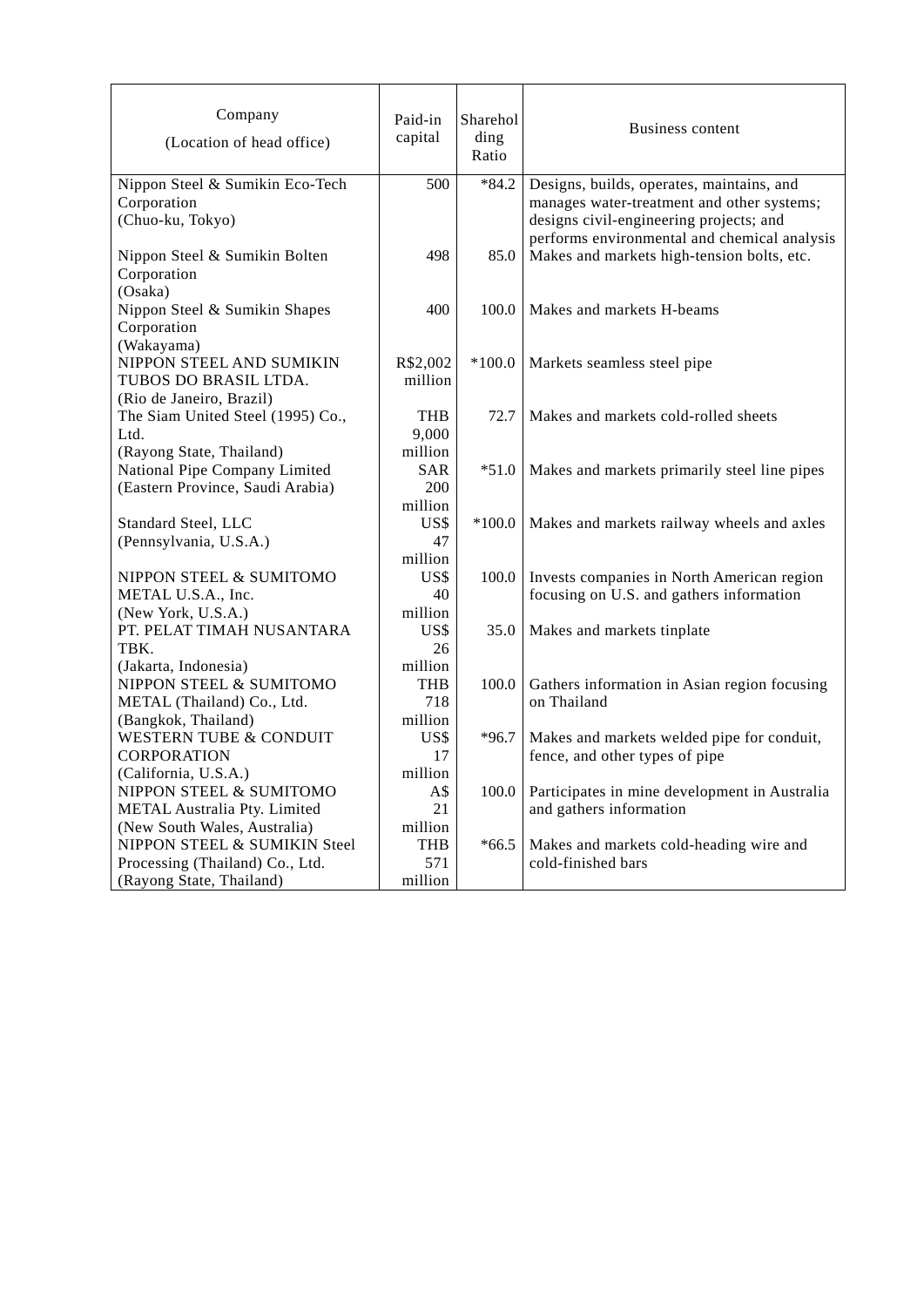| Company                                                                  | Paid-in       | Sharehol      |                                                                                          |
|--------------------------------------------------------------------------|---------------|---------------|------------------------------------------------------------------------------------------|
| (Location of head office)                                                | capital       | ding<br>Ratio | <b>Business content</b>                                                                  |
|                                                                          |               |               |                                                                                          |
| [Affiliates]                                                             | Million       | $\%$          |                                                                                          |
| Godo Steel, Ltd.                                                         | yen<br>34,896 | $*15.1$       | Makes and markets shapes, rails, bars, billets and                                       |
| (Osaka)                                                                  |               |               | wires                                                                                    |
| Topy Industries Ltd.                                                     | 20,983        | $*20.1$       | Makes and markets shapes, bars, and industrial                                           |
| (Shinagawa-ku, Tokyo)                                                    |               |               | machine parts                                                                            |
| Sanyo Special Steel Co., Ltd.                                            | 20,182        | $*14.7$       | Makes and markets special steel products                                                 |
| (Himeji)                                                                 |               |               |                                                                                          |
| Kyoei Steel Ltd.                                                         | 18,515        | 25.8          | Makes and markets shapes, steel bars, and                                                |
| (Osaka)                                                                  |               |               | billets; processes and markets steel                                                     |
| Nippon Steel & Sumikin Bussan                                            | 12,335        | $*36.5$       | Markets, imports, and exports steel, textiles,                                           |
| Corporation                                                              |               |               | foods, and other products                                                                |
| (Minato-ku, Tokyo)                                                       |               |               |                                                                                          |
| Nippon Denko Co., Ltd.                                                   | 11,026        | $*20.9$       | Makes and markets ferroalloys, advanced                                                  |
| (Chuo-ku, Tokyo)                                                         |               |               | materials, industrial chemical products,                                                 |
|                                                                          |               |               | environmental recycling systems, etc.                                                    |
| Nichia Steel Works, Ltd.                                                 | 10,720        | 22.6          | Makes and markets bolts, wire products                                                   |
| (Amagasaki)<br>Sumitomo Precision Products Co., Ltd.                     | 10,311        | $*40.6$       |                                                                                          |
| (Amagasaki)                                                              |               |               | Makes and markets aerospace hydraulics, heat<br>exchangers, and industrial environmental |
|                                                                          |               |               | apparatuses                                                                              |
| NS United Kaiun Kaisha, Ltd.                                             | 10,300        | 32.8          | Undertakes ocean transportation                                                          |
| (Chiyoda-ku, Tokyo)                                                      |               |               |                                                                                          |
|                                                                          | 9,972         |               | 16.4 Manufactures and sell automotive parts                                              |
| Unipres Corporation(Yokohama)                                            |               |               |                                                                                          |
| Osaka Titanium technologies Co., Ltd.                                    | 8,739         | 23.9          | Makes and markets metal titanium, polysilicon,                                           |
| (Amagasaki)                                                              |               |               | high-functioning materials developed from                                                |
|                                                                          |               |               | titanium and silicon for new applications                                                |
| Nippon Coke & Engineering Company                                        | 7,000         | 21.7          | Markets coal; makes and markets coke                                                     |
| Limited                                                                  |               |               |                                                                                          |
| (Koto-ku, Tokyo)                                                         |               |               |                                                                                          |
| Japan Casting & Forging Corporation                                      | 6,000         | 42.0          | Makes and markets casting, forgings, ingots                                              |
| (Kitakyushu)                                                             |               |               | and billets                                                                              |
| Krosaki Harima Corporation                                               | 5,537         | $*42.9$       | Makes, markets and constructs refractories                                               |
| (Kitakyushu)                                                             |               |               |                                                                                          |
| Sanko Metal Industrial Co., Ltd.                                         | 1,980         | $*16.0$       | Makes, processes, installs and sells metal roofs                                         |
| (Minato-ku, Tokyo)                                                       |               |               | and building materials                                                                   |
| Sanyu Co., Ltd.                                                          | 1,513         | $*34.5$       | Makes and markets cold-finished bars and                                                 |
| (Hirakata)                                                               |               |               | cold-heading wire                                                                        |
| Usinas Siderúrgicas de Minas Gerais                                      | R\$12,150     | $*29.2$       | Makes and markets steel products                                                         |
| S.A.-USIMINAS                                                            | million       |               |                                                                                          |
| (Estado do Minas Gerais, Brazil)                                         |               |               |                                                                                          |
| VALLOUREC & SUMITOMO                                                     | R\$5,376      | $*40.4$       | Makes seamless steel pipe                                                                |
| TUBOS DO BRASIL LTDA.                                                    | million       |               |                                                                                          |
| (Estado do Minas Gerais, Brazil)<br><b>Baosteel-NSC Automotive Steel</b> | <b>RMB</b>    | 50.0          |                                                                                          |
| Sheets Co., Ltd.                                                         | 3,000         |               | Makes and markets automotive steel sheets                                                |
| (Shanghai, China)                                                        | million       |               |                                                                                          |
|                                                                          |               |               |                                                                                          |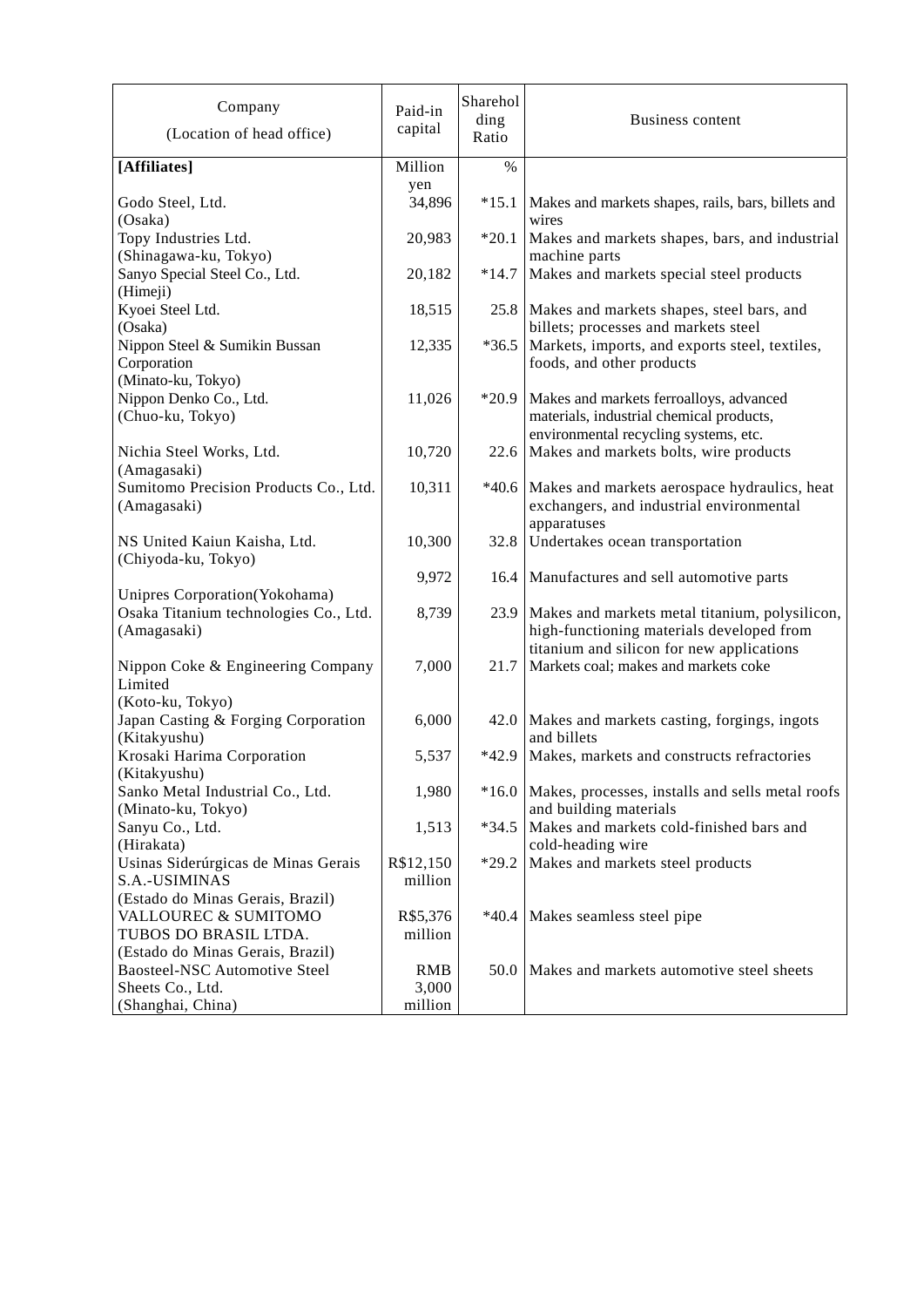| Company<br>(Location of head office) | Paid-in<br>capital | Sharehol<br>ding<br>Ratio | Business content           |
|--------------------------------------|--------------------|---------------------------|----------------------------|
| UNIGAL Ltda.                         | R\$584             | $*30.0$                   | Makes galvanized sheets    |
| (Estado do Minas Gerais, Brazil)     | million            |                           |                            |
| Companhia Nipo-Brasileira De         | R\$432             | $*31.4$                   | Makes and markets pellets  |
| Pelotizacao                          | million            |                           |                            |
| (Estado do Espírito Santo, Brazil)   |                    |                           |                            |
| Guangzhou Pacific Tinplate Co., Ltd. | US\$36             | 25.0                      | Makes and markets tinplate |
| (Guangzhou, China)                   | million            |                           |                            |

# Engineering and Construction

| Company<br>(Location of head office)                                     | Paid-in<br>capital | Sharehol<br>ding<br>Ratio | Business content                                                                                                                                                                                                                              |
|--------------------------------------------------------------------------|--------------------|---------------------------|-----------------------------------------------------------------------------------------------------------------------------------------------------------------------------------------------------------------------------------------------|
| [Subsidiaries]                                                           | Million<br>yen     | $\%$                      |                                                                                                                                                                                                                                               |
| Nippon Steel & Sumikin Engineering<br>Co., Ltd.<br>(Shinagawa-ku, Tokyo) | 15,000             | 100.0                     | Makes and markets industrial machinery and<br>equipment and steel structures; undertakes<br>civil engineering and building constructions<br>work; waste and regeneration treatment<br>business; electricity, gas, and heat supply<br>business |

# Chemicals

| Company<br>(Location of head office) | Paid-in<br>capital | Sharehol<br>ding<br>Ratio | Business content                          |
|--------------------------------------|--------------------|---------------------------|-------------------------------------------|
| [Subsidiaries]                       | Million            | $\frac{0}{0}$             |                                           |
|                                      | yen                |                           |                                           |
| Nippon Steel & Sumikin Chemical      | 5,000              |                           | 100.0   Makes and markets coal chemicals, |
| Co., Ltd.                            |                    |                           | petrochemicals and electronic materials   |
| (Chiyoda-ku, Tokyo)                  |                    |                           |                                           |

New Materials

| Company<br>(Location of head office)                              | Paid-in<br>capital | Sharehol<br>ding<br>Ratio | Business content                                                                                                                                                       |
|-------------------------------------------------------------------|--------------------|---------------------------|------------------------------------------------------------------------------------------------------------------------------------------------------------------------|
| [Subsidiaries]                                                    | Million            | $\%$                      |                                                                                                                                                                        |
| Nippon Steel & Sumikin Materials<br>Co., Ltd.<br>(Chuo-ku, Tokyo) | yen<br>3,000       | 100.0                     | Makes and markets semiconductor components<br>and materials, electronic components and<br>materials, carbon-fiber composite products,<br>and metal-processed products. |

# System Solutions

| Company<br>(Location of head office) | Paid-in<br>capital | <b>Sharehol</b><br>ding<br>Ratio | Business content                             |
|--------------------------------------|--------------------|----------------------------------|----------------------------------------------|
| [Subsidiaries]                       | Million            | $\frac{0}{0}$                    |                                              |
|                                      | yen                |                                  |                                              |
| NS Solutions Corporation             | 12.952             | 54.7                             | Provides engineering and consulting services |
| (Chuo-ku, Tokyo)                     |                    |                                  | pertaining to computer systems               |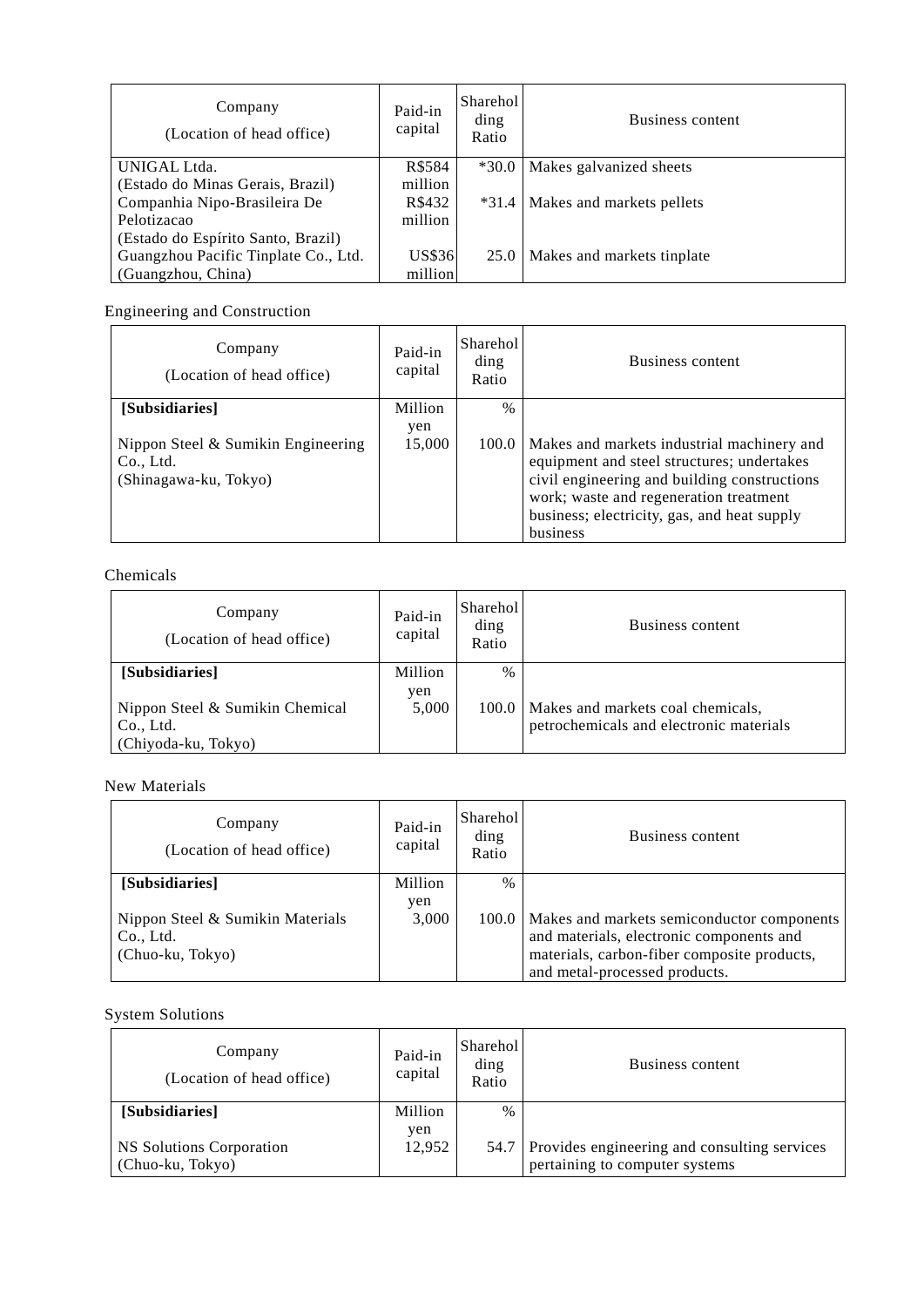Others

| Company<br>(Location of head office) | Paid-in<br>capital | <b>Sharehol</b><br>ding<br>Ratio | Business content                            |
|--------------------------------------|--------------------|----------------------------------|---------------------------------------------|
| [Affiliates]                         | Million            | $\%$                             |                                             |
|                                      | yen                |                                  |                                             |
| Sumco Corporation                    | 138,718            |                                  | 18.4   Makes and markets silicon wafers for |
| (Minato-ku, Tokyo)                   |                    |                                  | semiconductors                              |

(Notes)

(1) Figures with asterisks (\*) include shares held by subsidiaries

- (2) The percentage of NSSMC's ownership of Geostr Corporation and PT. PELAT TIMAH NUSANTARA TBK. is 50% or less. However, in light of the standards provided in the Regulations Concerning Financial Statements, NSSMC regards them as its subsidiaries.
- (3) The percentage of NSSMC's ownership of Godo Steel, Ltd., Sanyo Special Steel Co., Ltd., Unipres Corporation, Sanko Metal Industrial Co., Ltd. and Sumco Corporation are below 20%. However, in light of the standards provided in the Regulations Concerning Financial Statements, NSSMC regards them as its affiliates.

# **(10) Major Lenders (as of March 31, 2016)**

| Lender                                     | Funds borrowed<br>(Billions of yen) |
|--------------------------------------------|-------------------------------------|
| <b>Sumitomo Mitsui Banking Corporation</b> | 273.1                               |
| The Bank of Tokyo-Mitsubishi UFJ, Ltd.     | 233.7                               |
| Mizuho Bank, Ltd.                          | 231.1                               |
| Sumitomo Mitsui Trust Bank, Limited        | 108.5                               |
| Meiji Yasuda Life Insurance Company        | 106.9                               |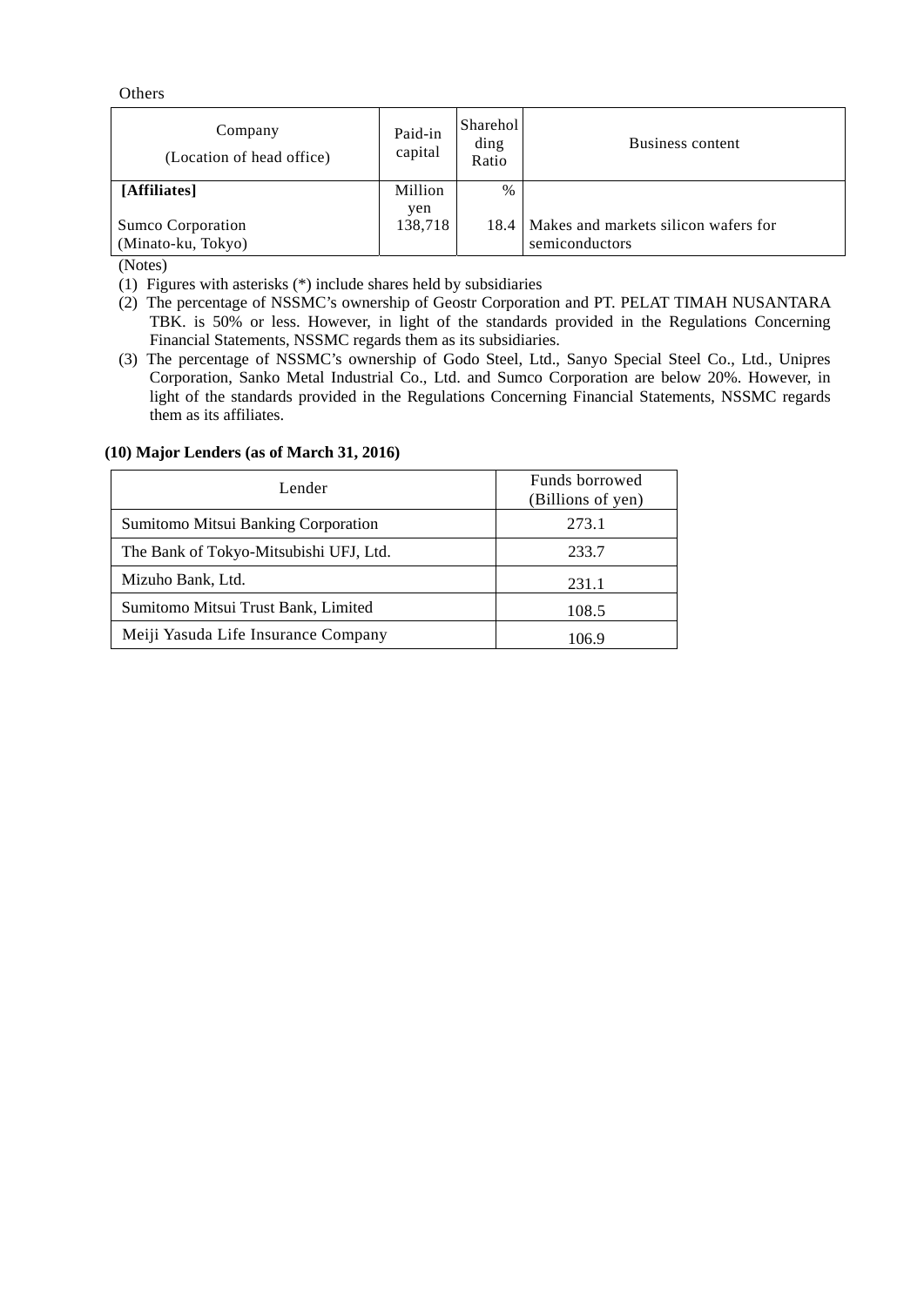## **(11) Surplus Distribution Policy**

## 1) Dividends

NSSMC's basic profit distribution policy is to pay dividends from distributable funds at the end of the first half (interim) and second half (year-end) of the fiscal year after taking into account consolidated operating results and such factors as capital requirements for investment and other activities aimed at raising corporate value and performance prospects while also considering the financial structure of NSSMC on a consolidated and a non-consolidated basis.

The Company has adopted a "consolidated payout ratio of approximately 20-30%" as the benchmark for the payment of dividends from distributable funds in consideration of the consolidated operating results.

The level of the first half dividend is set based on consideration of the interim operating results and full-year earnings forecasts.

As in the past, the year-end dividend payment will be made according to the resolution of the General Meeting of Shareholders, and any other form of distribution and appropriation of surplus (including the interim dividend) will be made according to the resolution of the Meeting of the Board of Directors as provided in Article 36 of the Articles of Incorporation and with the aim of securing flexibility in financial operations.

## 2) Acquisition of treasury stocks

The Company will acquire treasury stocks according to the resolution of the Meeting of the Board of Directors, as provided by Article 36 of the Articles of Incorporation and with the aim of securing flexibility in financial operations. At the Meeting of the Board of Directors, the acquisition of treasury stocks will be comprehensively determined after examining the needs of flexible financial operations management and after studying the effect of such an acquisition on NSSMC's financial structure.

## **(12) Others**

In April 2012, NSSMC filed a civil lawsuit against POSCO, a Korean steel company, and other parties in the Tokyo District Court for illicitly acquiring and using NSSMC's trade secrets regarding Grain Oriented Electrical Steel Sheets ("GOES"). In the lawsuit, NSSMC sought compensation for damages and an injunction against the manufacture, sales, etc. of GOES by POSCO and other parties under the Unfair Competition Prevention Act, etc. In the United States, NSSMC filed a civil lawsuit against POSCO and other parties for infringement of certain of NSSMC's US patents, and sought compensation for damages and an injunction against their continued infringement. Meanwhile, in July 2012, POSCO filed a civil lawsuit against NSSMC in South Korea's Daegu District Court seeking for declaratory judgment by the Court that POSCO owes no compensatory damages to NSSMC for infringement of NSSMC's trade secrets, etc.

Amid these circumstances, on September 30, 2015, NSSMC reached a settlement with POSCO on the above three lawsuits. The conditions of the settlement include, among others, the payment of a settlement money of 30 billion yen by POSCO to NSSMC and the withdrawal of the three lawsuits. On the same day, NSSMC received the settlement payment, and all of the abovementioned lawsuits were withdrawn.

In relation to the abovementioned lawsuit in the Tokyo District Court, NSSMC also filed a civil lawsuit against its former employee, claiming that he was involved in the above illicit acquisition and use, etc. of the trade secrets by POSCO and other parties, seeking compensation for damages, etc. under the Unfair Competition Prevention Act, etc., and this lawsuit is ongoing.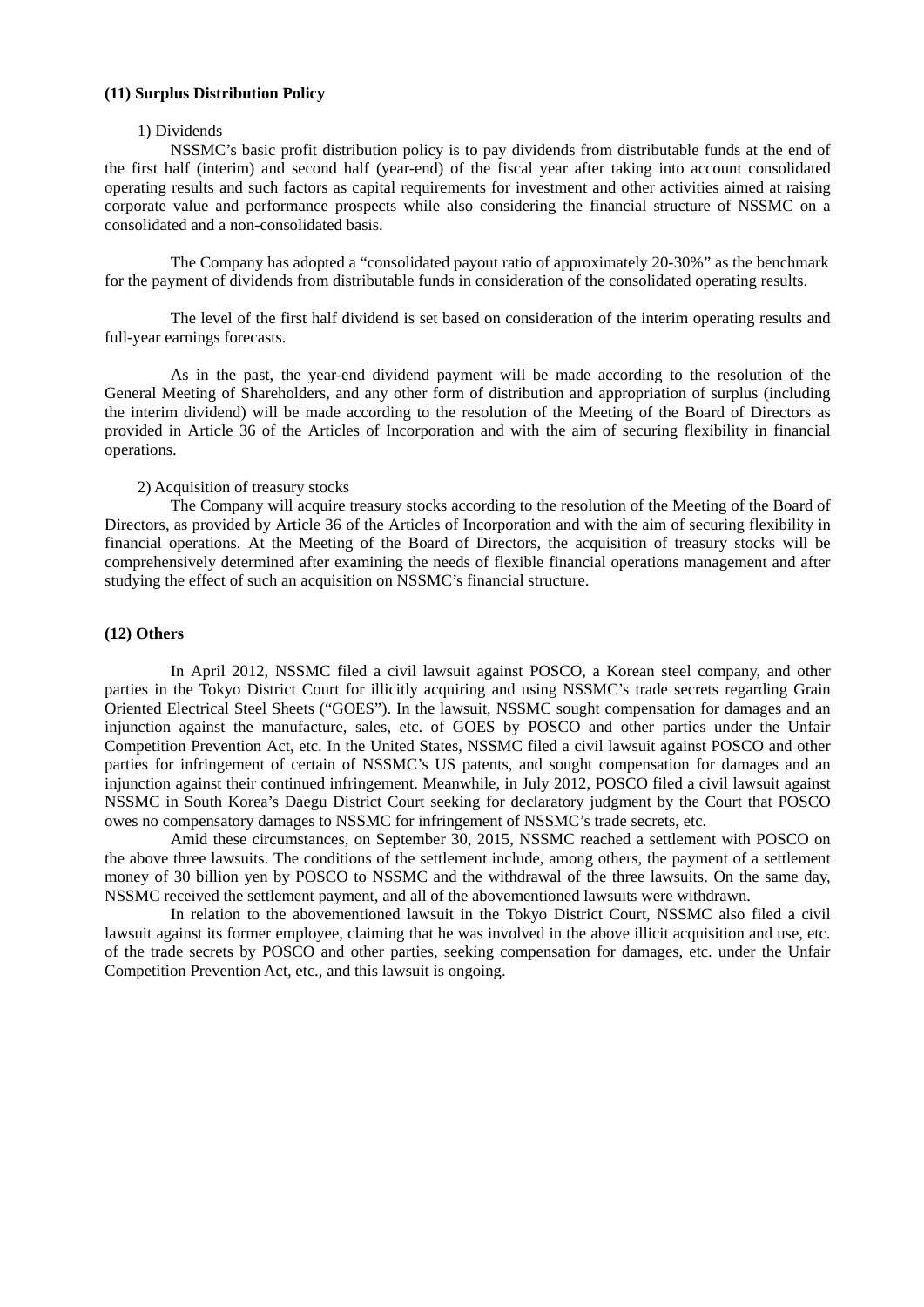# **2. Shares and Subscription Right for New Shares**

## **(1) Overview of Shares (as of March 31, 2016)**

- 1) Total number of shares authorized to be issued 2,000,000,000 shares
- 2) Total number of shares issued 950,321,402 shares
- 3) Number of shareholders 499,195
- 4) Top 10 shareholders

| Name of shareholder                                                 | Shares held<br>(Thousand shares) | Percentage of ownership<br>(% ) |
|---------------------------------------------------------------------|----------------------------------|---------------------------------|
| Japan Trustee Services Bank, Ltd. (Trust                            | 39,879                           | 4.4                             |
| Account)<br>The Master Trust Bank of Japan, Ltd. (Trust<br>Account) | 26,806                           | 3.0                             |
| Nippon Life Insurance Company                                       | 24,532                           | 2.7                             |
| Sumitomo Corporation                                                | 18,269                           | 2.0                             |
| Mizuho Bank, Ltd.                                                   | 16,299                           | 1.8                             |
| Sumitomo Mitsui Banking Corporation                                 | 14,647                           | 1.6                             |
| Meiji Yasuda Life Insurance Company                                 | 13,960                           | 1.5                             |
| The Bank of Tokyo-Mitsubishi UFJ, Ltd.                              | 13,655                           | 1.5                             |
| STATE STREET BANK WEST CLIENT -                                     | 11,676                           | 1.3                             |
| <b>TREATY 505234</b>                                                |                                  |                                 |
| Japan Trustee Services Bank, Ltd. (Trust Account<br>7)              | 11,346                           | 1.3                             |

(Notes)

(1) The percentage of ownership is calculated based on the total number of shares issued excluding treasury stocks.

(2) Mizuho Bank, Ltd. holds a further 2,235 thousand shares of NSSMC (0.2% ownership) other than those above, as a retirement benefit trust.

(3) Sumitomo Mitsui Banking Corporation holds a further 6,638 thousand shares of NSSMC (0.7% ownership) other than those above, as a retirement benefit trust.

# **(2) Other Important Matters about Shares**

1) Change to share unit and share consolidation

On October 1, 2015, NSSMC changed the number of shares in a unit of shares of NSSMC from 1,000 to 100.

On the same day it also carried out a share consolidation of its shares under which every 10 shares were consolidated into 1 share, and changed its total number of shares authorized to be issued from 20.0 billion to 2.0 billion.

2) Acquisition of Treasury Stock

On February 1, 2016, the Board of Directors resolved to acquire treasury stock, as follows. In accordance with this resolution, by March 31, 2016, NSSMC acquired 20,341,200 shares for 41,724,347,500 yen.

| Class of shares to be acquired           | Common stock                    |
|------------------------------------------|---------------------------------|
| Total number of shares to be<br>acquired | 40,000,000 (maximum)            |
| Total price of acquisition               | 100 billion yen (maximum)       |
| Period of acquisition                    | From February 2 to June 7, 2016 |

(including 46,713,008 treasury stocks)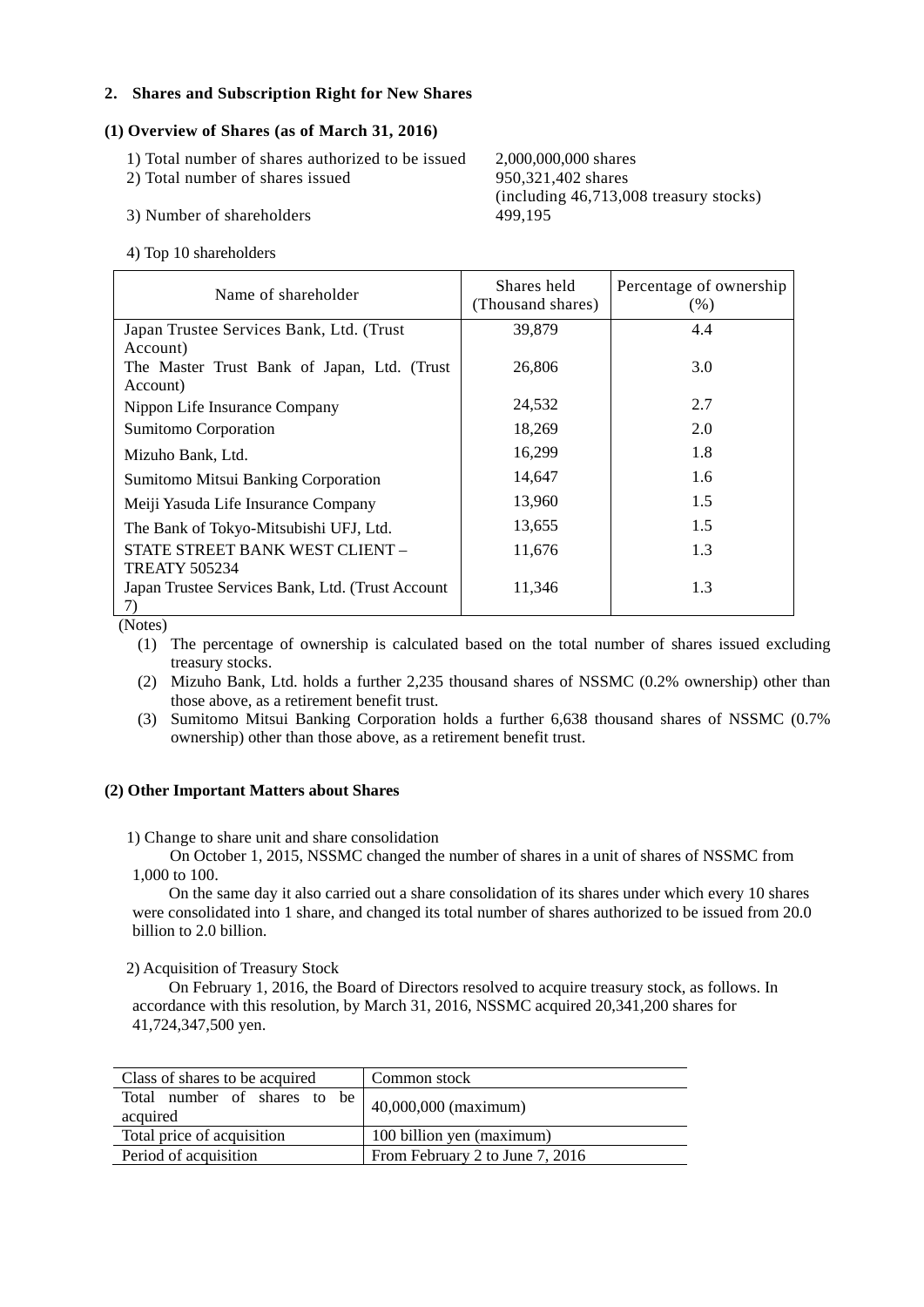# **(3) Subscription Right for New Shares (as of March 31, 2016)**

No matters to be reported during this period.

## **3. Basic Philosophy of Corporate Governance**

The Company has established a corporate governance system suited to the businesses of the NSSMC Group in order to achieve the sound and sustainable growth of the NSSMC Group and increase its corporate value over the medium- to long-term, in response to the mandate delegation of responsibilities by and trust of from all stakeholders, including its shareholders and business partners.

The Company has adopted a company structure with an Audit & Supervisory Board, having determined that this system is effective in ensuring the efficiency and soundness of management. Under this system, the Board of Directors, consisting chiefly of Directors with intimate knowledge of NSSMC's businesses (which are mainly steelmaking and steel fabrication), makes decisions not only on basic management policies, but also on the execution of important business matters; and the Audit  $\&$ Supervisory Board Members, with strong legal authority, attend meetings of the Board of Directors to independently supervise the execution of responsibilities by Directors and officers.

To ensure the soundness of management, Senior Audit & Supervisory Board Members with intimate knowledge of NSSMC's businesses and Outside Audit & Supervisory Board Members with a high degree of expertise, collaborate with NSSMC's Accounting Auditor, Internal Control and Audit Division, and others and audit, among others, the status of performance of responsibilities by the Board of Directors, the status of NSSMC's assets on a day-to-day basis. The Company also appoints several Outside Directors with a deep experience relating to corporate management, etc. in order to make decisions with a diverse range of perspectives and enhance the Board of Directors function of supervising management.

The Company's Board of Directors consists of 12 Executive Directors, as well as 2 Outside Directors, who are not involved with business execution, and 7 Audit & Supervisory Board Members (of whom 4 are Outside Audit & Supervisory Board Members). This ensures full, multifaceted deliberations, and objective decision-making.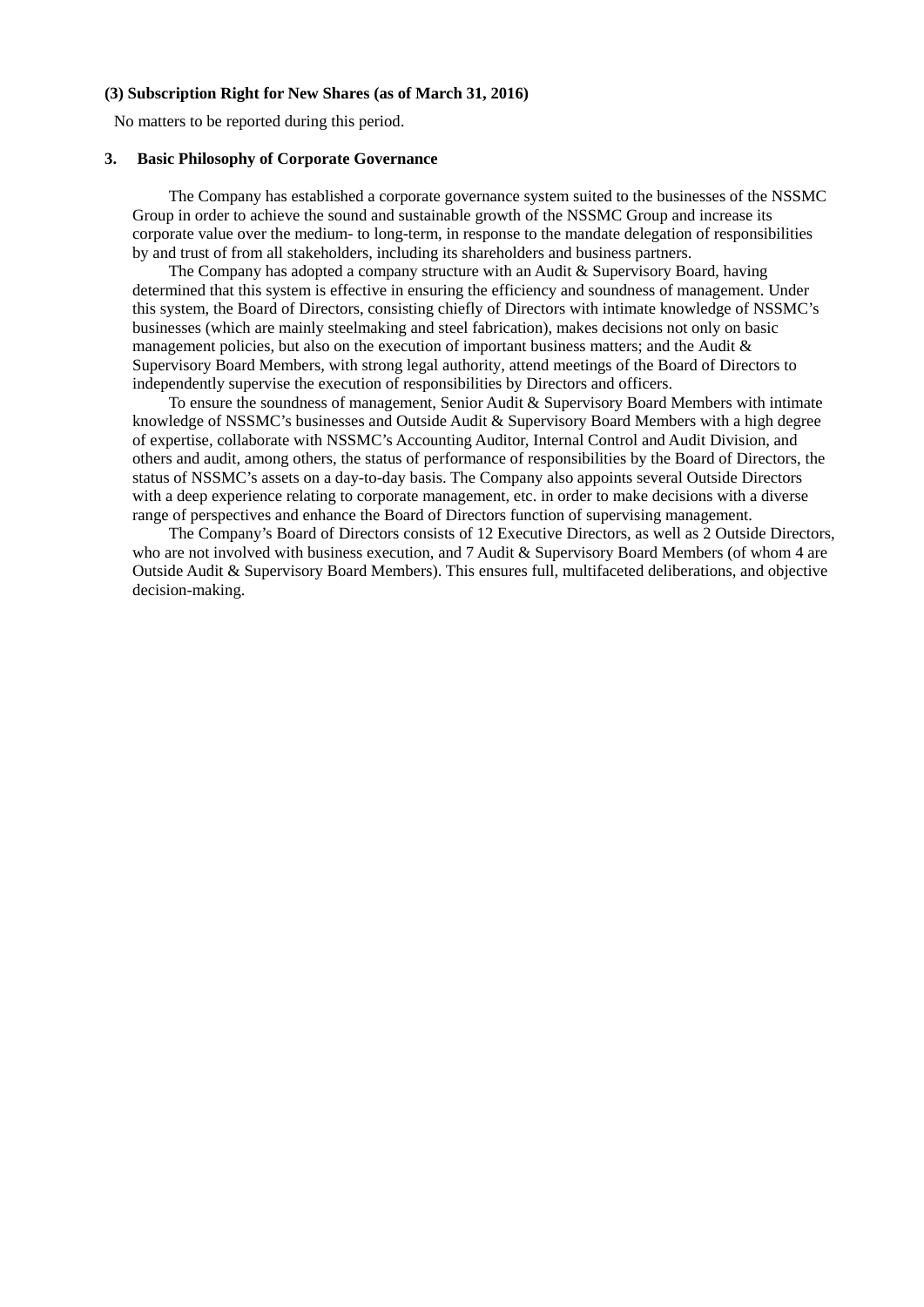# **4. Members of the Board of Directors and Audit & Supervisory Board Members**

# **(1) Executive Officers as of March 31, 2016**

| Title and name                   | Responsibilities/positions and material concurrent positions                                                                                      |
|----------------------------------|---------------------------------------------------------------------------------------------------------------------------------------------------|
| Representative Director and      |                                                                                                                                                   |
| Chairman                         |                                                                                                                                                   |
| Shoji Muneoka                    |                                                                                                                                                   |
|                                  |                                                                                                                                                   |
| Representative Director and      |                                                                                                                                                   |
| President                        |                                                                                                                                                   |
| Kosei Shindo                     | Material concurrent positions                                                                                                                     |
|                                  | Vice Chairman, The Japan Iron and Steel Federation                                                                                                |
| Representative Directors and     |                                                                                                                                                   |
| <b>Executive Vice Presidents</b> |                                                                                                                                                   |
|                                  |                                                                                                                                                   |
| Shinya Higuchi                   | Marketing Administration & Planning; Transportation & Logistics; Project<br>Development; Machinery & Materials Procurement; Steel Products Units; |
|                                  | Domestic Office and Branches                                                                                                                      |
|                                  | Cooperating with Executive Vice President K. Ota on Global Business                                                                               |
|                                  | Development                                                                                                                                       |
|                                  | Cooperating with Executive Vice President S. Sakuma on Overseas                                                                                   |
|                                  | <b>Offices</b> (including Corporate Entities)                                                                                                     |
|                                  | Material concurrent positions                                                                                                                     |
|                                  | Chairman, Baosteel-NSC Automotive Steel Sheets Co., Ltd.                                                                                          |
| Katsuhiko Ota                    | Head of Global Business Development                                                                                                               |
|                                  | Corporate Planning; Group Companies Planning; Accounting & Finance;                                                                               |
|                                  | Raw Materials                                                                                                                                     |
|                                  | Material concurrent positions                                                                                                                     |
|                                  | President, East Asia United Steel Corporation                                                                                                     |
|                                  | Chairman, The Japan Ferrous Raw Materials Association                                                                                             |
| Akihiro Miyasaka                 | Head of Research and Development<br>Material concurrent positions                                                                                 |
|                                  | President, The Japan Research and Development Center for Metals                                                                                   |
| Kinya Yanagawa                   | Intellectual Property; Safety; Plant Safety; Technical Administration &                                                                           |
|                                  | Planning; Quality Management; Plant Engineering and Facility Management;                                                                          |
|                                  | Ironmaking Technology; Steelmaking Technology; Energy Technology; Slag                                                                            |
|                                  | & Cement                                                                                                                                          |
|                                  | Cooperating with Executive Vice President S. Sakuma on Environment                                                                                |
|                                  | Cooperating with Executive Vice President K. Ota on Global Business                                                                               |
|                                  | Development                                                                                                                                       |
|                                  | Material concurrent positions                                                                                                                     |
|                                  | Vice President, The Iron and Steel Institute of Japan                                                                                             |
| Soichiro Sakuma                  | General Administration; Legal; Internal Control & Audit; Business Process                                                                         |
|                                  | Innovation; Human Resources; Environment; Overseas Offices (including                                                                             |
|                                  | Corporate Entities)                                                                                                                               |
|                                  | Cooperating with Executive Vice President K. Ota on Global Business                                                                               |
|                                  | Development                                                                                                                                       |
|                                  | Material concurrent positions                                                                                                                     |
|                                  | Chairman, Nippon Steel & Sumitomo Metal Arts Foundation                                                                                           |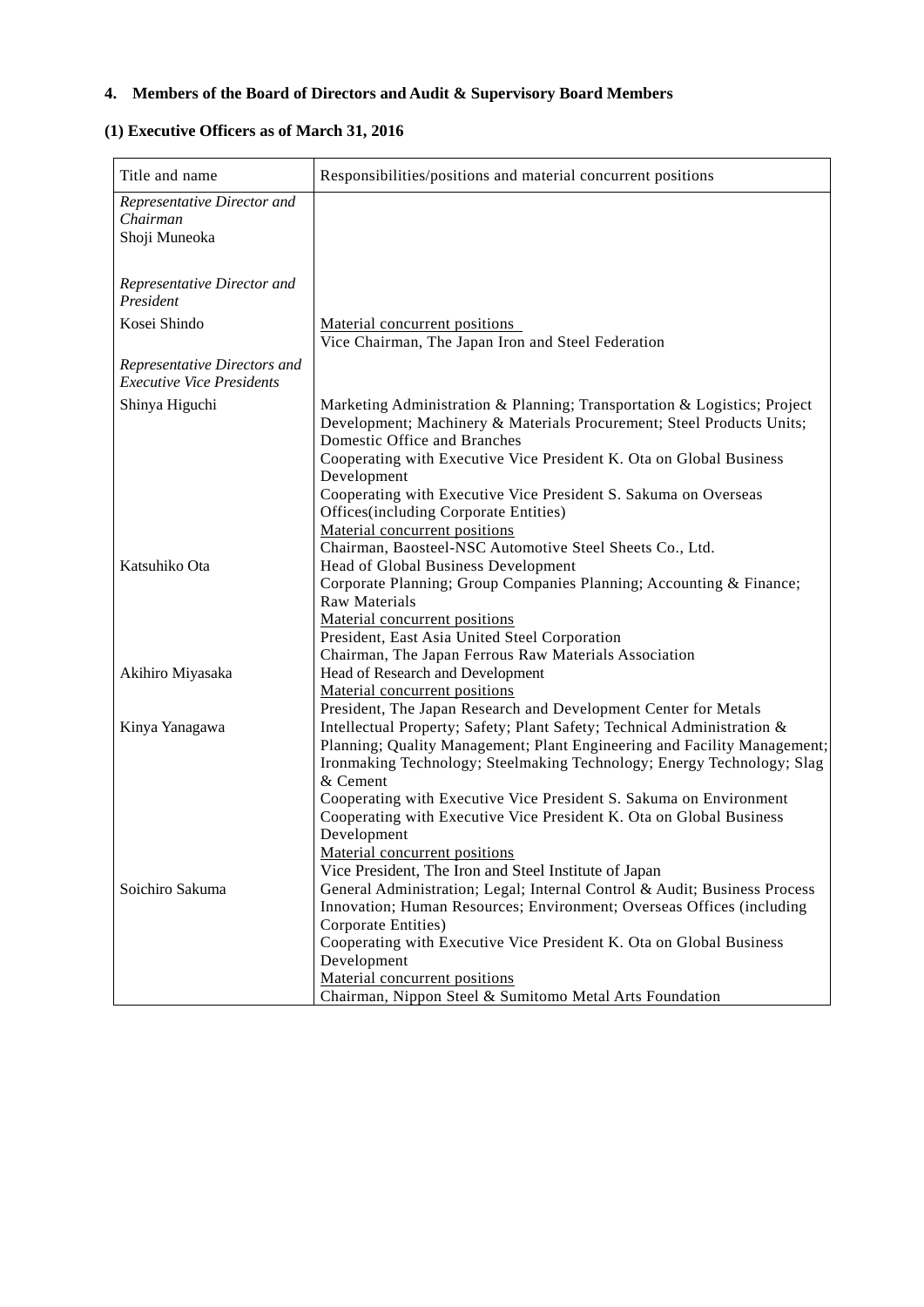| Title and name                                        | Responsibilities/positions and material concurrent positions                                                                                                                                                                                                            |
|-------------------------------------------------------|-------------------------------------------------------------------------------------------------------------------------------------------------------------------------------------------------------------------------------------------------------------------------|
| <b>Managing Directors</b>                             |                                                                                                                                                                                                                                                                         |
| Yasumitsu Saeki                                       | Head of Unit, Flat Products Unit; Project Leader, Shanghai-Baoshan<br>Cold-rolled & Coated Sheet Products Project, Global Business Development<br>Sector; Project Leader, India Continuous Annealing and Processing Line<br>Project, Global Business Development Sector |
|                                                       | Marketing Administration & Planning; Transportation & Logistics<br>Material concurrent positions                                                                                                                                                                        |
|                                                       | Director, Nippon Steel & Sumikin Coated Sheet Corporation<br>Director, Nippon Steel & Sumikin Metal Products Co., Ltd.                                                                                                                                                  |
|                                                       | Director, Baosteel-NSC Automotive Steel Sheets Co., Ltd.                                                                                                                                                                                                                |
| Shinji Morinobu<br>Ritsuya Iwai                       | Head of Office, Osaka Office<br>Head of Unit, Pipe & Tube Unit; Project Leader, VSB Project, Global                                                                                                                                                                     |
|                                                       | <b>Business Development Sector</b><br>Material concurrent positions                                                                                                                                                                                                     |
| Machi Nakata                                          | Director, Nippon Steel & Sumikin Pipe Co., Ltd.<br>Head of Unit, Railway, Automotive & Machinery Parts Unit                                                                                                                                                             |
|                                                       | Material concurrent positions                                                                                                                                                                                                                                           |
| Shinji Tanimoto                                       | President, Steel Castings and Forgings Association of Japan<br>Head of Center, Plant Engineering and Facility Management Center                                                                                                                                         |
|                                                       | Intellectual Property; Safety; Plant Safety; Technical Administration &                                                                                                                                                                                                 |
|                                                       | Planning; Quality Management; Ironmaking Technology; Steelmaking<br>Technology; Energy Technology; Slag & Cement                                                                                                                                                        |
|                                                       | Rendering Assistance to Executive Vice President S. Higuchi on Steel<br><b>Products Units</b>                                                                                                                                                                           |
|                                                       | Material concurrent positions                                                                                                                                                                                                                                           |
| Directors (Outside Directors)                         | Director, Nippon Steel & Sumikin Texeng Co., Ltd.                                                                                                                                                                                                                       |
| Mutsutake Otsuka                                      | Executive Advisor to the Board of East Japan Railway Company                                                                                                                                                                                                            |
|                                                       | Material concurrent positions                                                                                                                                                                                                                                           |
|                                                       | Outside Audit & Supervisory Board Member, Electric Power Development<br>Co., Ltd.                                                                                                                                                                                       |
| Ichiro Fujisaki                                       | Outside Director, JX Holdings, Inc.<br>Distinguished Professor of Sophia University                                                                                                                                                                                     |
|                                                       | Material concurrent positions<br>Outside Director, ITOCHU Corporation                                                                                                                                                                                                   |
|                                                       | President, The America-Japan Society, Inc.                                                                                                                                                                                                                              |
| Senior Audit & Supervisory<br><b>Board Member</b>     |                                                                                                                                                                                                                                                                         |
| Yutaka Takeuchi                                       |                                                                                                                                                                                                                                                                         |
| Audit & Supervisory Board                             |                                                                                                                                                                                                                                                                         |
| <i>Members</i><br>Hirotomo Suetsugu                   |                                                                                                                                                                                                                                                                         |
| Hirohiko Minato                                       |                                                                                                                                                                                                                                                                         |
| Audit & Supervisory Board<br>Members (Outside Audit & |                                                                                                                                                                                                                                                                         |
| <b>Supervisory Board Members)</b><br>Hirotake Abe     | Certified public accountant, Certified Public Accountant Hirotake Abe<br>Office                                                                                                                                                                                         |
|                                                       | Material concurrent positions<br>Outside Audit & Supervisory Board Member, CONEXIO Corporation<br>Outside Director, Member of the Board of Directors, Mizuho Financial                                                                                                  |
| Katsunori Nagayasu                                    | Group<br>Chairman, The Bank of Tokyo-Mitsubishi UFJ, Ltd.                                                                                                                                                                                                               |
|                                                       | Material concurrent positions<br>Outside Director, Isetan Mitsukoshi Holdings Ltd.                                                                                                                                                                                      |
|                                                       | Outside Audit & Supervisory Board Member, MITSUBISHI MOTORS<br><b>CORPORATION</b>                                                                                                                                                                                       |
|                                                       | Outside Director, Kirin Holdings Company, Limited<br>Vice Chair, Nippon Keidanren (Japan Business Federation)                                                                                                                                                           |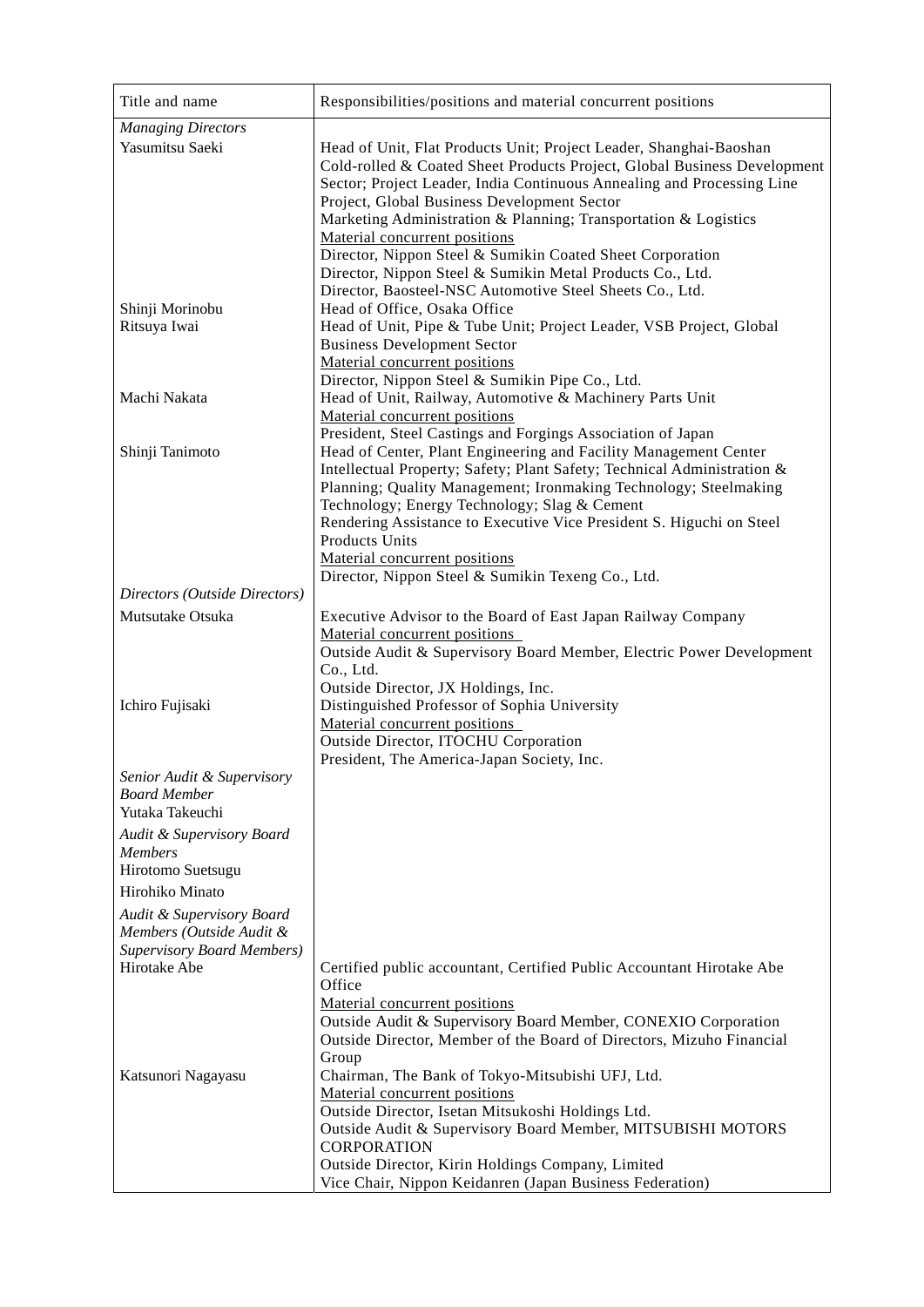| Title and name    | Responsibilities/positions and material concurrent positions        |
|-------------------|---------------------------------------------------------------------|
| Hiroshi Obayashi  | Attorney, Obayashi Law Office                                       |
|                   | Material concurrent positions                                       |
|                   | Outside Audit & Supervisory Board Member, Daiwa Securities Co. Ltd. |
|                   | Outside Director, Mitsubishi Electric Corporation                   |
|                   | Outside Audit & Supervisory Board Member, Japan Tobacco Inc.        |
| Jiro Makino       | Vice Chairman, The General Insurance Association of Japan           |
| $(N_{\text{of}})$ |                                                                     |

(Notes)

- (1) The Company has signed an agreement with each Outside Director and Outside Audit & Supervisory Board Members limiting their liability under Article 423, Paragraph 1 of the Companies Act to 20 million yen or the amount stipulated under Article 425, Paragraph 1 of the Companies Act, whichever is greater, as long as he/she acts unknowingly and is not grossly negligent in performing his/her duties.
- (2) Representative Director and Executive Vice President Shinya Higuchi served as Chairman, the Japan Titanium Society until May 27, 2015.
- (3) Outside Director Mutsutake Otsuka served as Vice Chair, Nippon Keidanren (Japan Business Federation) until June 2, 2015.
- (4) Outside Audit & Supervisory Board Member Hirotake Abe served as Outside Audit & Supervisory Board Member, Honda Motor Co., Ltd. until June 17, 2015.
- (5) Senior Audit & Supervisory Board Member Yutaka Takeuchi has substantial knowledge of finance and accounting, having experienced Head of Unit, Accounting & Finance Unit of NSSMC.
- (6) Outside Audit & Supervisory Board Member Hirotake Abe is a certified public accountant with substantial knowledge of finance and accounting.
- (7) Outside Director Mutsutake Otsuka also holds a post at East Japan Railway Company, with which NSSMC has business relations concerning steel and other products /services transactions, etc.
- (8) Outside Audit & Supervisory Board Member Hirotake Abe also holds a post at the Mizuho Financial Group, with which NSSMC has business relations concerning loans, etc. In addition, he held a post at Honda Motor Co., Ltd., with which NSSMC has business relations concerning steel products trading, etc.
- (9) Outside Audit & Supervisory Board Member Katsunori Nagayasu also holds a post at The Bank of Tokyo-Mitsubishi UFJ, Ltd., with which NSSMC has business relations concerning loans, etc. In addition, he holds a post at MITSUBISHI MOTORS CORPORATION, with which NSSMC has business relations concerning steel products trading, etc.
- (10) Outside Audit & Supervisory Board Member Hiroshi Obayashi also holds a post at Mitsubishi Electric Corporation, with which NSSMC has business relations concerning steel products trading, etc.
- (11) The Company filed the two Outside Directors Mutsutake Otsuka and Ichiro Fujisaki and four Outside Audit & Supervisory Board Members – Hirotake Abe, Katsunori Nagayasu, Hiroshi Obayashi and Jiro Makino, as its "independent directors/auditors" with each financial exchange in Japan.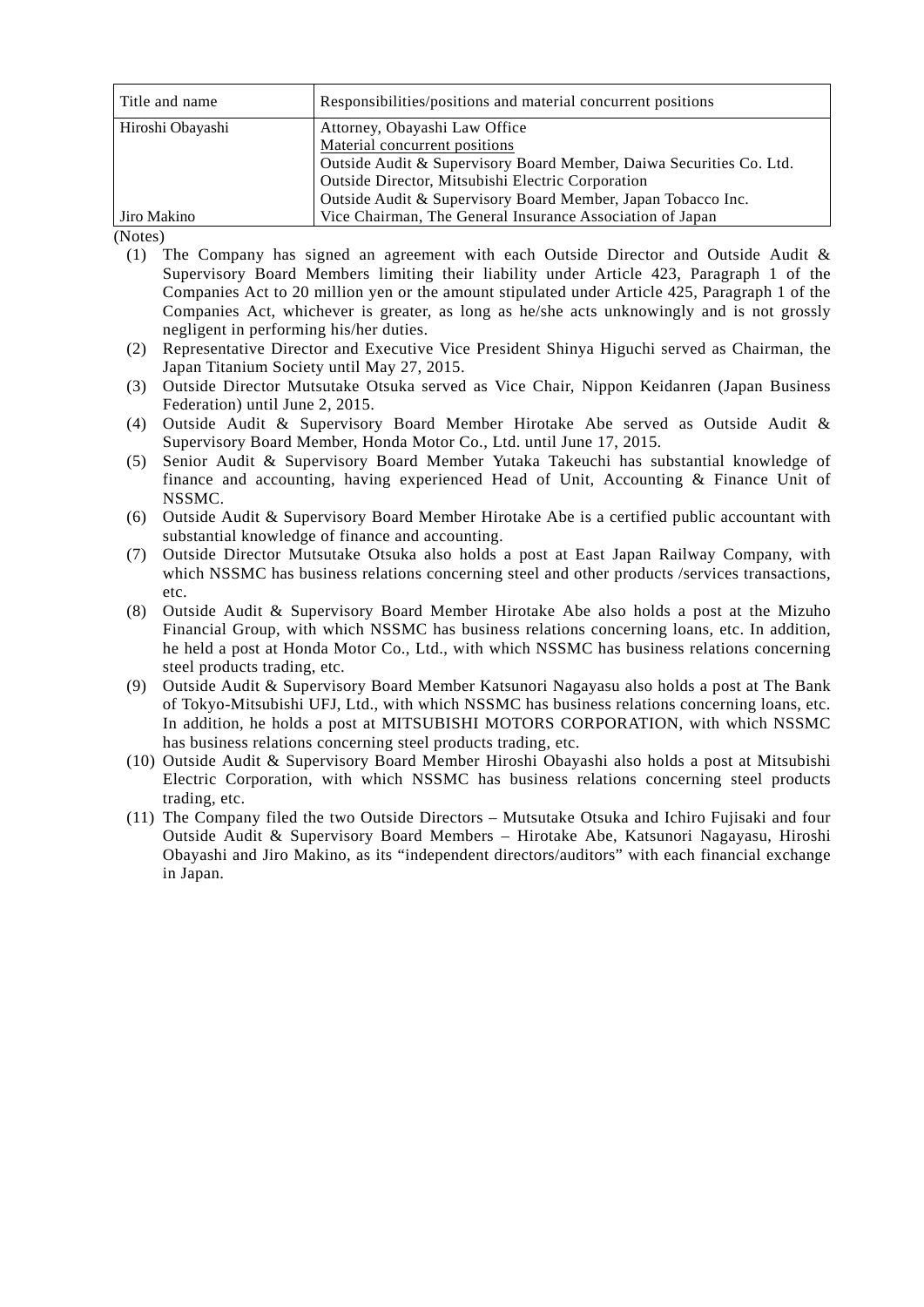# **(2) Members of the Officers Resigned during this Fiscal Year**

At the conclusion of the 91st General Meeting of Shareholders held June 24, 2015, Mr. Toshihide Tanabe resigned from the position of Senior Audit & Supervisory Board Member.

| Title and name                                                   | Responsibilities/positions                                                                                                                                                                                                                                                                                                                              |
|------------------------------------------------------------------|---------------------------------------------------------------------------------------------------------------------------------------------------------------------------------------------------------------------------------------------------------------------------------------------------------------------------------------------------------|
| Representative Director and<br>Chairman<br>Shoji Muneoka         |                                                                                                                                                                                                                                                                                                                                                         |
| Representative Director and<br>President                         |                                                                                                                                                                                                                                                                                                                                                         |
| Kosei Shindo                                                     |                                                                                                                                                                                                                                                                                                                                                         |
| Representative Directors and<br><b>Executive Vice Presidents</b> |                                                                                                                                                                                                                                                                                                                                                         |
| Soichiro Sakuma                                                  | General Administration; Legal; Internal Control & Audit; Business Process<br>Innovation; Human Resources; Environment                                                                                                                                                                                                                                   |
| Yasumitsu Saeki                                                  | Marketing Administration & Planning; Transportation & Logistics; Project<br>Development; Machinery & Materials Procurement; Steel Products Units;<br>Domestic Office and Branches<br>Cooperating with Executive Vice President E. Hashimoto on Overseas<br><b>Offices</b>                                                                               |
| <b>Managing Directors</b>                                        |                                                                                                                                                                                                                                                                                                                                                         |
| Ritsuya Iwai                                                     | Head of Unit, Pipe & Tube Unit; Project Leader, VSB Project, Global<br><b>Business Development Sector</b>                                                                                                                                                                                                                                               |
| Machi Nakata                                                     | Head of Unit, Railway, Automotive & Machinery Parts Unit                                                                                                                                                                                                                                                                                                |
| Shinji Tanimoto                                                  | Head of Center, Plant Engineering and Facility Management Center<br>Intellectual Property; Safety; Plant Safety; Technical Administration &<br>Planning; Quality Management; Ironmaking Technology; Steelmaking<br>Technology; Energy Technology; Slag & Cement<br>Rendering Assistance to Executive Vice President Y. Saeki on Steel Products<br>Units |
| <b>Directors</b>                                                 |                                                                                                                                                                                                                                                                                                                                                         |
| Shinya Higuchi                                                   | Advisor to the President                                                                                                                                                                                                                                                                                                                                |
| Katsuhiko Ota                                                    | Advisor to the President                                                                                                                                                                                                                                                                                                                                |
| Akihiro Miyasaka                                                 | Advisor to the President                                                                                                                                                                                                                                                                                                                                |
| Kinya Yanagawa                                                   | Advisor to the President                                                                                                                                                                                                                                                                                                                                |
| Shinji Morinobu                                                  | Advisor to the President                                                                                                                                                                                                                                                                                                                                |
| Directors (Outside Directors)                                    |                                                                                                                                                                                                                                                                                                                                                         |
| Mutsutake Otsuka                                                 | Executive Advisor to the Board of East Japan Railway Company                                                                                                                                                                                                                                                                                            |
| Ichiro Fujisaki                                                  | Distinguished Professor of Sophia University                                                                                                                                                                                                                                                                                                            |

# **(3) Executive Officers after April 1, 2016**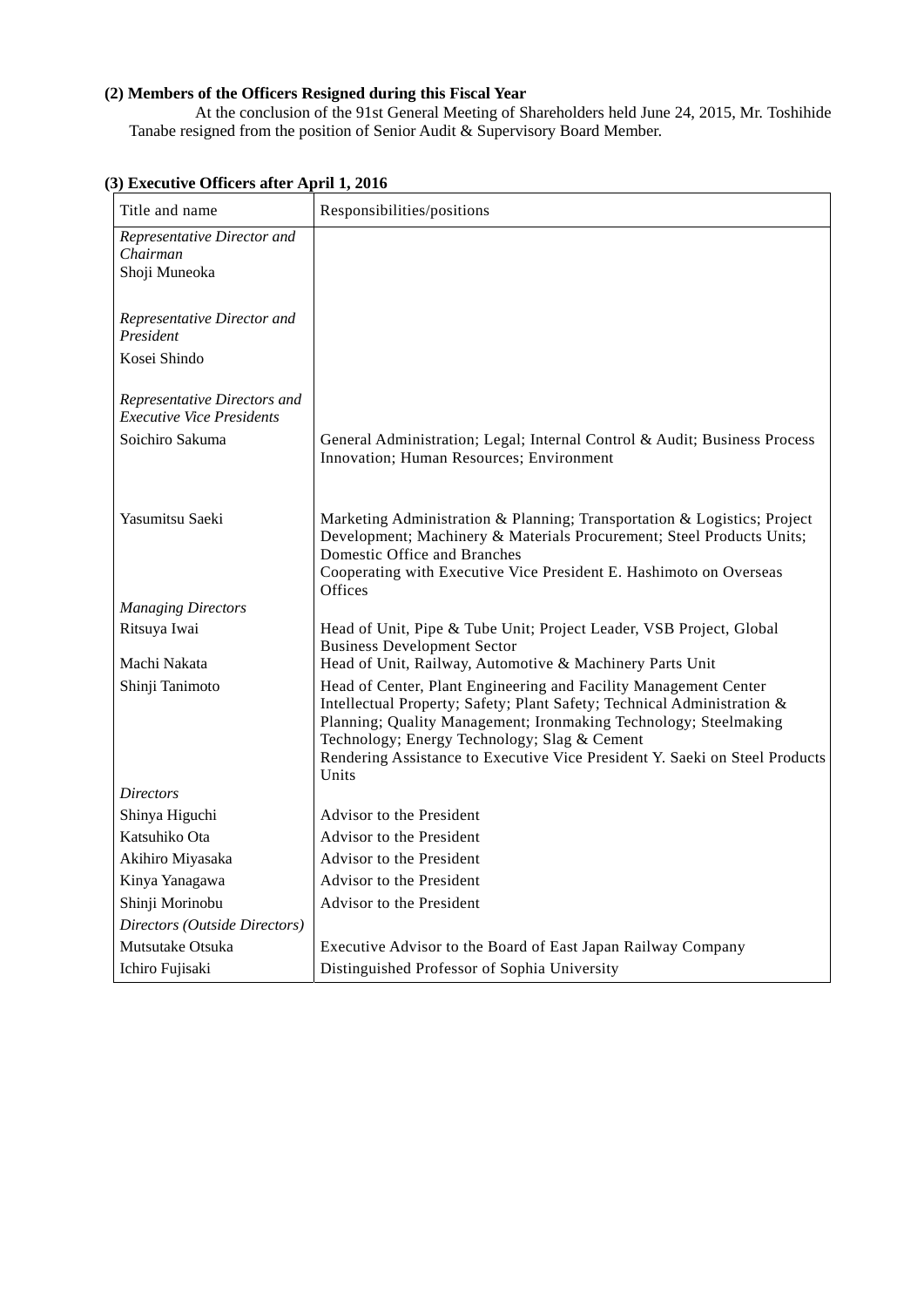| Title and name                                                                             | Responsibilities/positions                                            |
|--------------------------------------------------------------------------------------------|-----------------------------------------------------------------------|
| Senior Audit & Supervisory<br><b>Board Member</b><br>Yutaka Takeuchi                       |                                                                       |
| Audit & Supervisory Board<br><i>Members</i><br>Hirotomo Suetsugu                           |                                                                       |
| Hirohiko Minato                                                                            |                                                                       |
| Audit & Supervisory Board<br>Members (Outside Audit &<br><b>Supervisory Board Members)</b> |                                                                       |
| Hirotake Abe                                                                               | Certified public accountant, Certified Public Accountant Hirotake Abe |
|                                                                                            | Office                                                                |
| Katsunori Nagayasu                                                                         | Senior Advisor, The Bank of Tokyo-Mitsubishi UFJ, Ltd.                |
| Hiroshi Obayashi                                                                           | Attorney, Obayashi Law Office                                         |
| Jiro Makino                                                                                | Vice Chairman, The General Insurance Association of Japan             |

# **(4) Remuneration Paid to Directors and Audit & Supervisory Board Members**

|                                                               |                      |                | (Unit: yen)   |
|---------------------------------------------------------------|----------------------|----------------|---------------|
| Position                                                      | Number of recipients | Classification | Amount        |
| <b>Directors</b>                                              | 16                   | Remuneration   | 1,071,405,000 |
| <b>Outside Directors</b>                                      | 2                    | Remuneration   | 28,800,000    |
| Audit & Supervisory<br><b>Board Members</b>                   | 8                    | Remuneration   | 200,040,000   |
| Outside Audit &<br><b>Supervisory Board</b><br><b>Members</b> | 4                    | Remuneration   | 57,600,000    |
| Total                                                         | 24                   | Remuneration   | 1,271,445,000 |

(Note) The above number of recipients includes two Directors and one Audit & Supervisory Board Member who resigned at the conclusion of the 91st General Meeting of Shareholders held on June 24, 2015.

### **(5) Policies regarding Decision on the Amount of Remunerations for Directors and Audit & Supervisory Board Members**

1) Description of policies

The policies regarding decisions on the amount of remuneration, etc. for Directors and Audit  $\&$ Supervisory Board Members of NSSMC are as detailed in items (i) and (ii), below.

(i) Directors

NSSMC sets the amount of base remunerations for individual ranks that are deemed to measure up to each Director's required skills and responsibilities. These base remunerations vary within a certain range based on NSSMC's consolidated performance. The Company then allocates monthly remunerations for each Director within the limits approved by the General Meeting of Shareholders.

In accordance with the abovementioned policies, the remuneration of Directors consists solely of monthly remuneration. The amount of remuneration is wholly based upon performance of NSSMC, in order to give incentives for the continuous growth of NSSMC's group and improvement of its corporate value.

Fluctuations in remuneration in response to consolidated performance of NSSMC are determined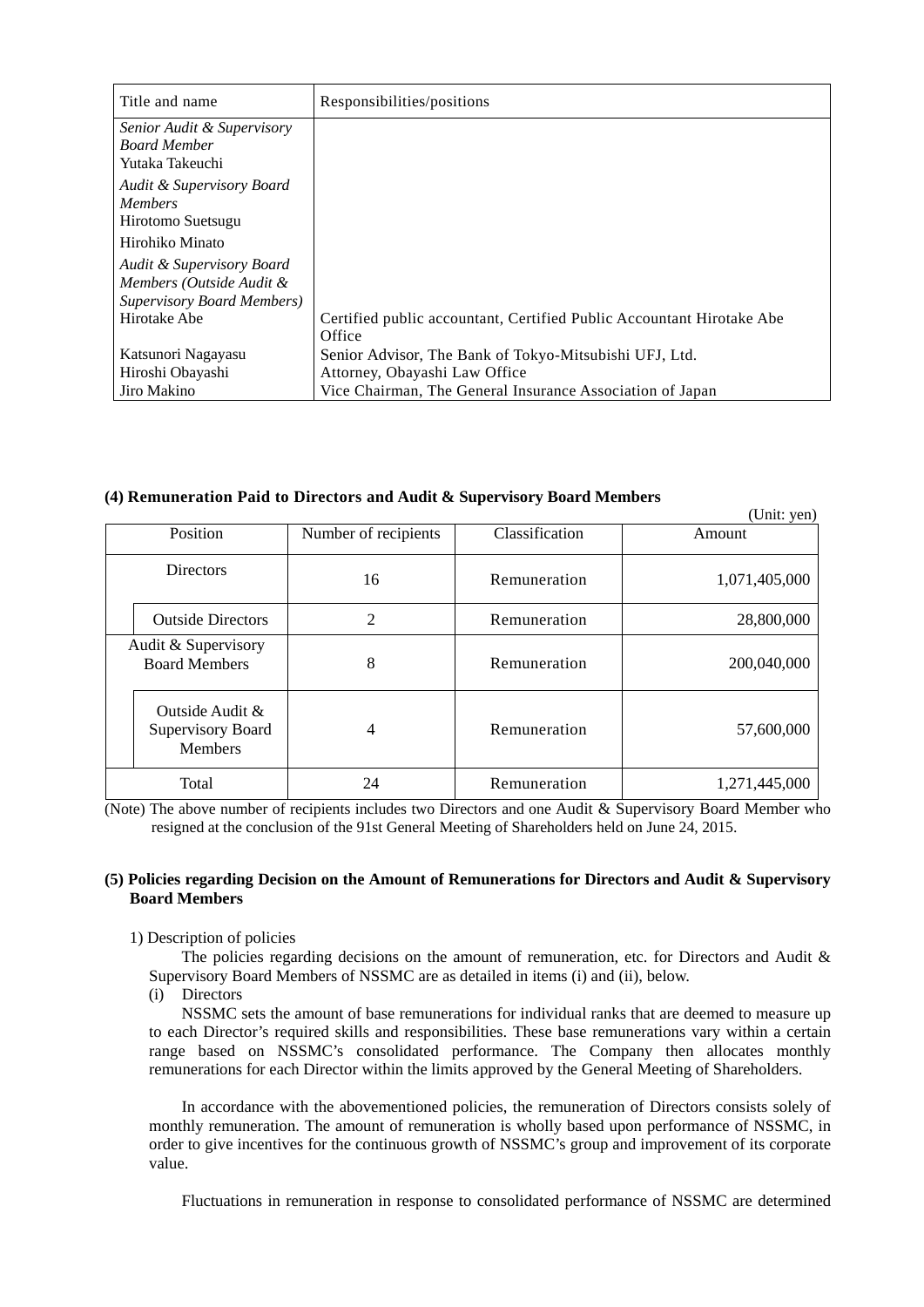based on NSSMC's consolidated annual profit/loss and the ordinary profit/loss in the steelmaking segment from the previous fiscal year, with consideration also given to their relation to the Mid-Term Management Plan.

## (ii) Audit & Supervisory Board Members

NSSMC allocates monthly remuneration for each Audit & Supervisory Board Member, within the limits approved by the General Meeting of Shareholders, taking into consideration the Audit & Supervisory Board Member's duties depending on the rank and whether the Audit & Supervisory Board Members is full-time or part-time.

## 2) Methods for decision on policies

Policy on monthly remuneration to Directors is determined by resolution at the Meeting of the Board of Directors. Policy on monthly remuneration to Audit & Supervisory Board Members is determined in consultation with the Audit & Supervisory Board Members.

#### 3) Procedures for Deciding Amount of Remuneration, etc.

The monthly remuneration of each member of the Board of Directors is determined by resolution of the Board of Directors, after deliberation by the "Nomination and Compensation Advisory Committee," which consists of the Chairman, the President, and three members designated by the President from among the Outside Directors/Auditor.

The monthly remuneration of each the Audit and Supervisory Board Member is determined through discussion by the Audit & Supervisory Board Members.

### **(6) Outside Director/Auditor**

1) Material concurrent positions held by Outside Director/Auditor Such positions are shown on page 57 through 58.

| Position            | Name               | Main activities                                               |  |  |
|---------------------|--------------------|---------------------------------------------------------------|--|--|
| Director            | Mutsutake Otsuka   | Mr. Otsuka attended 13 Board Meetings (out of 14 meetings)    |  |  |
|                     |                    | held during the term). He has presented an extensive view     |  |  |
|                     |                    | based on his knowledge and experience as a business           |  |  |
|                     |                    | manager.                                                      |  |  |
| Director            | Ichiro Fujisaki    | Mr. Fujisaki attended 14 Board Meetings (out of 14            |  |  |
|                     |                    | meetings held during the term). He has presented an           |  |  |
|                     |                    | extensive view based on his knowledge and experience          |  |  |
|                     |                    | concerning international affairs and economics, etc.          |  |  |
| Audit & Supervisory | Hirotake Abe       | Mr. Abe attended 14 Board Meetings (out of 14 meetings        |  |  |
| <b>Board Member</b> |                    | held during the term) and 16 Audit & Supervisory Board        |  |  |
|                     |                    | Members' meetings (out of 16 meetings held during the         |  |  |
|                     |                    | term). He has conducted hearings on business conditions of    |  |  |
|                     |                    | each Division, as well as visits to our major steelworks, and |  |  |
|                     |                    | presented an extensive view based on his knowledge and        |  |  |
|                     |                    | experience as a Certified public accountant possessing deep   |  |  |
|                     |                    | familiarity with corporate accounting.                        |  |  |
| Audit & Supervisory | Katsunori Nagayasu | Mr. Nagayasu attended 12 Board Meetings (out of 14            |  |  |
| <b>Board Member</b> |                    | meetings held during the term) and 14 Audit & Supervisory     |  |  |
|                     |                    | Board Members' meetings (out of 16 meetings held during       |  |  |
|                     |                    | the term). He has conducted hearings on business              |  |  |
|                     |                    | conditions of each Division, as well as visits to our major   |  |  |
|                     |                    | steelworks, and presented an extensive view based on his      |  |  |
|                     |                    | knowledge and experience as a business manager.               |  |  |
| Audit & Supervisory | Hiroshi Obayashi   | Mr. Obayashi attended 12 Board Meetings (out of 14            |  |  |
| <b>Board Member</b> |                    | meetings held during the term) and 15 Audit & Supervisory     |  |  |
|                     |                    | Board Members' meetings (out of 16 meetings held during       |  |  |
|                     |                    | the term). He has conducted hearings on business              |  |  |
|                     |                    | conditions of each Division, as well as visits to our major   |  |  |
|                     |                    | steelworks, and presented an extensive view based on his      |  |  |
|                     |                    | knowledge and experience as an attorney.                      |  |  |

## 2) Activities of the Outside Director/Auditor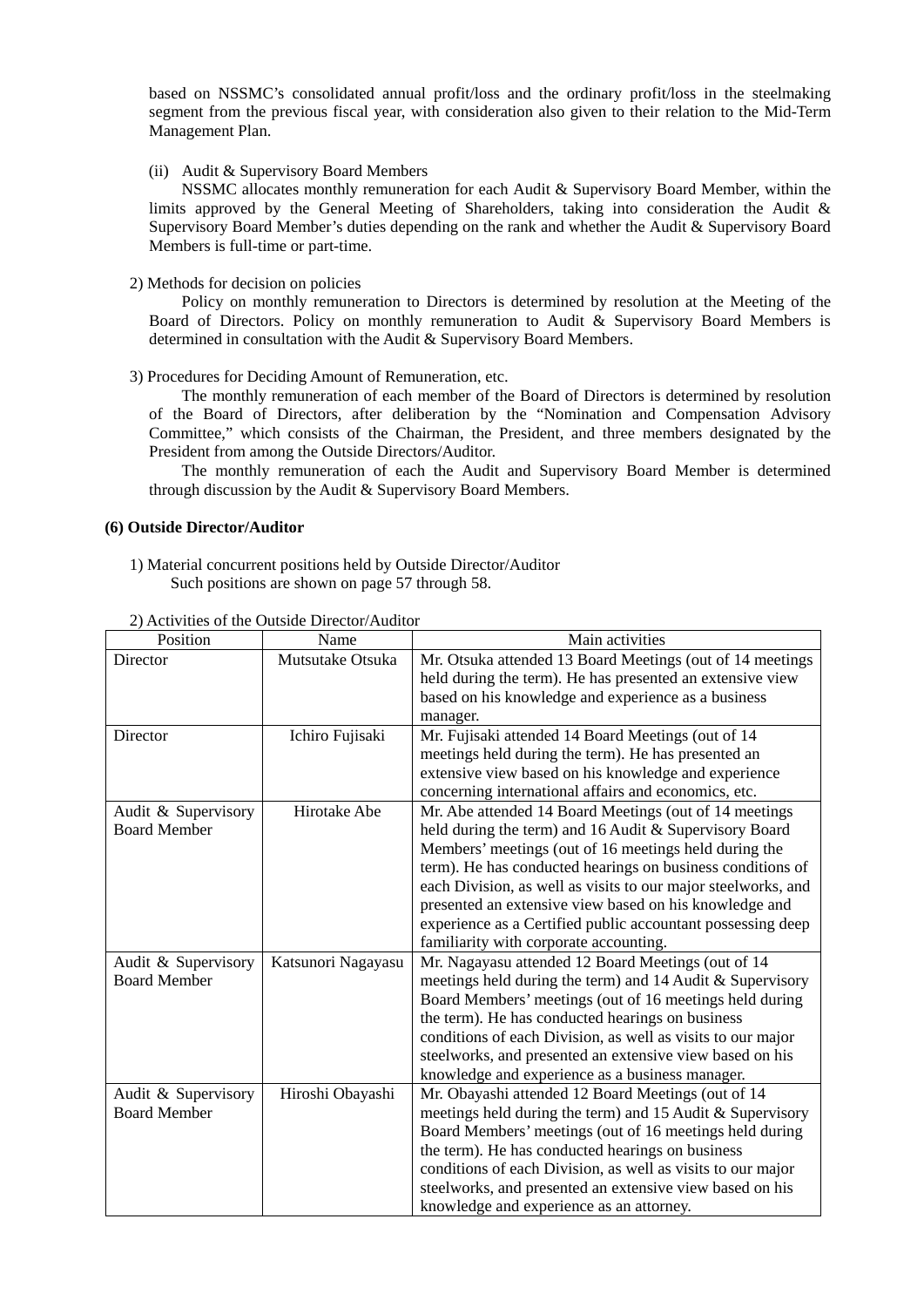| Audit & Supervisory | Jiro Makino | Mr. Makino attended 14 Board Meetings (out of 14            |
|---------------------|-------------|-------------------------------------------------------------|
| <b>Board Member</b> |             | meetings held during the term) and 16 Audit & Supervisory   |
|                     |             | Board Members' meetings (out of 16 meetings held during     |
|                     |             | the term). He has conducted hearings on business            |
|                     |             | conditions of each Division, as well as visits to our major |
|                     |             | steelworks, and presented an extensive view based on his    |
|                     |             | knowledge and experience concerning public and financial    |
|                     |             | administrations, etc.                                       |

3) Total amount of remuneration, etc.

Total amount of remuneration, etc. paid to outside officers is as shown on page 60.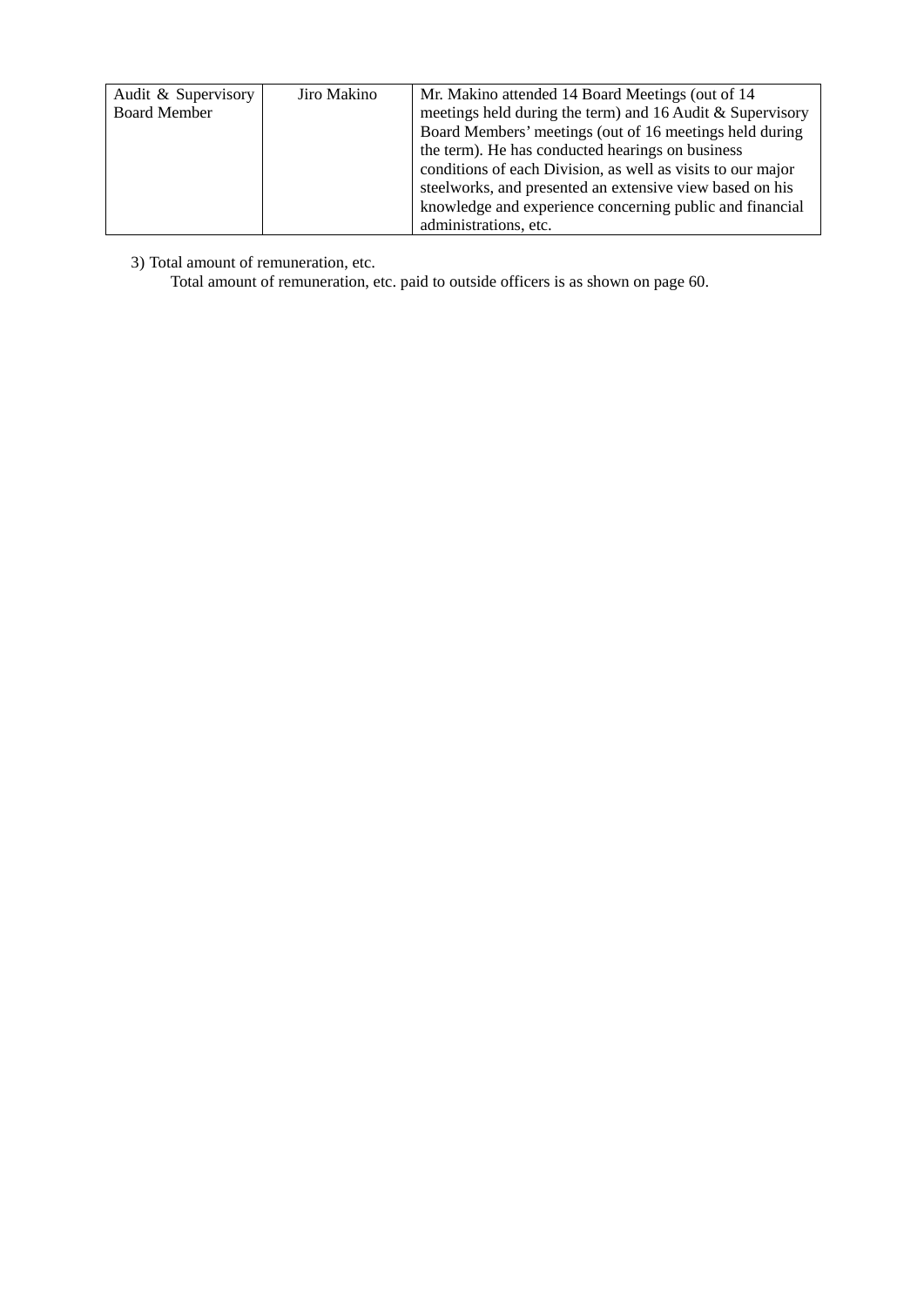# **5. Certain Matters concerning Accounting Auditor**

# **(1) Name**

KPMG AZSA LLC

(Note) NIPPON STEEL & SUMITOMO METAL U.S.A., Inc. and some other subsidiaries of the Company are audited by audit firms other than the above-mentioned audit firm.

## **(2) Amount of Remunerations, etc. of Accounting Auditor and Grounds for Consent to Such Remunerations, etc. by Audit & Supervisory Board**

| 1) Amount of remunerations paid                                | 135,000,000 yen |
|----------------------------------------------------------------|-----------------|
| (2) The amount of remunerations payable by NSSMC and its       | 814,710,000 yen |
| subsidiaries to accounting auditor for its audit certification |                 |
| services                                                       |                 |
| 3) Total amount of cash and other financial benefit payable by | 838,060,000 yen |
| NSSMC and its subsidiaries to accounting auditor               |                 |

(Notes)

- (1) With respect to 1) above, the remunerations for audit services under the Companies Act and the remunerations for audit services under the Financial Instruments and Exchange Act are not clearly distinguished and it is not practically possible to distinguish them, therefore, their total amount is shown above.
- (2) The Company delegates advisory services concerning overseas accounting and tax matters as non-audit services and others, and pays remunerations for the services.

The Audit & Supervisory Board, having confirmed the audit plan of the Accounting Auditor, the status of execution of their duties, the data used to calculate the estimated remuneration, and other related matters, have determined that the remuneration of the Accounting Auditor is reasonable, and have given their consent in accordance with Article 399, Paragraph 1 of the Companies Act.

# **(3) Policy regarding Decision on Dismissal or Non-Reelection of Accounting Auditor**

NSSMC will dismiss the accounting auditor by unanimous consents of the Audit & Supervisory Board Members upon occurrence of events justifying such dismissal, pursuant to laws and regulations. In addition, the Audit & Supervisory Board shall resolve and submit proposal to dismiss or not to reelect the accounting auditor to the General Meeting of Shareholders if any event materially interferes with continuation of the audit services occurs.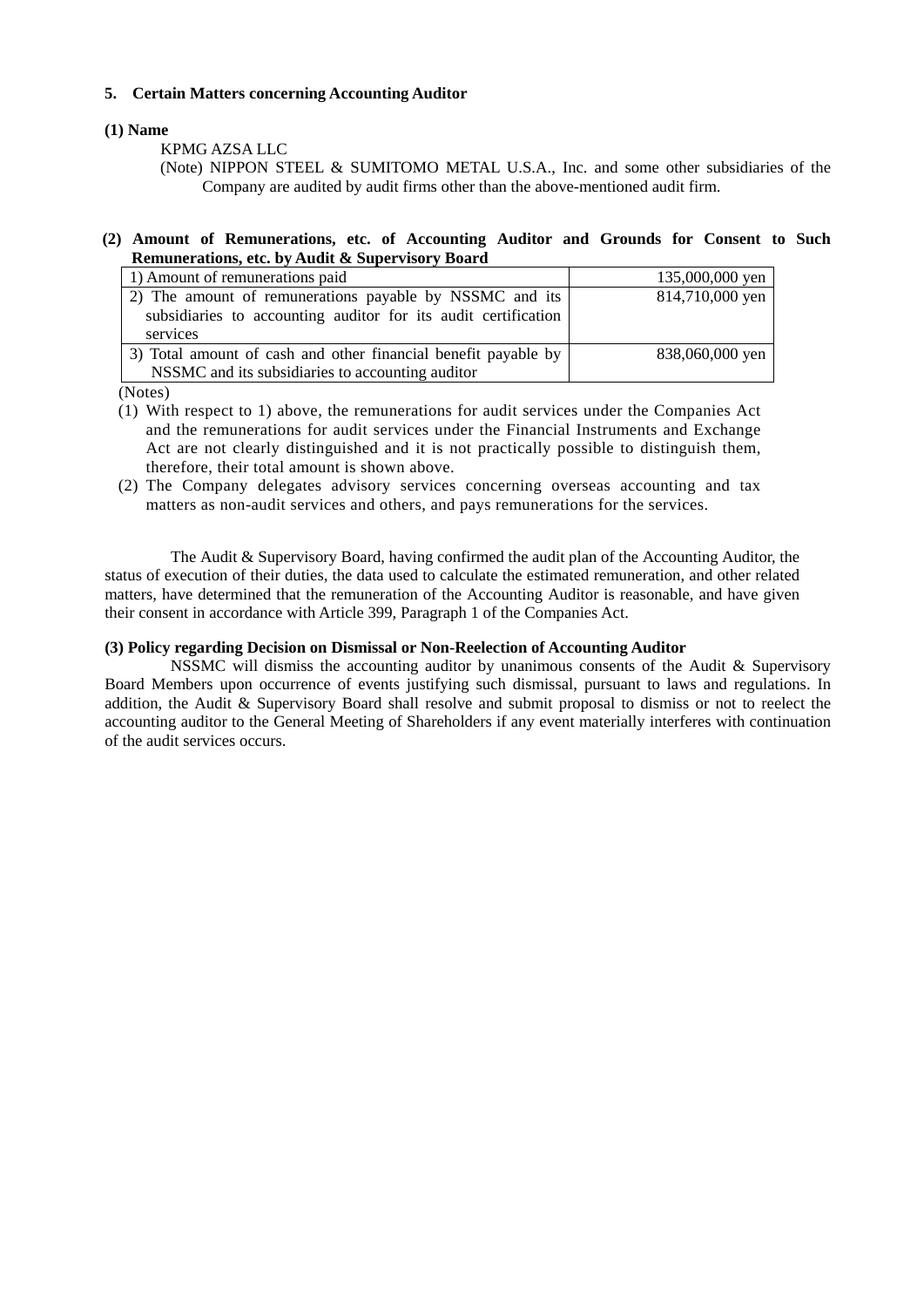## **6. Outline of the Resolution Concerning Establishment and Management of the System to Secure Operational Fairness, etc. and Status of Operation of the System**

### **(1) Basic policy on internal control system**

The resolutions made to ensure appropriateness of its business are as follows.

NSSMC is aiming at continuous improvement of its corporate value and winning the trust of society under the "Corporate Philosophy of the Nippon Steel & Sumitomo Metal Corporation Group." In addition, NSSMC will establish and appropriately manage an internal control system as follows to comply with applicable laws and regulations, and ensure integrity of financial reporting, and effectiveness and efficiency of business, and will continue to improve such system in view of further enhancement of corporate governance.

## **1. System to Ensure that Performance of Responsibilities by the Directors of NSSMC Complies with Applicable Laws and Regulations and the Articles of Incorporation.**

The Board of Directors will make decisions or receive reports on important matters of management in accordance with the Rules of the Board of Directors and other relevant internal rules.

In accordance with the resolution at the Board of Directors, each of the Executive Directors will, in his/her assigned area, perform his/her responsibilities and supervise the performance of responsibilities of employees, and report such supervisory status to the Board of Directors.

## **2. System for the Preservation and Management of Information in relation to the Performance of Responsibilities by the Directors of NSSMC**

NSSMC will appropriately preserve various information in relation to the performance of responsibilities, including minutes of Meetings of the Board of Directors, by, among others, specifying managers in charge of information preservation and management, and classifying each information by security level, in accordance with the internal rules for information management.

NSSMC will seek to make timely and accurate disclosure of important corporate information, such as its management plan and financial information, in addition to such disclosure as required by applicable laws and regulations.

#### **3. Rules and Other Systems with respect to Loss-related Risk Management of NSSMC**

The General Manager of each division will identify and evaluate risks associated with business in his/her division, and carry out his/her duties in accordance with the authority and responsibilities set out in internal rules for organization and operation.

With respect to risks related to areas such as safety and health, environment and disaster prevention, information management, intellectual properties, quality control, and integrity of financial reporting, the division in charge of each specific area (each functional division) will establish rules and other systems from a company-wide perspective, inform other divisions of such rules and systems, identify and evaluate the status of risk management at other divisions through monitoring and other methods, and provide guidance and advice to such divisions.

Upon the occurrence of an accident, disaster, compliance issue, or other event which causes a material effect on the management, the Executive Directors will immediately convene "Emergency Control Headquarters" and other meetings, and take necessary actions in order to minimize the damage, impact, and other effects.

# **4. System to Ensure Efficiency in the Performance of Responsibilities by Directors of NSSMC**

The Board of Directors will make decisions on the execution of management plans and business strategies, as well as important business executions such as capital expenditure, and investments and provision of loans, after such matters are deliberated by companywide Committees for relevant areas such as ordinary budget, plant and equipment investment budget, investment and financing, and technology development, and the Corporate Policy Committee.

The business execution under the resolution at the Board of Directors and other corporate organizations is performed promptly by the Executive Directors, Executive Officers, and General Managers.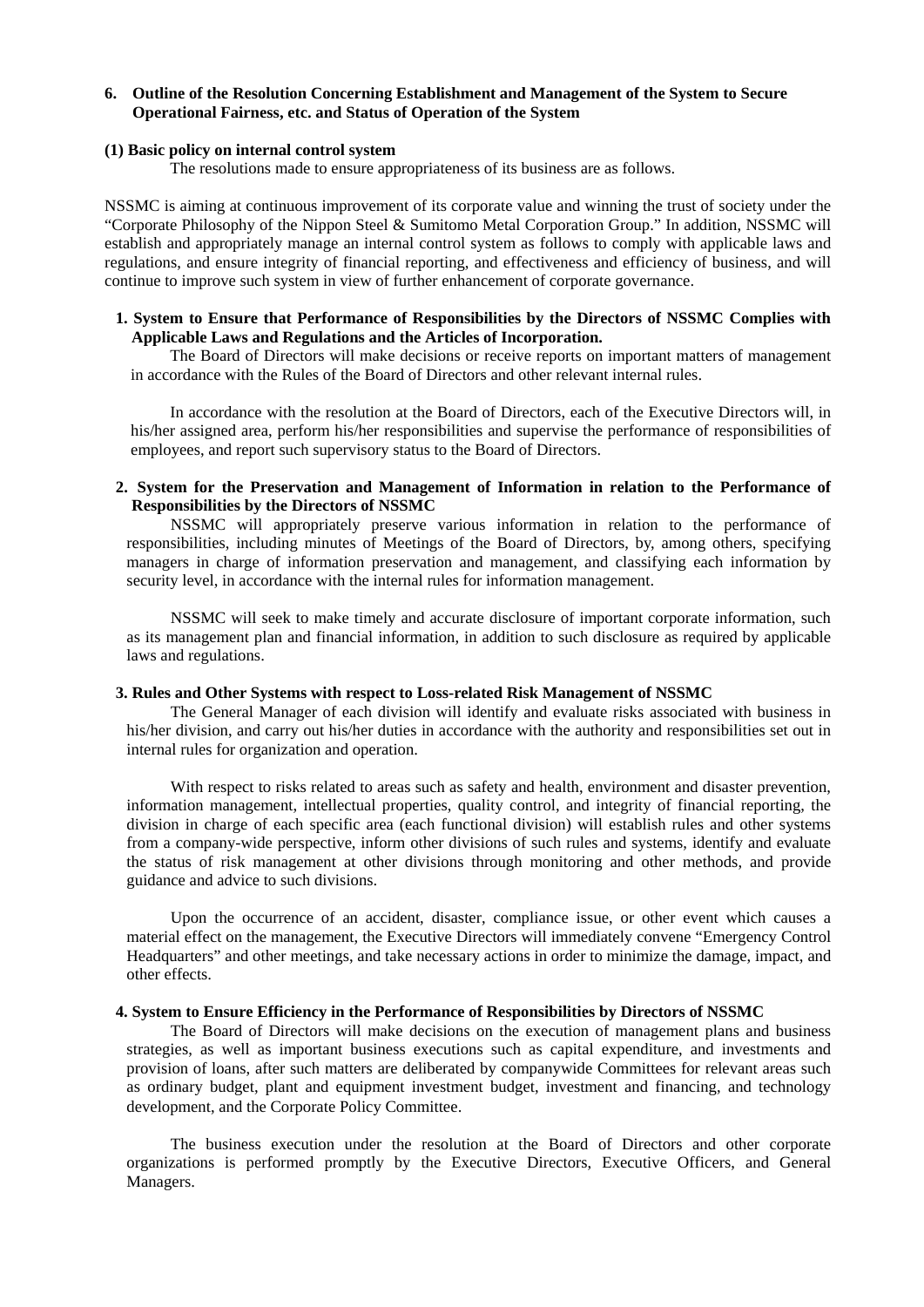# **5. System to Ensure that Performance of Responsibilities by Employees of NSSMC Complies with Applicable Laws and Regulations and the Articles of Incorporation**

NSSMC will build and maintain an internal control system based on autonomous internal controls.

Each General Manager will develop an autonomous internal control system in his/her Division, and strive to ensure thorough compliance with applicable laws and regulations and internal rules, and prevent any violation of applicable laws and regulations in business and affairs. NSSMC will also develop and enhance an employee-education system that includes regular seminars, and the creation and distribution of manuals for the purpose of ensuring compliance with applicable laws and regulations and internal rules. When each General Manager becomes aware of any potentially illegal acts or facts, he or she will immediately report such matters to the General Manager for the Internal Control & the Audit Division.

The General Manager of the Internal Control & Audit Division will confirm the status of developing and operating company-wide internal control systems, and identify and evaluate each Division's situation of compliance with applicable laws and regulations and internal rules, and take necessary measures such as preventing violations of applicable laws and regulations and internal rules. Moreover, the General Manager will report on such matters to the Risk Management Committee, and further report on important items among such matters to the Corporate Policy Committee and the Board of Directors. The General Manager will also establish and operate a whistleblower system that provides consultations and takes reports regarding risks in the operation of business. Employees are obligated to comply with applicable laws and regulations and internal rules and to appropriately perform their responsibilities.

Employees who violate applicable laws and regulations and internal rules will be subject to disciplinary action under the Rules of Employment.

## **6. System to Ensure Appropriateness of Operation in the Corporate Group Consisting of NSSMC and its Subsidiaries**

Under the "Corporate Philosophy of the Nippon Steel & Sumitomo Metal Corporation Group," NSSMC and each Group company will share business strategy and conduct their business in a unified manner, taking into account each company's business characteristics, and will familiarize their respective employees with their respective business operation policies and other related matters. With respect to control of the Group companies, NSSMC will set forth basic rules in the Rules for Control of group companies, and ensure their appropriate application.

Each Group company will build and maintain its internal control system based on autonomous internal controls, and seek to improve measures relating to internal control through, among other measures, information sharing with NSSMC. Each responsible division of NSSMC will confirm the status of internal controls at each Group company, and provide assistance in its improvements, where necessary.

The General Manager of the Internal Control & Audit Division will coordinate with each functional division, and identify and evaluate the situation of internal control of the Group companies as a whole, and provide guidance and advice to each responsible division and each Group company.

The specific systems under the views above are as follows.

(i) System for Reporting to NSSMC in relation to the Performance of Responsibilities by the Group Companies' Directors

The responsible divisions of NSSMC will request that each Group company report on important management matters in relation to NSSMC's consolidated management or each Group company's management, including business plans, significant business policies, and financial results, and give advice and other guidance.

(ii) Rules and Other Systems with respect to Group Companies' Loss-related Risk Management

The responsible divisions of NSSMC will request that each Group company report on the situation of risk management in each Group company, and give advice and other guidance.

(iii) System to Ensure Efficiency in the Performance of Responsibilities by the Group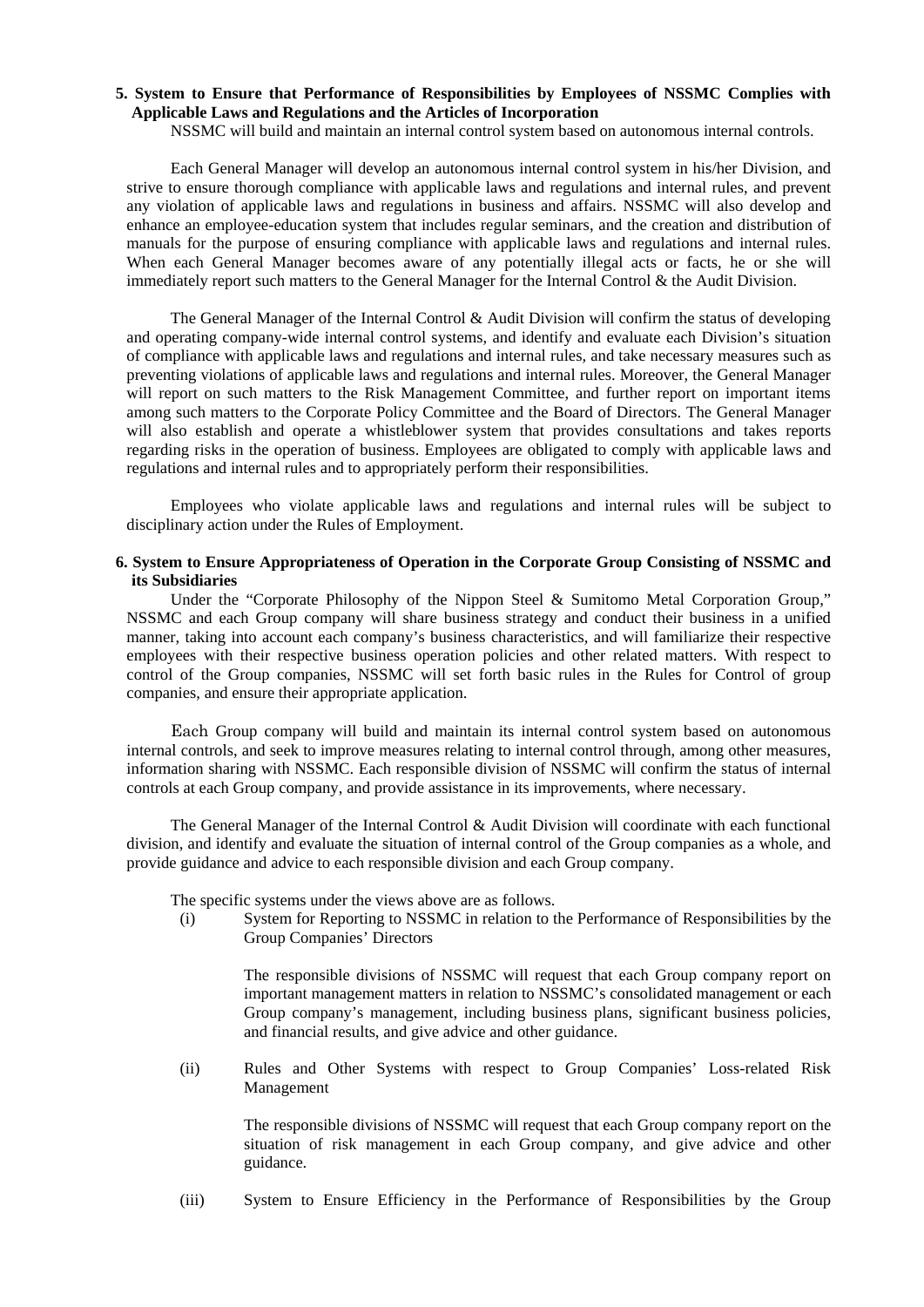#### Companies' Directors

The responsible divisions of NSSMC will evaluate the business performance of each Group company, and give support for the management.

(iv) System to Ensure that the Performance of Responsibilities by Group Companies' Directors and Employees Complies with Applicable Laws and Regulations and the Articles of Incorporation

> The responsible divisions of NSSMC will request that Group companies report on their respective situation on compliance with applicable laws and regulations, and the development and operation of internal control systems, and give necessary support, advice, and other guidance. Additionally, such divisions will request that each Group company report on any actions and facts in such Group company that may violate applicable laws and regulations, and promptly report to the General Manager of the Internal Control & Audit Division.

#### **7. Matters concerning Supervision by Audit & Supervisory Board Members**

The Directors, Executive Officers, General Managers, and other employees of NSSMC will timely and appropriately report important matters, such as the situation of the performance of responsibilities and facts that cause a material effect on the management, to the Audit & Supervisory Board Members or the Audit & Supervisory Board, directly or through the related divisions such as the Internal Control & Audit Division. They will also report important management matters such as the situation of operation of the internal control system to the Board of Directors, the Corporate Policy Committees and the Risk Management Committees, and other corporate committees, and thereby share such information with Audit & Supervisory Board Members.

The directors, audit & supervisory board members, and employees of each Group company will timely and appropriately report important matters in such Group company, such as the situation of the performance of responsibilities, and facts that cause a material effect on the management, to the Audit & Supervisory Board Members or the Audit & Supervisory Board of NSSMC, directly or through the related Divisions such as the Internal Control & Audit Division.

NSSMC will not unfavorably treat a person who has reported as stated above, for reasons of such report, in accordance with the Rules for the Whistleblower System.

The General Manager of the Internal Control & Audit Division will act as a liaison and cooperate with the Audit & Supervisory Board Members by, among others, exchanging opinions on the situation of operations of internal control systems, both regularly and as needed. The General Manager will also report on the situation of operating the Whistleblower Systems to the Audit & Supervisory Board Members.

NSSMC will establish the Audit & Supervisory Board Members' Office, and assign dedicated staff members, in order to support the performance of responsibilities by Audit & Supervisory Board - 25 - Members. To ensure independence from the Directors, dedicated staff members necessary for supervisory work will be assigned and will engage in such work under the direction of Audit & Supervisory Board Members. The General Manager of the Human Resources Division will discuss personnel matters relating to such staff members, including transfers and evaluations, with the Audit & Supervisory Board Members.

NSSMC will budget costs that it deems necessary for Audit & Supervisory Board Members to perform their responsibilities. In addition, NSSMC will reimburse costs incurred by Audit & Supervisory Board Members after Audit & Supervisory Board Members pay costs in an urgent or temporary situation.

## **(2) Outline of status of operation**

#### 1) Operational organization

NSSMC has established an operational organization for its internal control systems. This organization consists of the Internal Control & Audit Division (12 full-time and 21 concurrently with their other posts), which is responsible for the internal control plan and internal audits, and functional divisions responsible for managing risk in each field (about 660 staffs). NSSMC has also designated a person in charge of risk management (about 150 for NSSMC) and a person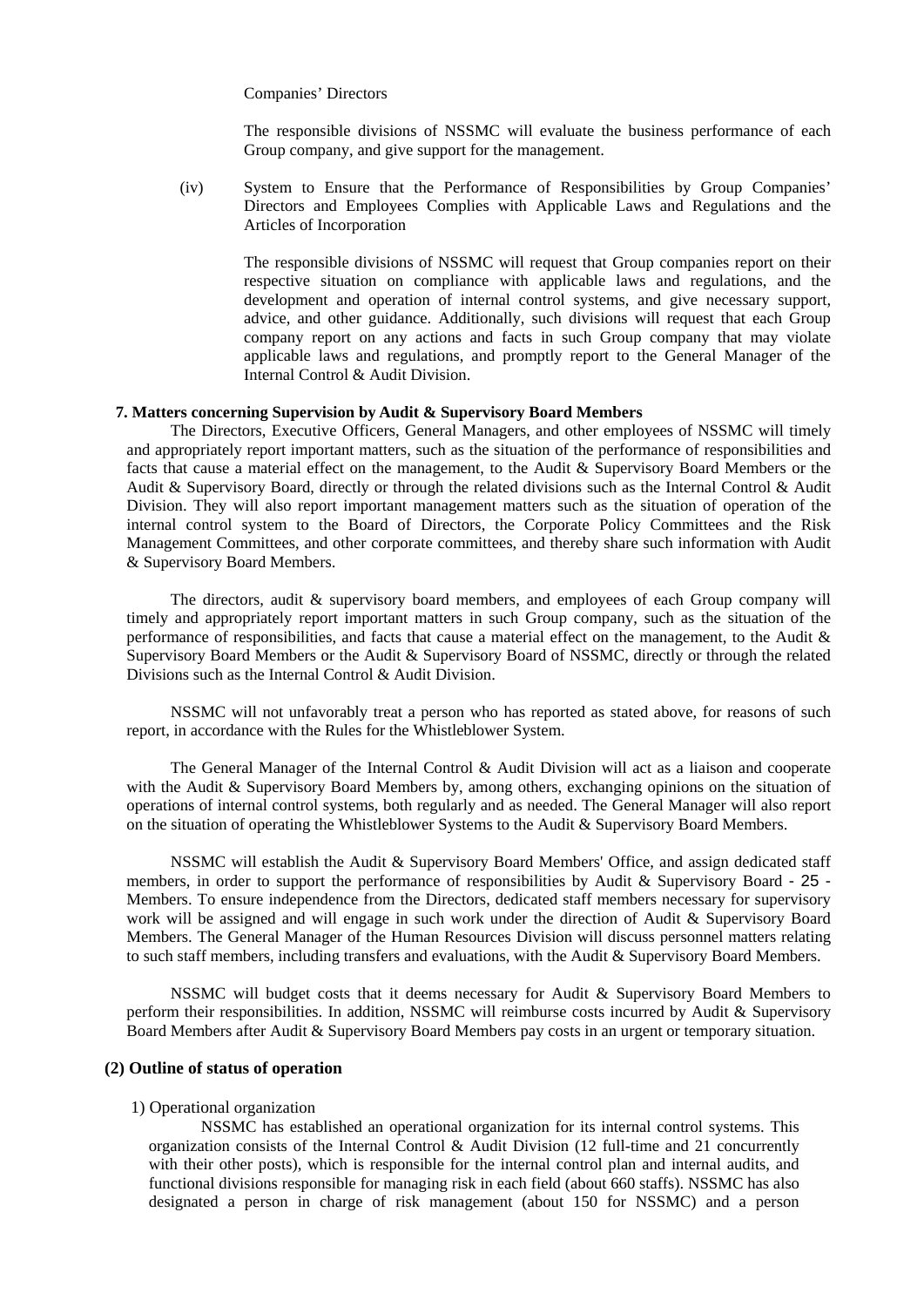responsible for risk management (about 550 in group companies) who are engaged in planning and promoting autonomous internal-control activities in each division and Group company. This organization operates the internal control system as follows.

#### 2) Specific status of operation

a) Internal control plan

In March of each year, NSSMC develops an annual plan on internal control for NSSMC Group as a whole based on changes in the related laws and the business circumstances. This plan includes a basic policy, separate plans for each function, including safety, environment, plant safety, and quality, an internal audit plan, and an education plan. Each division and Group company creates its own plan for the fiscal year based on such annual plan developed by NSSMC.

#### b) Autonomous internal control activities

In accordance with the annual plan, each division and Group company autonomously performs internal control activities based on the characteristics of each business and its inherent risks. Specifically, such activities include establishment, education and voluntary inspections of operational rules, manuals and other documentation; third-party monitoring; and improvements to operations based on the results thereof.

Such divisions and Group companies immediately report any accidents, disasters, facts that may violate applicable laws and regulations, etc. to the Internal Control & Audit Division, and coordinate with the relevant divisions to take corrective measures, such as measures to prevent recurrence. The Internal Control & Audit Division compiles case studies of such incidents and shares them within the NSSMC Group. Each division and Group company then performs inspections for similar risks.

#### c) Internal audits, etc.

Internal audits confirm the status of internal controls via internal-control checklists and other documents. Additionally, the Internal Control & Audit Division and each functional division monitor each division and group company.

As measures to complement NSSMC's internal controls, NSSMC also operates a hotline for internal reporting and consultation hotlines, which are open to employees of NSSMC and group companies and their families, as well as employees of NSSMC's suppliers and others, and NSSMC and its major group companies conduct employee awareness surveys regarding internal controls.

#### d) Assessment and improvement

The Internal Control & Audit Division reports the status of operation of the internal control system at the quarterly meeting of the Risk Management Committee. It is also reported at meetings of the Corporate Policy Committee and Board of Directors. Such status is also shared with each division and Group company at the meeting of the persons in charge of risk management and the meeting of the persons responsive for risk management.

The Internal Control & Audit Division also assesses the effectiveness of its internal control system as of the end of each fiscal year, and compiles a report of its assessment based on the status of internal-control activities, internal audits, etc. This assessment is then reported to the Risk Management Committee, Corporate Policy Committee, and Board of Directors.

Based on the results of these assessments, NSSMC establishes measures to improve the effectiveness of its internal control system, and incorporates them into the next fiscal year's internal control plan.

#### e) Education and awareness raising

The Company educates employees and officers of NSSMC and those of its group companies through sessions on internal controls prepared by NSSMC. The sessions include position-specific training, and are given to everyone from new hires to executive management. The Company also works actively to raise awareness of its approach to internal controls, establishment of better workplace culture, and other topics through a dialog between the Internal Control & Audit Division, and each division of NSSMC, and its group companies.

- f) Coordination with Audit and Supervisory Board Members and Accounting Auditor
	- The Internal Control & Audit Division reports the status of internal controls to the Audit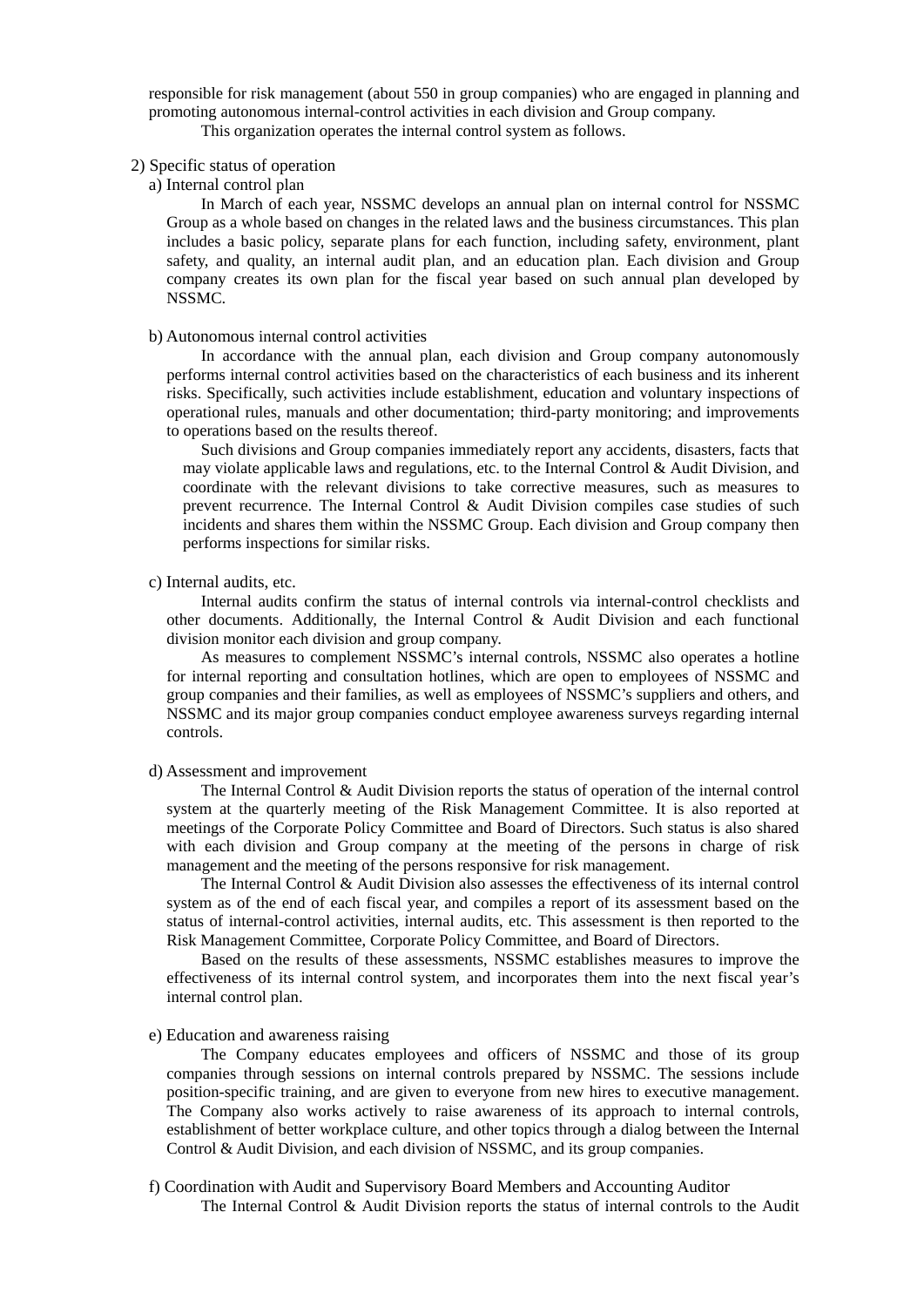and Supervisory Board each quarter. It also reports and discusses the status of internal controls with the Risk Management Committee with the attendance of Audit and Supervisory Board Members. The Internal Control & Audit Division is also committed to sharing information and coordinating, including holding monthly liaison meetings with the Audit & Supervisory Board Members' Office. It reports and discusses such matters as the results of assessments of internal controls relating to the status of operation of the Risk Management Committee and reporting of financial statements to the Accounting Auditor periodically.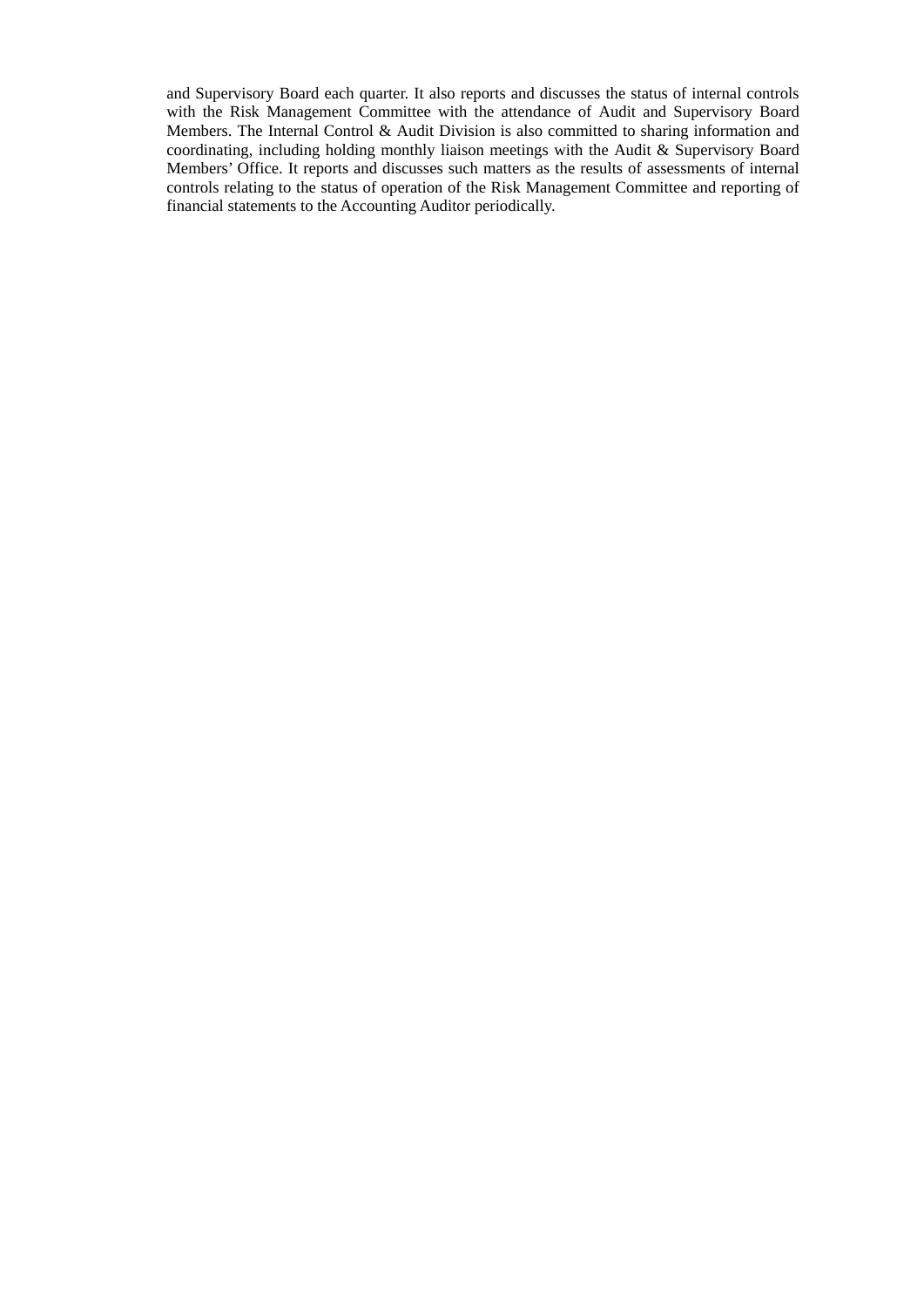## **7. Basic Policy regarding the Control of NSSMC**

## **Basic Policy on the Composition of Persons to Control Decision-Making over the Financial and Business Policies of NSSMC**

Under the corporate philosophy that the NSSMC group will pursue world-leading technologies and manufacturing capabilities, and contribute to society by providing excellent products and services, the NSSMC group aims to improve its corporate value, and further the common interests of its shareholders, by enhancing its competitiveness and profitability through the planning and execution of management strategies.

NSSMC has decided to take necessary action to prepare for the acquisition of substantial shareholdings in NSSMC or other related activities that could disturb such corporate philosophy and management strategies and cause damage to NSSMC's corporate value by, among other reasons, threatening obstruction of the existence and development of NSSMC, and which could result in harm to the common interests of NSSMC's shareholders.

NSSMC believes that in the event a third party proposes the acquisition of substantial shareholdings in NSSMC (a "Takeover Proposal"), the ultimate decision as to whether or not to accept the Takeover Proposal should be made by the then shareholders of NSSMC. On the other hand, NSSMC believes that such Takeover Proposals could include those with the potential to cause clear damage to the corporate value of NSSMC or the common interests of the shareholders of NSSMC or those with the potential to practically coerce shareholders into selling their shares of NSSMC.

Consequently, NSSMC implemented the Fair Rules for the Acquisition of Substantial Shareholders (Takeover Defense Measures) (the "Plan") because NSSMC believes it is the Board's responsibility to put in place clear and transparent rules in order to prepare for such disadvantages to the shareholders of NSSMC in the event a Takeover Proposal is made by a third party, and, for the occasions where a Takeover Proposal is actually made, to create an environment in which the shareholders of NSSMC can make an appropriate informed judgment based on sufficient information and with a reasonable time period to consider the Takeover Proposal.

# **Outline of Measures to Keep the Control over Decision-Making on Financial and Business Policies out of the Hands of Inappropriate in view of the above Basic Policy**

NSSMC adopted the Plan in order to protect and enhance common interests of the shareholders of NSSMC by the resolution of its Board of Directors (the "Board") in March 2006, and until the present day, NSSMC has amended and renewed the Plan several times. The currently effective Plan is summarized in the following  $(1)$  to  $(3)$ .

(1) Provision of the Required Information by the Bidder and examinations at a meeting of the Board

When the Board has received all of the information as stipulated in the Plan (the "Required Information") from any person who has an intention to hold 15% or more of the voting rights ratio of the shares, etc. of NSSMC ("Bidder"), the Board shall review as to whether or not the Takeover Proposal made by the Bidder is in the best interests of the corporate value and the common interests of shareholders. (The review period, as a general rule, is 12 weeks.)

# (2) Procedures to ascertain shareholders' will

In order to have shareholders determine whether or not to accept a Takeover Proposal, the Board, as a general principle, after the review period, holds a shareholders vote to ascertain shareholders' will (a "Shareholders Vote") regarding whether or not the issuance of the stock acquisition rights (the "Rights") by way of a gratis allotment (implementation of measures to a Bidder) will be implemented and the necessity thereof, through a written ballot or at a meeting held to confirm the shareholders' will.

However, after examinations of the Required Information by the Board, in such case the Board determines that the Takeover Proposal is in the best interests of the corporate value of NSSMC and the common interests of shareholders of NSSMC, a Shareholders Vote will not be held and the issuance of the Rights by way of a gratis allotment will also not be implemented.

## (3) In the event the Rights are issued by way of a gratis allotment

The implementation of issuance of the Rights by way of a gratis allotment under the Plan is only limited to such cases in which i) the shareholders of NSSMC vote in favor of the issuance of the Rights by way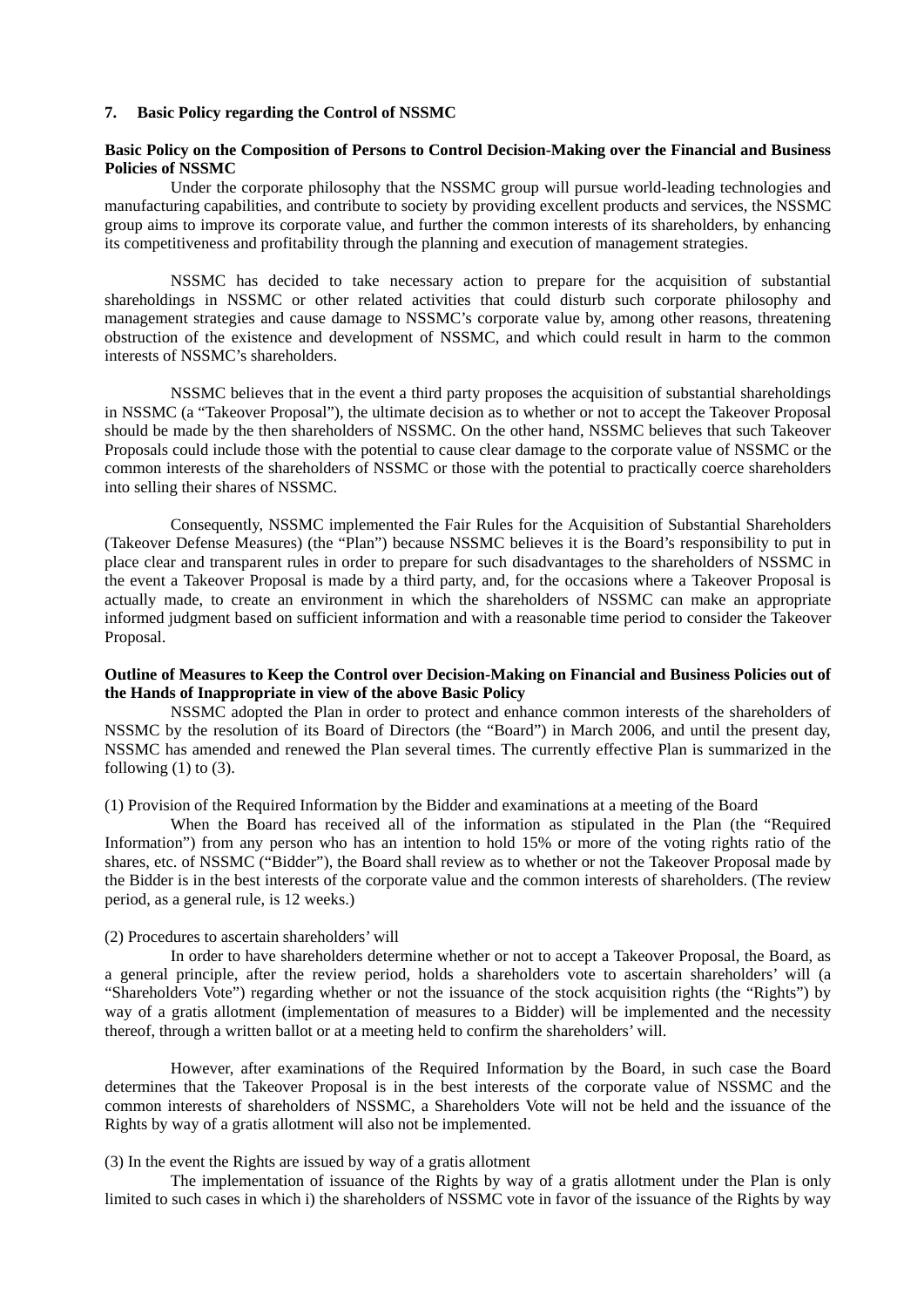of a gratis allotment at the Shareholders Vote, ii) the Bidder fits within one of the four categories including so-called green mailer specified as harmful and abusive according to the judicial precedents, and the Board determines the Takeover Proposal may cause clear damage to the common interests of the shareholders of NSSMC and iii) the Board determines the Bidder failed to comply with the procedures set forth in the Plan.

### (Proposed Revisions)

In light of the fact that 10 years has passed since the adoption of the Revised Plan, among other reasons, NSSMC resolved, at the meeting of the Board held in March 2016, to revise mainly the following three points:

1) Requires shareholders approval to adopt and renew the Plan;

2) Newly establish the "Independent Committee", and change the procedure to issue the Rights as a countermeasure to a takeover exceptionally solely by a Board resolution without shareholder approval in cases where the Bidder does not comply with the Plan or in other cases stipulated in the Plan; and

3) Shorten the term of the Plan from six years to three years.

NSSMC resolved, at the meeting of the Board in April 2016, to ask shareholders for approval of the detailed proposal for the revised Plan reflecting the above-mentioned revisions (the "Revised Plan") at the 92nd General Meeting of Shareholders.

The Plan is posted on NSSMC's website. For the Revised Plan, please look at page 22 through 33. (After an approval of the Revised Plan at the 92nd General Meeting of Shareholders, NSSMC will post it on its website.)

## **Judgment of the Board on the Measures above and ground for such Judgment**

The Plan sets forth the rules and procedures that enable the shareholders to make a judgment on the necessity of the issuance of the Rights by way of a gratis allotment) based on sufficient information and with reasonable time period of consideration. The Plan is designed to improve NSSMC' corporate value as well as to protect and enhance the common interests of the shareholders by leaving ultimate decision as to whether or not to accept the Takeover Proposal to the shareholders of NSSMC and, therefore, it is not detrimental to the common interests of shareholders of NSSMC or it is not intended to maintain the status held by the directors of NSSMC.

In view of the above, the Board judges that the Plan is in compliant with "Basic Policy on the Composition of Persons to Control Decision-Making over the Financial and Business Policies of NSSMC" mentioned above.

(Note) With respect to amount of money and number of shares expressed in this Business Report, the amount less than unit are truncated.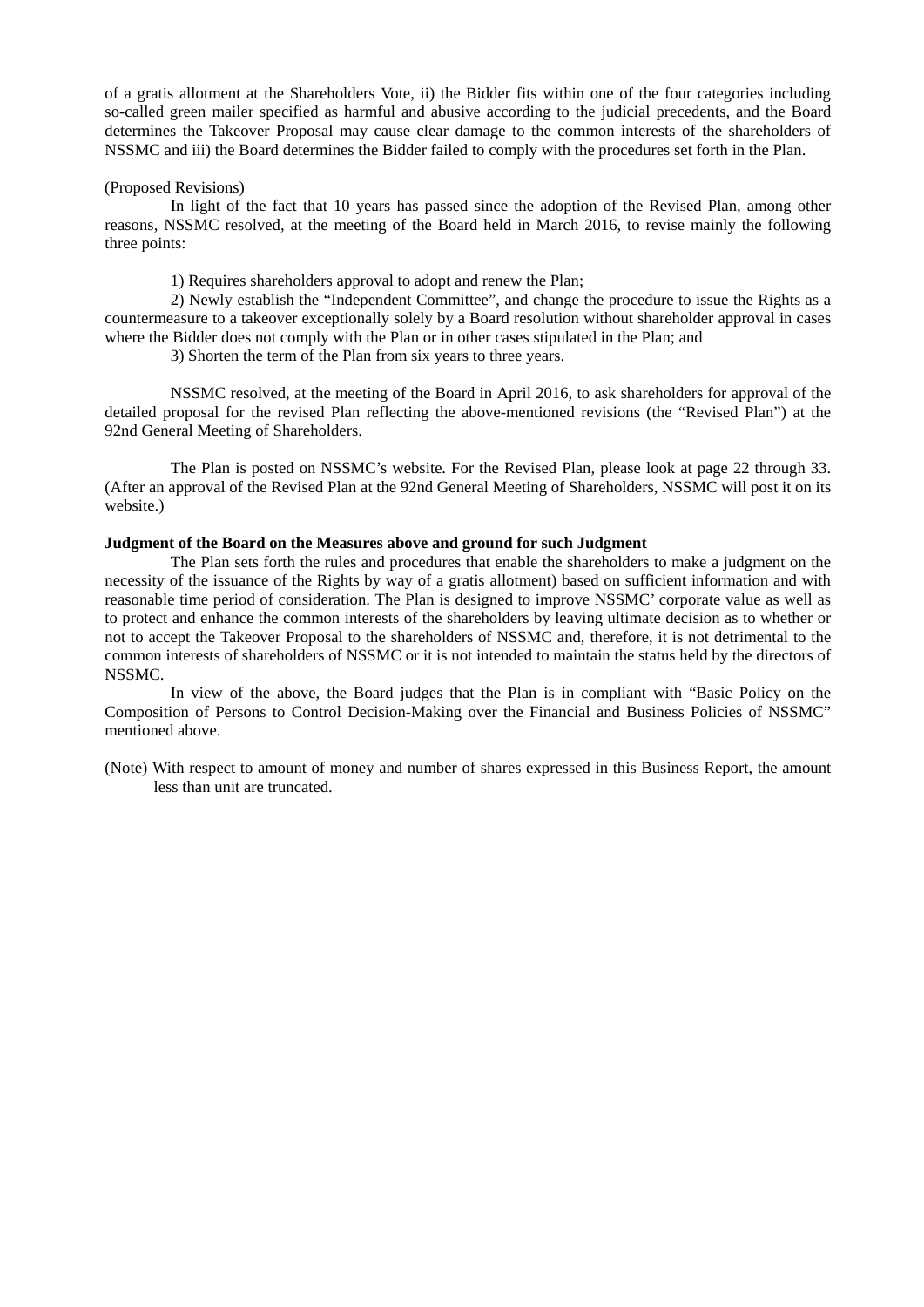# **Report of Accounting Auditor on Consolidated Financial Statements (Copy)**

[English Translation of the Auditors' Report Originally Issued in the Japanese Language]

# **Independent Auditor's Report**

May 9, 2016

Mr. Kosei Shindo Representative Director and President Nippon Steel & Sumitomo Metal Corporation

## KPMG AZSA LLC

Toshiya Mori (Seal) Designated Limited Liability Partner Certified Public Accountant Satoshi Yokosawa (Seal) Designated Limited Liability Partner Certified Public Accountant Takashi Hasumi (Seal) Designated Limited Liability Partner Certified Public Accountant

We have audited the consolidated financial statements, comprising the consolidated balance sheet, the consolidated statement of operations, the consolidated statement of changes in net assets and the related notes of Nippon Steel & Sumitomo Metal Corporation ("NSSMC")for the year from April 1, 2015 to March 31, 2016 in accordance with Article 444-4 of the Companies Act.

## **Management's Responsibility for the Consolidated Financial Statements**

Management is responsible for the preparation and fair presentation of the consolidated financial statements in accordance with accounting principles generally accepted in Japan, and for such internal control as management determines is necessary to enable the preparation of consolidated financial statements that are free from material misstatements, whether due to fraud or error.

## **Auditor's Responsibility**

Our responsibility is to express an opinion on the consolidated financial statements based on our audit as independent auditor. We conducted our audit in accordance with auditing standards generally accepted in Japan. Those standards require that we plan and perform the audit to obtain reasonable assurance about whether the consolidated financial statements are free from material misstatement.

An audit involves performing procedures to obtain audit evidence about the amounts and disclosures in the consolidated financial statements. The procedures selected depend on our judgment, including the assessment of the risks of material misstatement of the consolidated financial statements, whether due to fraud or error. In making those risk assessments, we consider internal control relevant to the entity's preparation and fair presentation of the consolidated financial statements in order to design audit procedures that are appropriate in the circumstances, while the objective of the consolidated financial statement audit is not for the purpose of expressing an opinion on the effectiveness of the entity's internal control. An audit also includes evaluating the appropriateness of accounting policies used and the reasonableness of accounting estimates made by management, as well as evaluating the overall presentation of the consolidated financial statements.

We believe that the audit evidence we have obtained is sufficient and appropriate to provide a basis for our audit opinion.

## **Opinion**

In our opinion, the consolidated financial statements referred to above present fairly, in all material respects, the financial position and the results of operations of NSSMC and its consolidated subsidiaries for the period, for which the consolidated financial statements were prepared, in accordance with accounting principles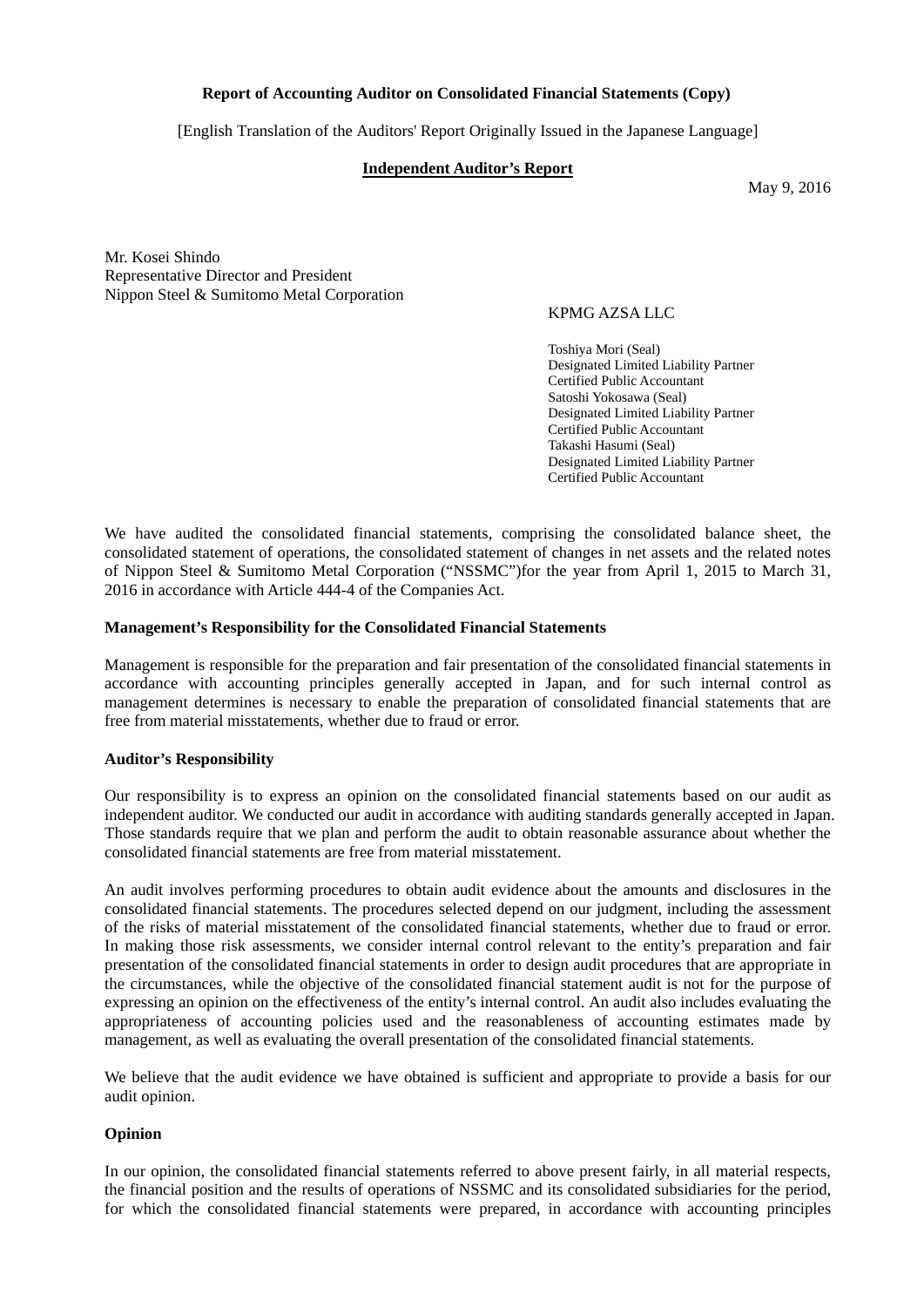generally accepted in Japan.

# **Other Matter**

Our firm and engagement partners have no interest in NSSMC which should be disclosed pursuant to the provisions of the Certified Public Accountants Law of Japan.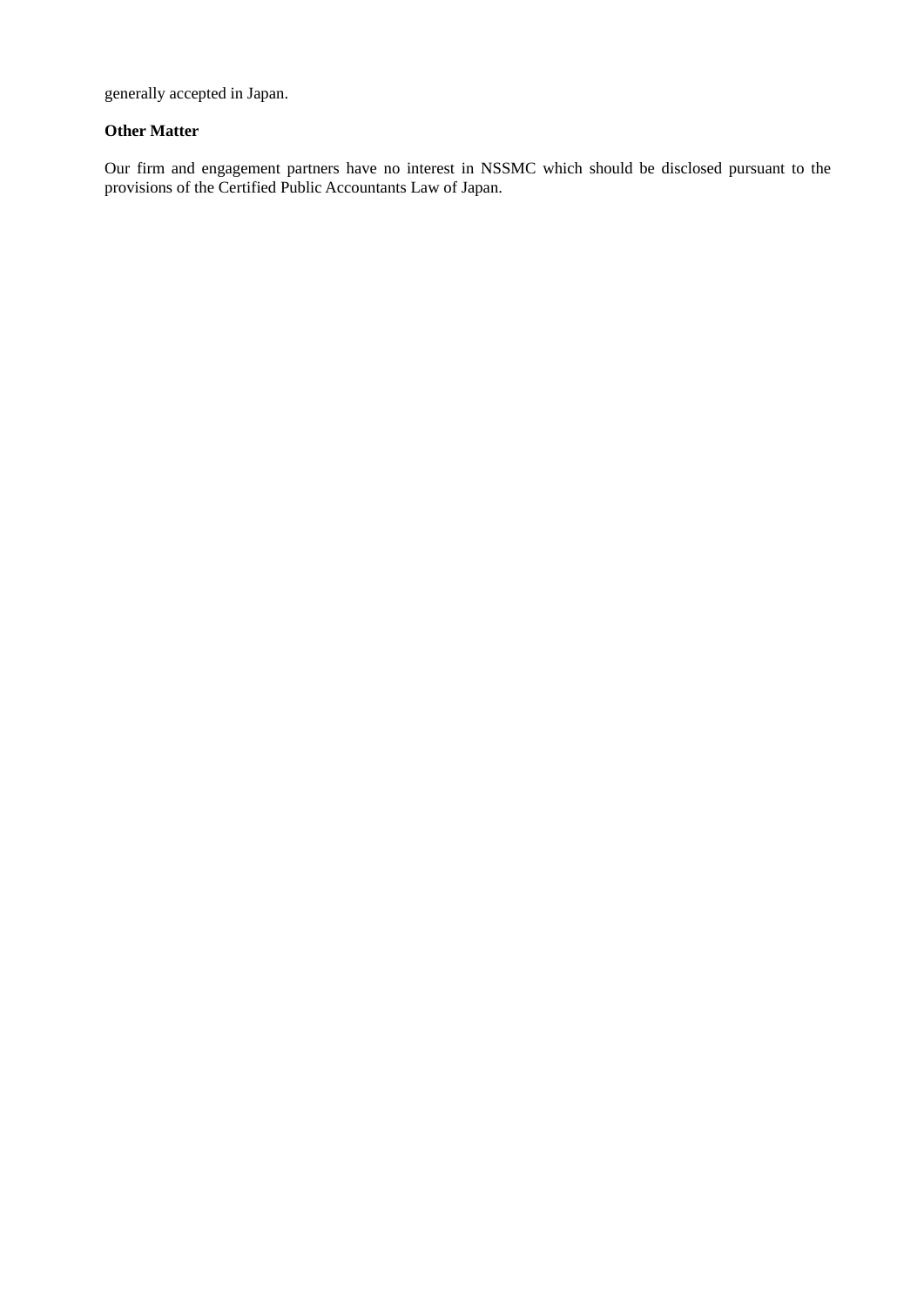### **Report of Accounting Auditor on Non-Consolidated Financial Statements (Copy)**

[English Translation of the Auditors' Report Originally Issued in the Japanese Language]

### **Independent Auditor's Report**

May 9, 2016

Mr. Kosei Shindo Representative Director and President Nippon Steel & Sumitomo Metal Corporation

### KPMG AZSA LLC

Toshiya Mori (Seal) Designated Limited Liability Partner Certified Public Accountant Satoshi Yokosawa (Seal) Designated Limited Liability Partner Certified Public Accountant Takashi Hasumi (Seal) Designated Limited Liability Partner Certified Public Accountant

We have audited the non-consolidated financial statements, comprising the non-consolidated balance sheet, the non-consolidated statement of operations, the non-consolidated statement of changes in net assets and the related notes, and the supplementary schedules of Nippon Steel & Sumitomo Metal Corporation ("NSSMC") for the 91st business year from April 1, 2015 to March 31, 2016 in accordance with Article 436-2-1 of the Companies Act.

#### **Management's Responsibility for the Non-Consolidated Financial Statements and Others**

Management is responsible for the preparation and fair presentation of the non-consolidated financial statements and the supplementary schedules in accordance with accounting principles generally accepted in Japan, and for such internal control as management determines is necessary to enable the preparation of non-consolidated financial statements and the supplementary schedules that are free from material misstatements, whether due to fraud or error.

#### **Auditor's Responsibility**

Our responsibility is to express an opinion on the non-consolidated financial statements and the supplementary schedules based on our audit as independent auditor. We conducted our audit in accordance with auditing standards generally accepted in Japan. Those standards require that we plan and perform the audit to obtain reasonable assurance about whether the financial statements and the supplementary schedules are free from material misstatement.

An audit involves performing procedures to obtain audit evidence about the amounts and disclosures in the financial statements and the supplementary schedules. The procedures selected depend on our judgment, including the assessment of the risks of material misstatement of the non-consolidated financial statements and the supplementary schedules, whether due to fraud or error. In making those risk assessments, we consider internal control relevant to the entity's preparation and fair presentation of the financial statements and the supplementary schedules in order to design audit procedures that are appropriate in the circumstances, while the objective of the non-consolidated financial statement audit is not for the purpose of expressing an opinion on the effectiveness of the entity's internal control. An audit also includes evaluating the appropriateness of accounting policies used and the reasonableness of accounting estimates made by management, as well as evaluating the overall presentation of the non-consolidated financial statements and the supplementary schedules.

We believe that the audit evidence we have obtained is sufficient and appropriate to provide a basis for our audit opinion.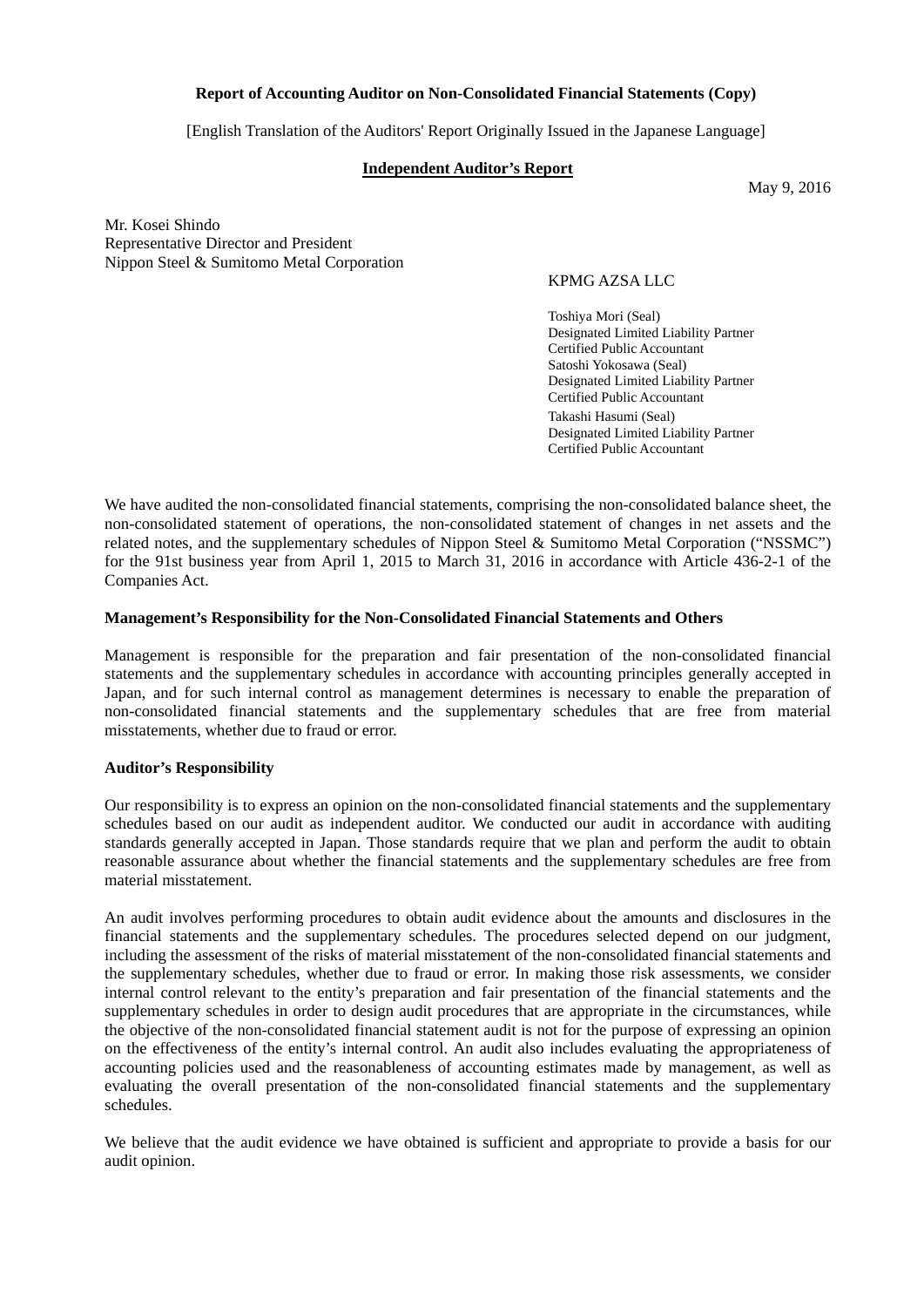## **Opinion**

In our opinion, the non-consolidated financial statements and the supplementary schedules referred to above present fairly, in all material respects, the financial position and the results of operations of NSSMC for the period, for which the non-consolidated financial statements and the supplementary schedules were prepared, in accordance with accounting principles generally accepted in Japan.

#### **Other Matter**

Our firm and engagement partners have no interest in the Company which should be disclosed pursuant to the provisions of the Certified Public Accountants Law of Japan.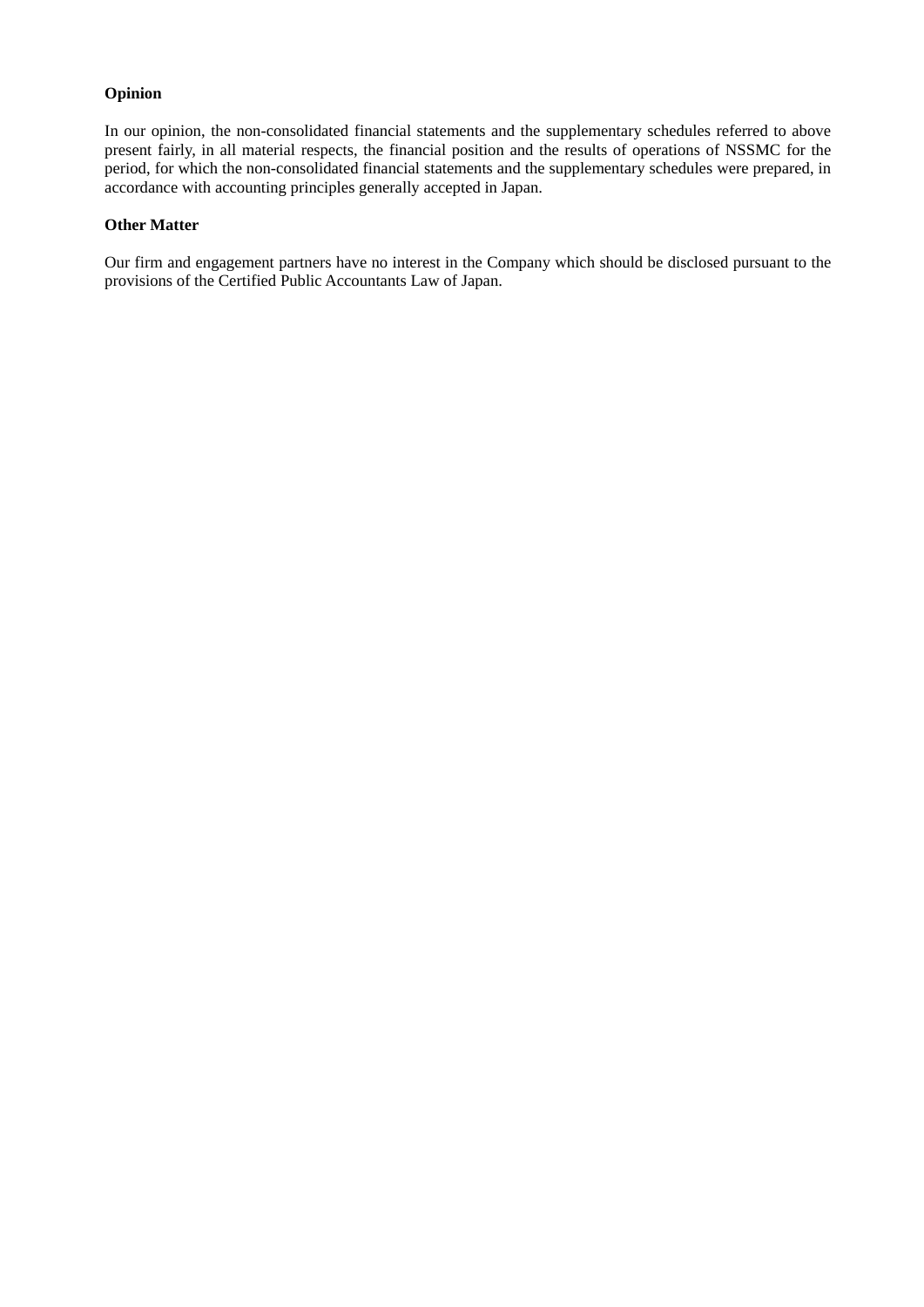### **Report of Audit & Supervisory Board on Business Report and other issues, Consolidated Financial Statements and Non-Consolidated Financial Statements (Copy)**

 [English Translation of the Board of Audit & Supervisory Board Members' Report Originally Issued in the Japanese Language]

### **Audit Report**

The Audit & Supervisory Board, following deliberations on the reports made by each Audit & Supervisory Board Member concerning the audit of performance of duties by Directors of Nippon Steel & Sumitomo Metal Corporation ("NSSMC") for the 91st fiscal year from April 1, 2015 to March 31, 2016, has prepared this audit report, and hereby reports as follows:

- 1. Auditing Method Used by Each Audit & Supervisory Board Member and the Audit & Supervisory Board and Details Thereof
- (1) The Audit & Supervisory Board established auditing policies and auditing plans, focused as key audit points on establishment and management of systems to ensure that the business of the Corporate Group consisting of NSSMC and its subsidiaries will be conducted properly, including systems to ensure that the performance of duties by the Directors will be in compliance with the laws and regulations and with NSSMC's Articles of Incorporation (hereinafter referred to as the "Internal Control System") and on promotion of the measures for Management Plan, and received reports from each Audit & Supervisory Board Member regarding the progress and results of audits, as well as received reports from the Directors, other relevant personnel and the Accounting Auditor regarding the performance of their duties, and sought explanations as necessary.
- (2) In compliance with the standard concerning Audit & Supervisory Board Member's audit, which was established by the Audit & Supervisory Board, each Audit & Supervisory Board Member endeavored to gather information and to create an improved environment for auditing through close communication with the Directors, employees including those working in the Internal Audit Department and other relevant personnel in accordance with the auditing policies and auditing methods, and conducted audits by the following method:
	- 1) Each Audit & Supervisory Board Member also attended Meetings of the Board of Directors, management meetings and other meetings, received reports from the Directors, employees and other relevant personnel regarding the performance of their duties, sought explanations as necessary, inspected important documents, and examined the operations and financial position of NSSMC at the Head Office and Works of NSSMC. As for the subsidiaries of NSSMC, each Audit & Supervisory Board Member endeavored to keep communication and shared information with the Directors and Audit & Supervisory Board Members and other related personnel of the subsidiaries, and received reports from the subsidiaries regarding their businesses and sought explanations as necessary.
	- 2) With respect to the resolution of the Board of Directors on the Internal Control System and establishment and management thereof based on such resolution, each Audit & Supervisory Board Member received explanation from the Directors and other relevant personnel, scrutinized it and expressed opinion thereon. With respect to the internal control on financial reporting, each Audit & Supervisory Board Member received report on assessment of such internal control and auditing thereof not only from the Directors and other relevant personnel of NSSMC, but also from KPMG AZSA LLC, and sought explanations as necessary.
	- 3) As for the Basic Policy on the Composition of Persons to Control Decision-Making over the Financial and Business Policies of NSSMC as described in the Business Report, each Audit & Supervisory Board Member examined its contents based on discussions at the Meetings of Board of Directors and other relevant meetings.
	- 4) The Audit & Supervisory Board Members confirmed whether the Accounting Auditor maintained its independence and implemented appropriate audits, as well as received reports from the Accounting Auditor regarding the performance of its duties and sought explanations as necessary. The Audit & Supervisory Board Members also received notification from the Accounting Auditor that system for ensuring appropriate execution of the duties of the Accounting Auditor has been prepared and sought explanations as necessary.

Based on the foregoing method, the Audit & Supervisory Board Members reviewed the Business Report for this fiscal year and the supplementary schedules thereof, the non-consolidated financial statements for this fiscal year (non-consolidated balance sheet, non-consolidated statement of operations, non-consolidated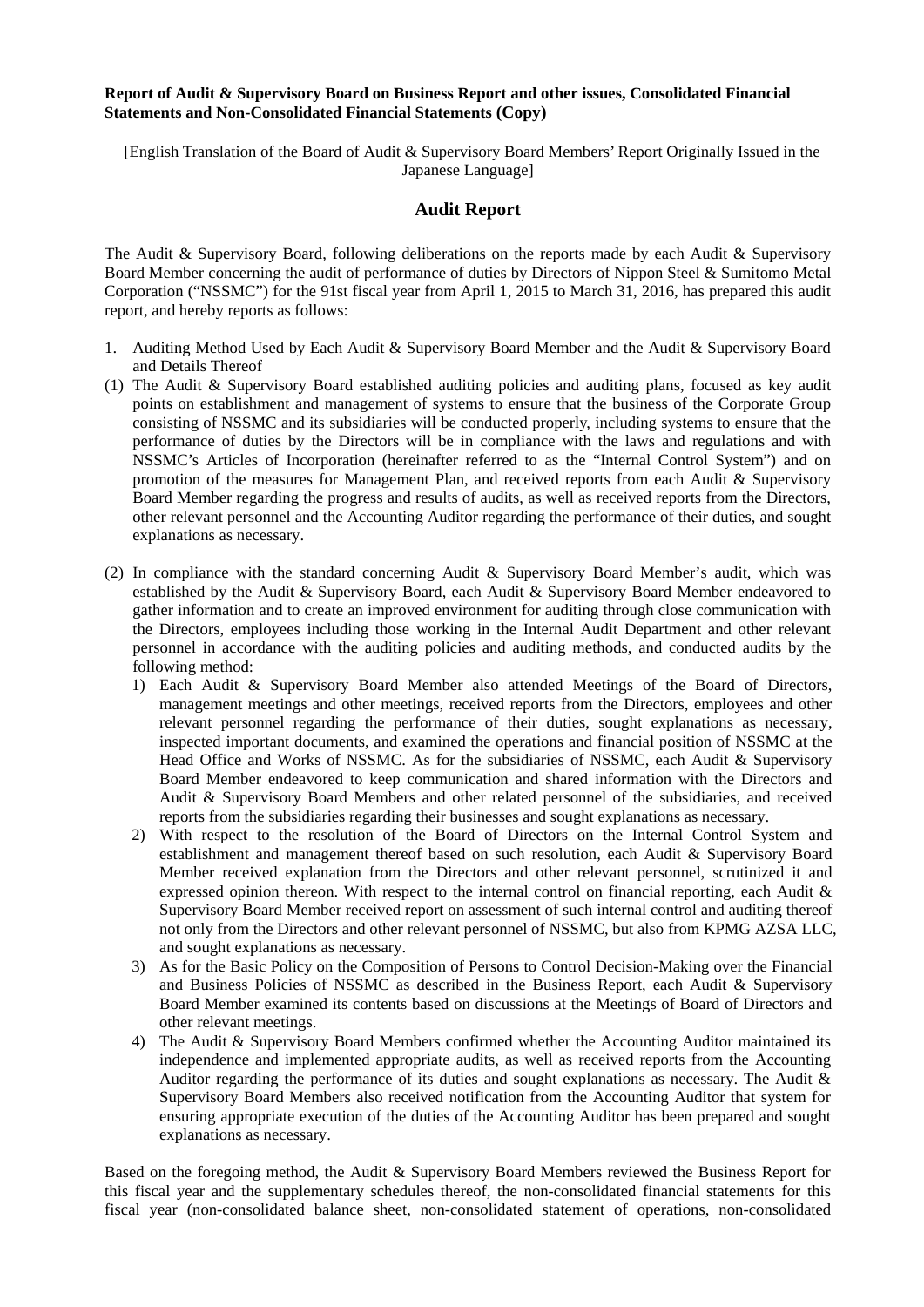statement of changes in net assets and the related notes) and supplementary schedules as well as the consolidated financial statements for this fiscal year (consolidated balance sheet, consolidated statements of operations, consolidated statement of changes in net assets and the related notes).

### 2. Audit Results

- (1) Audit Results on the Business Report, etc.
	- 1) In our opinion, the Business Report and the supplementary schedules fairly represent NSSMC's condition in conformity with the applicable laws and regulations of Japan as well as the Articles of Incorporation of NSSMC.
	- 2) We have found no evidence of misconduct or material facts in violation of the applicable laws and regulations, nor of any violation with respect to the Articles of Incorporation of NSSMC, related to performance of duties by the Directors.
	- 3) In our opinion, the content of the resolutions of the Board of Directors regarding the Internal Control System is appropriate, and continuous improvement has been made to establishment and management of the Internal Control System. In addition, we received reports from the Directors of NSSMC, etc. as well as KPMG AZSA LLC stating that the internal control on financial reporting is effective.
	- 4) We have found no matters on which to remark in regard to the Basic Policy on the Composition of Persons to Control Decision-Making over the Financial and Business Policies of NSSMC as described in the Business Report. In our opinion, the Measures to Prevent Decisions on the Financial and Business Policies of NSSMC from Being Controlled by Those Deemed Inappropriate in Light of the Basic Policy as described in the Business Report are in accordance with such Basic Policy, not to impair common interest of the shareholders of NSSMC or intended to protect position of current management of NSSMC.
- (2) Results of Audit of the Non-Consolidated Financial Statements and Supplementary Schedules In our opinion, the method and the results of the audit used and conducted by KPMG AZSA LLC, the Accounting Auditor, are appropriate.
- (3) Results of Audit of the Consolidated Financial Statements In our opinion, the method and the results of the audit used and conducted by KPMG AZSA LLC, the Accounting Auditor, are appropriate.

May 10, 2016

The Audit & Supervisory Board of Nippon Steel & Sumitomo Metal Corporation

| Senior Audit & Supervisory Board Member    | Yutaka Takeuchi (Seal)    |
|--------------------------------------------|---------------------------|
| Audit & Supervisory Board Member           | Hirotomo Suetsugu (Seal)  |
| Audit & Supervisory Board Member           | Hirohiko Minato (Seal)    |
| Audit & Supervisory Board Member           | Hirotake Abe (Seal)       |
| (Outside Audit & Supervisory Board Member) |                           |
| Audit & Supervisory Board Member           | Katsunori Nagayasu (Seal) |
| (Outside Audit & Supervisory Board Member) |                           |
| Audit & Supervisory Board Member           | Hiroshi Obayashi (Seal)   |
| (Outside Audit & Supervisory Board Member) |                           |
| Audit & Supervisory Board Member           | Jiro Makino (Seal)        |
| (Outside Audit & Supervisory Board Member) |                           |
|                                            |                           |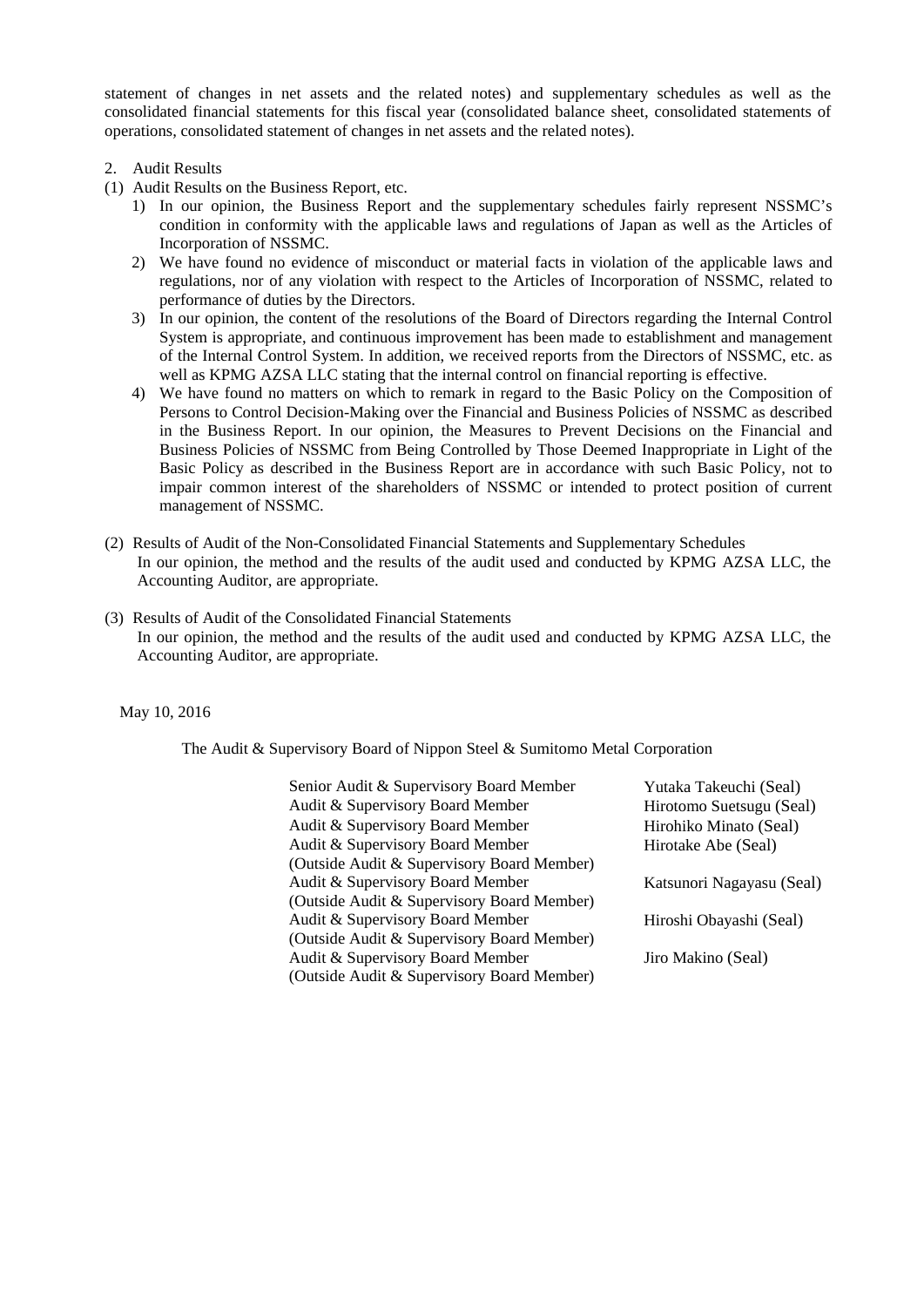# **NSSMC Group's Guiding Principles**

### **Corporate Philosophy**

Nippon Steel & Sumitomo Metal Corporation Group will pursue world-leading technologies and manufacturing capabilities, and contribute to society by providing excellent products and services.

#### **Management Principles**

- 1. We continue to emphasize the importance of integrity and reliability in our actions.
- 2. We provide products and services that benefit society, and grow in partnership with our customers.
- 3. We pursue world-leading technologies and manufacturing capabilities.
- 4. We continually anticipate and address future changes, innovative from within, and pursue unending progress.
- 5. We develop and bring out the best in our people to make our Group rich with energy and enthusiasm.